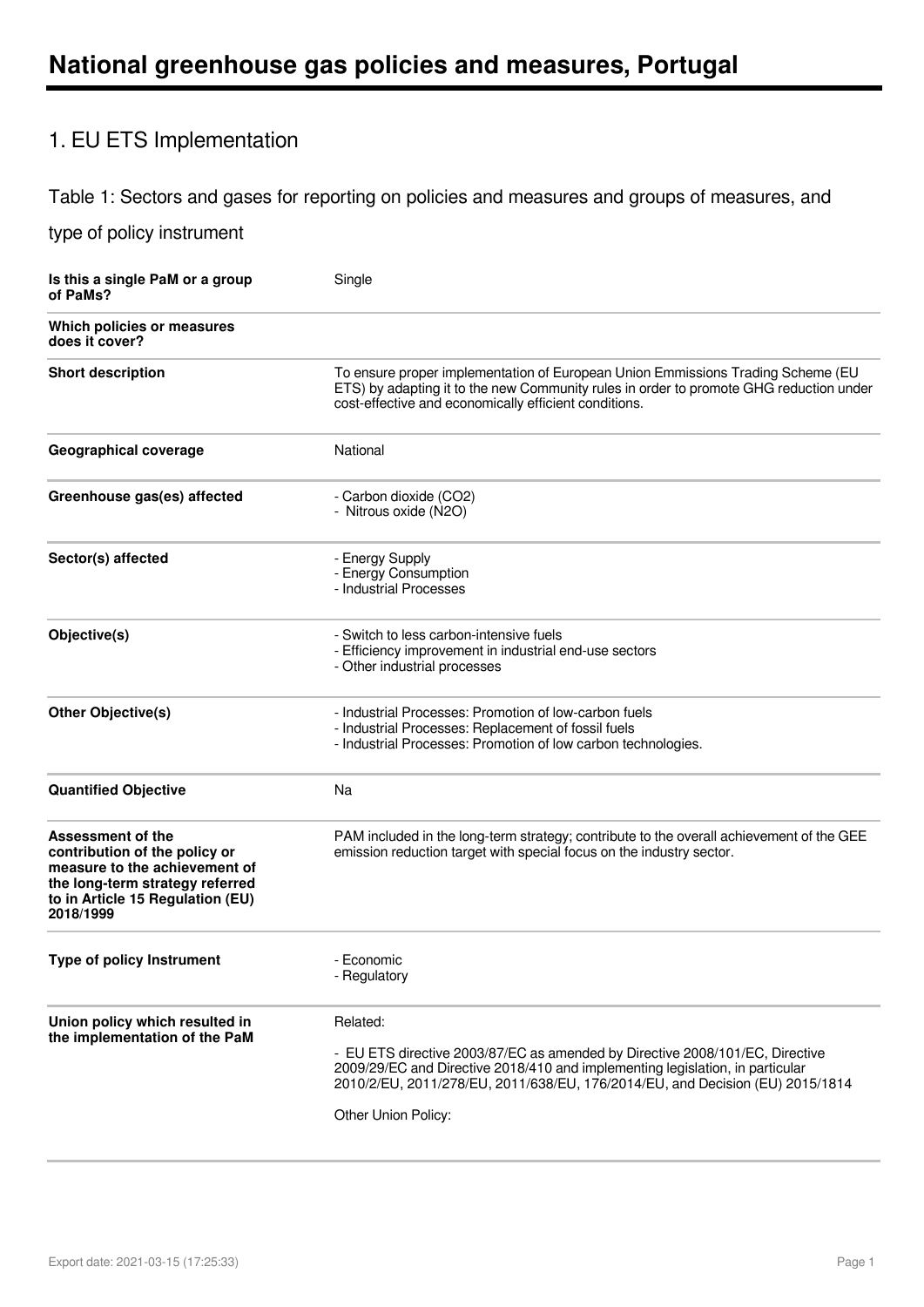| Does the PaM relate to Air<br><b>Pollution policy?</b>                       |       | Yes                                                                                                                                                                                                                                            |        |                                  |               |       |
|------------------------------------------------------------------------------|-------|------------------------------------------------------------------------------------------------------------------------------------------------------------------------------------------------------------------------------------------------|--------|----------------------------------|---------------|-------|
| <b>Status of Implementation</b>                                              |       |                                                                                                                                                                                                                                                |        |                                  |               |       |
| Status of implementation                                                     | Start | Finish                                                                                                                                                                                                                                         |        | Comment on Implementation Period |               |       |
| Implemented                                                                  | 2005  |                                                                                                                                                                                                                                                |        |                                  |               |       |
| Projections scenario in which<br>the PaM is included                         |       | With existing measures                                                                                                                                                                                                                         |        |                                  |               |       |
| <b>Entities responsible for</b><br>implementing the policy                   |       | - Ministry of Environment and Climate Action (National government)                                                                                                                                                                             |        |                                  |               |       |
|                                                                              |       | Indicators used to monitor and evaluate progress over time (ex-post or ex-ante)                                                                                                                                                                |        |                                  |               |       |
| Reference to assessments and<br>underpinning technical reports               |       |                                                                                                                                                                                                                                                |        |                                  |               |       |
| <b>General Comments</b>                                                      |       | Decree-Law n.º 38/2013, of 15th March, changed by Decree-Law n.º 10/2019, of 18th<br>January, repealed by Decree-Law n.º 12/2020 of 6th April; Decree-Law n.º 93/2010, of<br>27th July, amended by Decree-Law n.º 195/2015, of 14th September. |        |                                  |               |       |
|                                                                              |       | Table 2: Available results of ex-ante and ex-post assessments of the effects of individual or                                                                                                                                                  |        |                                  |               |       |
|                                                                              |       | groups of policies and measures on mitigation of climate change                                                                                                                                                                                |        |                                  |               |       |
| <b>Policy impacting EU ETS,</b><br><b>LULUCF and/or ESD/ESR</b><br>emissions |       | - EU ETS                                                                                                                                                                                                                                       |        |                                  |               |       |
| <b>Ex-ante assessment</b>                                                    |       |                                                                                                                                                                                                                                                |        |                                  |               |       |
|                                                                              |       |                                                                                                                                                                                                                                                | EU ETS | <b>ESR</b>                       | <b>LULUCF</b> | Total |
|                                                                              |       | GHG emissions reductions for year 2025 (kt CO2-equivalent per year)                                                                                                                                                                            |        |                                  |               |       |
|                                                                              |       | GHG emissions reductions for year 2030 (kt CO2-equivalent per year)                                                                                                                                                                            |        |                                  |               |       |
|                                                                              |       | GHG emissions reductions for year 2035 (kt CO2-equivalent per year)                                                                                                                                                                            |        |                                  |               |       |
|                                                                              |       | GHG emissions reductions for year 2040 (kt CO2-equivalent per year)                                                                                                                                                                            |        |                                  |               |       |
| Explanation of the basis for the<br>mitigation estimates                     |       |                                                                                                                                                                                                                                                |        |                                  |               |       |
| Factors affected by the PaM                                                  |       |                                                                                                                                                                                                                                                |        |                                  |               |       |
| Reference                                                                    |       |                                                                                                                                                                                                                                                |        |                                  |               |       |
| <b>Ex-post assessment</b>                                                    |       |                                                                                                                                                                                                                                                |        |                                  |               |       |
| GHG emissions reductions(kt CO2-equivalent per year)                         |       |                                                                                                                                                                                                                                                |        |                                  |               |       |
| Year for which reduction applies                                             |       |                                                                                                                                                                                                                                                | EU ETS | ESD/ESR                          | <b>LULUCF</b> | Total |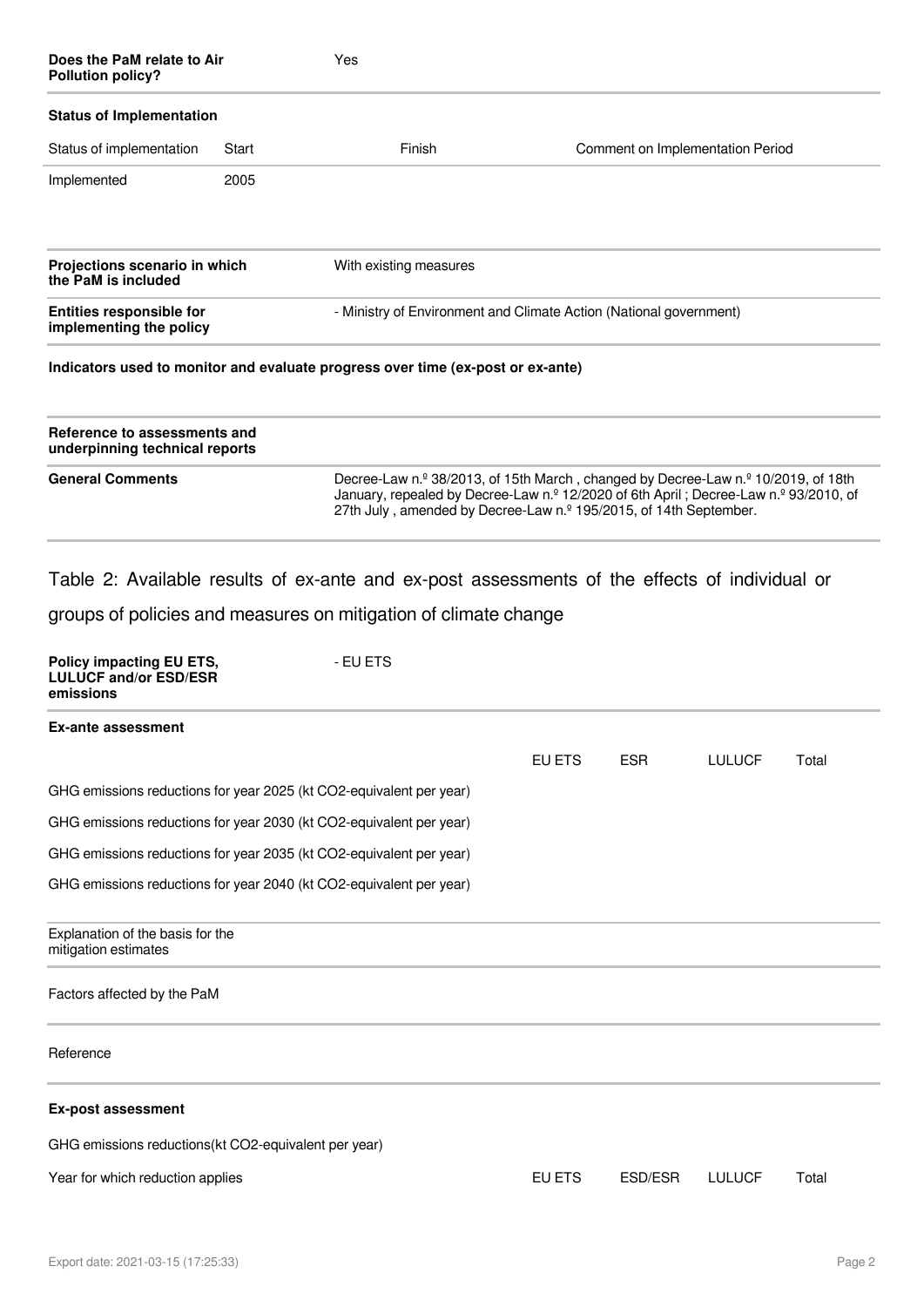Explanation of the basis for the mitigation estimates

#### Factors affected by the PaM

#### Reference

## Table 3: Available projected and realised costs and benefits of individual or groups of policies and measures on mitigation of climate change

#### **Projected costs and benefits**

Year(s) for which cost has been calculated

Price reference year

Cost

| Absolute gross costs per year in EUR |
|--------------------------------------|
|                                      |

Benefit

Benefits in EUR per tonne CO2eq reduced/ sequestered Absolute benefit per year in EUR

Net Cost

Net costs in EUR per tonne CO2eq reduced/ sequestered Absolute net cost per year in EUR

| Description of cost estimates<br>(basis for cost estimate, what type<br>of costs are included in the<br>estimate, methodology) | <b>NA</b> |  |  |  |
|--------------------------------------------------------------------------------------------------------------------------------|-----------|--|--|--|
| Description of non-GHG mitigation<br>benefits                                                                                  |           |  |  |  |
| Reference                                                                                                                      |           |  |  |  |
| <b>Realised costs and benefits</b>                                                                                             |           |  |  |  |
| Year(s) for which cost has been                                                                                                |           |  |  |  |

calculated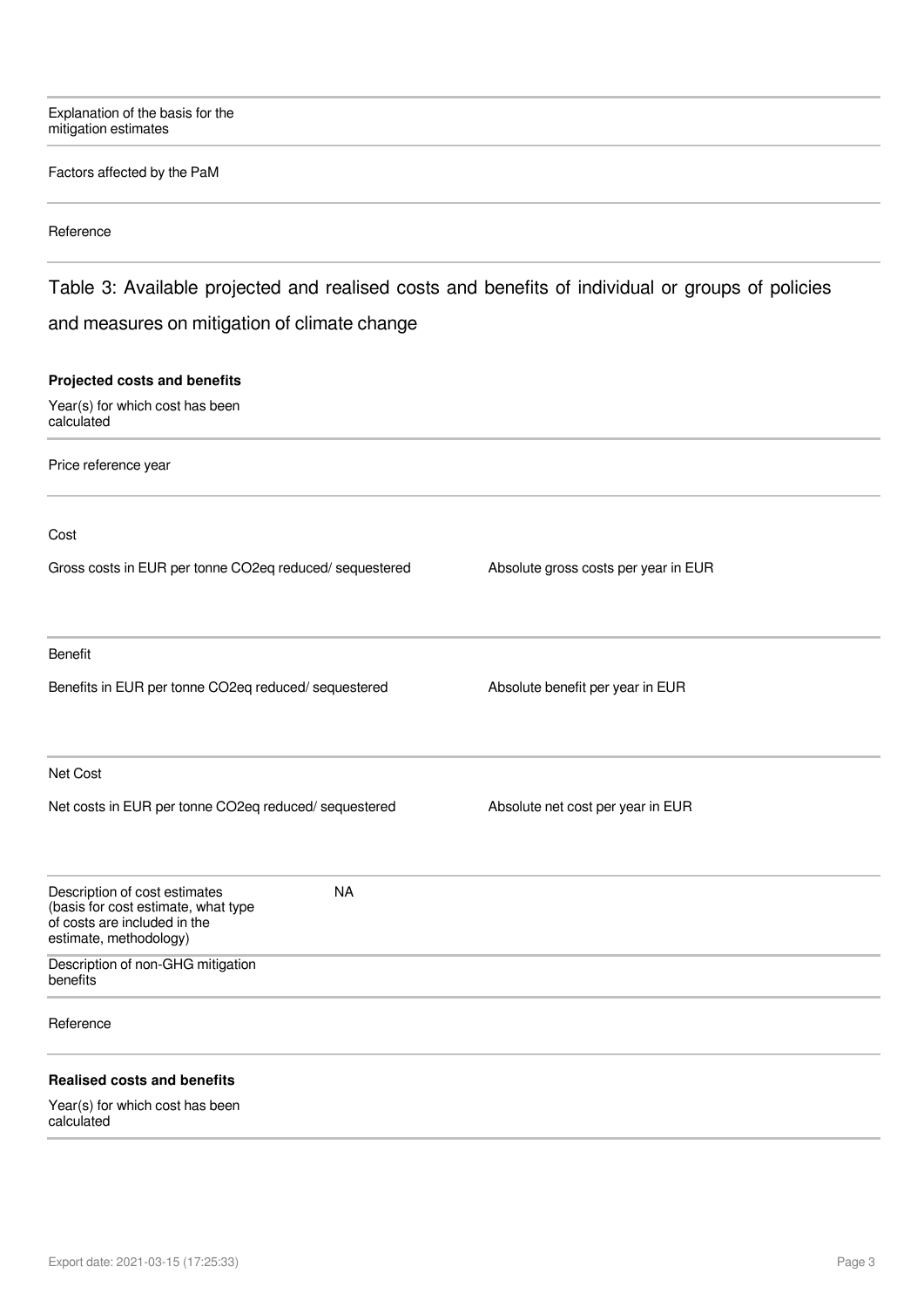| Cost                                                                                                                           |                                      |
|--------------------------------------------------------------------------------------------------------------------------------|--------------------------------------|
| Gross costs in EUR per tonne CO2eq reduced/sequestered                                                                         | Absolute gross costs per year in EUR |
| <b>Benefit</b>                                                                                                                 |                                      |
| Benefits in EUR per tonne CO2eq reduced/sequestered                                                                            | Absolute benefit per year in EUR     |
| Net Cost                                                                                                                       |                                      |
| Net costs in EUR per tonne CO2eq reduced/sequestered                                                                           | Absolute net cost per year in EUR    |
| Description of cost estimates<br>(basis for cost estimate, what type<br>of costs are included in the<br>estimate, methodology) |                                      |
| Description of non-GHG mitigation<br>benefits                                                                                  |                                      |
| Reference                                                                                                                      |                                      |
|                                                                                                                                |                                      |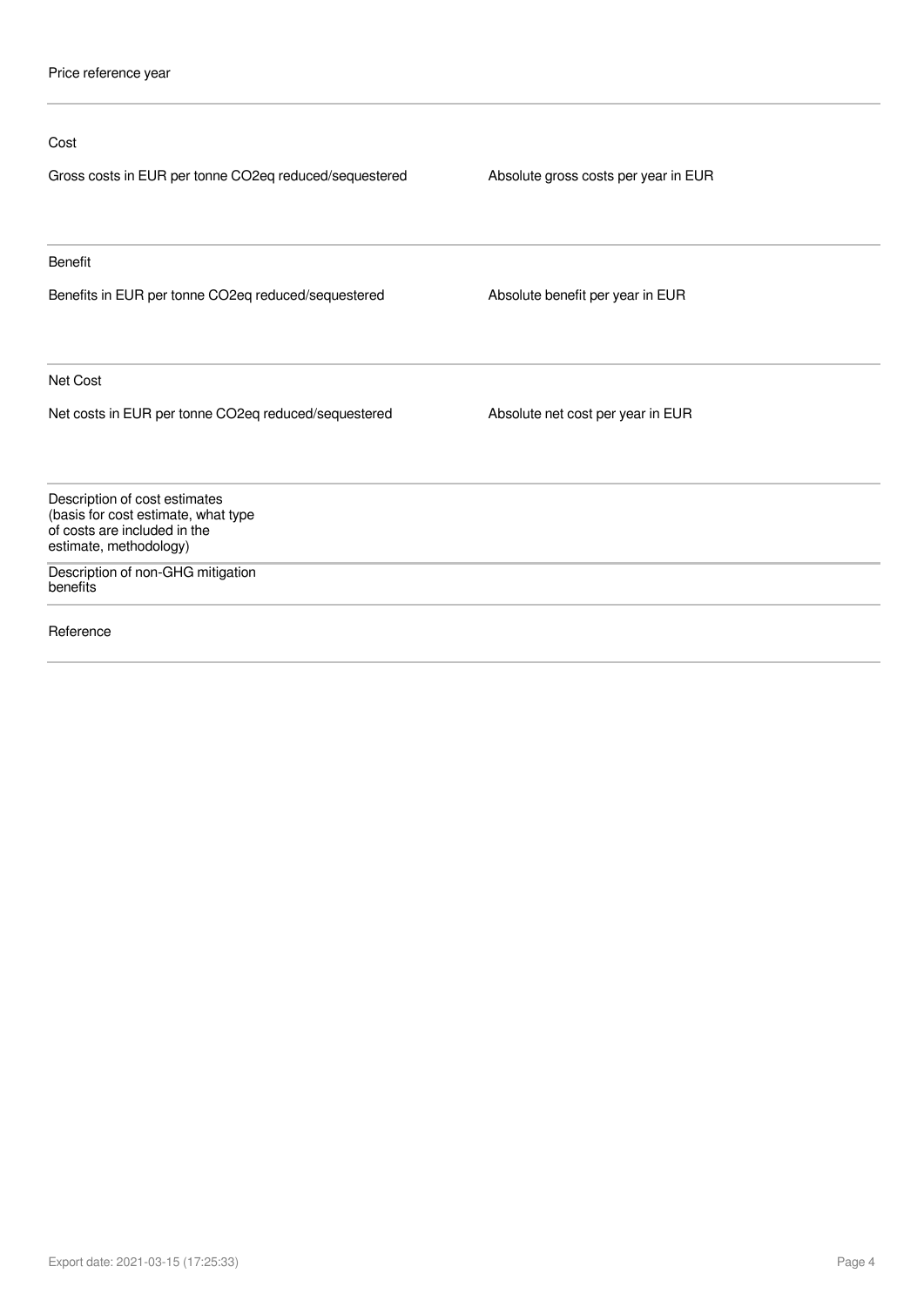# 2. Green tax implementation

### Table 1: Sectors and gases for reporting on policies and measures and groups of measures, and

| Is this a single PaM or a group<br>of PaMs?                                                                                                                             | Single                                                                                                                                                                                                                                                                                                                                                                                                                                                                                                                                                                                                                                                                            |
|-------------------------------------------------------------------------------------------------------------------------------------------------------------------------|-----------------------------------------------------------------------------------------------------------------------------------------------------------------------------------------------------------------------------------------------------------------------------------------------------------------------------------------------------------------------------------------------------------------------------------------------------------------------------------------------------------------------------------------------------------------------------------------------------------------------------------------------------------------------------------|
| Which policies or measures<br>does it cover?                                                                                                                            |                                                                                                                                                                                                                                                                                                                                                                                                                                                                                                                                                                                                                                                                                   |
| <b>Short description</b>                                                                                                                                                | To induce sustainable production and consumption patterns, fostering more sustainable<br>behavior, promoting eco-innovation and resource efficiency, fostering entrepreneurship<br>and job creation, reducing energy dependence from abroad, the efficient achievement of<br>targets and international objectives and diversification of revenue sources. Positive<br>discrimination on motor vehicles taxes through a CO2 Component on Motor Vehicles<br>Taxes (2009). Tax Incentives for Efficiency and Low Carbon transport Options,<br>Renewables in urban buildings and other low-carbon products and services, with<br>certification or incorporation of recycled material. |
| <b>Geographical coverage</b>                                                                                                                                            | National                                                                                                                                                                                                                                                                                                                                                                                                                                                                                                                                                                                                                                                                          |
| Greenhouse gas(es) affected                                                                                                                                             | - Carbon dioxide (CO2)<br>- Methane (CH4)<br>- Nitrous oxide (N2O)                                                                                                                                                                                                                                                                                                                                                                                                                                                                                                                                                                                                                |
| Sector(s) affected                                                                                                                                                      | - Energy Supply<br>- Energy Consumption<br>- Industrial Processes<br>- Waste management/waste<br>- Transport                                                                                                                                                                                                                                                                                                                                                                                                                                                                                                                                                                      |
| Objective(s)                                                                                                                                                            | - Switch to less carbon-intensive fuels<br>- Efficiency improvements of buildings<br>- Efficiency improvement in services/ tertiary sector<br>- Other industrial processes<br>- Demand management/reduction<br>- Enhanced recycling<br>- Enhanced CH4 collection and use<br>- Low carbon fuels/electric cars<br>- Electric road transport                                                                                                                                                                                                                                                                                                                                         |
| <b>Other Objective(s)</b>                                                                                                                                               | - Industrial Processes: Promotion of low-carbon fuels<br>- Industrial Processes: Replacement of fossil fuels                                                                                                                                                                                                                                                                                                                                                                                                                                                                                                                                                                      |
| <b>Quantified Objective</b>                                                                                                                                             | <b>NA</b>                                                                                                                                                                                                                                                                                                                                                                                                                                                                                                                                                                                                                                                                         |
| Assessment of the<br>contribution of the policy or<br>measure to the achievement of<br>the long-term strategy referred<br>to in Article 15 Regulation (EU)<br>2018/1999 | PAM included in the long-term strategy; contribute to the overall achievement of the GEE<br>emission reduction target with special focus on the energy production, industry, transport<br>and waste sectors.                                                                                                                                                                                                                                                                                                                                                                                                                                                                      |
| <b>Type of policy Instrument</b>                                                                                                                                        | - Fiscal                                                                                                                                                                                                                                                                                                                                                                                                                                                                                                                                                                                                                                                                          |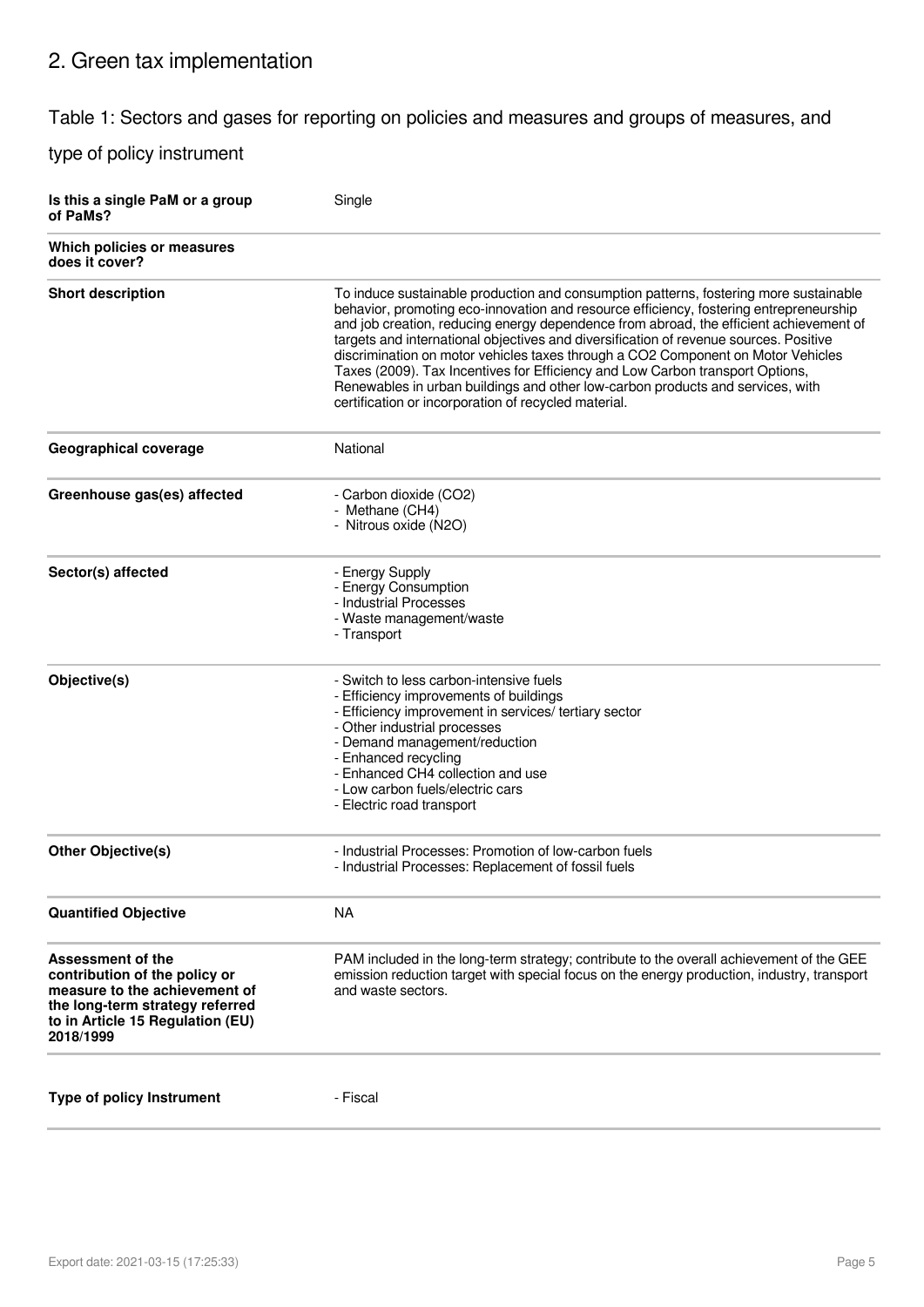| Union policy which resulted in<br>the implementation of the PaM |       | Non related                                                                     |                                                                    |  |  |
|-----------------------------------------------------------------|-------|---------------------------------------------------------------------------------|--------------------------------------------------------------------|--|--|
| Does the PaM relate to Air<br><b>Pollution policy?</b>          |       | No                                                                              |                                                                    |  |  |
| <b>Status of Implementation</b>                                 |       |                                                                                 |                                                                    |  |  |
| Status of implementation                                        | Start | Finish                                                                          | Comment on Implementation Period                                   |  |  |
| Implemented                                                     | 2009  |                                                                                 |                                                                    |  |  |
| Projections scenario in which<br>the PaM is included            |       | With existing measures                                                          |                                                                    |  |  |
| <b>Entities responsible for</b><br>implementing the policy      |       | - Ministry of Finance (National government)                                     | - Ministry of Environment and Climate Action (National government) |  |  |
|                                                                 |       | Indicators used to monitor and evaluate progress over time (ex-post or ex-ante) |                                                                    |  |  |

| Reference to assessments and<br>underpinning technical reports |                                                                                                                                                                                                       |
|----------------------------------------------------------------|-------------------------------------------------------------------------------------------------------------------------------------------------------------------------------------------------------|
| <b>General Comments</b>                                        | Law n.º 22-A/2007 of 29th of June, amended by Law n.º 119/2019 of 18th September;<br>Law n. <sup>2</sup> 82-D/2014 of 31st of December, amended by Law n. <sup>2</sup> 119/2019 of 18th<br>September. |

Table 2: Available results of ex-ante and ex-post assessments of the effects of individual or

| Policy impacting EU ETS,<br><b>LULUCF and/or ESD/ESR</b><br>emissions | - ESD/ESR, EU ETS |        |            |               |       |
|-----------------------------------------------------------------------|-------------------|--------|------------|---------------|-------|
| <b>Ex-ante assessment</b>                                             |                   |        |            |               |       |
|                                                                       |                   | EU ETS | <b>ESR</b> | <b>LULUCF</b> | Total |
| GHG emissions reductions for year 2025 (kt CO2-equivalent per year)   |                   |        |            |               |       |
| GHG emissions reductions for year 2030 (kt CO2-equivalent per year)   |                   |        |            |               |       |
| GHG emissions reductions for year 2035 (kt CO2-equivalent per year)   |                   |        |            |               |       |
| GHG emissions reductions for year 2040 (kt CO2-equivalent per year)   |                   |        |            |               |       |
| Explanation of the basis for the<br>mitigation estimates              |                   |        |            |               |       |
| Factors affected by the PaM                                           |                   |        |            |               |       |
| Reference                                                             |                   |        |            |               |       |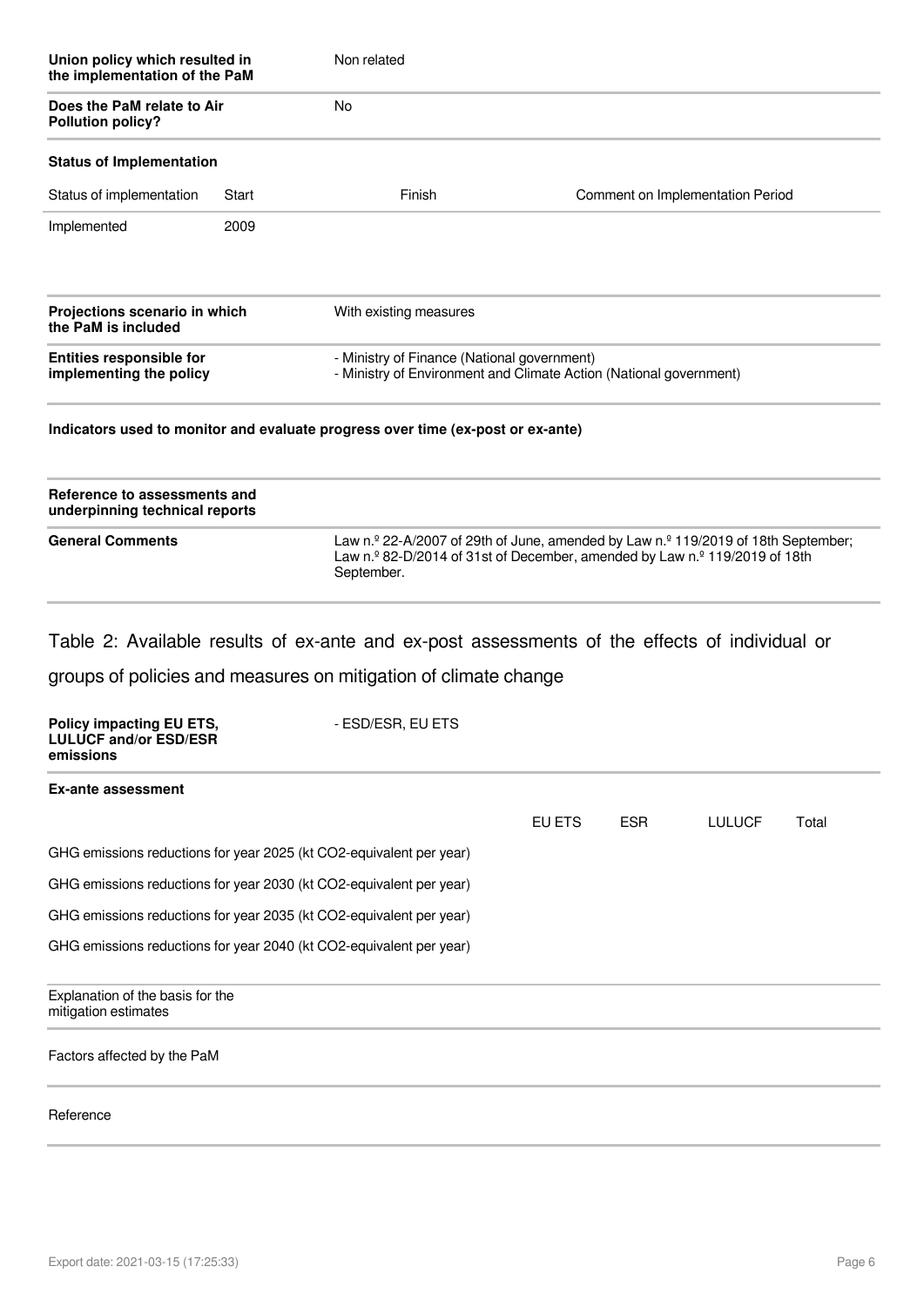#### **Ex-post assessment**

GHG emissions reductions(kt CO2-equivalent per year)

| Year for which reduction applies                                                                                               | EU ETS                               | ESD/ESR | <b>LULUCF</b> | Total |
|--------------------------------------------------------------------------------------------------------------------------------|--------------------------------------|---------|---------------|-------|
|                                                                                                                                |                                      |         |               |       |
| Explanation of the basis for the<br>mitigation estimates                                                                       |                                      |         |               |       |
| Factors affected by the PaM                                                                                                    |                                      |         |               |       |
| Reference                                                                                                                      |                                      |         |               |       |
| Table 3: Available projected and realised costs and benefits of individual or groups of policies                               |                                      |         |               |       |
| and measures on mitigation of climate change                                                                                   |                                      |         |               |       |
| Projected costs and benefits<br>Year(s) for which cost has been<br>calculated                                                  |                                      |         |               |       |
| Price reference year                                                                                                           |                                      |         |               |       |
| Cost                                                                                                                           |                                      |         |               |       |
| Gross costs in EUR per tonne CO2eq reduced/ sequestered                                                                        | Absolute gross costs per year in EUR |         |               |       |
| Benefit                                                                                                                        |                                      |         |               |       |
| Benefits in EUR per tonne CO2eq reduced/ sequestered                                                                           | Absolute benefit per year in EUR     |         |               |       |
| Net Cost                                                                                                                       |                                      |         |               |       |
| Net costs in EUR per tonne CO2eq reduced/ sequestered                                                                          | Absolute net cost per year in EUR    |         |               |       |
| Description of cost estimates<br>(basis for cost estimate, what type<br>of costs are included in the<br>estimate, methodology) |                                      |         |               |       |
| Description of non-GHG mitigation<br>benefits                                                                                  |                                      |         |               |       |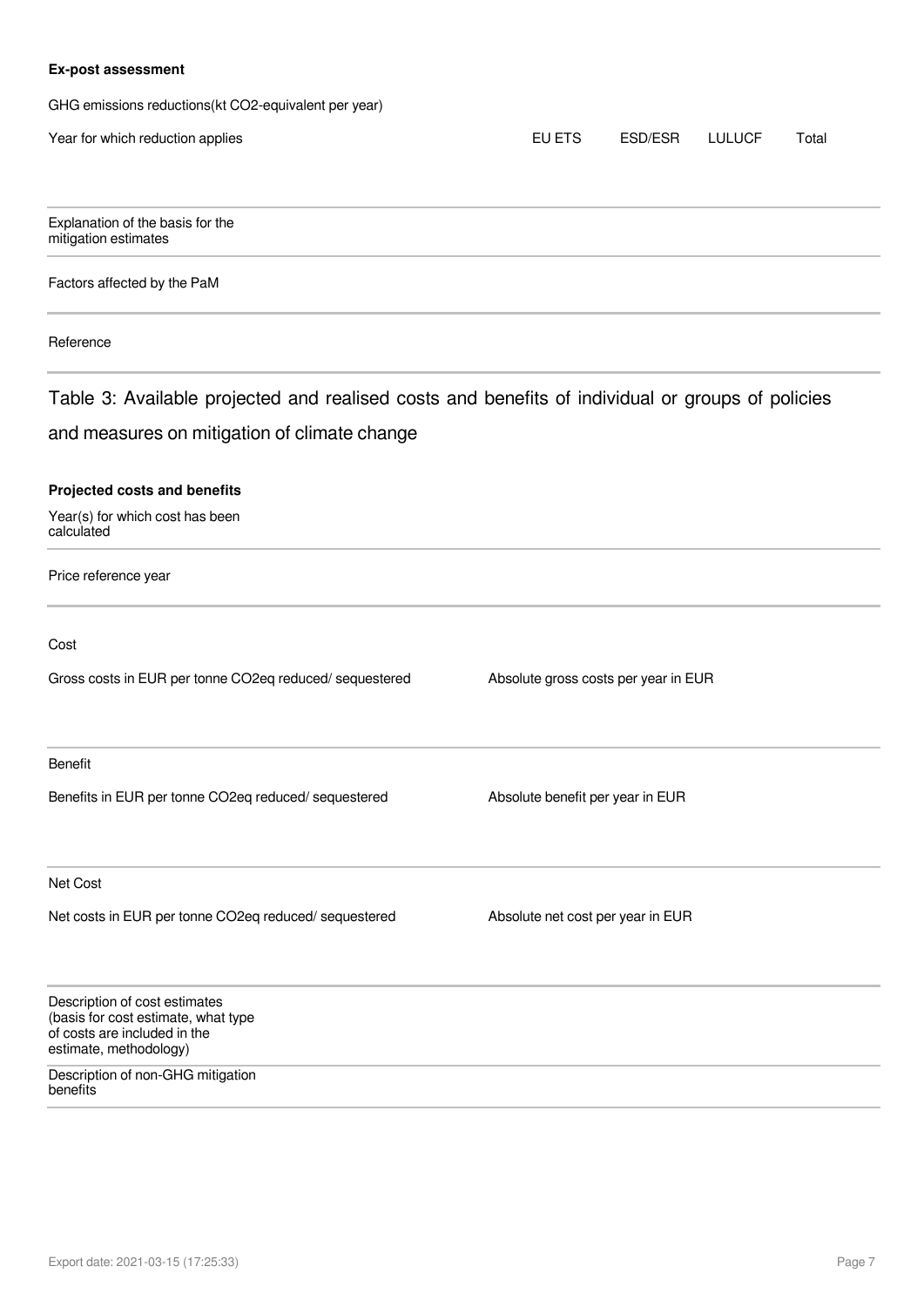| <b>Realised costs and benefits</b>                                                                   |                                      |  |
|------------------------------------------------------------------------------------------------------|--------------------------------------|--|
| Year(s) for which cost has been<br>calculated                                                        |                                      |  |
| Price reference year                                                                                 |                                      |  |
| Cost                                                                                                 |                                      |  |
| Gross costs in EUR per tonne CO2eq reduced/sequestered                                               | Absolute gross costs per year in EUR |  |
| <b>Benefit</b>                                                                                       |                                      |  |
| Benefits in EUR per tonne CO2eq reduced/sequestered                                                  | Absolute benefit per year in EUR     |  |
| Net Cost                                                                                             |                                      |  |
| Net costs in EUR per tonne CO2eq reduced/sequestered                                                 | Absolute net cost per year in EUR    |  |
| Description of cost estimates<br>(basis for cost estimate, what type<br>of costs are included in the |                                      |  |
| estimate, methodology)                                                                               |                                      |  |
| Description of non-GHG mitigation<br>benefits                                                        |                                      |  |
| Reference                                                                                            |                                      |  |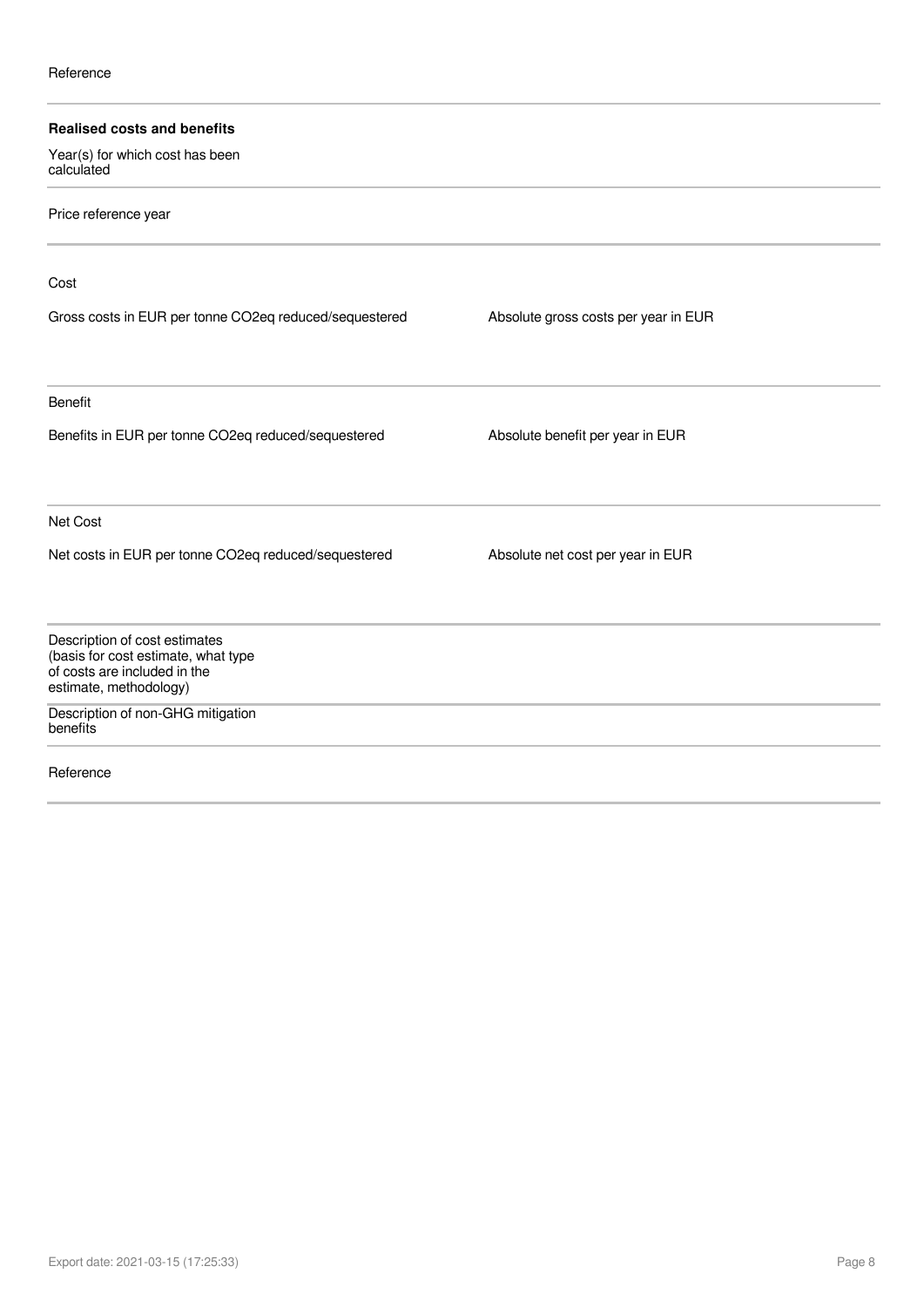# 3. To promote the transition to a circular economy.

Table 1: Sectors and gases for reporting on policies and measures and groups of measures, and

| Is this a single PaM or a group<br>of PaMs?                                                                                                                                    | Single                                                                                                                                                                                                                                                                                                                                                                                                                                                                                                                                                                                                                                                                                                                                                                                                                                                                                                                                                                                                                                                                               |
|--------------------------------------------------------------------------------------------------------------------------------------------------------------------------------|--------------------------------------------------------------------------------------------------------------------------------------------------------------------------------------------------------------------------------------------------------------------------------------------------------------------------------------------------------------------------------------------------------------------------------------------------------------------------------------------------------------------------------------------------------------------------------------------------------------------------------------------------------------------------------------------------------------------------------------------------------------------------------------------------------------------------------------------------------------------------------------------------------------------------------------------------------------------------------------------------------------------------------------------------------------------------------------|
| Which policies or measures<br>does it cover?                                                                                                                                   |                                                                                                                                                                                                                                                                                                                                                                                                                                                                                                                                                                                                                                                                                                                                                                                                                                                                                                                                                                                                                                                                                      |
| <b>Short description</b>                                                                                                                                                       | With a view to decarbonising the economy, it is intended to increase the levels of material<br>use circularity, to lead to a substantial adaptation of (new) business models that replace<br>the provisioning of goods with the provision of services and property by use, and the<br>proximity between production and consumption and reduce consumption by turning waste<br>into (new) resources. Pursue the vision and actions of circular economy that contribute to<br>the reduction of GHG emissions provided for in the Circular Economy Action Plan, by<br>promoting material recirculation, material efficiency of products and streamlining circular<br>business models.<br>Strengthening the outlook for the circular economy, efficient, zero-emission solutions over<br>the next 30 years. Promoting the circular economy in industry, it is possible to develop<br>innovation, develop low-carbon products designed for multiple life cycles, new business<br>models and reduce energy and materials consumption, contributing to the fight against<br>climate change. |
| Geographical coverage                                                                                                                                                          | National                                                                                                                                                                                                                                                                                                                                                                                                                                                                                                                                                                                                                                                                                                                                                                                                                                                                                                                                                                                                                                                                             |
| Greenhouse gas(es) affected                                                                                                                                                    | - Carbon dioxide (CO2)<br>- Methane (CH4)<br>- Nitrous oxide (N2O)                                                                                                                                                                                                                                                                                                                                                                                                                                                                                                                                                                                                                                                                                                                                                                                                                                                                                                                                                                                                                   |
| Sector(s) affected                                                                                                                                                             | - Industrial Processes<br>- Waste management/waste<br>- Transport                                                                                                                                                                                                                                                                                                                                                                                                                                                                                                                                                                                                                                                                                                                                                                                                                                                                                                                                                                                                                    |
| Objective(s)                                                                                                                                                                   | - Other industrial processes<br>- Enhanced recycling<br>- Reduced landfilling<br>- Modal shift to public transport or non-motorized transport<br>- Other transport                                                                                                                                                                                                                                                                                                                                                                                                                                                                                                                                                                                                                                                                                                                                                                                                                                                                                                                   |
| <b>Other Objective(s)</b>                                                                                                                                                      | - Industrial Processes: Industrial symbioses<br>- Industrial Processes: Reuse of resources<br>- Transport: Shared mobility and autonomous vehicles                                                                                                                                                                                                                                                                                                                                                                                                                                                                                                                                                                                                                                                                                                                                                                                                                                                                                                                                   |
| <b>Quantified Objective</b>                                                                                                                                                    | <b>NA</b>                                                                                                                                                                                                                                                                                                                                                                                                                                                                                                                                                                                                                                                                                                                                                                                                                                                                                                                                                                                                                                                                            |
| <b>Assessment of the</b><br>contribution of the policy or<br>measure to the achievement of<br>the long-term strategy referred<br>to in Article 15 Regulation (EU)<br>2018/1999 | PAM included in the long-term strategy; contribute to the overall achievement of the GEE<br>emission reduction target with special focus on the industry, transport and waste sectors.<br>Intends changing the paradigm of resource use, in production and consumption, leaving<br>the linear economic model behind and moving towards a circular and low carbon<br>economic model.                                                                                                                                                                                                                                                                                                                                                                                                                                                                                                                                                                                                                                                                                                  |
| <b>Type of policy Instrument</b>                                                                                                                                               | - Economic<br>- Information<br>- Regulatory<br>- Voluntary/negotiated agreements                                                                                                                                                                                                                                                                                                                                                                                                                                                                                                                                                                                                                                                                                                                                                                                                                                                                                                                                                                                                     |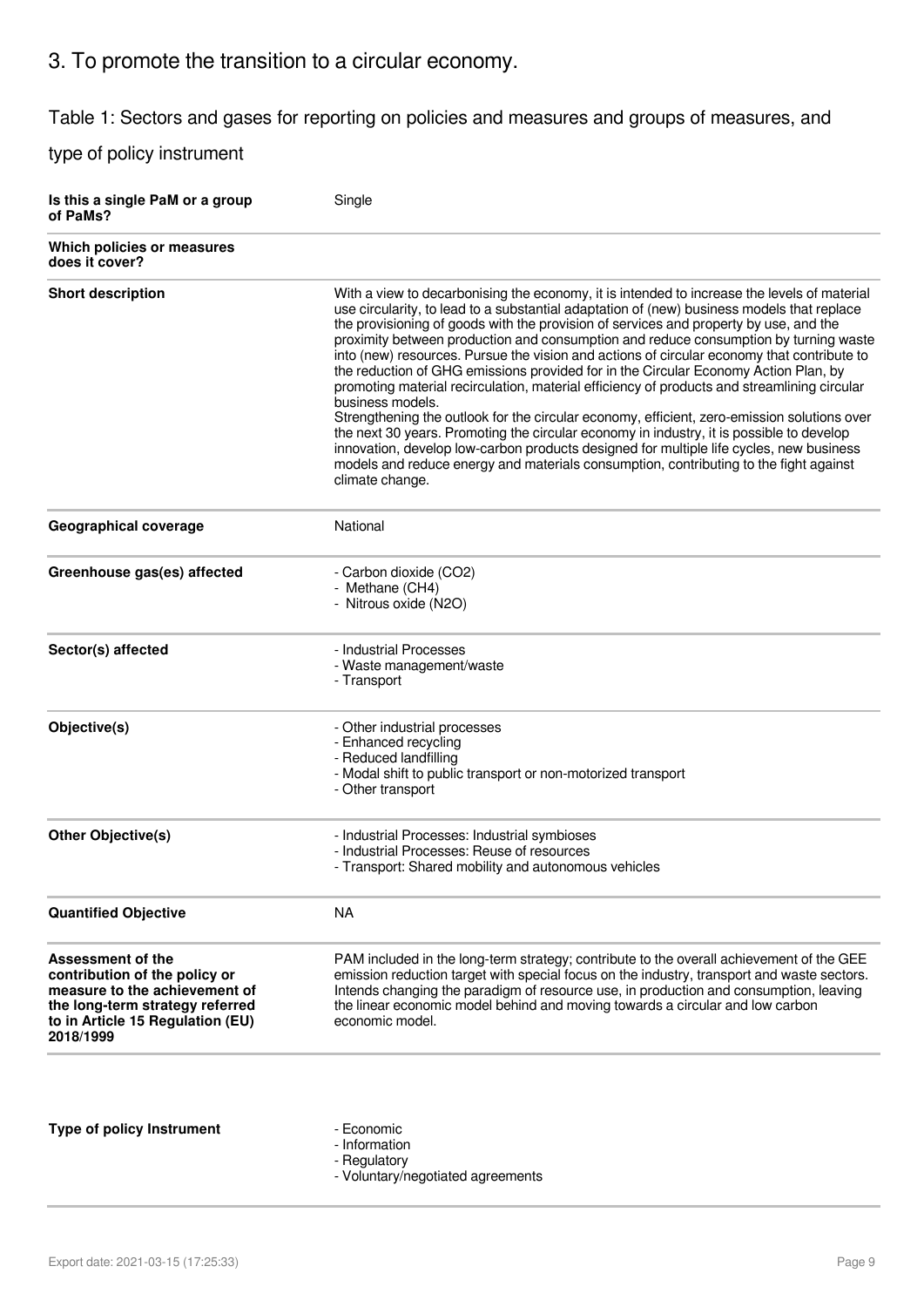| Union policy which resulted in |  |  |  |
|--------------------------------|--|--|--|
| the implementation of the PaM  |  |  |  |

#### Related:

- Waste Management Framework Directive 2008/98/EC, amended by Directive 2018/851

Other Union Policy:

| Does the PaM relate to Air<br><b>Pollution policy?</b>                       |       |                                                                                                          |        |            |                                  |       |
|------------------------------------------------------------------------------|-------|----------------------------------------------------------------------------------------------------------|--------|------------|----------------------------------|-------|
| <b>Status of Implementation</b>                                              |       |                                                                                                          |        |            |                                  |       |
| Status of implementation                                                     | Start | Finish                                                                                                   |        |            | Comment on Implementation Period |       |
| Implemented                                                                  | 2014  |                                                                                                          |        |            |                                  |       |
| Projections scenario in which<br>the PaM is included                         |       | With existing measures                                                                                   |        |            |                                  |       |
| <b>Entities responsible for</b><br>implementing the policy                   |       | - Ministry of Environment and Climate Action (National government)                                       |        |            |                                  |       |
|                                                                              |       | Indicators used to monitor and evaluate progress over time (ex-post or ex-ante)                          |        |            |                                  |       |
| Reference to assessments and<br>underpinning technical reports               |       |                                                                                                          |        |            |                                  |       |
| <b>General Comments</b>                                                      |       | Council of Ministers Resolution n. <sup>o</sup> 190-A/2017, aproves the Circular Economy Action<br>Plan. |        |            |                                  |       |
|                                                                              |       | Table 2: Available results of ex-ante and ex-post assessments of the effects of individual or            |        |            |                                  |       |
|                                                                              |       | groups of policies and measures on mitigation of climate change                                          |        |            |                                  |       |
| <b>Policy impacting EU ETS,</b><br><b>LULUCF and/or ESD/ESR</b><br>emissions |       | - ESD/ESR, EU ETS                                                                                        |        |            |                                  |       |
| <b>Ex-ante assessment</b>                                                    |       |                                                                                                          |        |            |                                  |       |
|                                                                              |       |                                                                                                          | EU ETS | <b>ESR</b> | <b>LULUCF</b>                    | Total |
|                                                                              |       | GHG emissions reductions for year 2025 (kt CO2-equivalent per year)                                      |        |            |                                  |       |
|                                                                              |       | GHG emissions reductions for year 2030 (kt CO2-equivalent per year)                                      |        |            |                                  |       |
|                                                                              |       | GHG emissions reductions for year 2035 (kt CO2-equivalent per year)                                      |        |            |                                  |       |
|                                                                              |       | GHG emissions reductions for year 2040 (kt CO2-equivalent per year)                                      |        |            |                                  |       |
| Explanation of the basis for the<br>mitigation estimates                     |       |                                                                                                          |        |            |                                  |       |
|                                                                              |       |                                                                                                          |        |            |                                  |       |

#### Factors affected by the PaM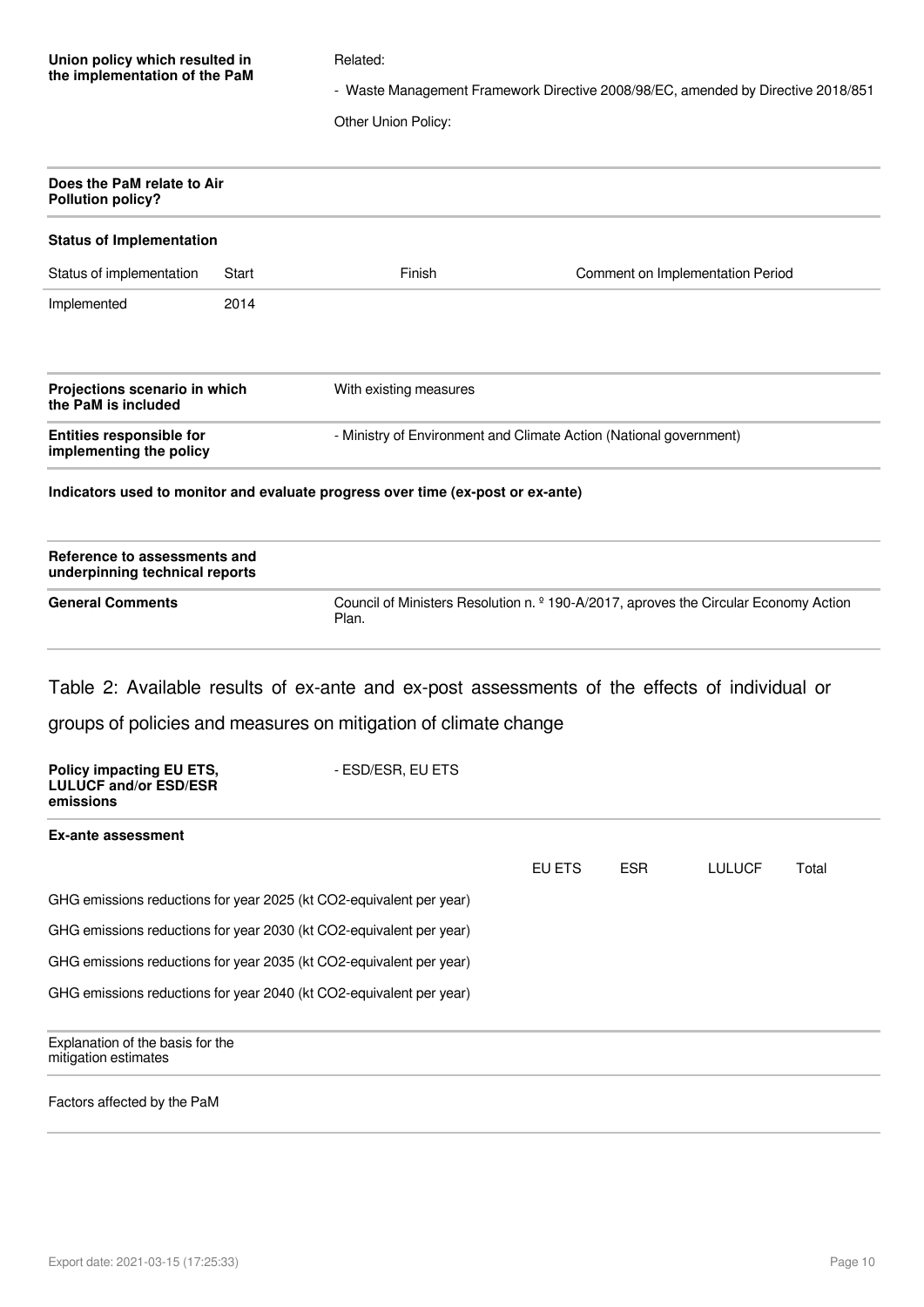| <b>Ex-post assessment</b>                                                                                                      |                                      |         |               |       |
|--------------------------------------------------------------------------------------------------------------------------------|--------------------------------------|---------|---------------|-------|
| GHG emissions reductions(kt CO2-equivalent per year)                                                                           |                                      |         |               |       |
| Year for which reduction applies                                                                                               | EU ETS                               | ESD/ESR | <b>LULUCF</b> | Total |
| Explanation of the basis for the<br>mitigation estimates                                                                       |                                      |         |               |       |
| Factors affected by the PaM                                                                                                    |                                      |         |               |       |
| Reference                                                                                                                      |                                      |         |               |       |
| Table 3: Available projected and realised costs and benefits of individual or groups of policies                               |                                      |         |               |       |
| and measures on mitigation of climate change                                                                                   |                                      |         |               |       |
| Projected costs and benefits<br>Year(s) for which cost has been<br>calculated                                                  |                                      |         |               |       |
| Price reference year                                                                                                           |                                      |         |               |       |
| Cost                                                                                                                           |                                      |         |               |       |
| Gross costs in EUR per tonne CO2eq reduced/ sequestered                                                                        | Absolute gross costs per year in EUR |         |               |       |
| Benefit                                                                                                                        |                                      |         |               |       |
| Benefits in EUR per tonne CO2eq reduced/ sequestered                                                                           | Absolute benefit per year in EUR     |         |               |       |
| Net Cost                                                                                                                       |                                      |         |               |       |
| Net costs in EUR per tonne CO2eq reduced/ sequestered                                                                          | Absolute net cost per year in EUR    |         |               |       |
| Description of cost estimates<br>(basis for cost estimate, what type<br>of costs are included in the<br>estimate, methodology) |                                      |         |               |       |
| Description of non-GHG mitigation<br>benefits                                                                                  |                                      |         |               |       |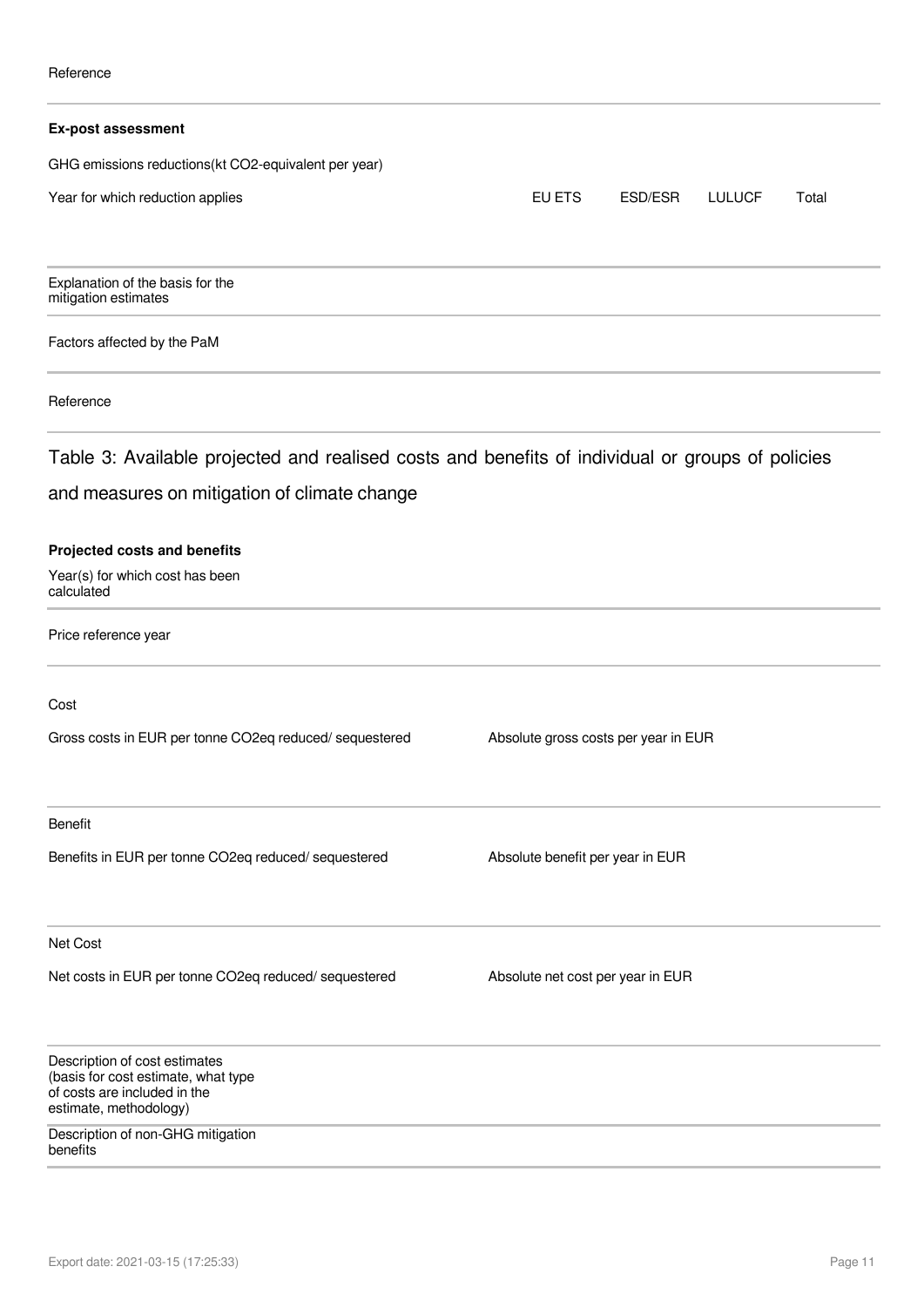| <b>Realised costs and benefits</b><br>Year(s) for which cost has been<br>calculated                                            |                                      |  |
|--------------------------------------------------------------------------------------------------------------------------------|--------------------------------------|--|
| Price reference year                                                                                                           |                                      |  |
| Cost                                                                                                                           |                                      |  |
| Gross costs in EUR per tonne CO2eq reduced/sequestered                                                                         | Absolute gross costs per year in EUR |  |
| <b>Benefit</b>                                                                                                                 |                                      |  |
| Benefits in EUR per tonne CO2eq reduced/sequestered                                                                            | Absolute benefit per year in EUR     |  |
| Net Cost                                                                                                                       |                                      |  |
| Net costs in EUR per tonne CO2eq reduced/sequestered                                                                           | Absolute net cost per year in EUR    |  |
| Description of cost estimates<br>(basis for cost estimate, what type<br>of costs are included in the<br>estimate, methodology) |                                      |  |
| Description of non-GHG mitigation<br>benefits                                                                                  |                                      |  |
| Reference                                                                                                                      |                                      |  |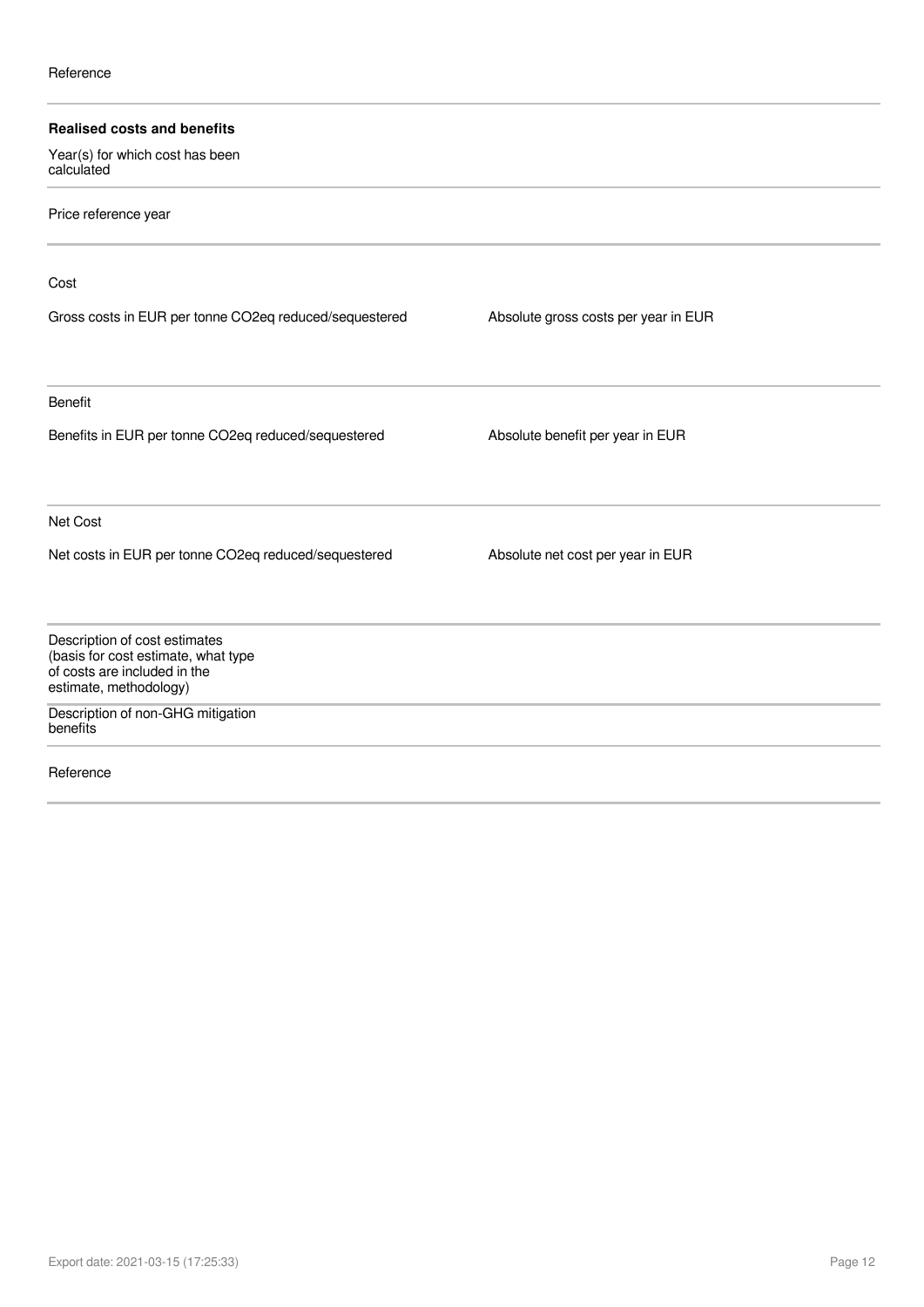4. To promote Research and Development \⠀刀☀䐀尩 projects that support the transition to a carbon neutral economy, based on an innovative and competitive industry, sustainable agroforestry management and mobility and minimizing waste production.

Table 1: Sectors and gases for reporting on policies and measures and groups of measures, and

| Is this a single PaM or a group<br>of PaMs?  | Single                                                                                                                                                                                                                                                                                                                                                                                                                                                                                                                                                                                      |
|----------------------------------------------|---------------------------------------------------------------------------------------------------------------------------------------------------------------------------------------------------------------------------------------------------------------------------------------------------------------------------------------------------------------------------------------------------------------------------------------------------------------------------------------------------------------------------------------------------------------------------------------------|
| Which policies or measures<br>does it cover? |                                                                                                                                                                                                                                                                                                                                                                                                                                                                                                                                                                                             |
| <b>Short description</b>                     | It is intended to support the development of energy-efficient, low-carbon technologies,<br>solutions, products and services using renewable energy sources, as well as to support<br>the participation of companies and national bodies in research and innovation programs<br>contributing to decarbonisation of economy and promotion of energy efficiency in all<br>sectors. This will be done encouraging Research, Development and Innovation (R&D&I)<br>in the field of energy efficiency, renewable energy, storage, hydrogen, advanced biofuels,<br>and other 100% renewable fuels. |
| <b>Geographical coverage</b>                 | National                                                                                                                                                                                                                                                                                                                                                                                                                                                                                                                                                                                    |
| Greenhouse gas(es) affected                  | - Carbon dioxide (CO2)<br>- Methane (CH4)<br>- Nitrous oxide (N2O)                                                                                                                                                                                                                                                                                                                                                                                                                                                                                                                          |
| Sector(s) affected                           | - Energy Supply<br>- Energy Consumption<br>- Transport<br>- Industrial Processes<br>- Waste management/waste<br>- Agriculture<br>- Land use, land use change and forestry                                                                                                                                                                                                                                                                                                                                                                                                                   |
| Objective(s)                                 | - Increase in renewable energy<br>- Other energy supply<br>- Efficiency improvements of buildings<br>- Low carbon fuels/electric cars<br>- Other transport<br>- Other industrial processes<br>- Reduced landfilling<br>- Other activities improving cropland management<br>- Improved livestock management<br>- Improved management of organic soils<br>- Enhanced forest management<br>- Prevention of deforestation                                                                                                                                                                       |
| <b>Other Objective(s)</b>                    | - Energy Supply: Other Storage<br>- Transport: Low carbon technologies<br>- Industrial Processes: Low carbon technologies                                                                                                                                                                                                                                                                                                                                                                                                                                                                   |
| <b>Quantified Objective</b>                  | <b>NA</b>                                                                                                                                                                                                                                                                                                                                                                                                                                                                                                                                                                                   |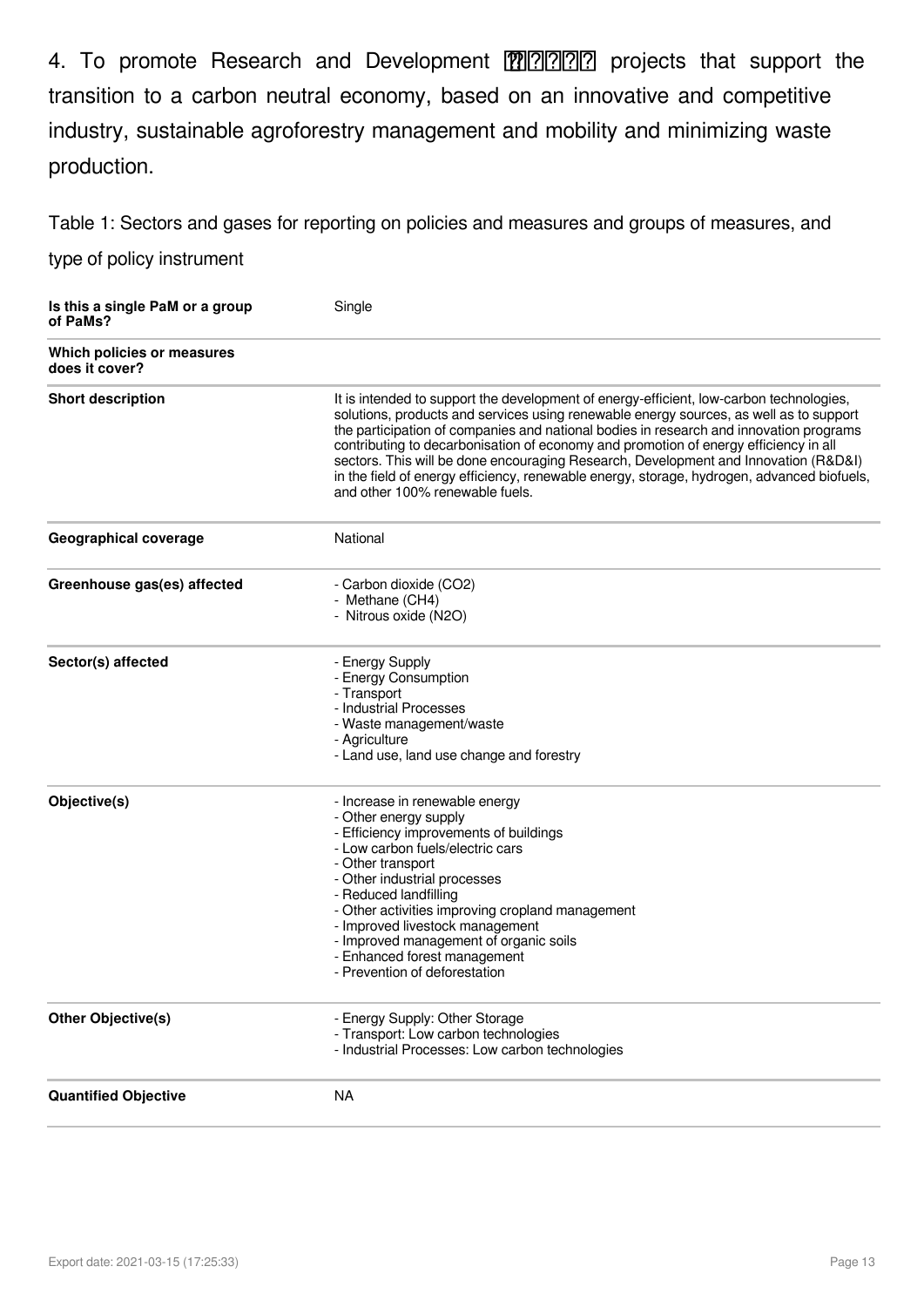PAM included in the long-term strategy; contribute to the overall achievement of the GEE emission reduction target with impact in all sectors. It is important to promote the development of new technologies and solutions better aligned with the decarbonisation objective.

| <b>Type of policy Instrument</b><br>Union policy which resulted in<br>the implementation of the PaM |       | - Fconomic<br>- Education<br>- Information<br>- Research<br>- Voluntary/negotiated agreements |                                                                              |
|-----------------------------------------------------------------------------------------------------|-------|-----------------------------------------------------------------------------------------------|------------------------------------------------------------------------------|
|                                                                                                     |       | Non related                                                                                   |                                                                              |
| Does the PaM relate to Air<br><b>Pollution policy?</b>                                              |       | <b>No</b>                                                                                     |                                                                              |
| <b>Status of Implementation</b>                                                                     |       |                                                                                               |                                                                              |
| Status of implementation                                                                            | Start | Finish                                                                                        | Comment on Implementation Period                                             |
| Adopted                                                                                             | 2019  |                                                                                               |                                                                              |
| Projections scenario in which<br>the PaM is included                                                |       | With existing measures                                                                        |                                                                              |
| <b>Entities responsible for</b><br>implementing the policy                                          |       | - Ministry of Environment and Climate Action (National government)                            | - Ministry of Science, Technology and Higher Education (National government) |

#### **Indicators used to monitor and evaluate progress over time (ex-post or ex-ante)**

| Reference to assessments and<br>underpinning technical reports |                                                                                                                                                                                                                                                                                    |
|----------------------------------------------------------------|------------------------------------------------------------------------------------------------------------------------------------------------------------------------------------------------------------------------------------------------------------------------------------|
| <b>General Comments</b>                                        | Research and Innovation Strategy for Smart Specialization EI&I, 2014-2020, approved in<br>December 23th of 2014; Research and Innovation Thematic Agendas 2030, under<br>development by FCT following the Council of Ministers Resolution n. <sup>2</sup> 32/2016, of June<br>3th. |

#### Table 2: Available results of ex-ante and ex-post assessments of the effects of individual or

| <b>Policy impacting EU ETS,</b><br><b>LULUCF and/or ESD/ESR</b><br>emissions | - ESD/ESR, EU ETS |        |            |               |       |  |
|------------------------------------------------------------------------------|-------------------|--------|------------|---------------|-------|--|
| <b>Ex-ante assessment</b>                                                    |                   |        |            |               |       |  |
|                                                                              |                   | EU ETS | <b>ESR</b> | <b>LULUCF</b> | Total |  |
| GHG emissions reductions for year 2025 (kt CO2-equivalent per year)          |                   |        |            |               |       |  |
| GHG emissions reductions for year 2030 (kt CO2-equivalent per year)          |                   |        |            |               |       |  |
| GHG emissions reductions for year 2035 (kt CO2-equivalent per year)          |                   |        |            |               |       |  |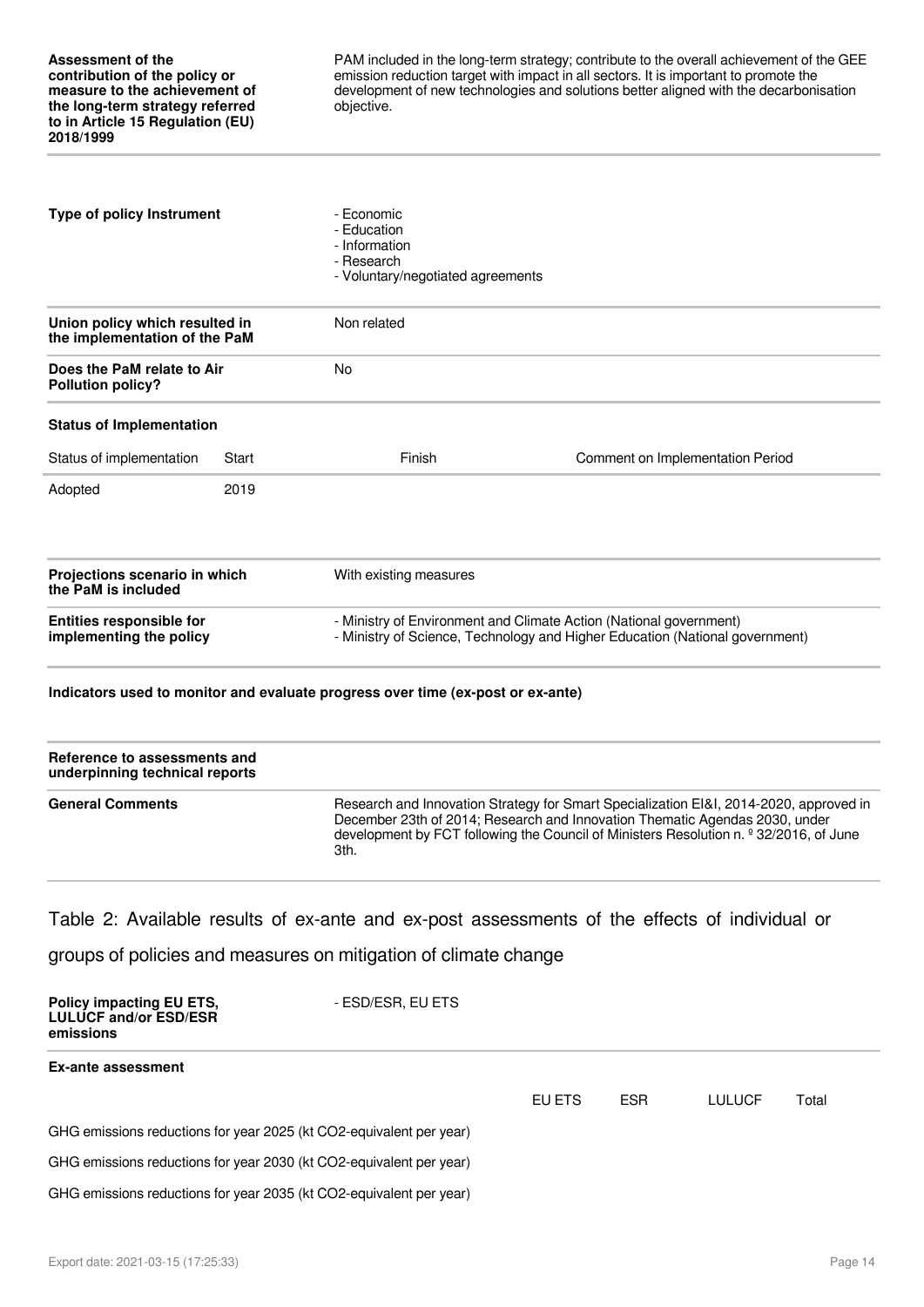| Explanation of the basis for the<br>mitigation estimates                                                                                         |                                      |       |
|--------------------------------------------------------------------------------------------------------------------------------------------------|--------------------------------------|-------|
| Factors affected by the PaM                                                                                                                      |                                      |       |
| Reference                                                                                                                                        |                                      |       |
| <b>Ex-post assessment</b>                                                                                                                        |                                      |       |
| GHG emissions reductions(kt CO2-equivalent per year)                                                                                             |                                      |       |
| Year for which reduction applies                                                                                                                 | EU ETS<br>ESD/ESR<br><b>LULUCF</b>   | Total |
| Explanation of the basis for the<br>mitigation estimates                                                                                         |                                      |       |
| Factors affected by the PaM                                                                                                                      |                                      |       |
| Reference                                                                                                                                        |                                      |       |
| Table 3: Available projected and realised costs and benefits of individual or groups of policies<br>and measures on mitigation of climate change |                                      |       |
| <b>Projected costs and benefits</b>                                                                                                              |                                      |       |
| Year(s) for which cost has been<br>calculated                                                                                                    |                                      |       |
| Price reference year                                                                                                                             |                                      |       |
| Cost                                                                                                                                             |                                      |       |
| Gross costs in EUR per tonne CO2eq reduced/ sequestered                                                                                          | Absolute gross costs per year in EUR |       |
| <b>Benefit</b>                                                                                                                                   |                                      |       |
| Benefits in EUR per tonne CO2eq reduced/ sequestered                                                                                             | Absolute benefit per year in EUR     |       |
| Net Cost                                                                                                                                         |                                      |       |
| Net costs in EUR per tonne CO2eq reduced/ sequestered                                                                                            | Absolute net cost per year in EUR    |       |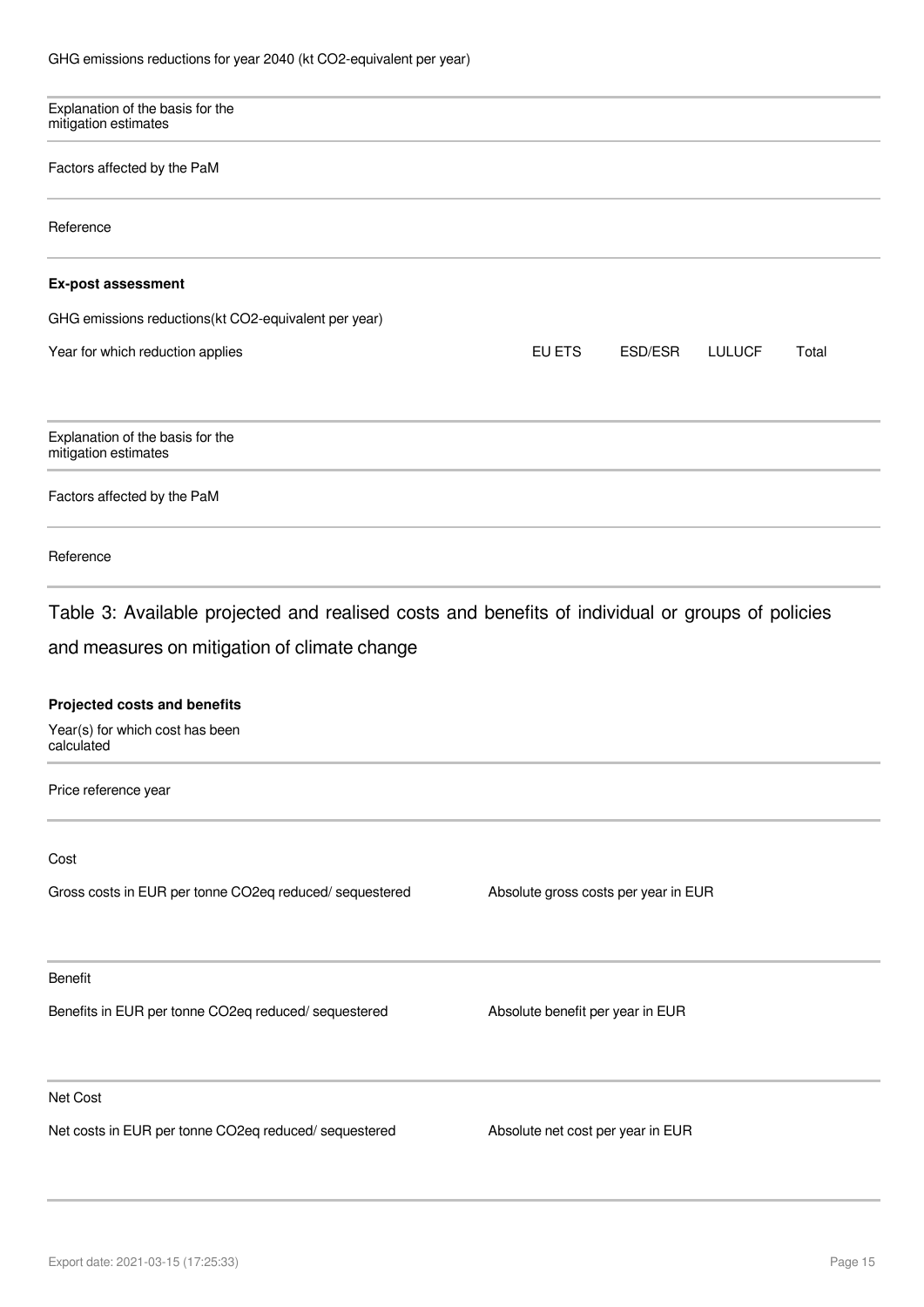Description of non-GHG mitigation benefits

Reference

#### **Realised costs and benefits**

Year(s) for which cost has been calculated

Price reference year

Cost

Gross costs in EUR per tonne CO2eq reduced/sequestered Absolute gross costs per year in EUR Benefit Benefits in EUR per tonne CO2eq reduced/sequestered Absolute benefit per year in EUR Net Cost Net costs in EUR per tonne CO2eq reduced/sequestered Absolute net cost per year in EUR Description of cost estimates (basis for cost estimate, what type of costs are included in the estimate, methodology)

Description of non-GHG mitigation benefits

Reference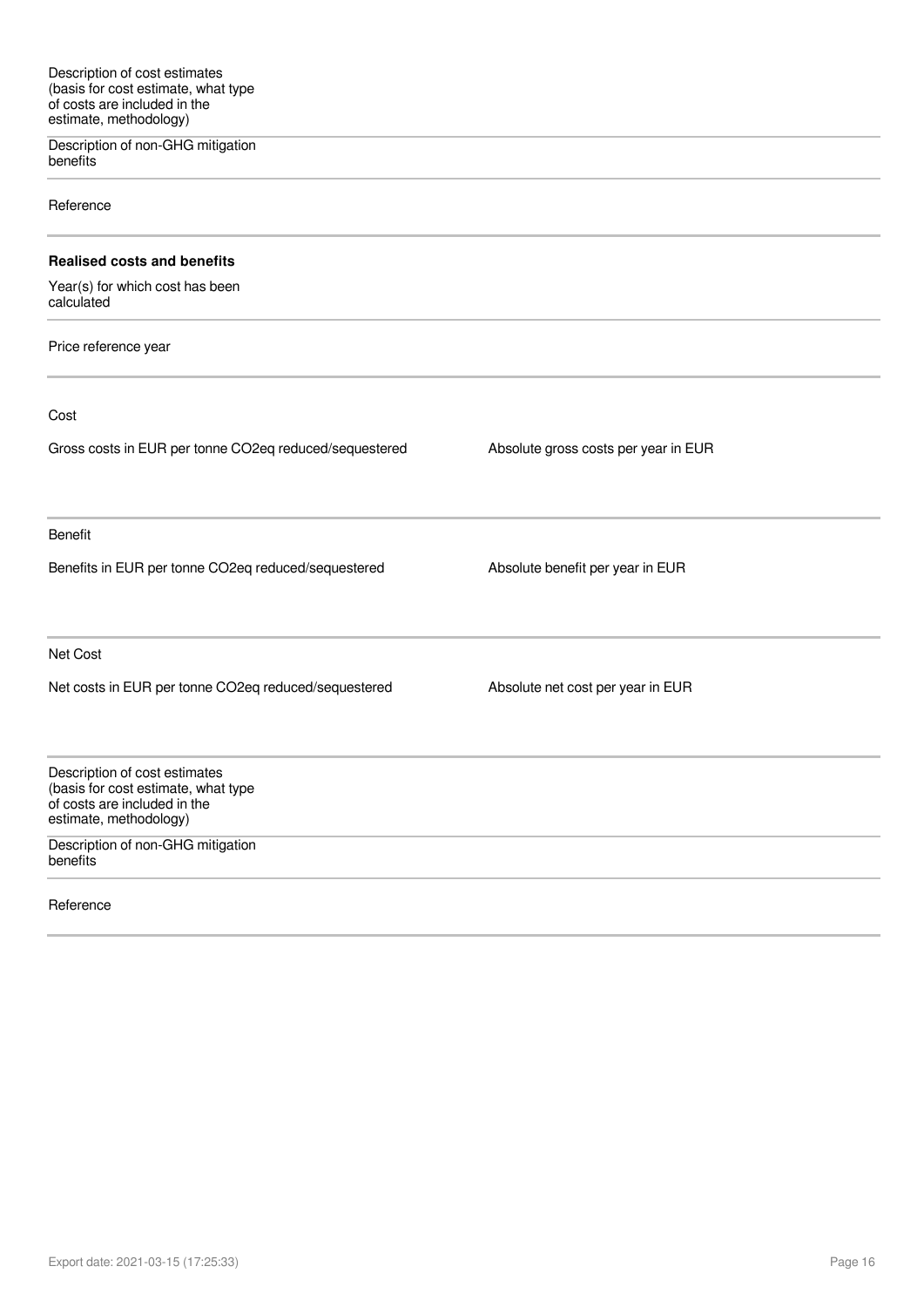# 5. Reduction of waste production and of landfill disposal and promotion of recycling.

Table 1: Sectors and gases for reporting on policies and measures and groups of measures, and

| Is this a single PaM or a group<br>of PaMs?                                                                                                                                    |                          | Single                                                                                                                                                                                                                                                                        |                                                                                                                                                                                                                                                                                                                                              |  |
|--------------------------------------------------------------------------------------------------------------------------------------------------------------------------------|--------------------------|-------------------------------------------------------------------------------------------------------------------------------------------------------------------------------------------------------------------------------------------------------------------------------|----------------------------------------------------------------------------------------------------------------------------------------------------------------------------------------------------------------------------------------------------------------------------------------------------------------------------------------------|--|
| Which policies or measures<br>does it cover?                                                                                                                                   |                          |                                                                                                                                                                                                                                                                               |                                                                                                                                                                                                                                                                                                                                              |  |
| <b>Short description</b>                                                                                                                                                       |                          | Prevent waste production and hazardousness, increase preparation for reuse, recycling,<br>improve the quality of recyclables and reduce landfilling.<br>Consolidate and optimize the waste management network and promote power generation<br>at waste management facilities. |                                                                                                                                                                                                                                                                                                                                              |  |
| Geographical coverage<br>National                                                                                                                                              |                          |                                                                                                                                                                                                                                                                               |                                                                                                                                                                                                                                                                                                                                              |  |
| Greenhouse gas(es) affected<br>- Methane (CH4)<br>- Nitrous oxide (N2O)                                                                                                        |                          |                                                                                                                                                                                                                                                                               |                                                                                                                                                                                                                                                                                                                                              |  |
| Sector(s) affected                                                                                                                                                             | - Waste management/waste |                                                                                                                                                                                                                                                                               |                                                                                                                                                                                                                                                                                                                                              |  |
| Objective(s)                                                                                                                                                                   |                          | - Demand management/reduction<br>- Enhanced recycling<br>- Improved treatment technologies<br>- Improved landfill management<br>- Reduced landfilling                                                                                                                         |                                                                                                                                                                                                                                                                                                                                              |  |
| <b>Other Objective(s)</b>                                                                                                                                                      |                          |                                                                                                                                                                                                                                                                               |                                                                                                                                                                                                                                                                                                                                              |  |
| <b>Quantified Objective</b>                                                                                                                                                    |                          | <b>NA</b>                                                                                                                                                                                                                                                                     |                                                                                                                                                                                                                                                                                                                                              |  |
| <b>Assessment of the</b><br>contribution of the policy or<br>measure to the achievement of<br>the long-term strategy referred<br>to in Article 15 Regulation (EU)<br>2018/1999 |                          |                                                                                                                                                                                                                                                                               | PAM included in the long-term strategy; contribute to the overall achievement of the GEE<br>emission reduction target with special focus on the waste sector. It contributes directly to<br>the reduction of GHG emissions as well as to the increase of the recycling rate of<br>materials and production of biofuels from municipal waste. |  |
| <b>Type of policy Instrument</b>                                                                                                                                               |                          | - Regulatory                                                                                                                                                                                                                                                                  |                                                                                                                                                                                                                                                                                                                                              |  |
| Union policy which resulted in<br>the implementation of the PaM                                                                                                                |                          | Related:<br>Other Union Policy:                                                                                                                                                                                                                                               | - Waste Management Framework Directive 2008/98/EC, amended by Directive 2018/851                                                                                                                                                                                                                                                             |  |
| Does the PaM relate to Air<br><b>Pollution policy?</b>                                                                                                                         |                          | Yes                                                                                                                                                                                                                                                                           |                                                                                                                                                                                                                                                                                                                                              |  |
| <b>Status of Implementation</b>                                                                                                                                                |                          |                                                                                                                                                                                                                                                                               |                                                                                                                                                                                                                                                                                                                                              |  |
| Status of implementation                                                                                                                                                       | Start                    | Finish                                                                                                                                                                                                                                                                        | Comment on Implementation Period                                                                                                                                                                                                                                                                                                             |  |
| Implemented                                                                                                                                                                    | 2014                     |                                                                                                                                                                                                                                                                               |                                                                                                                                                                                                                                                                                                                                              |  |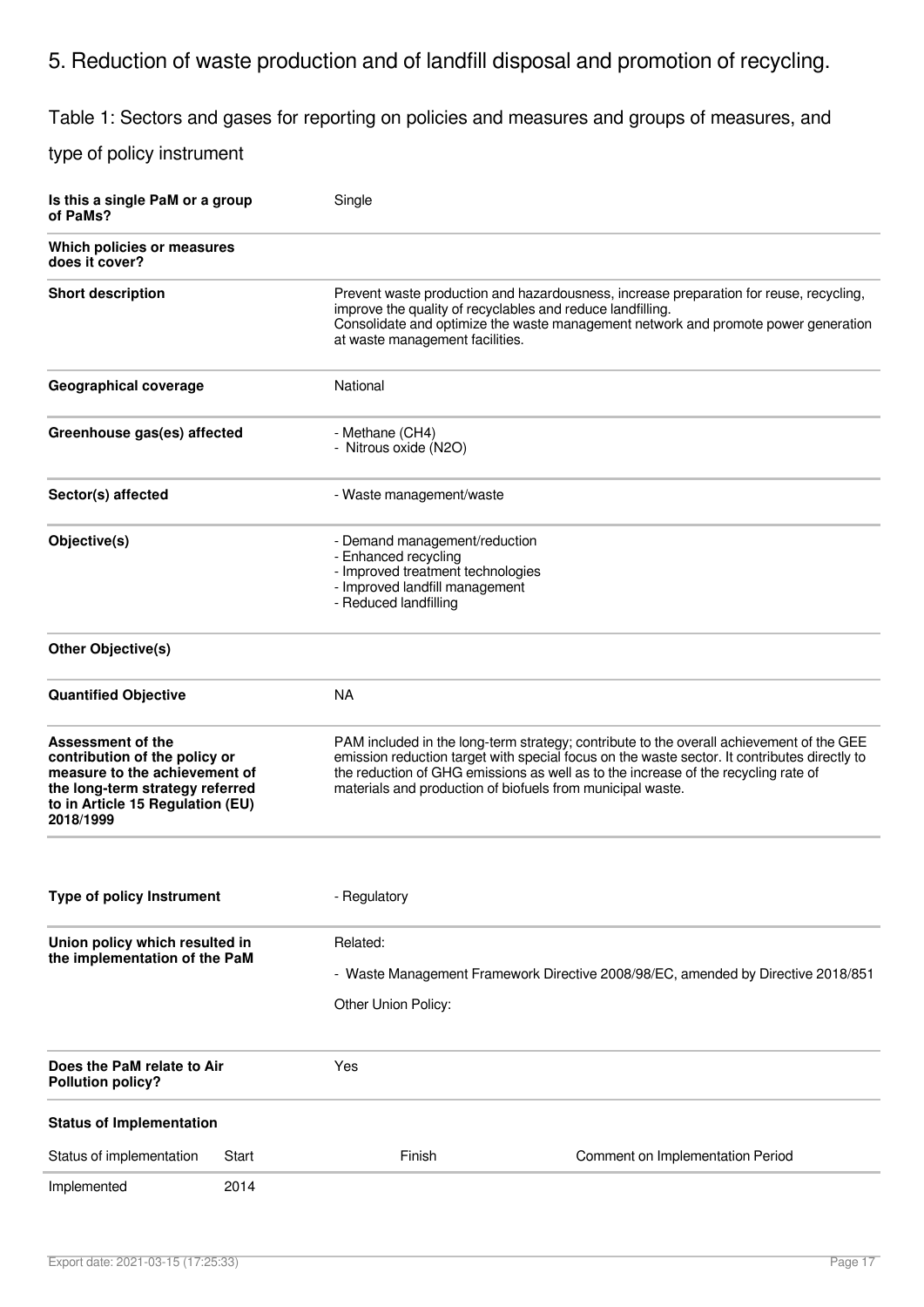| Projections scenario in which<br>the PaM is included       | With existing measures                                             |
|------------------------------------------------------------|--------------------------------------------------------------------|
| <b>Entities responsible for</b><br>implementing the policy | - Ministry of Environment and Climate Action (National government) |

**Indicators used to monitor and evaluate progress over time (ex-post or ex-ante)**

| Reference to assessments and<br>underpinning technical reports |                                                                                                                                                                                                                                                                                                                                                                                                                                                                                                                                                                                                                                                                                                                                                         |
|----------------------------------------------------------------|---------------------------------------------------------------------------------------------------------------------------------------------------------------------------------------------------------------------------------------------------------------------------------------------------------------------------------------------------------------------------------------------------------------------------------------------------------------------------------------------------------------------------------------------------------------------------------------------------------------------------------------------------------------------------------------------------------------------------------------------------------|
| <b>General Comments</b>                                        | Strategic Plan for Urban Waste (PERSU 2020+), approved through the Ordinance n. <sup>o</sup><br>241-B/2019 of 31stJuly;<br>National Strategy to Combat Food Waste (ENCDA), approved through the Council of<br>Ministers Resolution n. <sup>9</sup> 46/2018, of 27th April; National Waste Management Plan<br>2014-2020 (PNGR), approved through the Council of Ministers Resolution n. <sup>9</sup><br>11-C/2015, of 16th March; Strategic Plan for Water Supply and Wastewater Sanitation<br>(PENSAAR 2020), approved through the Official Order n. º 4385/2015, of 30th April;<br>Legal regime for the production and use of water for reuse, obtained from wastewater<br>treatment, approved through the Decree-Law n. $9$ 119/2019, of 21st August. |

Table 2: Available results of ex-ante and ex-post assessments of the effects of individual or

| Policy impacting EU ETS,<br><b>LULUCF and/or ESD/ESR</b><br>emissions | - ESD/ESR |        |            |               |       |
|-----------------------------------------------------------------------|-----------|--------|------------|---------------|-------|
| <b>Ex-ante assessment</b>                                             |           |        |            |               |       |
|                                                                       |           | EU ETS | <b>ESR</b> | <b>LULUCF</b> | Total |
| GHG emissions reductions for year 2025 (kt CO2-equivalent per year)   |           |        |            |               |       |
| GHG emissions reductions for year 2030 (kt CO2-equivalent per year)   |           |        |            |               |       |
| GHG emissions reductions for year 2035 (kt CO2-equivalent per year)   |           |        |            |               |       |
| GHG emissions reductions for year 2040 (kt CO2-equivalent per year)   |           |        |            |               |       |
| Explanation of the basis for the<br>mitigation estimates              |           |        |            |               |       |
| Factors affected by the PaM                                           |           |        |            |               |       |
| Reference                                                             |           |        |            |               |       |
| <b>Ex-post assessment</b>                                             |           |        |            |               |       |
| GHG emissions reductions(kt CO2-equivalent per year)                  |           |        |            |               |       |
| Year for which reduction applies                                      |           | EU ETS | ESD/ESR    | <b>LULUCF</b> | Total |
|                                                                       |           |        |            |               |       |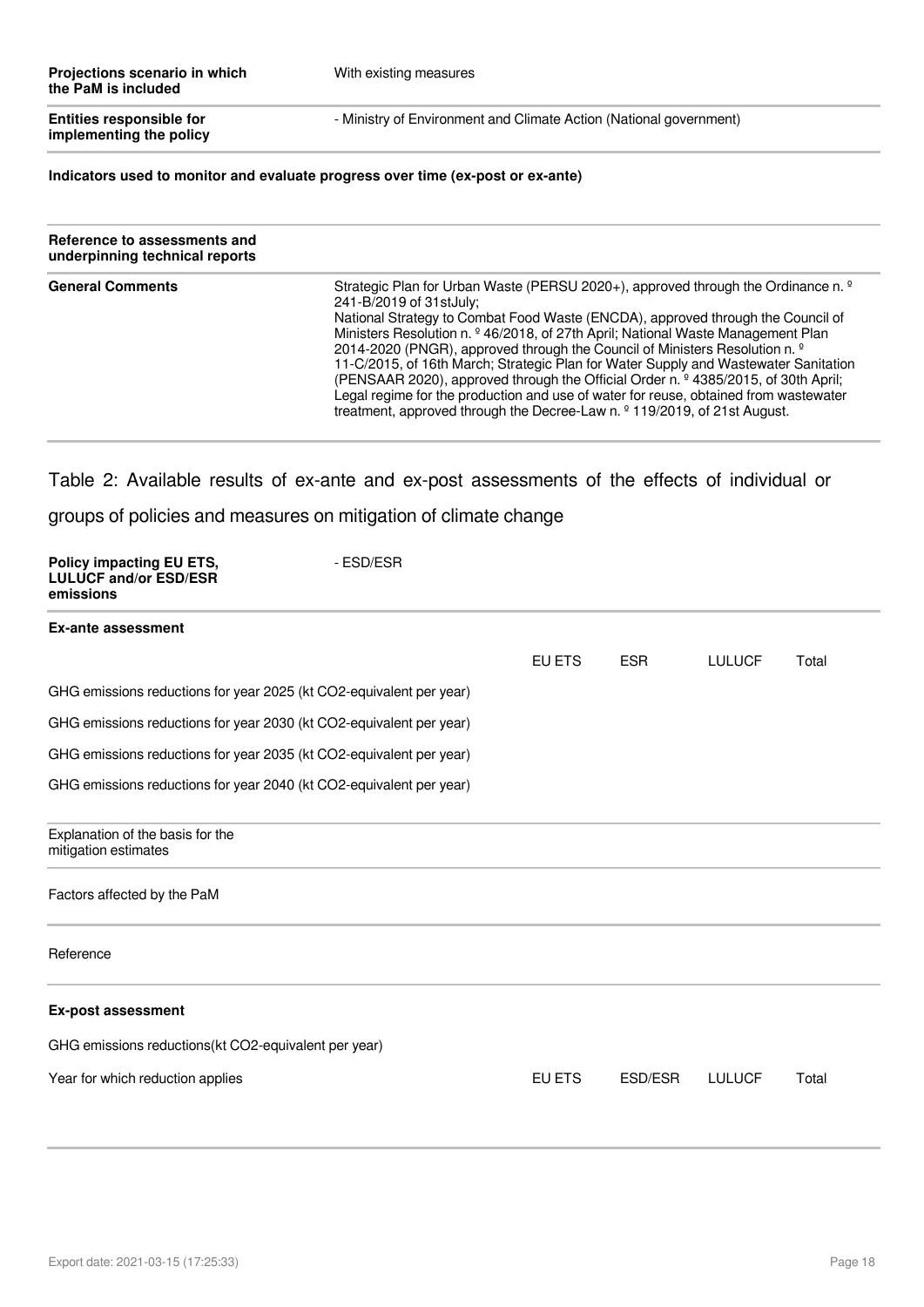#### Factors affected by the PaM

#### Reference

Table 3: Available projected and realised costs and benefits of individual or groups of policies and measures on mitigation of climate change

# **Projected costs and benefits** Year(s) for which cost has been calculated Price reference year Cost Gross costs in EUR per tonne CO2eq reduced/ sequestered Absolute gross costs per year in EUR Benefit Benefits in EUR per tonne CO2eq reduced/ sequestered Absolute benefit per year in EUR Net Cost Net costs in EUR per tonne CO2eq reduced/ sequestered Absolute net cost per year in EUR Description of cost estimates (basis for cost estimate, what type of costs are included in the estimate, methodology) Description of non-GHG mitigation benefits Reference **Realised costs and benefits** Year(s) for which cost has been calculated

#### Price reference year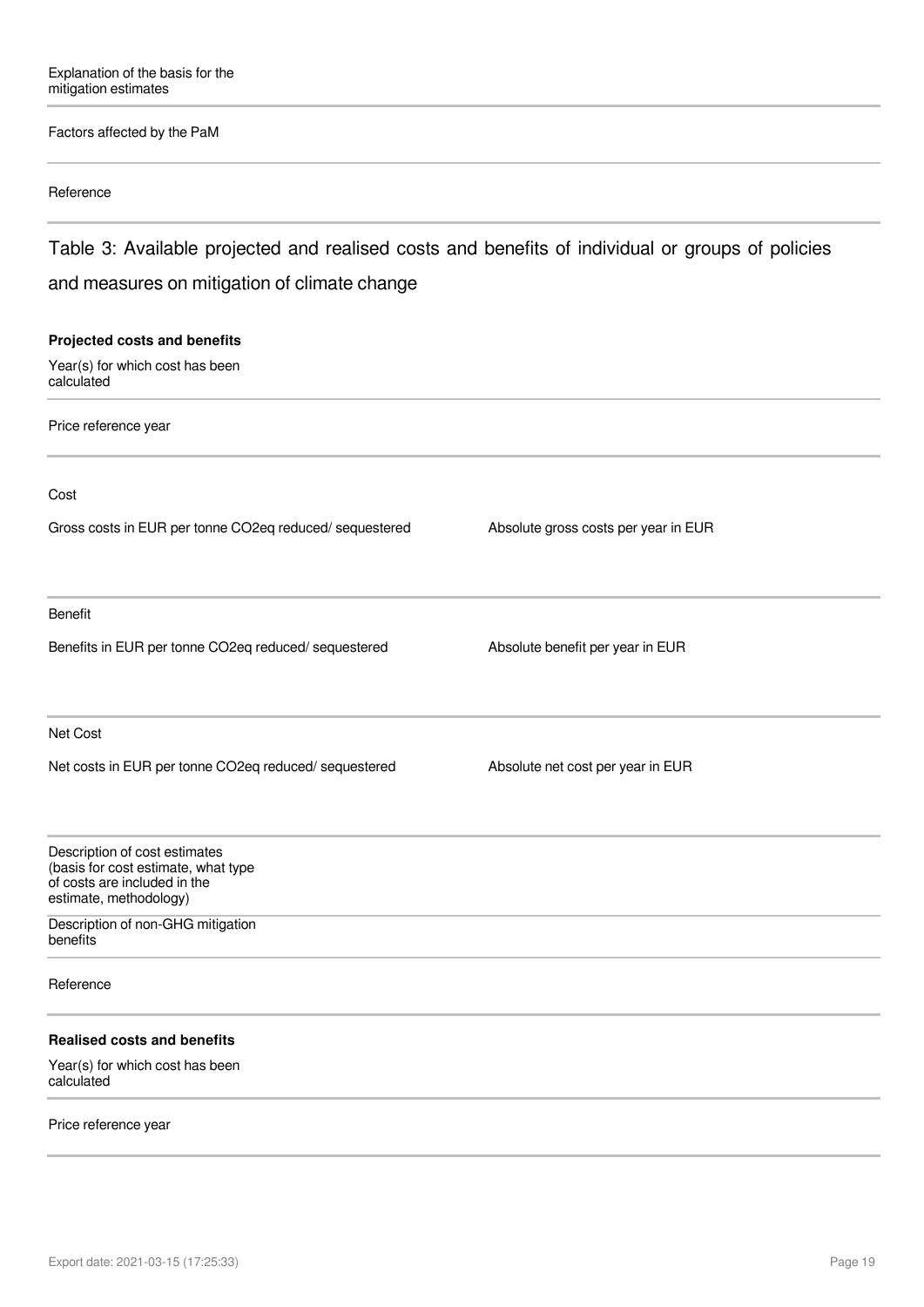#### Cost

| Gross costs in EUR per tonne CO2eq reduced/sequestered                                                                         | Absolute gross costs per year in EUR |
|--------------------------------------------------------------------------------------------------------------------------------|--------------------------------------|
|                                                                                                                                |                                      |
| Benefit                                                                                                                        |                                      |
| Benefits in EUR per tonne CO2eq reduced/sequestered                                                                            | Absolute benefit per year in EUR     |
| Net Cost                                                                                                                       |                                      |
| Net costs in EUR per tonne CO2eq reduced/sequestered                                                                           | Absolute net cost per year in EUR    |
| Description of cost estimates<br>(basis for cost estimate, what type<br>of costs are included in the<br>estimate, methodology) |                                      |
| Description of non-GHG mitigation<br>benefits                                                                                  |                                      |
| Reference                                                                                                                      |                                      |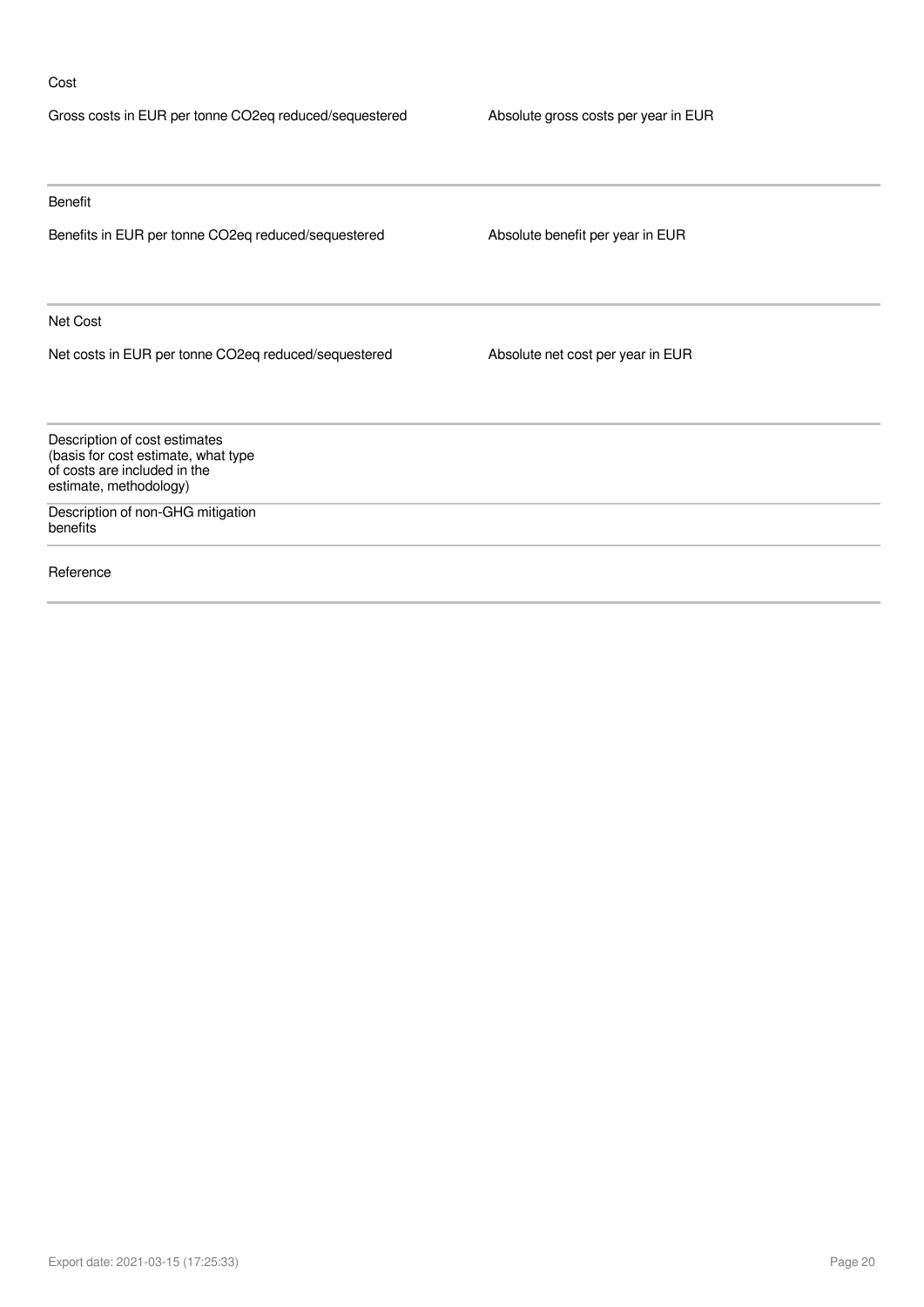6. To promote the production and use of renewable energy sources in the agricultural and forestry sectors; To adopt agriculture and forestry hydric and energy efficiency measures.

Table 1: Sectors and gases for reporting on policies and measures and groups of measures, and

| Is this a single PaM or a group<br>of PaMs?                                                                                                                             | Single                                                                                                                                                                                                                                                                                                                                                                                                                                                                                                                                                                                                                                                                           |
|-------------------------------------------------------------------------------------------------------------------------------------------------------------------------|----------------------------------------------------------------------------------------------------------------------------------------------------------------------------------------------------------------------------------------------------------------------------------------------------------------------------------------------------------------------------------------------------------------------------------------------------------------------------------------------------------------------------------------------------------------------------------------------------------------------------------------------------------------------------------|
| Which policies or measures<br>does it cover?                                                                                                                            |                                                                                                                                                                                                                                                                                                                                                                                                                                                                                                                                                                                                                                                                                  |
| <b>Short description</b>                                                                                                                                                | Increase the production and use of renewable energy sources in the agriculture and<br>forestry sectors. Consider energy use solutions that help to manage the rural spaces,<br>removing the existing fuel load in them, through a solution or set of solutions that justify<br>and monetize these interventions, creating a true business model, locally deployed and<br>managed, associated with the creation of a national biomass market or at least<br>self-sustaining regional markets. Promote more resource-efficient and regenerative<br>agricultural and forestry practices that have an impact on reducing GHG emissions and<br>improving energy and water efficiency. |
| Geographical coverage                                                                                                                                                   | National                                                                                                                                                                                                                                                                                                                                                                                                                                                                                                                                                                                                                                                                         |
| Greenhouse gas(es) affected                                                                                                                                             | - Carbon dioxide (CO2)<br>- Methane (CH4)<br>- Nitrous oxide (N2O)                                                                                                                                                                                                                                                                                                                                                                                                                                                                                                                                                                                                               |
| Sector(s) affected                                                                                                                                                      | - Agriculture<br>- Land use, land use change and forestry                                                                                                                                                                                                                                                                                                                                                                                                                                                                                                                                                                                                                        |
| Objective(s)                                                                                                                                                            | - Other agriculture<br>- Prevention of drainage or rewetting of wetlands<br>- Other LULUCF                                                                                                                                                                                                                                                                                                                                                                                                                                                                                                                                                                                       |
| <b>Other Objective(s)</b>                                                                                                                                               | - Agriculture: Increase the production and use of renewable energy sources<br>- Agriculture: Increase Energy and Hydric Efficiency<br>- Land use, land use change and forestry: Increase the production and use of renewable<br>energy sources                                                                                                                                                                                                                                                                                                                                                                                                                                   |
| <b>Quantified Objective</b>                                                                                                                                             | <b>NA</b>                                                                                                                                                                                                                                                                                                                                                                                                                                                                                                                                                                                                                                                                        |
| Assessment of the<br>contribution of the policy or<br>measure to the achievement of<br>the long-term strategy referred<br>to in Article 15 Regulation (EU)<br>2018/1999 | PAM included in the long-term strategy; contribute to the overall achievement of the GEE<br>emission reduction target with special focus on the agriculture and forest sectors. Its aim<br>is to promote energy transition by increasing significantly energy efficiency in agricultural<br>and forestry sectors, focusing on the incorporation of indogenous renewable energy<br>sources. This measure contributes directly to increasing energy efficiency and to<br>increasing the use of energy from renewable sources.                                                                                                                                                      |
| <b>Type of policy Instrument</b>                                                                                                                                        | - Regulatory                                                                                                                                                                                                                                                                                                                                                                                                                                                                                                                                                                                                                                                                     |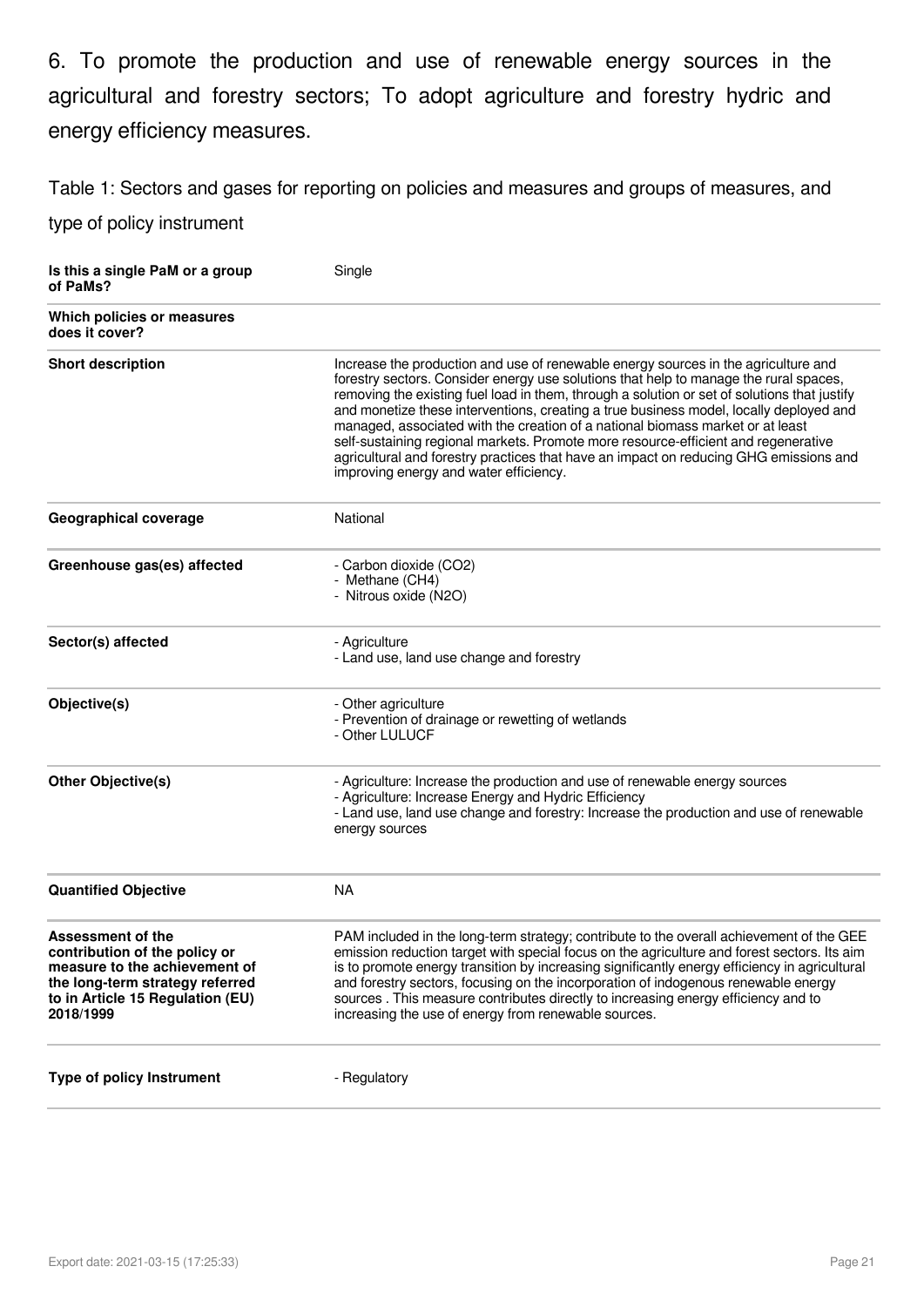| Union policy which resulted in<br>the implementation of the PaM<br>Does the PaM relate to Air<br><b>Pollution policy?</b> |       | Non related                                                                     |                                                                    |  |  |
|---------------------------------------------------------------------------------------------------------------------------|-------|---------------------------------------------------------------------------------|--------------------------------------------------------------------|--|--|
|                                                                                                                           |       |                                                                                 |                                                                    |  |  |
| <b>Status of Implementation</b>                                                                                           |       |                                                                                 |                                                                    |  |  |
| Status of implementation                                                                                                  | Start | Finish                                                                          | Comment on Implementation Period                                   |  |  |
| Implemented                                                                                                               | 2014  |                                                                                 |                                                                    |  |  |
| Projections scenario in which<br>the PaM is included                                                                      |       | With existing measures                                                          |                                                                    |  |  |
| <b>Entities responsible for</b><br>implementing the policy                                                                |       |                                                                                 | - Ministry of Environment and Climate Action (National government) |  |  |
|                                                                                                                           |       | Indicators used to monitor and evaluate progress over time (ex-post or ex-ante) |                                                                    |  |  |

| Reference to assessments and<br>underpinning technical reports |                                                                                                                                           |
|----------------------------------------------------------------|-------------------------------------------------------------------------------------------------------------------------------------------|
| <b>General Comments</b>                                        | Rural Development Program 2014-2020 (RDP 2020), approved through the Commission<br>Implementing Decision C (2014) 9896, of 12th December. |

Table 2: Available results of ex-ante and ex-post assessments of the effects of individual or

| Policy impacting EU ETS,<br><b>LULUCF and/or ESD/ESR</b><br>emissions | - ESD/ESR, LULUCF |        |            |               |       |
|-----------------------------------------------------------------------|-------------------|--------|------------|---------------|-------|
| Ex-ante assessment                                                    |                   |        |            |               |       |
|                                                                       |                   | EU ETS | <b>ESR</b> | <b>LULUCF</b> | Total |
| GHG emissions reductions for year 2025 (kt CO2-equivalent per year)   |                   |        |            |               |       |
| GHG emissions reductions for year 2030 (kt CO2-equivalent per year)   |                   |        |            |               |       |
| GHG emissions reductions for year 2035 (kt CO2-equivalent per year)   |                   |        |            |               |       |
| GHG emissions reductions for year 2040 (kt CO2-equivalent per year)   |                   |        |            |               |       |
| Explanation of the basis for the<br>mitigation estimates              |                   |        |            |               |       |
| Factors affected by the PaM                                           |                   |        |            |               |       |
| Reference                                                             |                   |        |            |               |       |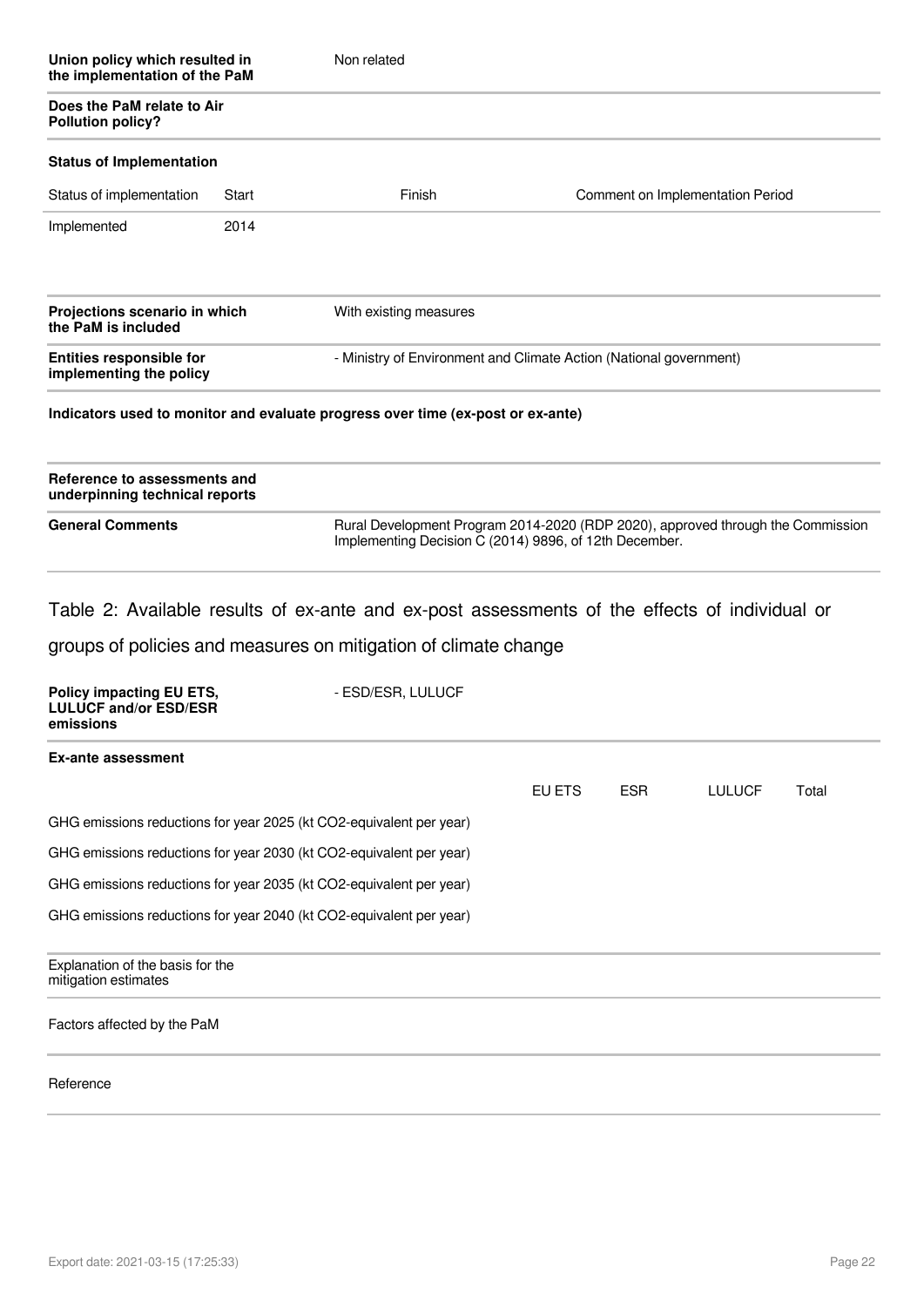#### **Ex-post assessment**

GHG emissions reductions(kt CO2-equivalent per year)

| Year for which reduction applies                                                                                               | EU ETS                               | ESD/ESR | <b>LULUCF</b> | Total |
|--------------------------------------------------------------------------------------------------------------------------------|--------------------------------------|---------|---------------|-------|
| Explanation of the basis for the<br>mitigation estimates                                                                       |                                      |         |               |       |
| Factors affected by the PaM                                                                                                    |                                      |         |               |       |
| Reference                                                                                                                      |                                      |         |               |       |
| Table 3: Available projected and realised costs and benefits of individual or groups of policies                               |                                      |         |               |       |
| and measures on mitigation of climate change                                                                                   |                                      |         |               |       |
| <b>Projected costs and benefits</b><br>Year(s) for which cost has been<br>calculated                                           |                                      |         |               |       |
| Price reference year                                                                                                           |                                      |         |               |       |
| Cost                                                                                                                           |                                      |         |               |       |
| Gross costs in EUR per tonne CO2eq reduced/ sequestered                                                                        | Absolute gross costs per year in EUR |         |               |       |
| <b>Benefit</b>                                                                                                                 |                                      |         |               |       |
| Benefits in EUR per tonne CO2eq reduced/ sequestered                                                                           | Absolute benefit per year in EUR     |         |               |       |
| Net Cost                                                                                                                       |                                      |         |               |       |
| Net costs in EUR per tonne CO2eq reduced/ sequestered                                                                          | Absolute net cost per year in EUR    |         |               |       |
| Description of cost estimates<br>(basis for cost estimate, what type<br>of costs are included in the<br>estimate, methodology) |                                      |         |               |       |
| Description of non-GHG mitigation<br>benefits                                                                                  |                                      |         |               |       |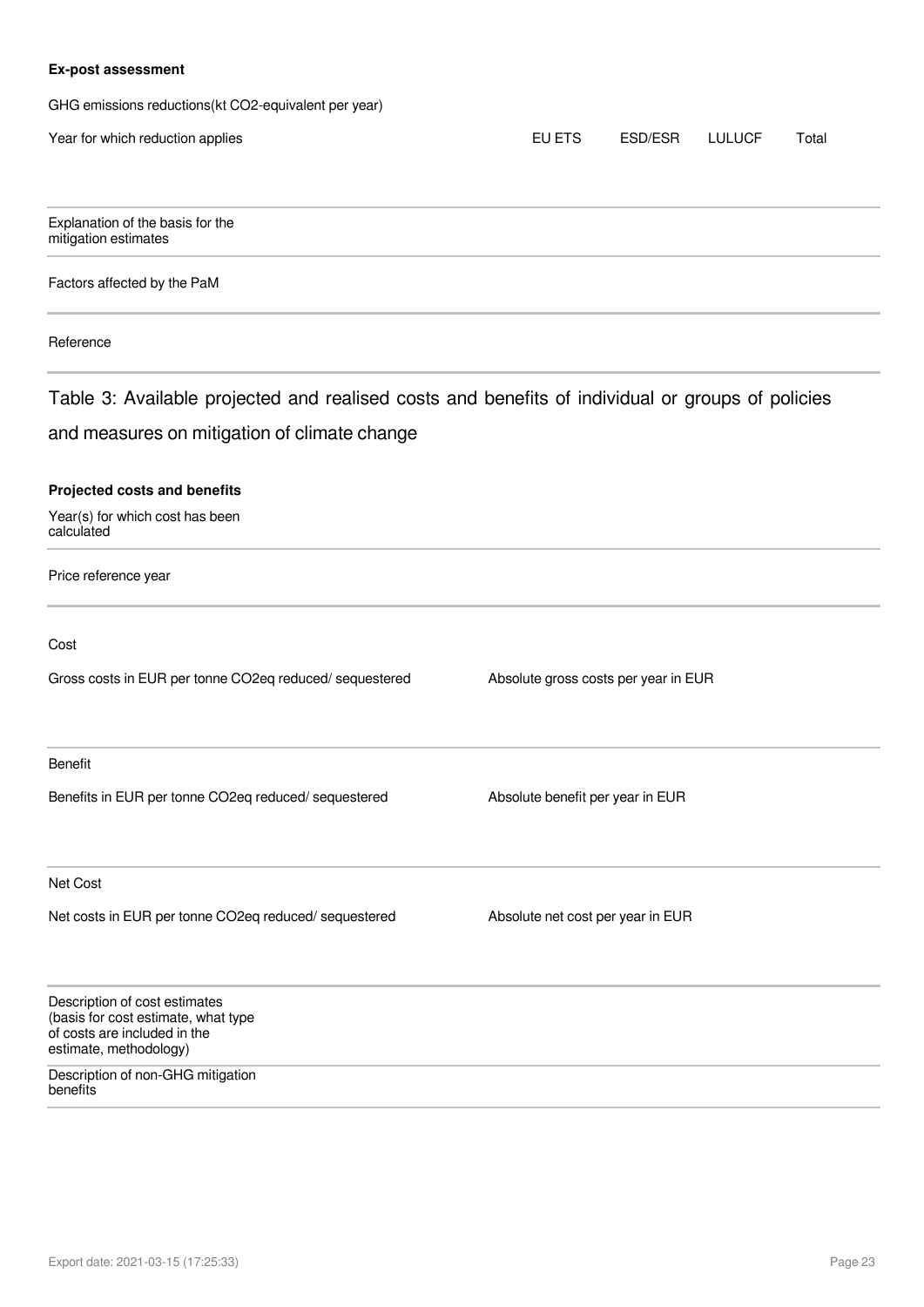| <b>Realised costs and benefits</b>                                   |                                      |  |
|----------------------------------------------------------------------|--------------------------------------|--|
| Year(s) for which cost has been<br>calculated                        |                                      |  |
| Price reference year                                                 |                                      |  |
| Cost                                                                 |                                      |  |
| Gross costs in EUR per tonne CO2eq reduced/sequestered               | Absolute gross costs per year in EUR |  |
| <b>Benefit</b>                                                       |                                      |  |
| Benefits in EUR per tonne CO2eq reduced/sequestered                  | Absolute benefit per year in EUR     |  |
| Net Cost                                                             |                                      |  |
| Net costs in EUR per tonne CO2eq reduced/sequestered                 | Absolute net cost per year in EUR    |  |
| Description of cost estimates<br>(basis for cost estimate, what type |                                      |  |
| of costs are included in the<br>estimate, methodology)               |                                      |  |
| Description of non-GHG mitigation<br>benefits                        |                                      |  |
| Reference                                                            |                                      |  |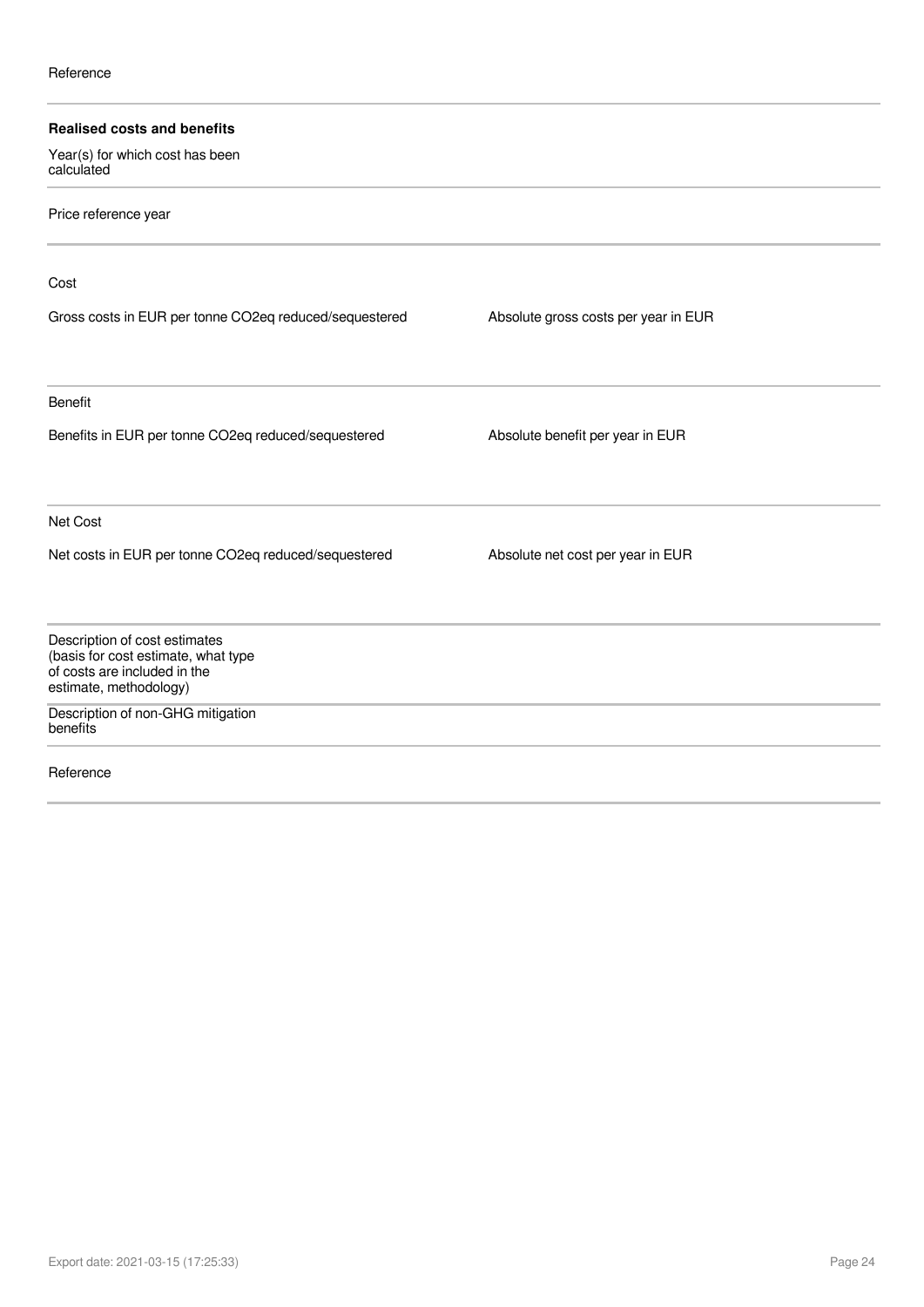# 7. Promoting biological, conservation and precision farming.

Table 1: Sectors and gases for reporting on policies and measures and groups of measures, and

| Is this a single PaM or a group<br>of PaMs?                                                                                                                                    |       | Single                                          |                                                                                                                                                                                    |  |  |
|--------------------------------------------------------------------------------------------------------------------------------------------------------------------------------|-------|-------------------------------------------------|------------------------------------------------------------------------------------------------------------------------------------------------------------------------------------|--|--|
| Which policies or measures<br>does it cover?                                                                                                                                   |       |                                                 |                                                                                                                                                                                    |  |  |
| <b>Short description</b>                                                                                                                                                       |       | soils.                                          | Promote the adoption of nutrient loss minimization fertilization techniques by expanding<br>precision and organic farming and promoting increased in organic matter content in the |  |  |
| Geographical coverage                                                                                                                                                          |       | National                                        |                                                                                                                                                                                    |  |  |
| Greenhouse gas(es) affected                                                                                                                                                    |       | - Carbon dioxide (CO2)<br>- Nitrous oxide (N2O) |                                                                                                                                                                                    |  |  |
| Sector(s) affected                                                                                                                                                             |       | - Agriculture                                   |                                                                                                                                                                                    |  |  |
| Objective(s)                                                                                                                                                                   |       |                                                 | - Reduction of fertilizer/manure use on cropland<br>- Improved management of organic soils                                                                                         |  |  |
| <b>Other Objective(s)</b>                                                                                                                                                      |       |                                                 |                                                                                                                                                                                    |  |  |
| <b>Quantified Objective</b>                                                                                                                                                    |       | <b>NA</b>                                       |                                                                                                                                                                                    |  |  |
| <b>Assessment of the</b><br>contribution of the policy or<br>measure to the achievement of<br>the long-term strategy referred<br>to in Article 15 Regulation (EU)<br>2018/1999 |       |                                                 | PAM included in the long-term strategy; contribute to the overall achievement of the GEE<br>emission reduction target with special focus on the agriculture sector.                |  |  |
| <b>Type of policy Instrument</b>                                                                                                                                               |       | - Regulatory                                    |                                                                                                                                                                                    |  |  |
| Union policy which resulted in<br>the implementation of the PaM                                                                                                                |       | Related:<br>Other Union Policy:                 | - Common Agricultural Policy, and its delegated and implementing acts                                                                                                              |  |  |
| Does the PaM relate to Air<br><b>Pollution policy?</b>                                                                                                                         |       | Yes                                             |                                                                                                                                                                                    |  |  |
| <b>Status of Implementation</b>                                                                                                                                                |       |                                                 |                                                                                                                                                                                    |  |  |
| Status of implementation                                                                                                                                                       | Start | Finish                                          | Comment on Implementation Period                                                                                                                                                   |  |  |
| Implemented                                                                                                                                                                    | 2014  |                                                 |                                                                                                                                                                                    |  |  |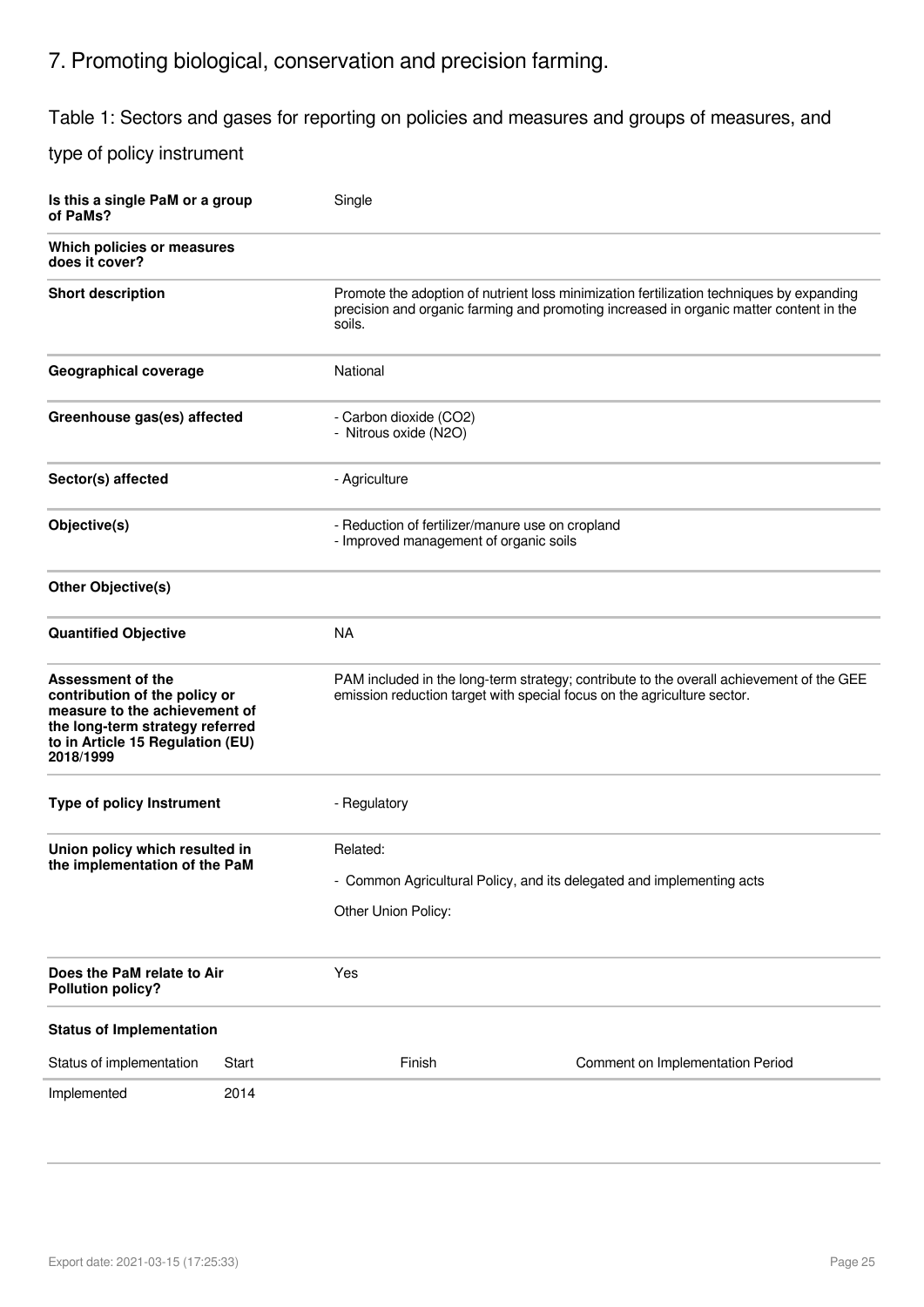| Projections scenario in which<br>the PaM is included       | With existing measures                                             |
|------------------------------------------------------------|--------------------------------------------------------------------|
| <b>Entities responsible for</b><br>implementing the policy | - Ministry of Environment and Climate Action (National government) |

#### **Indicators used to monitor and evaluate progress over time (ex-post or ex-ante)**

| Reference to assessments and<br>underpinning technical reports |                                                                                                                                                                                                                                                               |
|----------------------------------------------------------------|---------------------------------------------------------------------------------------------------------------------------------------------------------------------------------------------------------------------------------------------------------------|
| <b>General Comments</b>                                        | Council of Ministers Resolution n. $\frac{9}{2}$ 110/2017, of 27th July, approves the National<br>Strategy for Organic Farming; Code of Good Agricultural Practice (CBPA), approved<br>through the Official Order n. <sup>o</sup> 1230/2018, of 5th February. |

### Table 2: Available results of ex-ante and ex-post assessments of the effects of individual or

| Policy impacting EU ETS,<br><b>LULUCF and/or ESD/ESR</b><br>emissions | - ESD/ESR |               |            |               |       |
|-----------------------------------------------------------------------|-----------|---------------|------------|---------------|-------|
| <b>Ex-ante assessment</b>                                             |           |               |            |               |       |
|                                                                       |           | EU ETS        | <b>ESR</b> | <b>LULUCF</b> | Total |
| GHG emissions reductions for year 2025 (kt CO2-equivalent per year)   |           |               |            |               |       |
| GHG emissions reductions for year 2030 (kt CO2-equivalent per year)   |           |               |            |               |       |
| GHG emissions reductions for year 2035 (kt CO2-equivalent per year)   |           |               |            |               |       |
| GHG emissions reductions for year 2040 (kt CO2-equivalent per year)   |           |               |            |               |       |
| Explanation of the basis for the<br>mitigation estimates              |           |               |            |               |       |
| Factors affected by the PaM                                           |           |               |            |               |       |
| Reference                                                             |           |               |            |               |       |
| <b>Ex-post assessment</b>                                             |           |               |            |               |       |
| GHG emissions reductions(kt CO2-equivalent per year)                  |           |               |            |               |       |
| Year for which reduction applies                                      |           | <b>EU ETS</b> | ESD/ESR    | <b>LULUCF</b> | Total |
| Explanation of the basis for the<br>mitigation estimates              |           |               |            |               |       |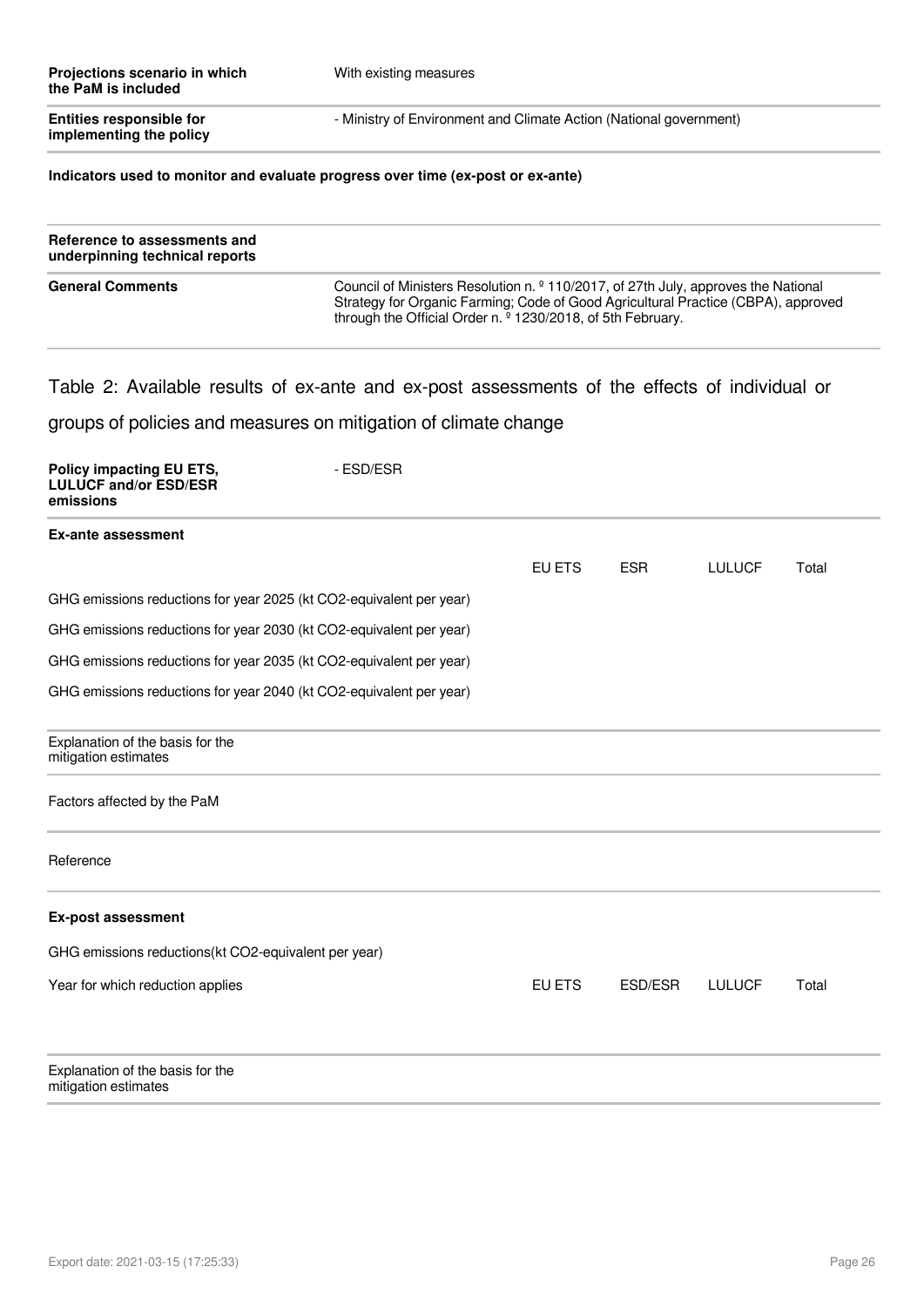#### Reference

# Table 3: Available projected and realised costs and benefits of individual or groups of policies and measures on mitigation of climate change

| Projected costs and benefits                                                                                                   |                                      |
|--------------------------------------------------------------------------------------------------------------------------------|--------------------------------------|
| Year(s) for which cost has been<br>calculated                                                                                  |                                      |
| Price reference year                                                                                                           |                                      |
| Cost                                                                                                                           |                                      |
| Gross costs in EUR per tonne CO2eq reduced/sequestered                                                                         | Absolute gross costs per year in EUR |
| Benefit                                                                                                                        |                                      |
| Benefits in EUR per tonne CO2eq reduced/ sequestered                                                                           | Absolute benefit per year in EUR     |
| Net Cost                                                                                                                       |                                      |
| Net costs in EUR per tonne CO2eq reduced/ sequestered                                                                          | Absolute net cost per year in EUR    |
| Description of cost estimates<br>(basis for cost estimate, what type<br>of costs are included in the<br>estimate, methodology) |                                      |
| Description of non-GHG mitigation<br>benefits                                                                                  |                                      |
| Reference                                                                                                                      |                                      |
| <b>Realised costs and benefits</b>                                                                                             |                                      |
| Year(s) for which cost has been<br>calculated                                                                                  |                                      |
| Price reference year                                                                                                           |                                      |
| Cost                                                                                                                           |                                      |

Gross costs in EUR per tonne CO2eq reduced/sequestered Absolute gross costs per year in EUR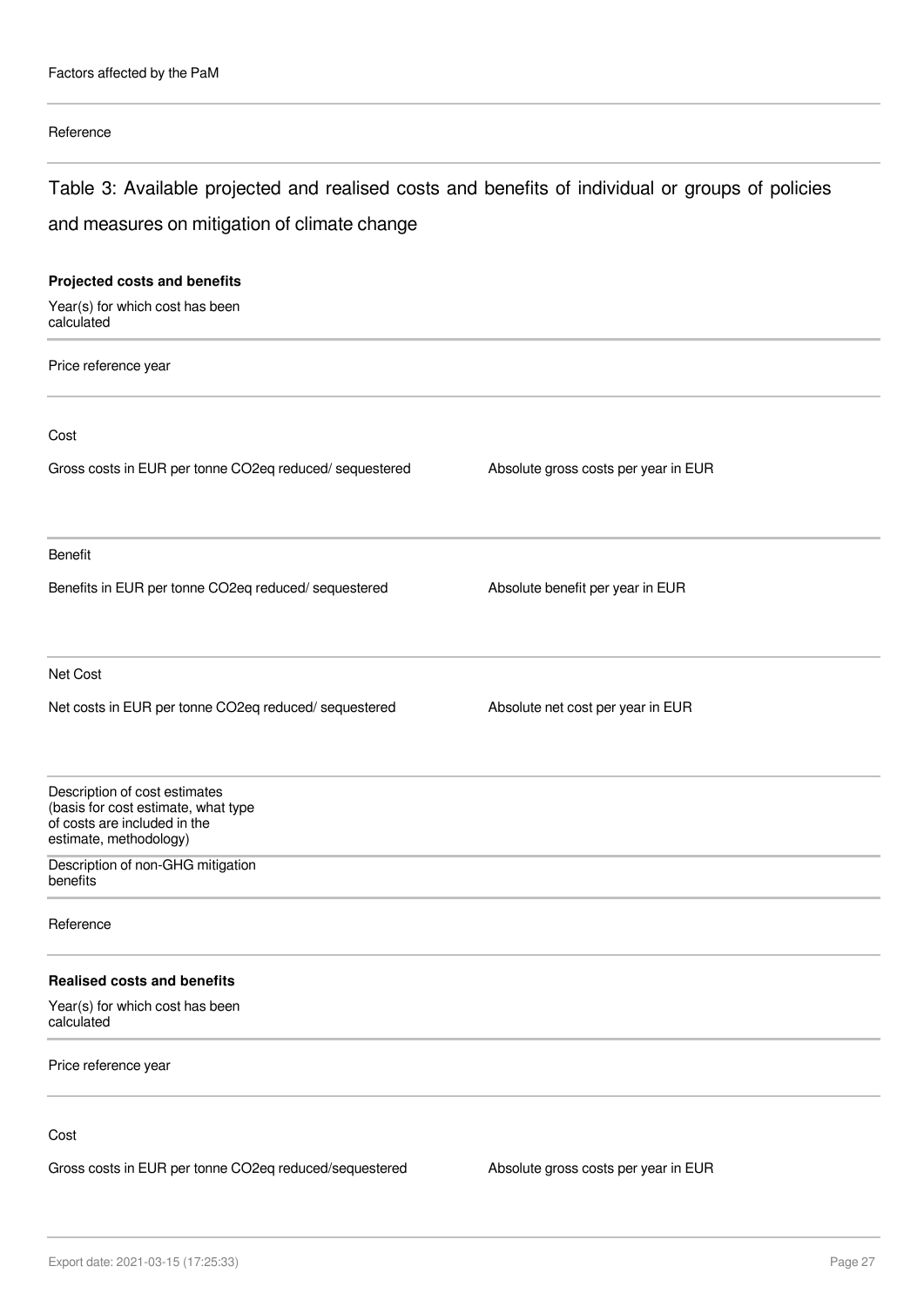#### Benefit

Benefits in EUR per tonne CO2eq reduced/sequestered Absolute benefit per year in EUR

Net Cost

Net costs in EUR per tonne CO2eq reduced/sequestered Absolute net cost per year in EUR

Description of cost estimates (basis for cost estimate, what type of costs are included in the estimate, methodology)

Description of non-GHG mitigation benefits

Reference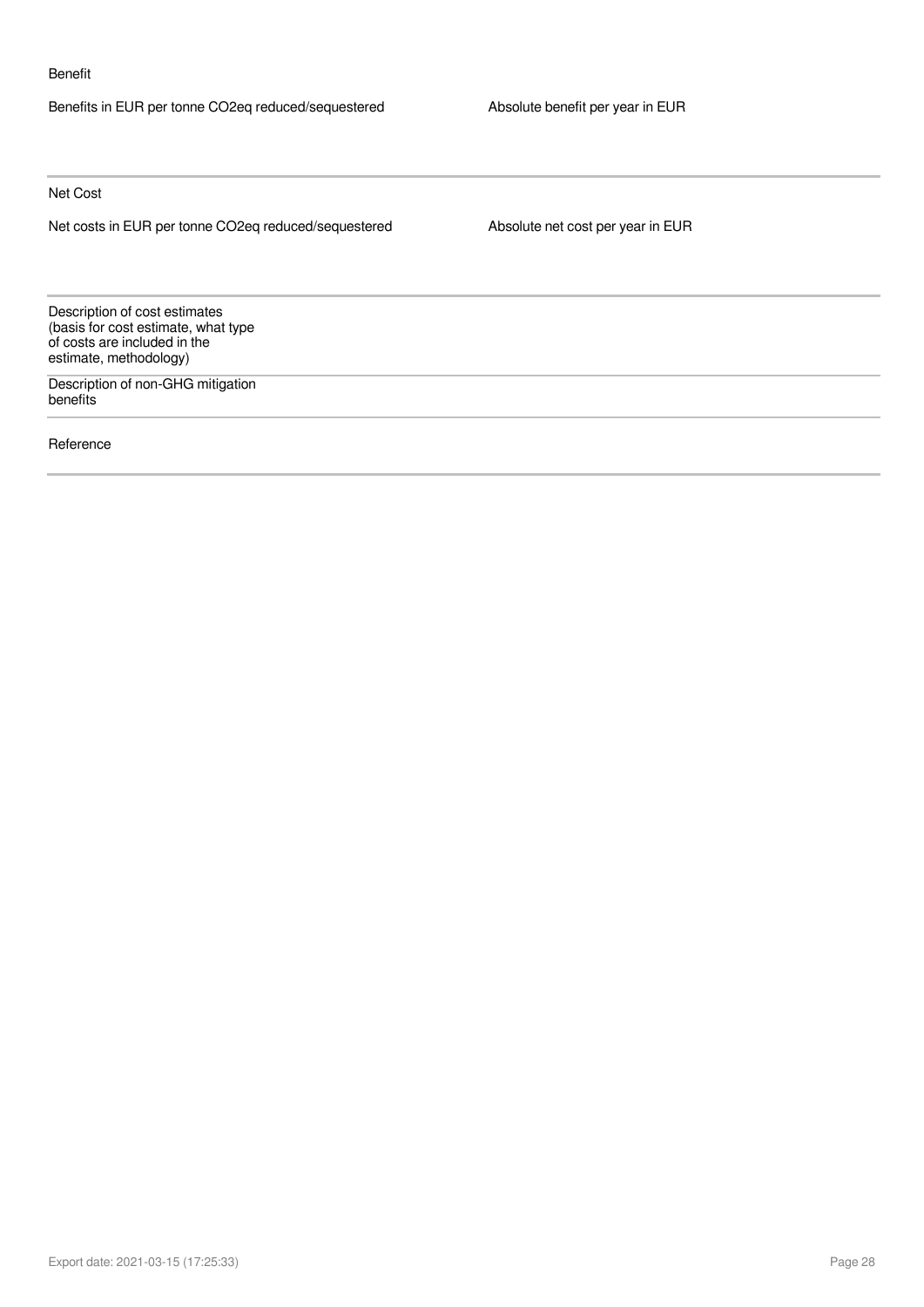# 8. Improving natural sink potential of agriculture and forest.

Table 1: Sectors and gases for reporting on policies and measures and groups of measures, and

| Is this a single PaM or a group<br>of PaMs?                                                                                                                             |                                                                                                                                                                          | Single                                                |                                                                                                                                                                                                                                                                                                                                                                                                                                                       |  |  |  |
|-------------------------------------------------------------------------------------------------------------------------------------------------------------------------|--------------------------------------------------------------------------------------------------------------------------------------------------------------------------|-------------------------------------------------------|-------------------------------------------------------------------------------------------------------------------------------------------------------------------------------------------------------------------------------------------------------------------------------------------------------------------------------------------------------------------------------------------------------------------------------------------------------|--|--|--|
| Which policies or measures<br>does it cover?                                                                                                                            |                                                                                                                                                                          |                                                       |                                                                                                                                                                                                                                                                                                                                                                                                                                                       |  |  |  |
| <b>Short description</b>                                                                                                                                                |                                                                                                                                                                          |                                                       | Increase the carbon sink capacity of agriculture and forestry, reduce emissions and/or<br>enhance soil sequestration. Support the establishment of permanent biodiversified<br>grassland, the maintenance of permanent crops, as well as other soil fertility and soil<br>structure improvement operations and the use of crops/species suited to soil<br>characteristics and improve landscape resilience to rural fires and reduce their incidence. |  |  |  |
| <b>Geographical coverage</b>                                                                                                                                            |                                                                                                                                                                          | National                                              |                                                                                                                                                                                                                                                                                                                                                                                                                                                       |  |  |  |
| Greenhouse gas(es) affected                                                                                                                                             |                                                                                                                                                                          | - Carbon dioxide (CO2)                                |                                                                                                                                                                                                                                                                                                                                                                                                                                                       |  |  |  |
| Sector(s) affected                                                                                                                                                      |                                                                                                                                                                          | - Land use, land use change and forestry              |                                                                                                                                                                                                                                                                                                                                                                                                                                                       |  |  |  |
| Objective(s)                                                                                                                                                            | - Conservation of carbon in existing forests<br>- Enhanced forest management<br>- Prevention of deforestation<br>- Strengthening protection against natural disturbances |                                                       |                                                                                                                                                                                                                                                                                                                                                                                                                                                       |  |  |  |
| <b>Other Objective(s)</b>                                                                                                                                               |                                                                                                                                                                          |                                                       |                                                                                                                                                                                                                                                                                                                                                                                                                                                       |  |  |  |
| <b>Quantified Objective</b>                                                                                                                                             |                                                                                                                                                                          | <b>NA</b>                                             |                                                                                                                                                                                                                                                                                                                                                                                                                                                       |  |  |  |
| Assessment of the<br>contribution of the policy or<br>measure to the achievement of<br>the long-term strategy referred<br>to in Article 15 Regulation (EU)<br>2018/1999 |                                                                                                                                                                          | contributes directly to increasing removals by sinks. | PAM included in the long-term strategy; contribute to the overall achievement of the GEE<br>emission reduction target with special focus on the agriculture and forest sectors. It                                                                                                                                                                                                                                                                    |  |  |  |
| <b>Type of policy Instrument</b>                                                                                                                                        |                                                                                                                                                                          | - Planning<br>- Regulatory                            |                                                                                                                                                                                                                                                                                                                                                                                                                                                       |  |  |  |
| Union policy which resulted in<br>the implementation of the PaM                                                                                                         |                                                                                                                                                                          | Related:<br>Other Union Policy:                       | - LULUCF Decision No 529/2013/EU                                                                                                                                                                                                                                                                                                                                                                                                                      |  |  |  |
| Does the PaM relate to Air<br><b>Pollution policy?</b>                                                                                                                  |                                                                                                                                                                          | Yes                                                   |                                                                                                                                                                                                                                                                                                                                                                                                                                                       |  |  |  |
| <b>Status of Implementation</b>                                                                                                                                         |                                                                                                                                                                          |                                                       |                                                                                                                                                                                                                                                                                                                                                                                                                                                       |  |  |  |
| Status of implementation                                                                                                                                                | Start                                                                                                                                                                    | Finish                                                | Comment on Implementation Period                                                                                                                                                                                                                                                                                                                                                                                                                      |  |  |  |
| Implemented                                                                                                                                                             | 2014                                                                                                                                                                     |                                                       |                                                                                                                                                                                                                                                                                                                                                                                                                                                       |  |  |  |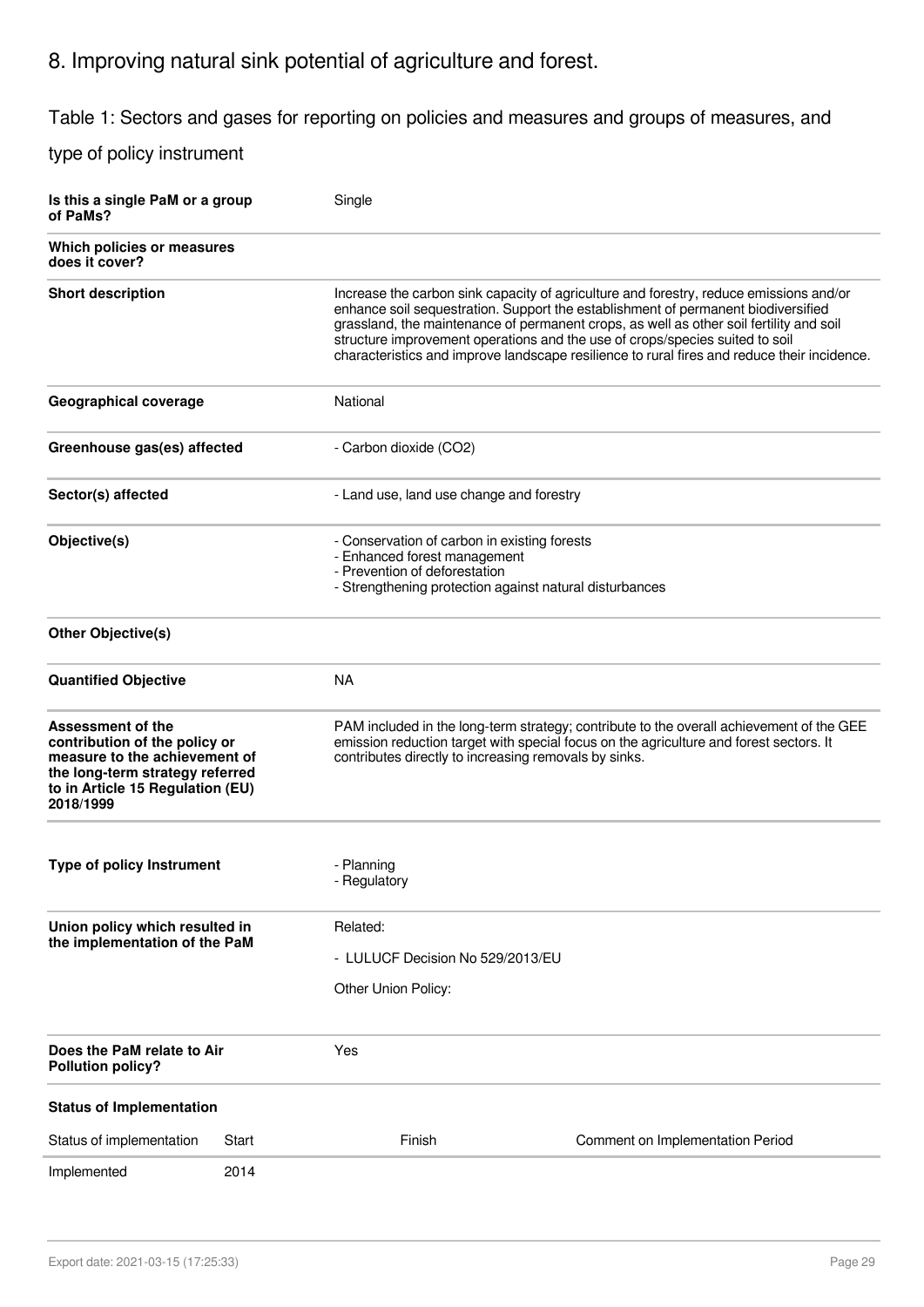| Projections scenario in which<br>the PaM is included       | With existing measures                                             |  |
|------------------------------------------------------------|--------------------------------------------------------------------|--|
| <b>Entities responsible for</b><br>implementing the policy | - Ministry of Environment and Climate Action (National government) |  |
|                                                            |                                                                    |  |

#### **Indicators used to monitor and evaluate progress over time (ex-post or ex-ante)**

| Reference to assessments and<br>underpinning technical reports |                                                                                                                                    |
|----------------------------------------------------------------|------------------------------------------------------------------------------------------------------------------------------------|
| <b>General Comments</b>                                        | National Forest Strategy (NFE), update approved through the Council of Ministers<br>Resolution n. $96 - B/2015$ , of 4th February. |

# Table 2: Available results of ex-ante and ex-post assessments of the effects of individual or

| Policy impacting EU ETS,<br><b>LULUCF and/or ESD/ESR</b><br>emissions | - ESD/ESR, LULUCF |        |            |               |       |
|-----------------------------------------------------------------------|-------------------|--------|------------|---------------|-------|
| <b>Ex-ante assessment</b>                                             |                   |        |            |               |       |
|                                                                       |                   | EU ETS | <b>ESR</b> | <b>LULUCF</b> | Total |
| GHG emissions reductions for year 2025 (kt CO2-equivalent per year)   |                   |        |            |               |       |
| GHG emissions reductions for year 2030 (kt CO2-equivalent per year)   |                   |        |            |               |       |
| GHG emissions reductions for year 2035 (kt CO2-equivalent per year)   |                   |        |            |               |       |
| GHG emissions reductions for year 2040 (kt CO2-equivalent per year)   |                   |        |            |               |       |
| Explanation of the basis for the<br>mitigation estimates              |                   |        |            |               |       |
| Factors affected by the PaM                                           |                   |        |            |               |       |
| Reference                                                             |                   |        |            |               |       |
| <b>Ex-post assessment</b>                                             |                   |        |            |               |       |
| GHG emissions reductions(kt CO2-equivalent per year)                  |                   |        |            |               |       |
| Year for which reduction applies                                      |                   | EU ETS | ESD/ESR    | <b>LULUCF</b> | Total |
| Explanation of the basis for the<br>mitigation estimates              |                   |        |            |               |       |
| Factors affected by the PaM                                           |                   |        |            |               |       |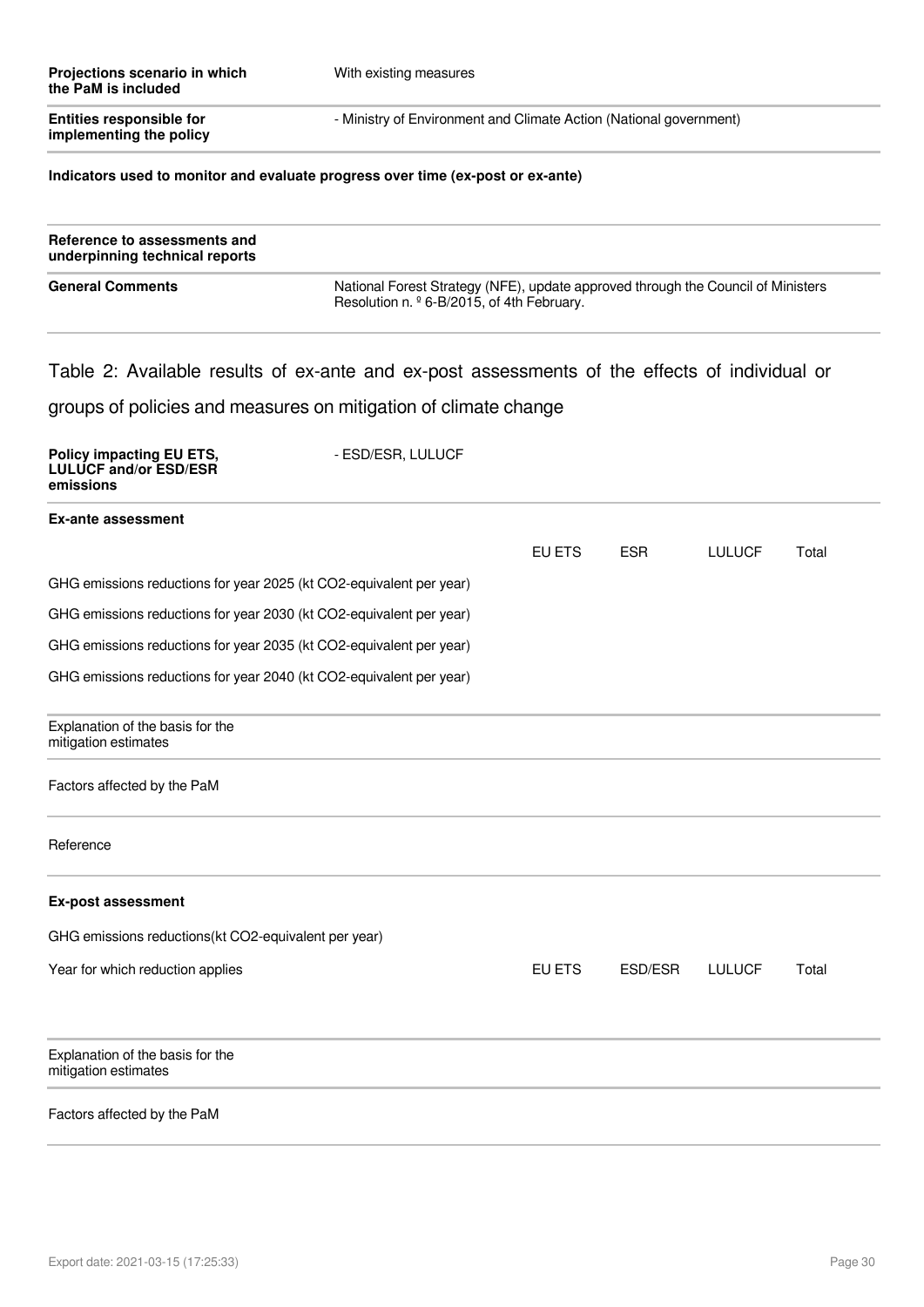### Table 3: Available projected and realised costs and benefits of individual or groups of policies

### and measures on mitigation of climate change

| Projected costs and benefits                                                                                                   |                                      |  |
|--------------------------------------------------------------------------------------------------------------------------------|--------------------------------------|--|
| Year(s) for which cost has been<br>calculated                                                                                  |                                      |  |
| Price reference year                                                                                                           |                                      |  |
| Cost                                                                                                                           |                                      |  |
| Gross costs in EUR per tonne CO2eq reduced/ sequestered                                                                        | Absolute gross costs per year in EUR |  |
| Benefit                                                                                                                        |                                      |  |
| Benefits in EUR per tonne CO2eq reduced/ sequestered                                                                           | Absolute benefit per year in EUR     |  |
| Net Cost                                                                                                                       |                                      |  |
| Net costs in EUR per tonne CO2eq reduced/ sequestered                                                                          | Absolute net cost per year in EUR    |  |
| Description of cost estimates<br>(basis for cost estimate, what type<br>of costs are included in the<br>estimate, methodology) |                                      |  |
| Description of non-GHG mitigation<br>benefits                                                                                  |                                      |  |
| Reference                                                                                                                      |                                      |  |
| <b>Realised costs and benefits</b>                                                                                             |                                      |  |
| Year(s) for which cost has been<br>calculated                                                                                  |                                      |  |
| Price reference year                                                                                                           |                                      |  |
| Cost                                                                                                                           |                                      |  |
| Gross costs in EUR per tonne CO2eq reduced/sequestered                                                                         | Absolute gross costs per year in EUR |  |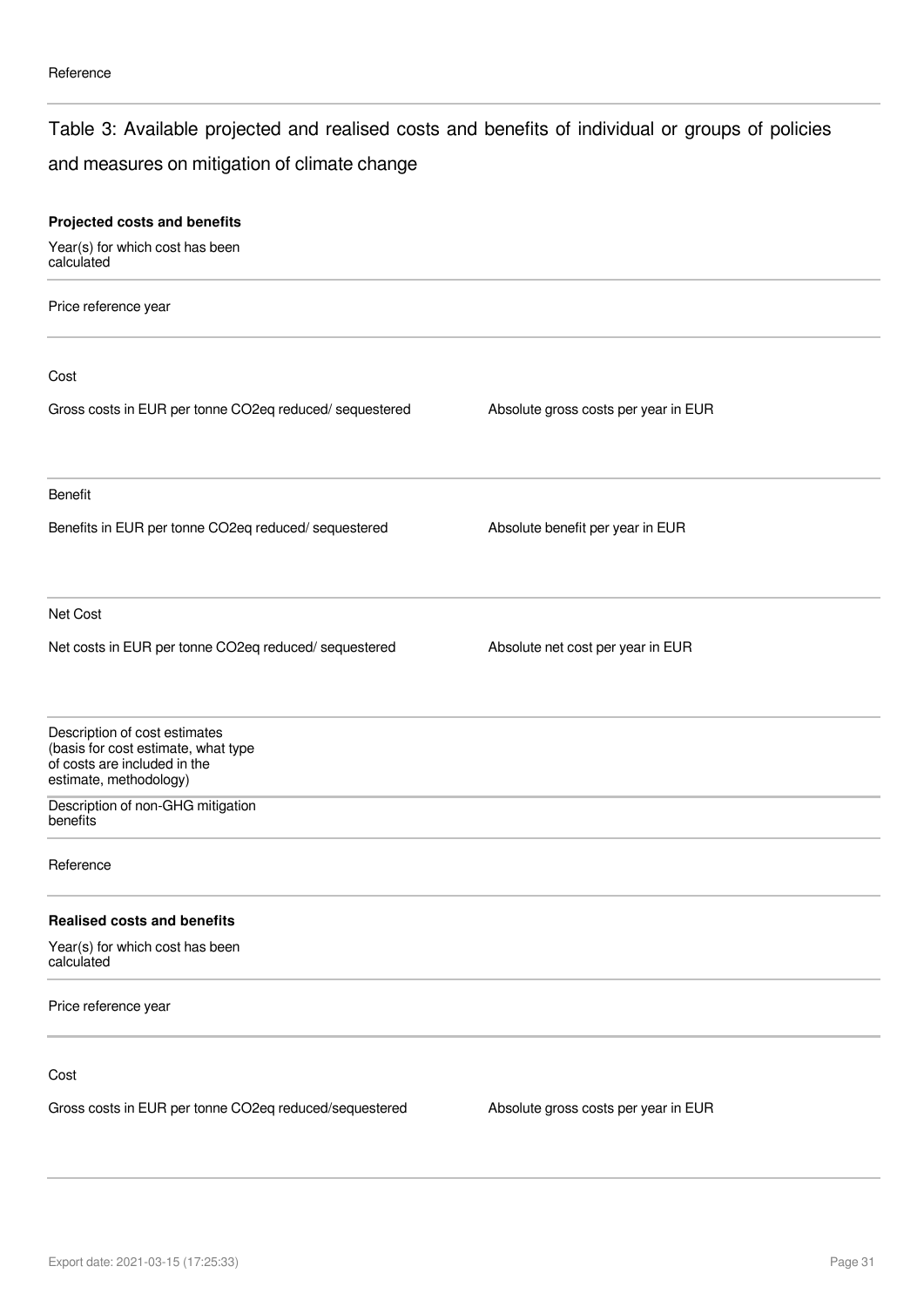#### Benefit

Benefits in EUR per tonne CO2eq reduced/sequestered Absolute benefit per year in EUR

Net Cost

Net costs in EUR per tonne CO2eq reduced/sequestered Absolute net cost per year in EUR

Description of cost estimates (basis for cost estimate, what type of costs are included in the estimate, methodology)

Description of non-GHG mitigation benefits

Reference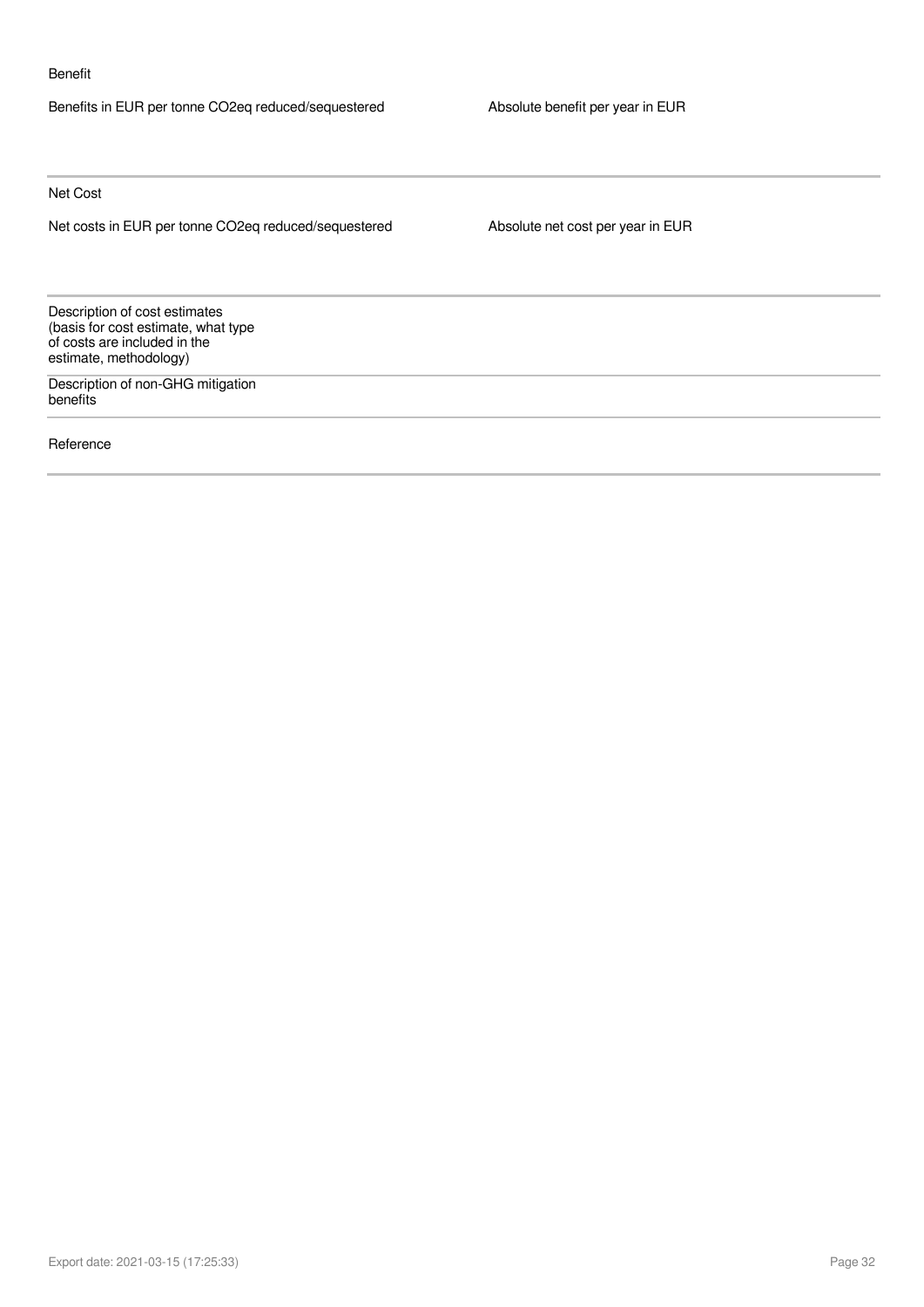# 9. Promoting decarbonisation of livestock activity.

Table 1: Sectors and gases for reporting on policies and measures and groups of measures, and

| Is this a single PaM or a group<br>of PaMs?                                                                                                                                    |                                                                                                          | Single                                                                                                                                                              |                                                                                                                                                                                                                      |  |  |  |
|--------------------------------------------------------------------------------------------------------------------------------------------------------------------------------|----------------------------------------------------------------------------------------------------------|---------------------------------------------------------------------------------------------------------------------------------------------------------------------|----------------------------------------------------------------------------------------------------------------------------------------------------------------------------------------------------------------------|--|--|--|
| Which policies or measures<br>does it cover?                                                                                                                                   |                                                                                                          |                                                                                                                                                                     |                                                                                                                                                                                                                      |  |  |  |
| <b>Short description</b>                                                                                                                                                       |                                                                                                          |                                                                                                                                                                     | Reduce the carbon intensity of livestock activity through better digestibility of the diet of<br>animals produced in intensive and extensive systems and the treatment systems<br>management of livestock effluents. |  |  |  |
| Geographical coverage                                                                                                                                                          |                                                                                                          | National                                                                                                                                                            |                                                                                                                                                                                                                      |  |  |  |
| Greenhouse gas(es) affected                                                                                                                                                    |                                                                                                          | - Methane (CH4)<br>- Nitrous oxide (N2O)                                                                                                                            |                                                                                                                                                                                                                      |  |  |  |
| Sector(s) affected                                                                                                                                                             |                                                                                                          | - Agriculture                                                                                                                                                       |                                                                                                                                                                                                                      |  |  |  |
| Objective(s)                                                                                                                                                                   |                                                                                                          |                                                                                                                                                                     | - Improved livestock management<br>- Improved animal waste management systems                                                                                                                                        |  |  |  |
| <b>Other Objective(s)</b>                                                                                                                                                      |                                                                                                          |                                                                                                                                                                     |                                                                                                                                                                                                                      |  |  |  |
| <b>Quantified Objective</b>                                                                                                                                                    |                                                                                                          | <b>NA</b>                                                                                                                                                           |                                                                                                                                                                                                                      |  |  |  |
| <b>Assessment of the</b><br>contribution of the policy or<br>measure to the achievement of<br>the long-term strategy referred<br>to in Article 15 Regulation (EU)<br>2018/1999 |                                                                                                          | PAM included in the long-term strategy; contribute to the overall achievement of the GEE<br>emission reduction target with special focus on the agriculture sector. |                                                                                                                                                                                                                      |  |  |  |
| <b>Type of policy Instrument</b>                                                                                                                                               |                                                                                                          | - Regulatory                                                                                                                                                        |                                                                                                                                                                                                                      |  |  |  |
| Union policy which resulted in<br>the implementation of the PaM                                                                                                                | Related:<br>- Common Agricultural Policy, and its delegated and implementing acts<br>Other Union Policy: |                                                                                                                                                                     |                                                                                                                                                                                                                      |  |  |  |
| Does the PaM relate to Air<br><b>Pollution policy?</b>                                                                                                                         |                                                                                                          | Yes                                                                                                                                                                 |                                                                                                                                                                                                                      |  |  |  |
| <b>Status of Implementation</b>                                                                                                                                                |                                                                                                          |                                                                                                                                                                     |                                                                                                                                                                                                                      |  |  |  |
| Status of implementation                                                                                                                                                       | Start                                                                                                    | Finish                                                                                                                                                              | Comment on Implementation Period                                                                                                                                                                                     |  |  |  |
| Implemented                                                                                                                                                                    | 2014                                                                                                     |                                                                                                                                                                     |                                                                                                                                                                                                                      |  |  |  |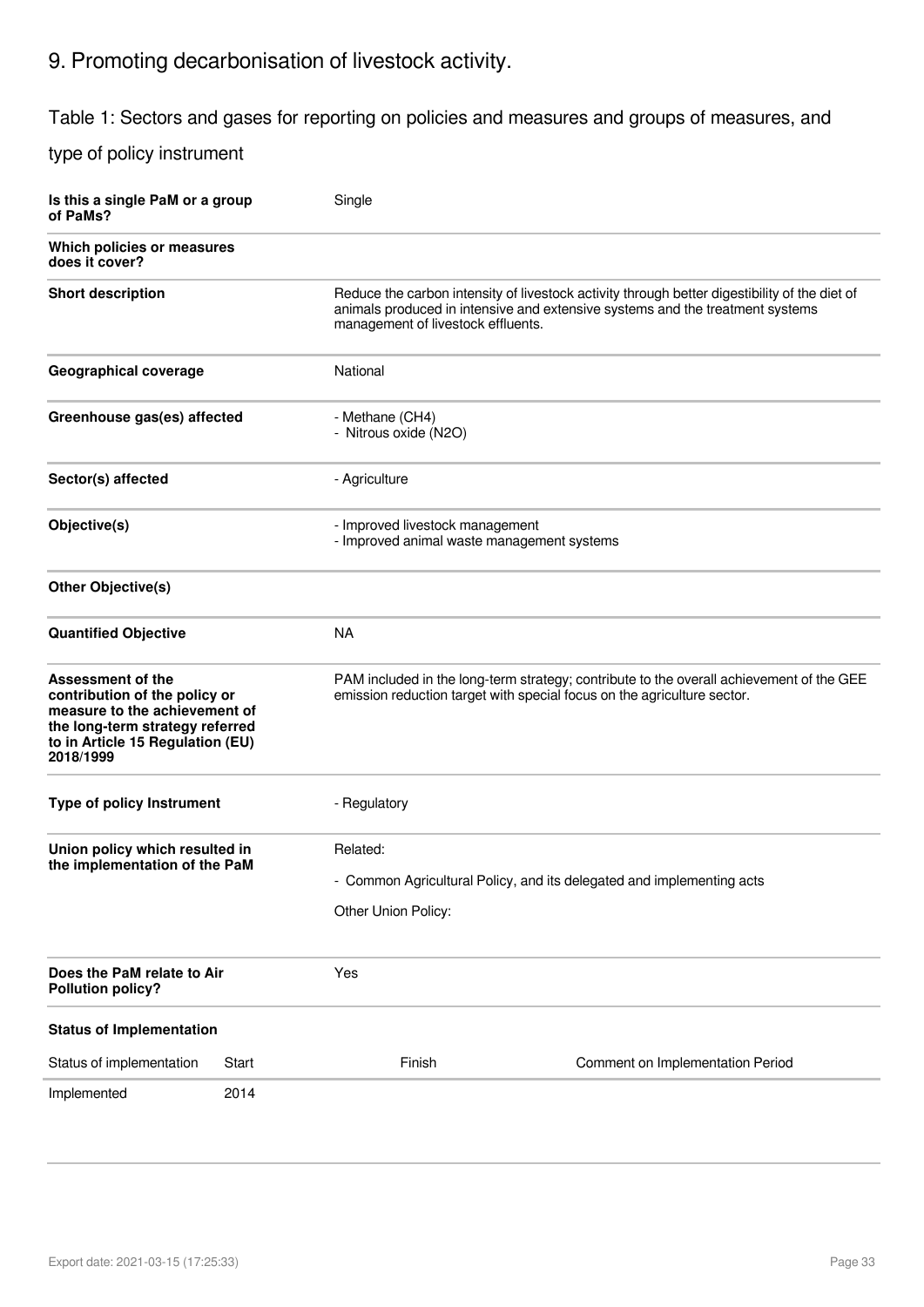| Projections scenario in which<br>the PaM is included                                          | With existing measures                                                               |        |         |               |       |
|-----------------------------------------------------------------------------------------------|--------------------------------------------------------------------------------------|--------|---------|---------------|-------|
| <b>Entities responsible for</b><br>implementing the policy                                    | - Ministry of Environment and Climate Action (National government)                   |        |         |               |       |
| Indicators used to monitor and evaluate progress over time (ex-post or ex-ante)               |                                                                                      |        |         |               |       |
| Reference to assessments and<br>underpinning technical reports                                |                                                                                      |        |         |               |       |
| <b>General Comments</b>                                                                       | National Strategy for Agricultural and Agro-Industrial Effluents (ENEAPAI) 2018-2025 |        |         |               |       |
| Table 2: Available results of ex-ante and ex-post assessments of the effects of individual or |                                                                                      |        |         |               |       |
| groups of policies and measures on mitigation of climate change                               |                                                                                      |        |         |               |       |
| Policy impacting EU ETS,<br><b>LULUCF and/or ESD/ESR</b><br>emissions                         | - ESD/ESR                                                                            |        |         |               |       |
| <b>Ex-ante assessment</b>                                                                     |                                                                                      |        |         |               |       |
|                                                                                               |                                                                                      | EU ETS | ESR.    | <b>LULUCF</b> | Total |
| GHG emissions reductions for year 2025 (kt CO2-equivalent per year)                           |                                                                                      |        |         |               |       |
| GHG emissions reductions for year 2030 (kt CO2-equivalent per year)                           |                                                                                      |        |         |               |       |
|                                                                                               | GHG emissions reductions for year 2035 (kt CO2-equivalent per year)                  |        |         |               |       |
| GHG emissions reductions for year 2040 (kt CO2-equivalent per year)                           |                                                                                      |        |         |               |       |
| Explanation of the basis for the<br>mitigation estimates                                      |                                                                                      |        |         |               |       |
| Factors affected by the PaM                                                                   |                                                                                      |        |         |               |       |
| Reference                                                                                     |                                                                                      |        |         |               |       |
| <b>Ex-post assessment</b>                                                                     |                                                                                      |        |         |               |       |
| GHG emissions reductions(kt CO2-equivalent per year)                                          |                                                                                      |        |         |               |       |
| Year for which reduction applies                                                              |                                                                                      | EU ETS | ESD/ESR | <b>LULUCF</b> | Total |

Explanation of the basis for the mitigation estimates

### Factors affected by the PaM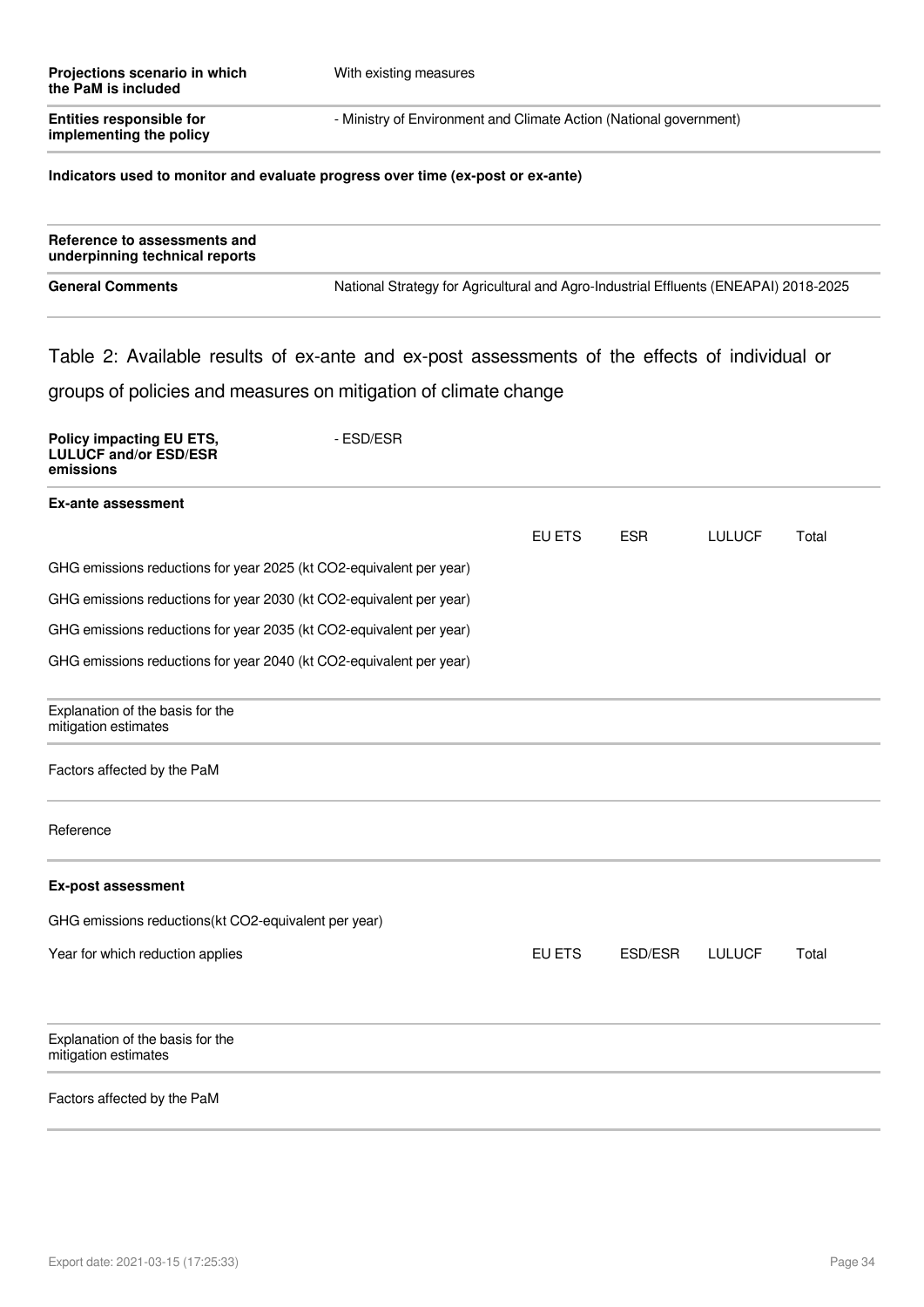### Table 3: Available projected and realised costs and benefits of individual or groups of policies

### and measures on mitigation of climate change

| Projected costs and benefits                                                                                                   |                                      |  |
|--------------------------------------------------------------------------------------------------------------------------------|--------------------------------------|--|
| Year(s) for which cost has been<br>calculated                                                                                  |                                      |  |
| Price reference year                                                                                                           |                                      |  |
| Cost                                                                                                                           |                                      |  |
| Gross costs in EUR per tonne CO2eq reduced/ sequestered                                                                        | Absolute gross costs per year in EUR |  |
| Benefit                                                                                                                        |                                      |  |
| Benefits in EUR per tonne CO2eq reduced/ sequestered                                                                           | Absolute benefit per year in EUR     |  |
| Net Cost                                                                                                                       |                                      |  |
| Net costs in EUR per tonne CO2eq reduced/ sequestered                                                                          | Absolute net cost per year in EUR    |  |
| Description of cost estimates<br>(basis for cost estimate, what type<br>of costs are included in the<br>estimate, methodology) |                                      |  |
| Description of non-GHG mitigation<br>benefits                                                                                  |                                      |  |
| Reference                                                                                                                      |                                      |  |
| <b>Realised costs and benefits</b>                                                                                             |                                      |  |
| Year(s) for which cost has been<br>calculated                                                                                  |                                      |  |
| Price reference year                                                                                                           |                                      |  |
| Cost                                                                                                                           |                                      |  |
| Gross costs in EUR per tonne CO2eq reduced/sequestered                                                                         | Absolute gross costs per year in EUR |  |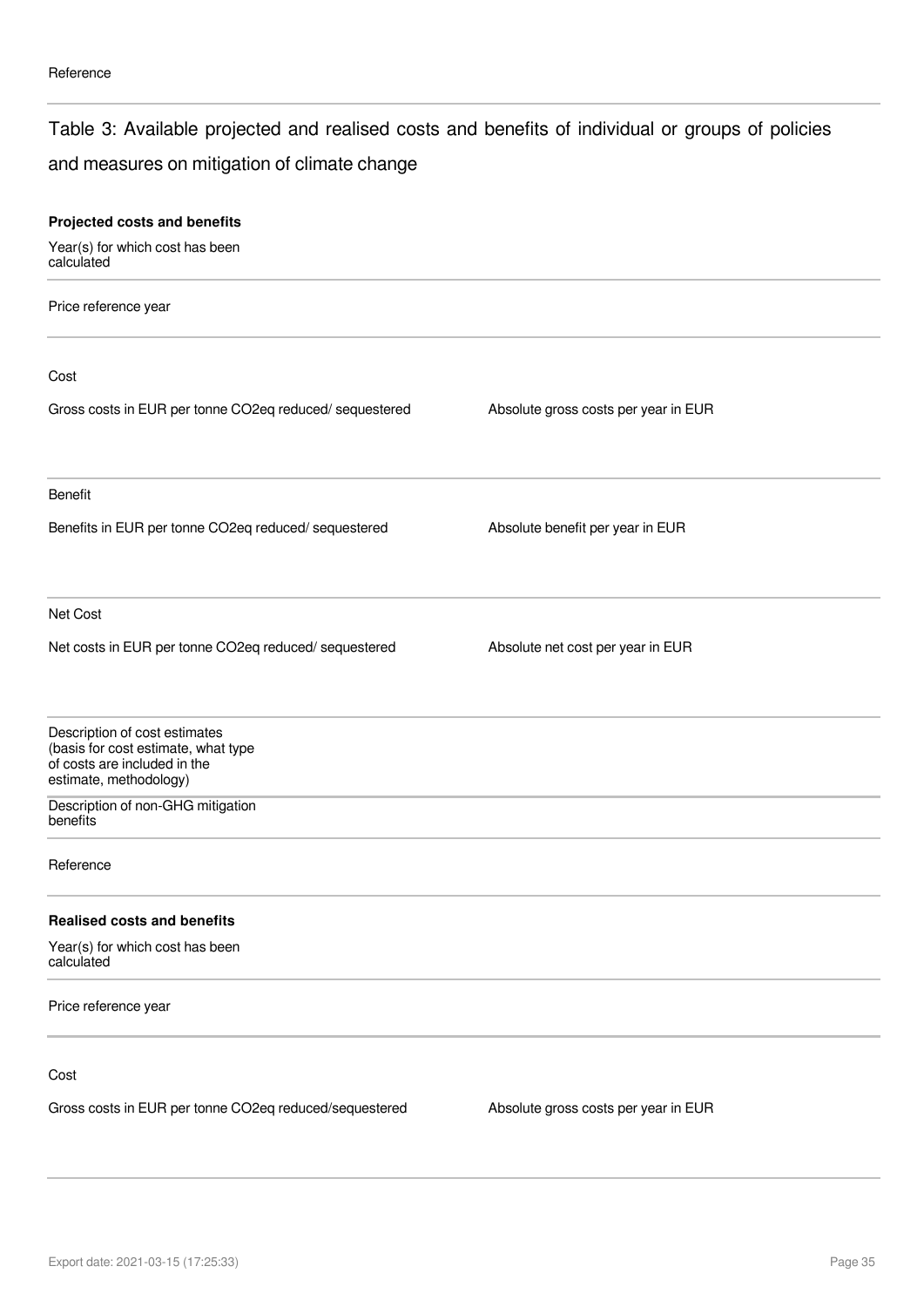#### Benefit

Benefits in EUR per tonne CO2eq reduced/sequestered Absolute benefit per year in EUR

Net Cost

Net costs in EUR per tonne CO2eq reduced/sequestered Absolute net cost per year in EUR

Description of cost estimates (basis for cost estimate, what type of costs are included in the estimate, methodology)

Description of non-GHG mitigation benefits

Reference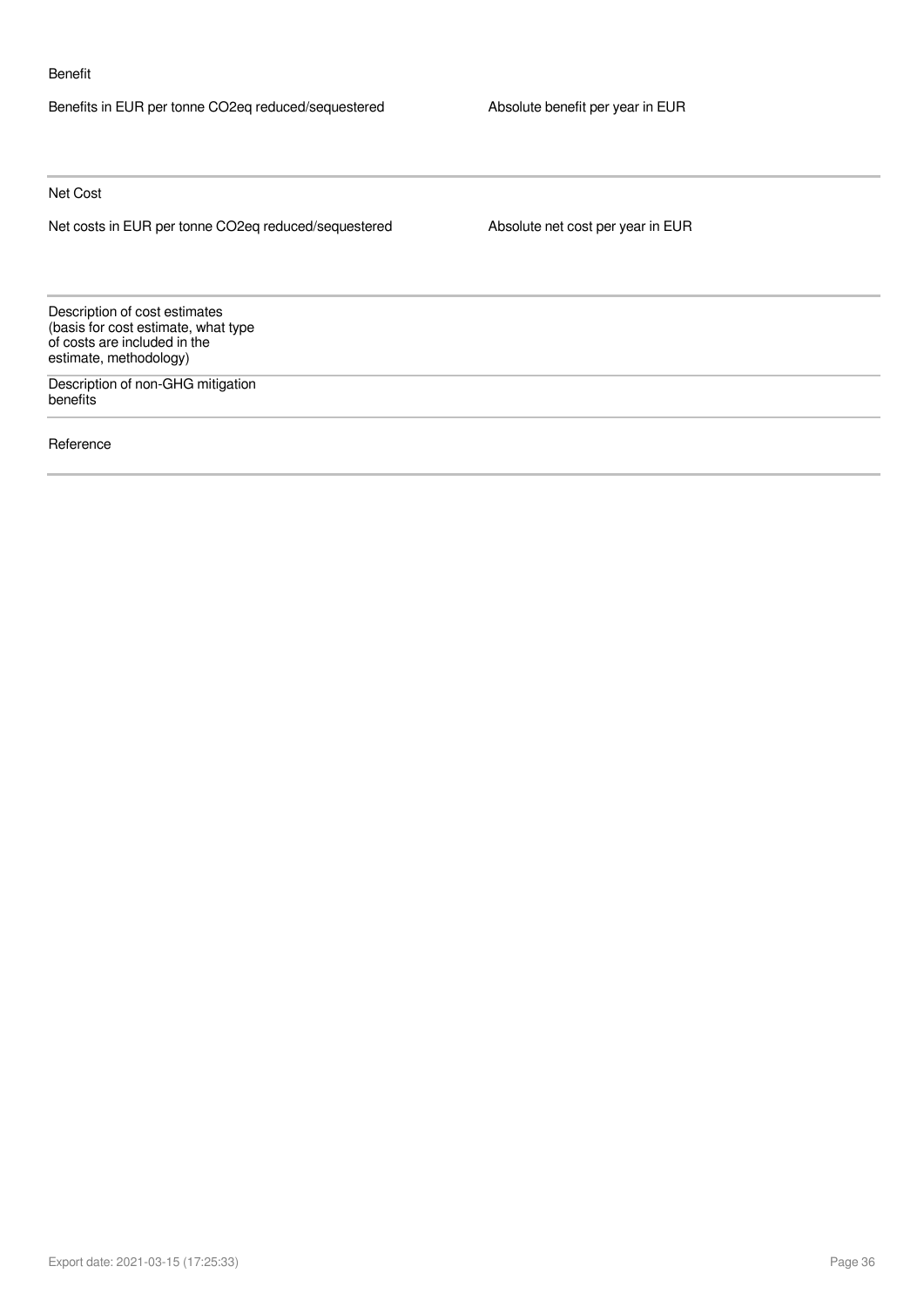## 10. Conserving, restoring and improving agricultural and forest soils and preventing their erosion.

Table 1: Sectors and gases for reporting on policies and measures and groups of measures, and

| Is this a single PaM or a group<br>of PaMs?                                                                                                                                    | Single                                                                                                                                                                                                                                                                                                                                                                                                                                                                                                                                                                                                                                                                                                                                                                                                  |
|--------------------------------------------------------------------------------------------------------------------------------------------------------------------------------|---------------------------------------------------------------------------------------------------------------------------------------------------------------------------------------------------------------------------------------------------------------------------------------------------------------------------------------------------------------------------------------------------------------------------------------------------------------------------------------------------------------------------------------------------------------------------------------------------------------------------------------------------------------------------------------------------------------------------------------------------------------------------------------------------------|
| Which policies or measures<br>does it cover?                                                                                                                                   |                                                                                                                                                                                                                                                                                                                                                                                                                                                                                                                                                                                                                                                                                                                                                                                                         |
| <b>Short description</b>                                                                                                                                                       | Ensure agro-forestry efficient by promoting agricultural and forestry practices more<br>efficient and regenerative in remote resources, and lead to an effective reduction of GHG<br>emissions and improve energy and water efficiency. Promote forest resilience to increase<br>forest productivitythrough the establishment of incentives for energy efficiency measures<br>in the sector, including irrigation, associated with improvements in water efficiency, aimed<br>at reducing the energy intensity of the sector by 2030. Promotion of decarbonization of the<br>value chains of the biobased economy by increasing the use of byproducts/residual<br>materials of agricultural and forestry origin, with new circular business areas that<br>contribute to the reduction of GHG emissions. |
| <b>Geographical coverage</b>                                                                                                                                                   | National                                                                                                                                                                                                                                                                                                                                                                                                                                                                                                                                                                                                                                                                                                                                                                                                |
| Greenhouse gas(es) affected                                                                                                                                                    | - Carbon dioxide (CO2)                                                                                                                                                                                                                                                                                                                                                                                                                                                                                                                                                                                                                                                                                                                                                                                  |
| Sector(s) affected                                                                                                                                                             | - Agriculture<br>- Land use, land use change and forestry                                                                                                                                                                                                                                                                                                                                                                                                                                                                                                                                                                                                                                                                                                                                               |
| Objective(s)                                                                                                                                                                   | - Other activities improving cropland management<br>- Improved management of organic soils<br>- Afforestation and reforestation<br>- Enhancing production in existing forests<br>- Enhanced forest management<br>- Prevention of deforestation<br>- Strengthening protection against natural disturbances                                                                                                                                                                                                                                                                                                                                                                                                                                                                                               |
| <b>Other Objective(s)</b>                                                                                                                                                      |                                                                                                                                                                                                                                                                                                                                                                                                                                                                                                                                                                                                                                                                                                                                                                                                         |
| <b>Quantified Objective</b>                                                                                                                                                    | <b>NA</b>                                                                                                                                                                                                                                                                                                                                                                                                                                                                                                                                                                                                                                                                                                                                                                                               |
| <b>Assessment of the</b><br>contribution of the policy or<br>measure to the achievement of<br>the long-term strategy referred<br>to in Article 15 Regulation (EU)<br>2018/1999 | PAM included in the long-term strategy; contribute to the overall achievement of the GEE<br>emission reduction target with special focus on the agriculture and forest sectors.                                                                                                                                                                                                                                                                                                                                                                                                                                                                                                                                                                                                                         |
| Type of policy Instrument                                                                                                                                                      | - Planning<br>- Regulatory                                                                                                                                                                                                                                                                                                                                                                                                                                                                                                                                                                                                                                                                                                                                                                              |
| Union policy which resulted in<br>the implementation of the PaM                                                                                                                | Related:<br>- Common Agricultural Policy, and its delegated and implementing acts<br>Other Union Policy:                                                                                                                                                                                                                                                                                                                                                                                                                                                                                                                                                                                                                                                                                                |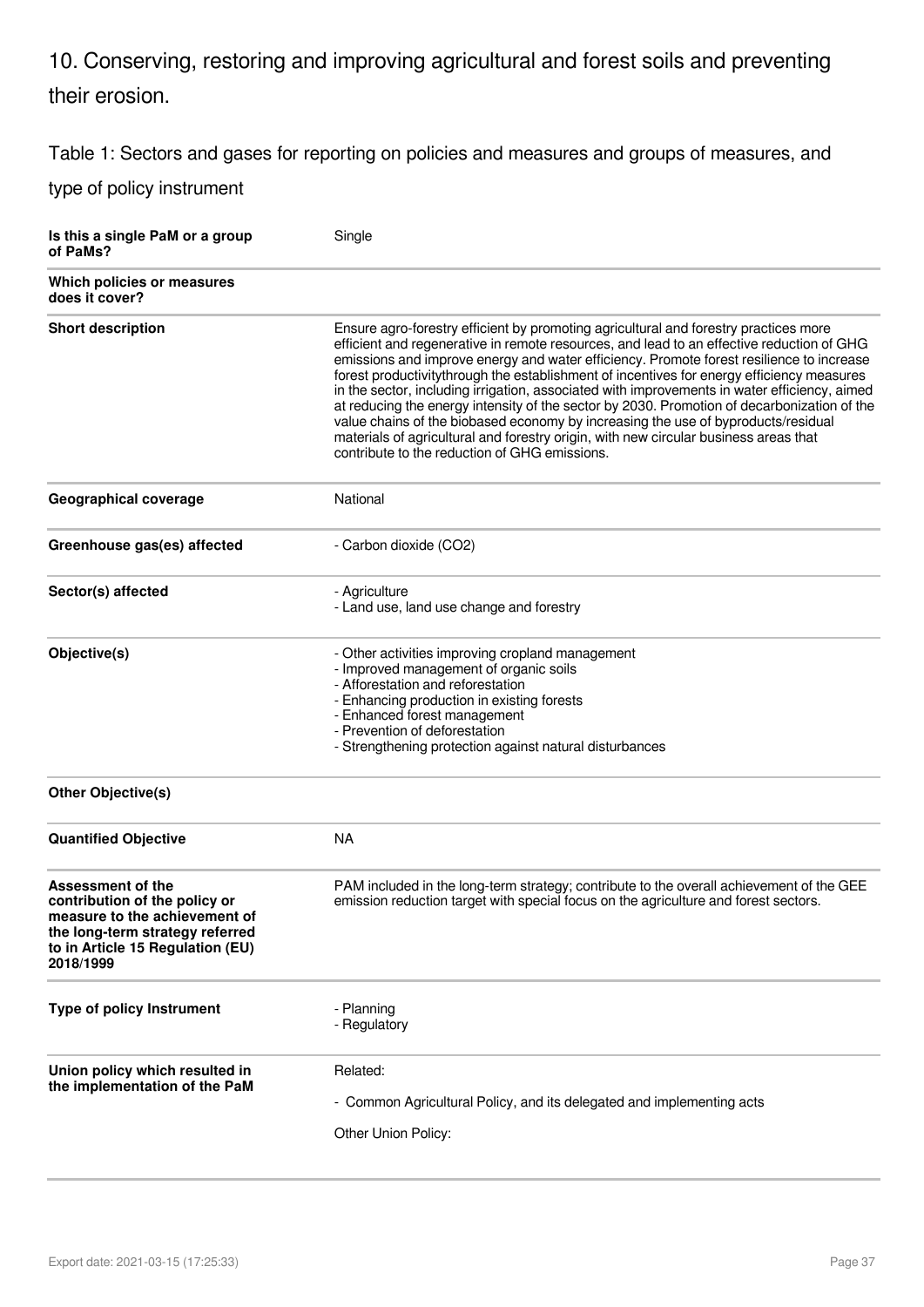| Does the PaM relate to Air<br><b>Pollution policy?</b>                |       | No                                                                                                                     |        |            |                                  |       |
|-----------------------------------------------------------------------|-------|------------------------------------------------------------------------------------------------------------------------|--------|------------|----------------------------------|-------|
| <b>Status of Implementation</b>                                       |       |                                                                                                                        |        |            |                                  |       |
| Status of implementation                                              | Start | Finish                                                                                                                 |        |            | Comment on Implementation Period |       |
| Implemented                                                           | 2014  |                                                                                                                        |        |            |                                  |       |
| Projections scenario in which<br>the PaM is included                  |       | With existing measures                                                                                                 |        |            |                                  |       |
| <b>Entities responsible for</b><br>implementing the policy            |       | - Ministry of Environment and Climate Action (National government)<br>- Ministry of Agriculture (National government)  |        |            |                                  |       |
|                                                                       |       | Indicators used to monitor and evaluate progress over time (ex-post or ex-ante)                                        |        |            |                                  |       |
| Reference to assessments and<br>underpinning technical reports        |       |                                                                                                                        |        |            |                                  |       |
| <b>General Comments</b>                                               |       | Council of Ministers Resolution n. <sup>2</sup> 133/2018, of 12th October, aproves the National<br>Irrigation Program. |        |            |                                  |       |
|                                                                       |       | Table 2: Available results of ex-ante and ex-post assessments of the effects of individual or                          |        |            |                                  |       |
|                                                                       |       | groups of policies and measures on mitigation of climate change                                                        |        |            |                                  |       |
| Policy impacting EU ETS,<br><b>LULUCF and/or ESD/ESR</b><br>emissions |       | - ESD/ESR, LULUCF                                                                                                      |        |            |                                  |       |
| <b>Ex-ante assessment</b>                                             |       |                                                                                                                        |        |            |                                  |       |
|                                                                       |       |                                                                                                                        | EU ETS | <b>ESR</b> | <b>LULUCF</b>                    | Total |
|                                                                       |       | GHG emissions reductions for year 2025 (kt CO2-equivalent per year)                                                    |        |            |                                  |       |
|                                                                       |       | GHG emissions reductions for year 2030 (kt CO2-equivalent per year)                                                    |        |            |                                  |       |
|                                                                       |       | GHG emissions reductions for year 2035 (kt CO2-equivalent per year)                                                    |        |            |                                  |       |

GHG emissions reductions for year 2040 (kt CO2-equivalent per year)

#### Explanation of the basis for the mitigation estimates

#### Factors affected by the PaM

#### Reference

#### **Ex-post assessment**

GHG emissions reductions(kt CO2-equivalent per year)

### Year for which reduction applies **EU ETS** ESD/ESR LULUCF Total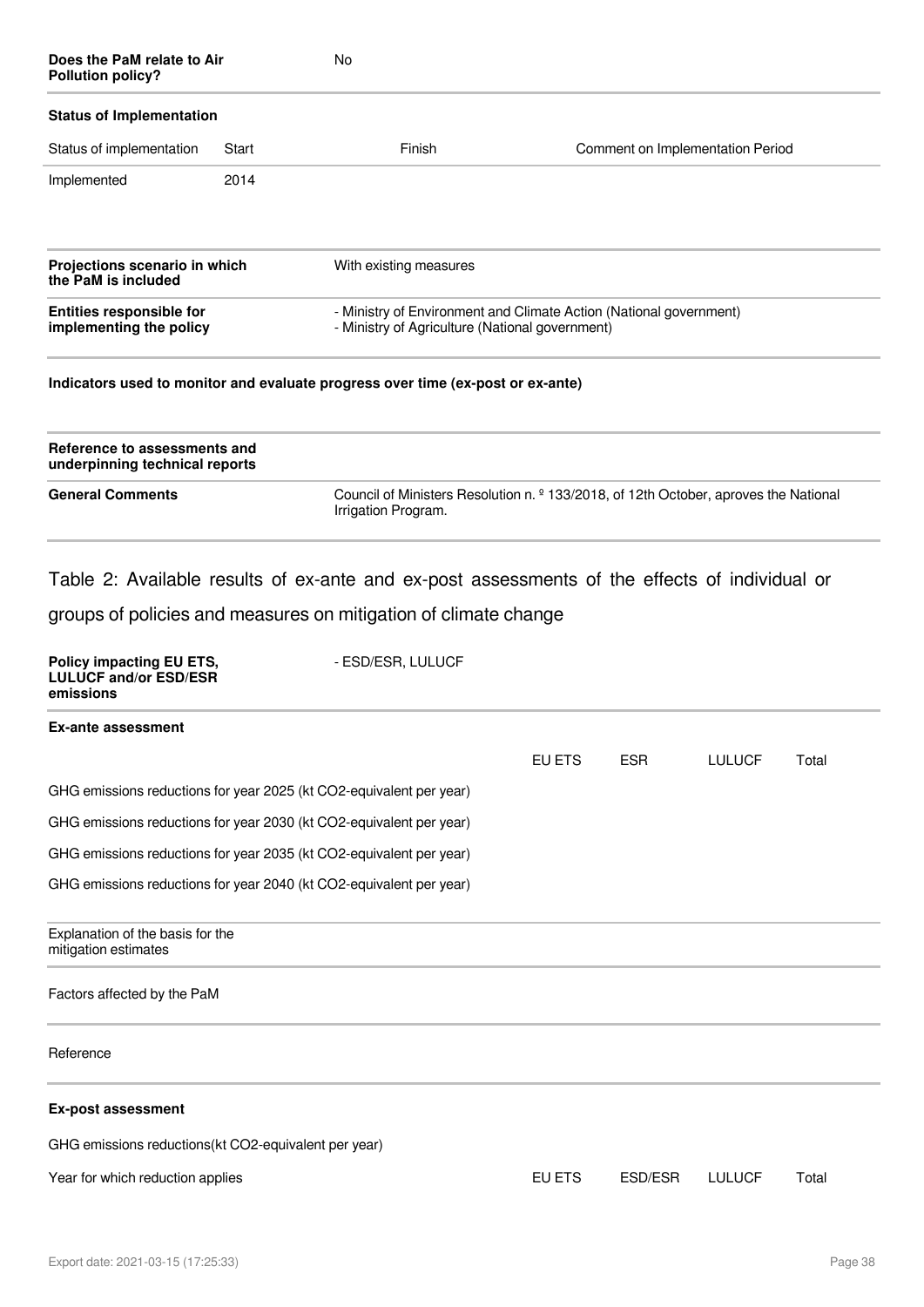Explanation of the basis for the mitigation estimates

#### Factors affected by the PaM

#### Reference

## Table 3: Available projected and realised costs and benefits of individual or groups of policies and measures on mitigation of climate change

#### **Projected costs and benefits**

Year(s) for which cost has been calculated

Price reference year

Cost

Gross costs in EUR per tonne CO2eq reduced/ sequestered Absolute gross costs per year in EUR

Benefit

Benefits in EUR per tonne CO2eq reduced/ sequestered Absolute benefit per year in EUR

Net Cost

Net costs in EUR per tonne CO2eq reduced/ sequestered Absolute net cost per year in EUR

| Description of cost estimates<br>(basis for cost estimate, what type<br>of costs are included in the<br>estimate, methodology) |  |  |
|--------------------------------------------------------------------------------------------------------------------------------|--|--|
| Description of non-GHG mitigation<br>benefits                                                                                  |  |  |
| Reference                                                                                                                      |  |  |
| <b>Realised costs and benefits</b>                                                                                             |  |  |
| $\mathbf{M}$ . The state of $\mathbf{L}$ is the state of $\mathbf{L}$ is the state of $\mathbf{L}$                             |  |  |

Year(s) for which cost has been calculated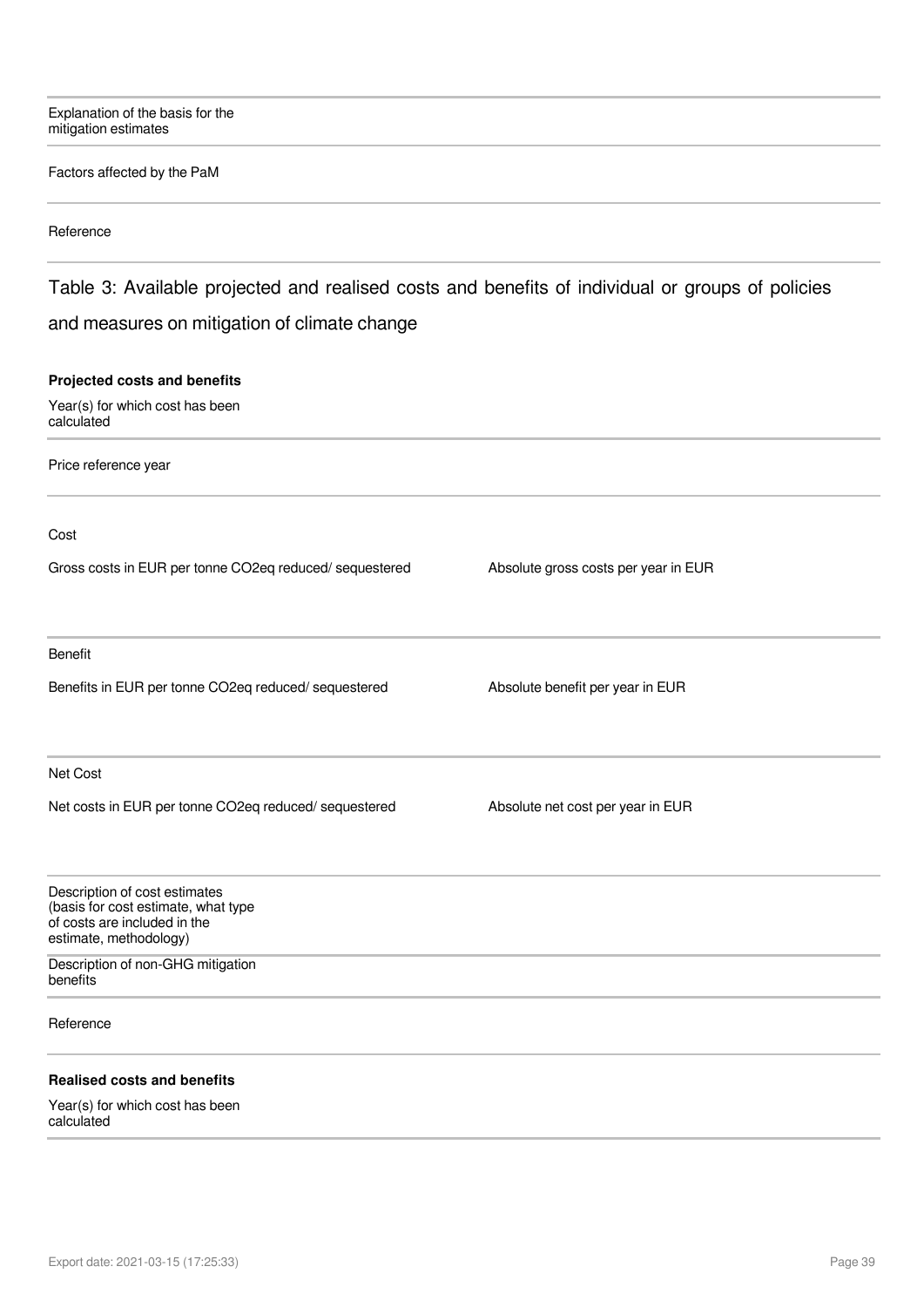| Cost                                                                                                                           |                                      |
|--------------------------------------------------------------------------------------------------------------------------------|--------------------------------------|
| Gross costs in EUR per tonne CO2eq reduced/sequestered                                                                         | Absolute gross costs per year in EUR |
| <b>Benefit</b>                                                                                                                 |                                      |
| Benefits in EUR per tonne CO2eq reduced/sequestered                                                                            | Absolute benefit per year in EUR     |
| Net Cost                                                                                                                       |                                      |
| Net costs in EUR per tonne CO2eq reduced/sequestered                                                                           | Absolute net cost per year in EUR    |
| Description of cost estimates<br>(basis for cost estimate, what type<br>of costs are included in the<br>estimate, methodology) |                                      |
| Description of non-GHG mitigation<br>benefits                                                                                  |                                      |
| Reference                                                                                                                      |                                      |
|                                                                                                                                |                                      |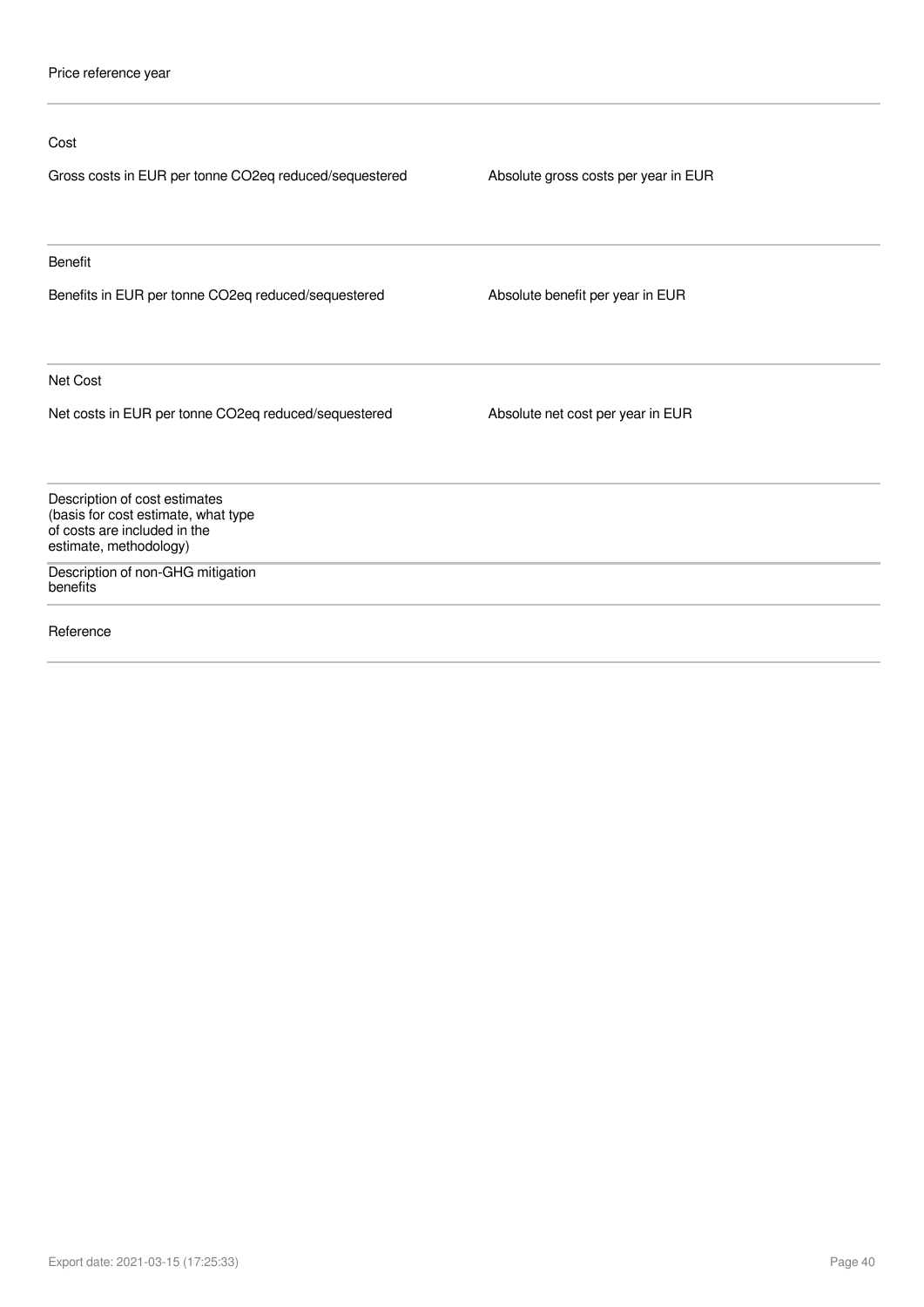## 11. Reducing the use of nitrogen fertilisers.

Table 1: Sectors and gases for reporting on policies and measures and groups of measures, and

| Is this a single PaM or a group<br>of PaMs?                                                                                                                                    |       | Single                                                                    |                                                                                                                                                                                                                                                                                                                                                              |
|--------------------------------------------------------------------------------------------------------------------------------------------------------------------------------|-------|---------------------------------------------------------------------------|--------------------------------------------------------------------------------------------------------------------------------------------------------------------------------------------------------------------------------------------------------------------------------------------------------------------------------------------------------------|
| Which policies or measures<br>does it cover?                                                                                                                                   |       |                                                                           |                                                                                                                                                                                                                                                                                                                                                              |
| <b>Short description</b>                                                                                                                                                       |       |                                                                           | Reduced use of synthetic fertilizers and their replacement with organic compost, based<br>on the Good Agricultural Practices and the EU Fertilizer Regulation (which will replace the<br>current EC Fertilizers Regulation 2003/2003), greater efficiency in the use of fertilizers<br>and the replacement of the synthetic fertilizers for organic compost. |
| <b>Geographical coverage</b>                                                                                                                                                   |       | National                                                                  |                                                                                                                                                                                                                                                                                                                                                              |
| Greenhouse gas(es) affected                                                                                                                                                    |       | - Nitrous oxide (N2O)                                                     |                                                                                                                                                                                                                                                                                                                                                              |
| Sector(s) affected                                                                                                                                                             |       | - Agriculture                                                             |                                                                                                                                                                                                                                                                                                                                                              |
| Objective(s)                                                                                                                                                                   |       | - Reduction of fertilizer/manure use on cropland                          |                                                                                                                                                                                                                                                                                                                                                              |
| <b>Other Objective(s)</b>                                                                                                                                                      |       |                                                                           |                                                                                                                                                                                                                                                                                                                                                              |
| <b>Quantified Objective</b>                                                                                                                                                    |       | <b>NA</b>                                                                 |                                                                                                                                                                                                                                                                                                                                                              |
| <b>Assessment of the</b><br>contribution of the policy or<br>measure to the achievement of<br>the long-term strategy referred<br>to in Article 15 Regulation (EU)<br>2018/1999 |       |                                                                           | PAM included in the long-term strategy; contribute to the overall achievement of the GEE<br>emission reduction target with special focus on the agriculture sector.                                                                                                                                                                                          |
| Type of policy Instrument                                                                                                                                                      |       | - Regulatory                                                              |                                                                                                                                                                                                                                                                                                                                                              |
| Union policy which resulted in<br>the implementation of the PaM                                                                                                                |       | Related:<br>Other Union Policy:<br>October 2003, relating to fertilisers. | - Other (Union policy not listed above or additional Union policy)<br>- Regulation (EC) n.º 2003/2003 of the European Parliament and of the Council of 13                                                                                                                                                                                                    |
| Does the PaM relate to Air<br><b>Pollution policy?</b>                                                                                                                         |       | Yes                                                                       |                                                                                                                                                                                                                                                                                                                                                              |
| <b>Status of Implementation</b>                                                                                                                                                |       |                                                                           |                                                                                                                                                                                                                                                                                                                                                              |
| Status of implementation                                                                                                                                                       | Start | Finish                                                                    | Comment on Implementation Period                                                                                                                                                                                                                                                                                                                             |
| Implemented                                                                                                                                                                    | 2005  |                                                                           |                                                                                                                                                                                                                                                                                                                                                              |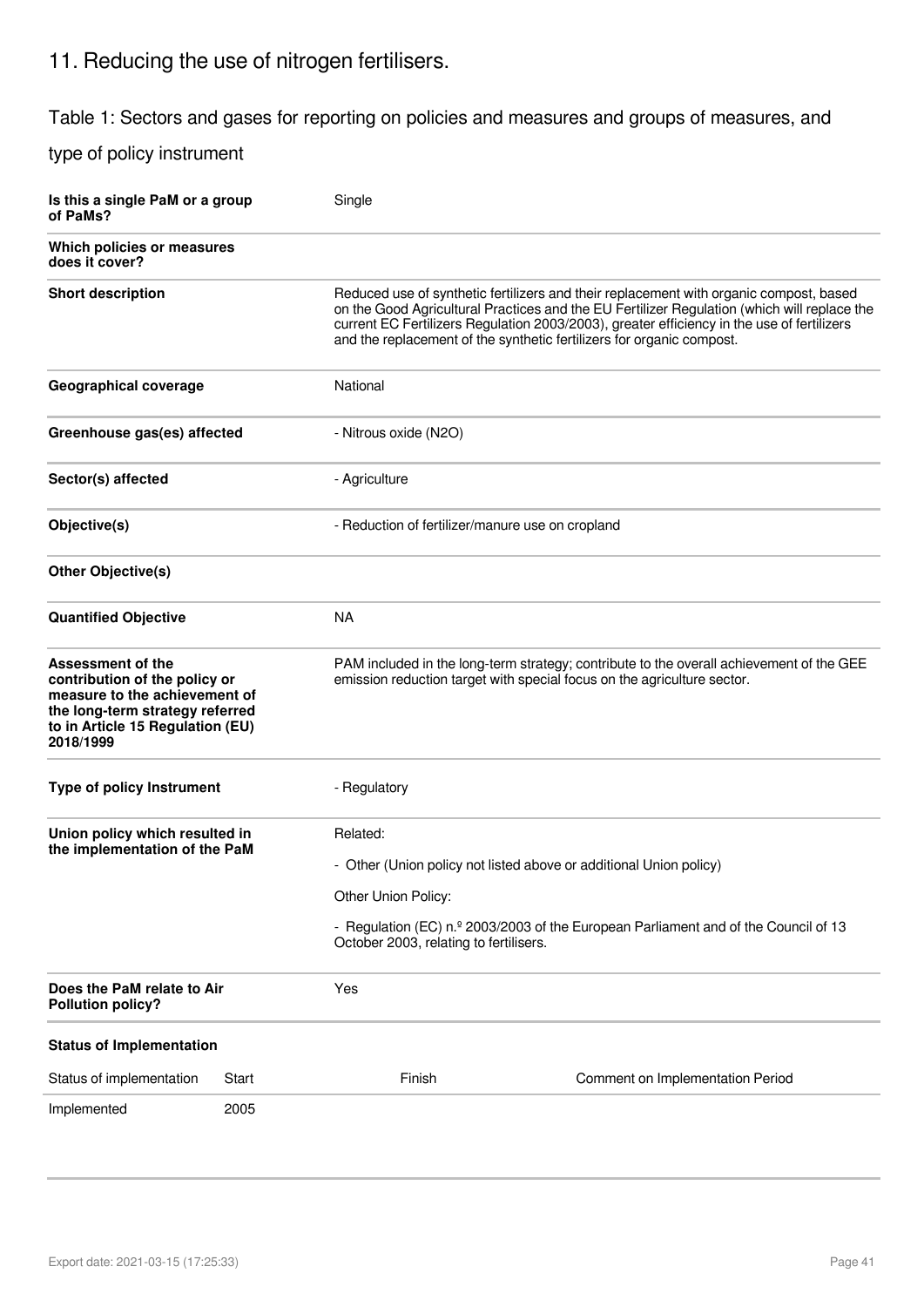| Projections scenario in which<br>the PaM is included                                          | With existing measures                          |        |            |               |       |
|-----------------------------------------------------------------------------------------------|-------------------------------------------------|--------|------------|---------------|-------|
| <b>Entities responsible for</b><br>implementing the policy                                    | - Ministry of Agriculture (National government) |        |            |               |       |
| Indicators used to monitor and evaluate progress over time (ex-post or ex-ante)               |                                                 |        |            |               |       |
| Reference to assessments and<br>underpinning technical reports                                |                                                 |        |            |               |       |
| <b>General Comments</b>                                                                       |                                                 |        |            |               |       |
| Table 2: Available results of ex-ante and ex-post assessments of the effects of individual or |                                                 |        |            |               |       |
| groups of policies and measures on mitigation of climate change                               |                                                 |        |            |               |       |
| Policy impacting EU ETS,<br><b>LULUCF and/or ESD/ESR</b><br>emissions                         | - ESD/ESR                                       |        |            |               |       |
| <b>Ex-ante assessment</b>                                                                     |                                                 |        |            |               |       |
|                                                                                               |                                                 | EU ETS | <b>ESR</b> | <b>LULUCF</b> | Total |
| GHG emissions reductions for year 2025 (kt CO2-equivalent per year)                           |                                                 |        |            |               |       |
| GHG emissions reductions for year 2030 (kt CO2-equivalent per year)                           |                                                 |        |            |               |       |
| GHG emissions reductions for year 2035 (kt CO2-equivalent per year)                           |                                                 |        |            |               |       |
| GHG emissions reductions for year 2040 (kt CO2-equivalent per year)                           |                                                 |        |            |               |       |
| Explanation of the basis for the<br>mitigation estimates                                      |                                                 |        |            |               |       |
| Factors affected by the PaM                                                                   |                                                 |        |            |               |       |
| Reference                                                                                     |                                                 |        |            |               |       |
| <b>Ex-post assessment</b>                                                                     |                                                 |        |            |               |       |
| GHG emissions reductions(kt CO2-equivalent per year)                                          |                                                 |        |            |               |       |
| Year for which reduction applies                                                              |                                                 | EU ETS | ESD/ESR    | <b>LULUCF</b> | Total |
| Explanation of the basis for the<br>mitigation estimates                                      |                                                 |        |            |               |       |
| Factors affected by the PaM                                                                   |                                                 |        |            |               |       |
|                                                                                               |                                                 |        |            |               |       |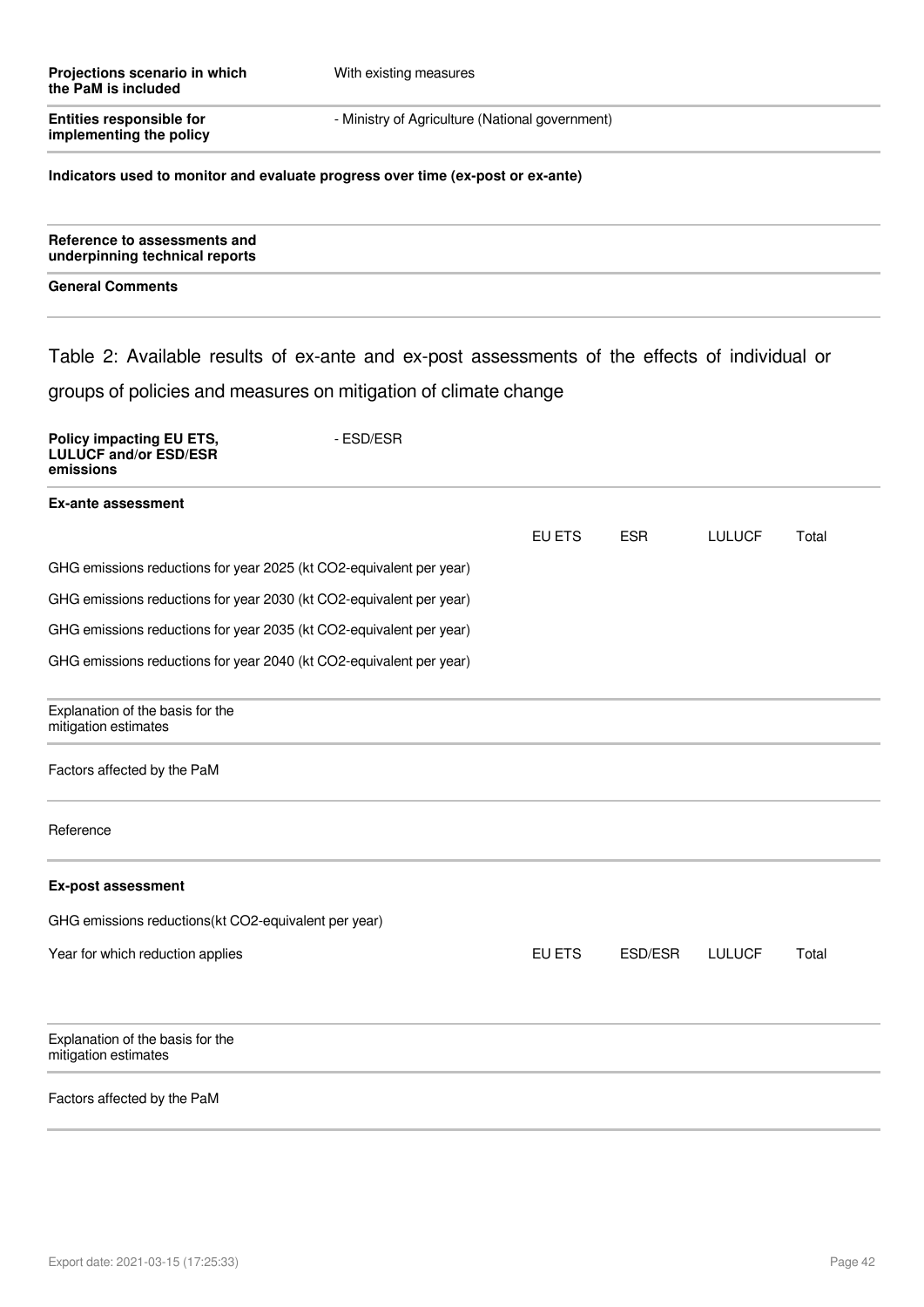### Table 3: Available projected and realised costs and benefits of individual or groups of policies

## and measures on mitigation of climate change

| Projected costs and benefits                                                                                                   |                                      |  |
|--------------------------------------------------------------------------------------------------------------------------------|--------------------------------------|--|
| Year(s) for which cost has been<br>calculated                                                                                  |                                      |  |
| Price reference year                                                                                                           |                                      |  |
| Cost                                                                                                                           |                                      |  |
| Gross costs in EUR per tonne CO2eq reduced/ sequestered                                                                        | Absolute gross costs per year in EUR |  |
| <b>Benefit</b>                                                                                                                 |                                      |  |
| Benefits in EUR per tonne CO2eq reduced/ sequestered                                                                           | Absolute benefit per year in EUR     |  |
| Net Cost                                                                                                                       |                                      |  |
| Net costs in EUR per tonne CO2eq reduced/ sequestered                                                                          | Absolute net cost per year in EUR    |  |
| Description of cost estimates<br>(basis for cost estimate, what type<br>of costs are included in the<br>estimate, methodology) |                                      |  |
| Description of non-GHG mitigation<br>benefits                                                                                  |                                      |  |
| Reference                                                                                                                      |                                      |  |
| <b>Realised costs and benefits</b>                                                                                             |                                      |  |
| Year(s) for which cost has been<br>calculated                                                                                  |                                      |  |
| Price reference year                                                                                                           |                                      |  |
| Cost                                                                                                                           |                                      |  |
| Gross costs in EUR per tonne CO2eq reduced/sequestered                                                                         | Absolute gross costs per year in EUR |  |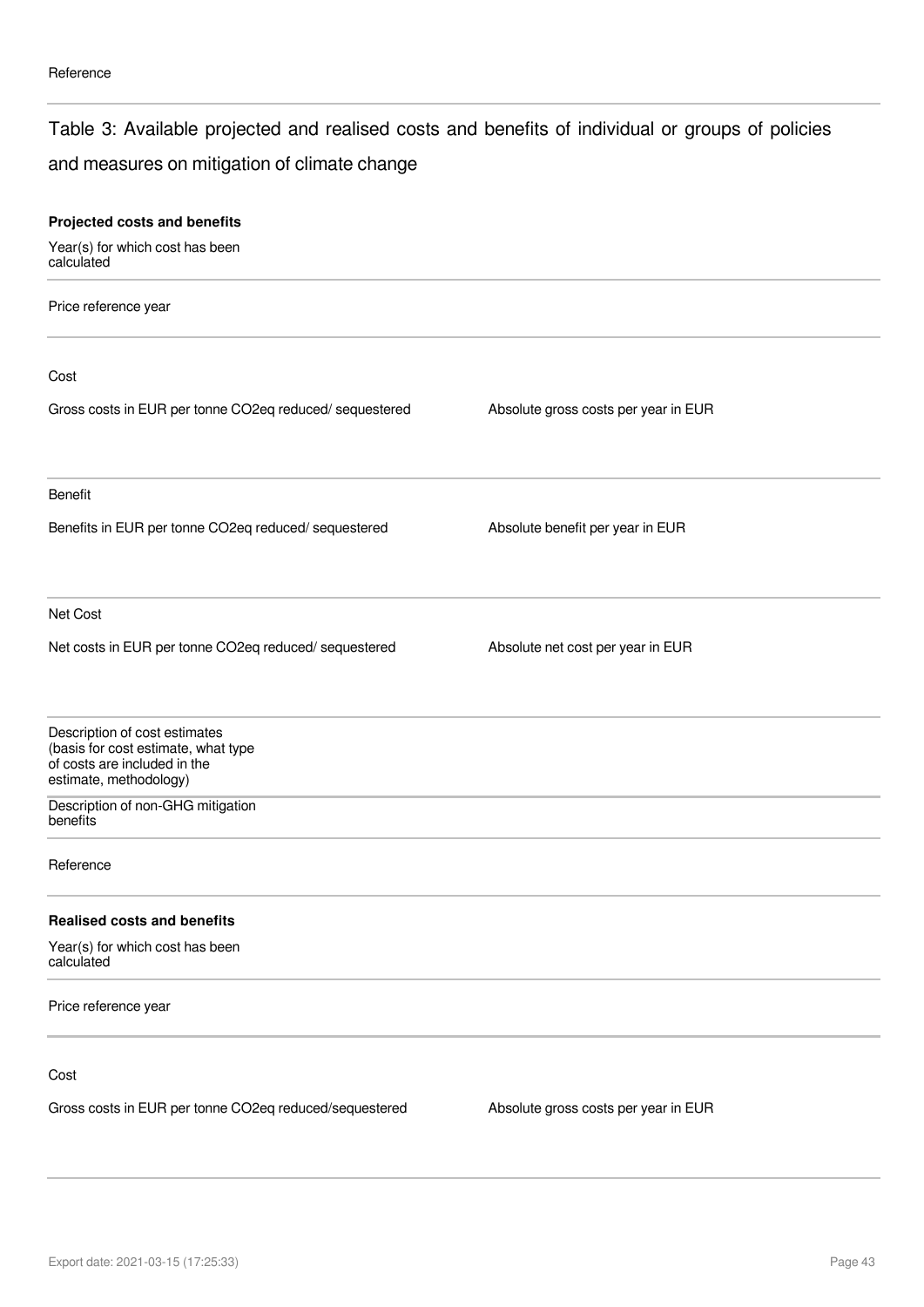#### Benefit

Benefits in EUR per tonne CO2eq reduced/sequestered Absolute benefit per year in EUR

Net Cost

Net costs in EUR per tonne CO2eq reduced/sequestered Absolute net cost per year in EUR

Description of cost estimates (basis for cost estimate, what type of costs are included in the estimate, methodology)

Description of non-GHG mitigation benefits

Reference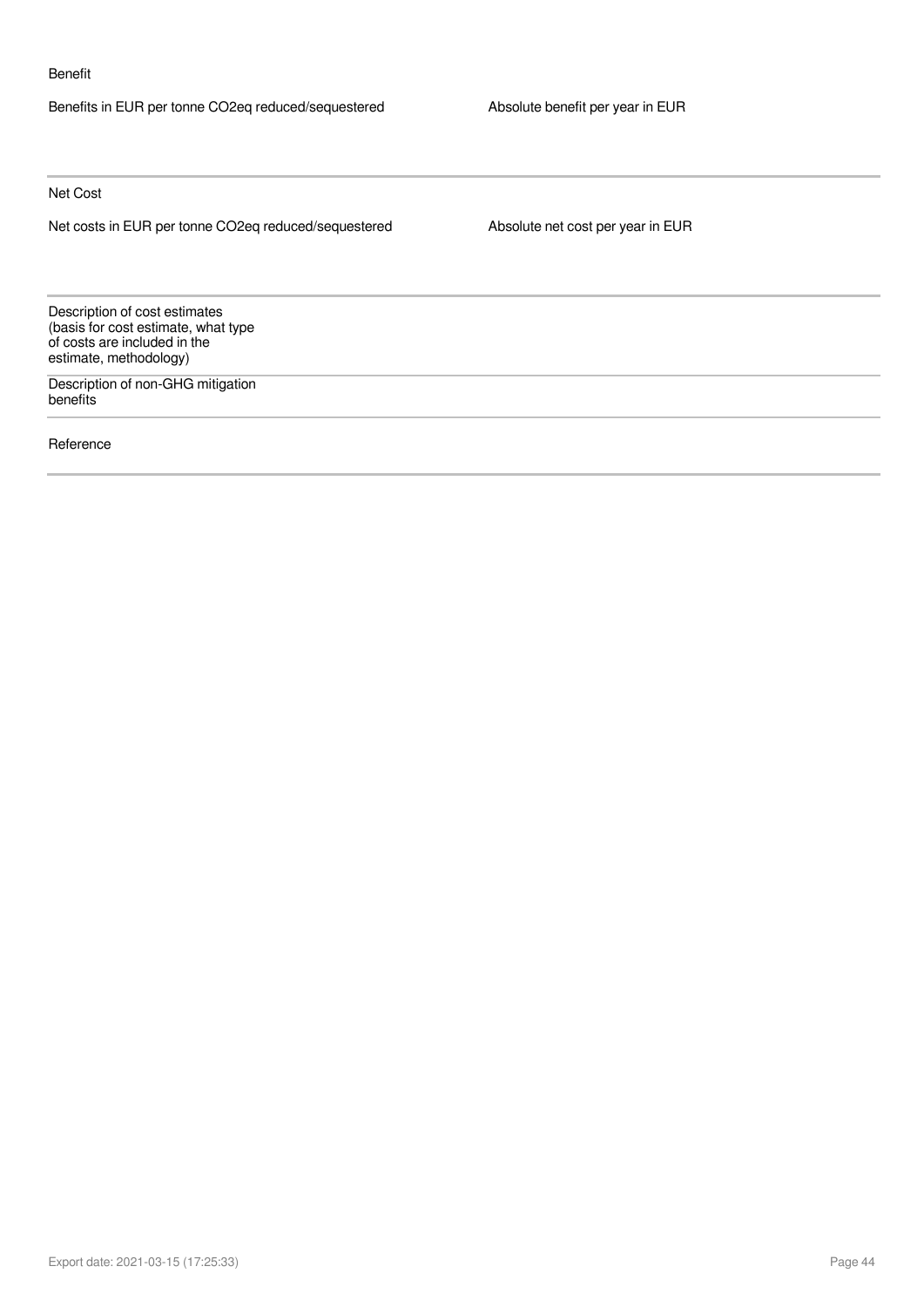## 12. Promoting efficiency and expansion of public transport systems.

Table 1: Sectors and gases for reporting on policies and measures and groups of measures, and

| Is this a single PaM or a group<br>of PaMs?                                                                                                                             | Single                                                                                                                                                                                                                                                                                                                                                                                                                                                                                                                                                                                                                                                                                                                                                                                 |
|-------------------------------------------------------------------------------------------------------------------------------------------------------------------------|----------------------------------------------------------------------------------------------------------------------------------------------------------------------------------------------------------------------------------------------------------------------------------------------------------------------------------------------------------------------------------------------------------------------------------------------------------------------------------------------------------------------------------------------------------------------------------------------------------------------------------------------------------------------------------------------------------------------------------------------------------------------------------------|
| Which policies or measures<br>does it cover?                                                                                                                            |                                                                                                                                                                                                                                                                                                                                                                                                                                                                                                                                                                                                                                                                                                                                                                                        |
| <b>Short description</b>                                                                                                                                                | Making public transport more attractive and favoring intermodality will make it possible to<br>reduce urban congestion and achieve more efficient and cleaner mobility, providing<br>greater comfort, speed and quality of life with lower energy consumption. It is intended to<br>provide citizens with a public transport service quality, more convenient, faster and easy<br>to access, helping to foster social cohesion and maximizing the accessibility of all citizens.<br>The aim is to promote modal transfers by improving supply and access to public<br>transport, reducing the reliance on individual transport for day-to-day travel.<br>In 2019, an important Public Transport Tariff Reduction Support Program was started to<br>lower the cost of public transport. |
| Geographical coverage                                                                                                                                                   | National                                                                                                                                                                                                                                                                                                                                                                                                                                                                                                                                                                                                                                                                                                                                                                               |
| Greenhouse gas(es) affected                                                                                                                                             | - Carbon dioxide (CO2)<br>- Methane (CH4)<br>- Nitrous oxide (N2O)                                                                                                                                                                                                                                                                                                                                                                                                                                                                                                                                                                                                                                                                                                                     |
| Sector(s) affected                                                                                                                                                      | - Transport                                                                                                                                                                                                                                                                                                                                                                                                                                                                                                                                                                                                                                                                                                                                                                            |
| Objective(s)                                                                                                                                                            | - Modal shift to public transport or non-motorized transport                                                                                                                                                                                                                                                                                                                                                                                                                                                                                                                                                                                                                                                                                                                           |
| <b>Other Objective(s)</b>                                                                                                                                               |                                                                                                                                                                                                                                                                                                                                                                                                                                                                                                                                                                                                                                                                                                                                                                                        |
| <b>Quantified Objective</b>                                                                                                                                             | <b>NA</b>                                                                                                                                                                                                                                                                                                                                                                                                                                                                                                                                                                                                                                                                                                                                                                              |
| Assessment of the<br>contribution of the policy or<br>measure to the achievement of<br>the long-term strategy referred<br>to in Article 15 Regulation (EU)<br>2018/1999 | PAM included in the long-term strategy; contribute to the overall achievement of the GEE<br>emission reduction target with special focus on the transport sector. It contributes directly<br>to reducing emissions by reducing the number of private vehicles in circulation and<br>increasing energy efficiency in the transport sector.                                                                                                                                                                                                                                                                                                                                                                                                                                              |
| Type of policy Instrument                                                                                                                                               | - Planning<br>- Regulatory                                                                                                                                                                                                                                                                                                                                                                                                                                                                                                                                                                                                                                                                                                                                                             |
| Union policy which resulted in<br>the implementation of the PaM                                                                                                         | Related:<br>- Directive on the Promotion of Clean and Energy Efficient Road Transport Vehicles<br>2009/33/EC<br>Other Union Policy:                                                                                                                                                                                                                                                                                                                                                                                                                                                                                                                                                                                                                                                    |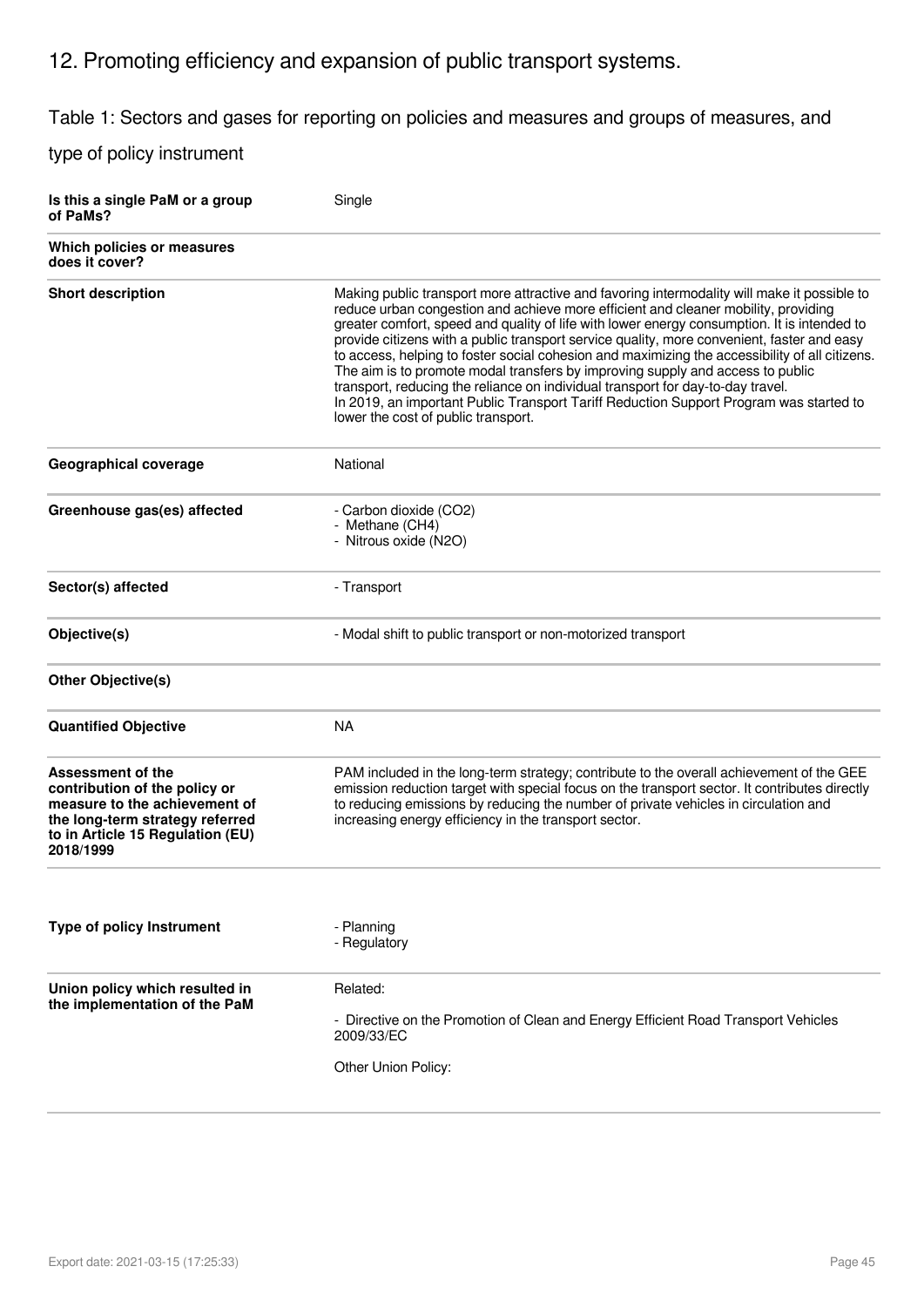| Does the PaM relate to Air<br><b>Pollution policy?</b>                |       | Yes                                                                                                                                                                           |        |            |                                  |       |
|-----------------------------------------------------------------------|-------|-------------------------------------------------------------------------------------------------------------------------------------------------------------------------------|--------|------------|----------------------------------|-------|
| <b>Status of Implementation</b>                                       |       |                                                                                                                                                                               |        |            |                                  |       |
| Status of implementation                                              | Start | Finish                                                                                                                                                                        |        |            | Comment on Implementation Period |       |
| Implemented                                                           | 2014  |                                                                                                                                                                               |        |            |                                  |       |
| Projections scenario in which<br>the PaM is included                  |       | With existing measures                                                                                                                                                        |        |            |                                  |       |
| <b>Entities responsible for</b><br>implementing the policy            |       | - Ministry of Environment and Climate Action (National government)<br>- Ministry of Infrastructure and Housing (National government)                                          |        |            |                                  |       |
|                                                                       |       | Indicators used to monitor and evaluate progress over time (ex-post or ex-ante)                                                                                               |        |            |                                  |       |
| Reference to assessments and<br>underpinning technical reports        |       |                                                                                                                                                                               |        |            |                                  |       |
| <b>General Comments</b>                                               |       |                                                                                                                                                                               |        |            |                                  |       |
| Policy impacting EU ETS,<br><b>LULUCF and/or ESD/ESR</b><br>emissions |       | Table 2: Available results of ex-ante and ex-post assessments of the effects of individual or<br>groups of policies and measures on mitigation of climate change<br>- ESD/ESR |        |            |                                  |       |
| <b>Ex-ante assessment</b>                                             |       |                                                                                                                                                                               |        |            |                                  |       |
|                                                                       |       |                                                                                                                                                                               | EU ETS | <b>ESR</b> | <b>LULUCF</b>                    | Total |
| GHG emissions reductions for year 2025 (kt CO2-equivalent per year)   |       |                                                                                                                                                                               |        |            |                                  |       |
| GHG emissions reductions for year 2030 (kt CO2-equivalent per year)   |       |                                                                                                                                                                               |        |            |                                  |       |
| GHG emissions reductions for year 2035 (kt CO2-equivalent per year)   |       |                                                                                                                                                                               |        |            |                                  |       |
| GHG emissions reductions for year 2040 (kt CO2-equivalent per year)   |       |                                                                                                                                                                               |        |            |                                  |       |
| Explanation of the basis for the<br>mitigation estimates              |       |                                                                                                                                                                               |        |            |                                  |       |
| Factors affected by the PaM                                           |       |                                                                                                                                                                               |        |            |                                  |       |
| Reference                                                             |       |                                                                                                                                                                               |        |            |                                  |       |
| <b>Ex-post assessment</b>                                             |       |                                                                                                                                                                               |        |            |                                  |       |
| GHG emissions reductions(kt CO2-equivalent per year)                  |       |                                                                                                                                                                               |        |            |                                  |       |

Year for which reduction applies **EU ETS** ESD/ESR LULUCF Total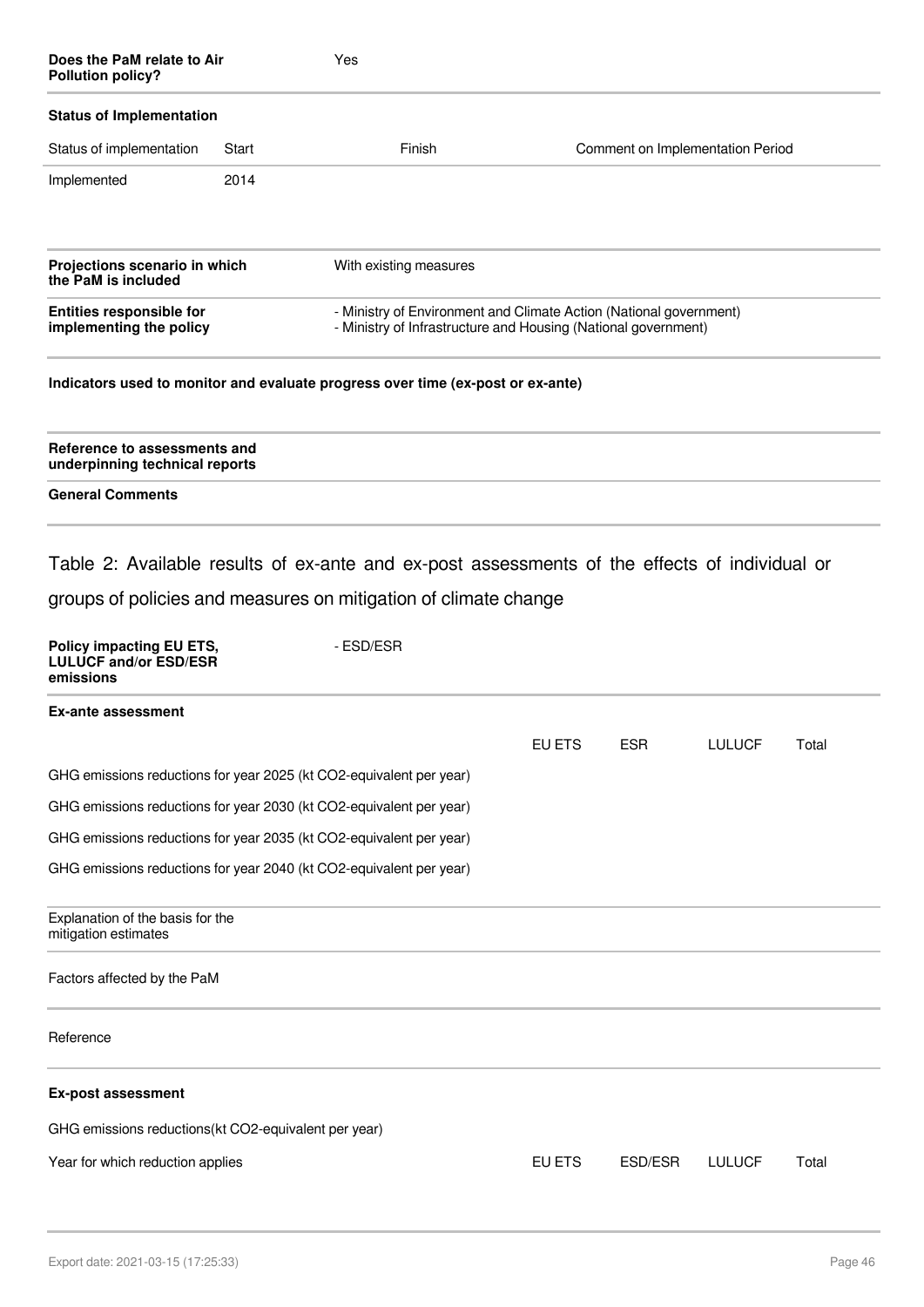#### Factors affected by the PaM

#### Reference

Table 3: Available projected and realised costs and benefits of individual or groups of policies and measures on mitigation of climate change

## **Projected costs and benefits** Year(s) for which cost has been calculated Price reference year Cost Gross costs in EUR per tonne CO2eq reduced/ sequestered Absolute gross costs per year in EUR Benefit Benefits in EUR per tonne CO2eq reduced/ sequestered Absolute benefit per year in EUR Net Cost Net costs in EUR per tonne CO2eq reduced/ sequestered Absolute net cost per year in EUR Description of cost estimates (basis for cost estimate, what type of costs are included in the estimate, methodology) Description of non-GHG mitigation benefits Reference **Realised costs and benefits** Year(s) for which cost has been calculated

#### Price reference year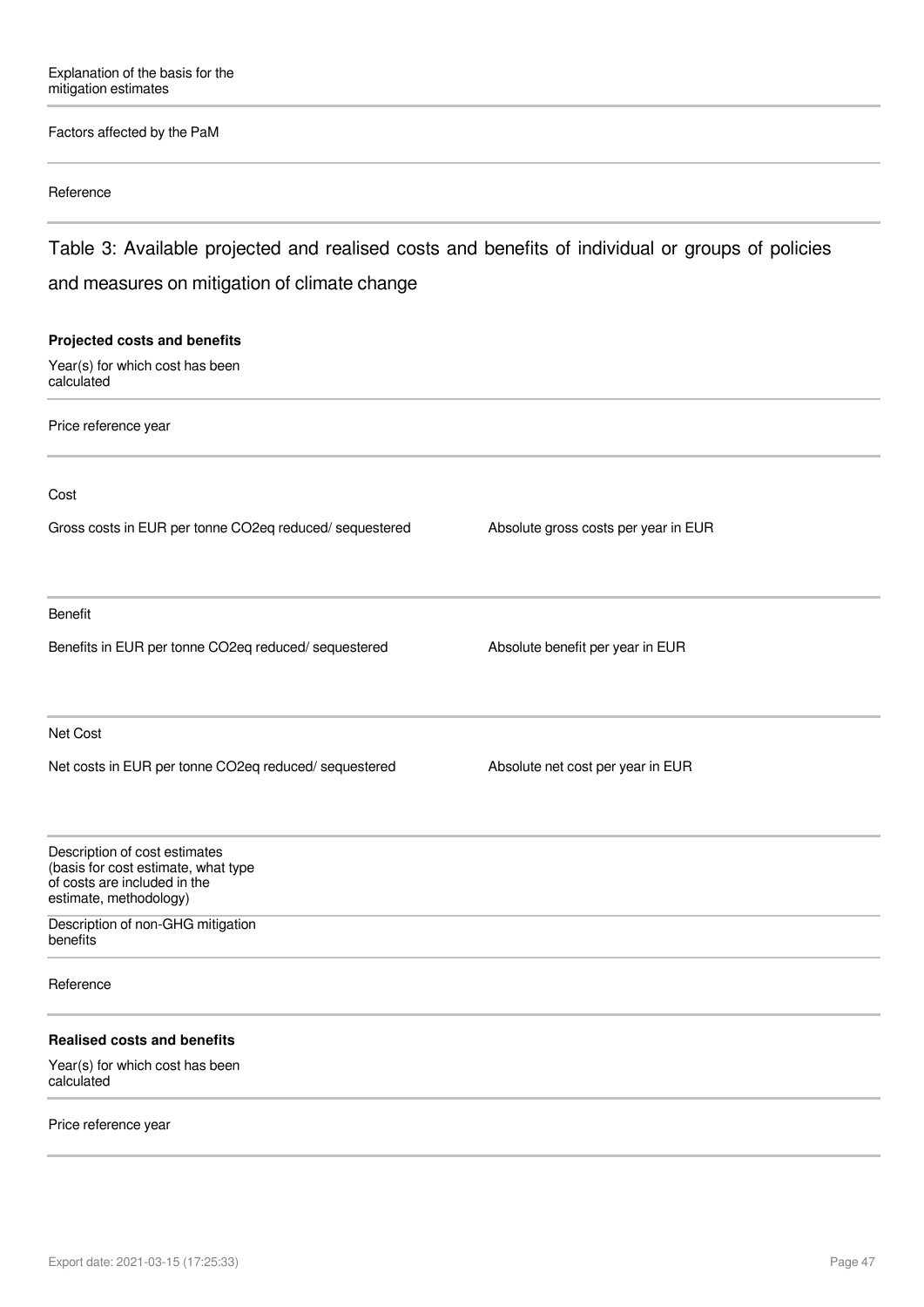### Cost

| Gross costs in EUR per tonne CO2eq reduced/sequestered                                                                         | Absolute gross costs per year in EUR |  |  |
|--------------------------------------------------------------------------------------------------------------------------------|--------------------------------------|--|--|
|                                                                                                                                |                                      |  |  |
| Benefit                                                                                                                        |                                      |  |  |
| Benefits in EUR per tonne CO2eq reduced/sequestered                                                                            | Absolute benefit per year in EUR     |  |  |
| Net Cost                                                                                                                       |                                      |  |  |
| Net costs in EUR per tonne CO2eq reduced/sequestered                                                                           | Absolute net cost per year in EUR    |  |  |
| Description of cost estimates<br>(basis for cost estimate, what type<br>of costs are included in the<br>estimate, methodology) |                                      |  |  |
| Description of non-GHG mitigation<br>benefits                                                                                  |                                      |  |  |
| Reference                                                                                                                      |                                      |  |  |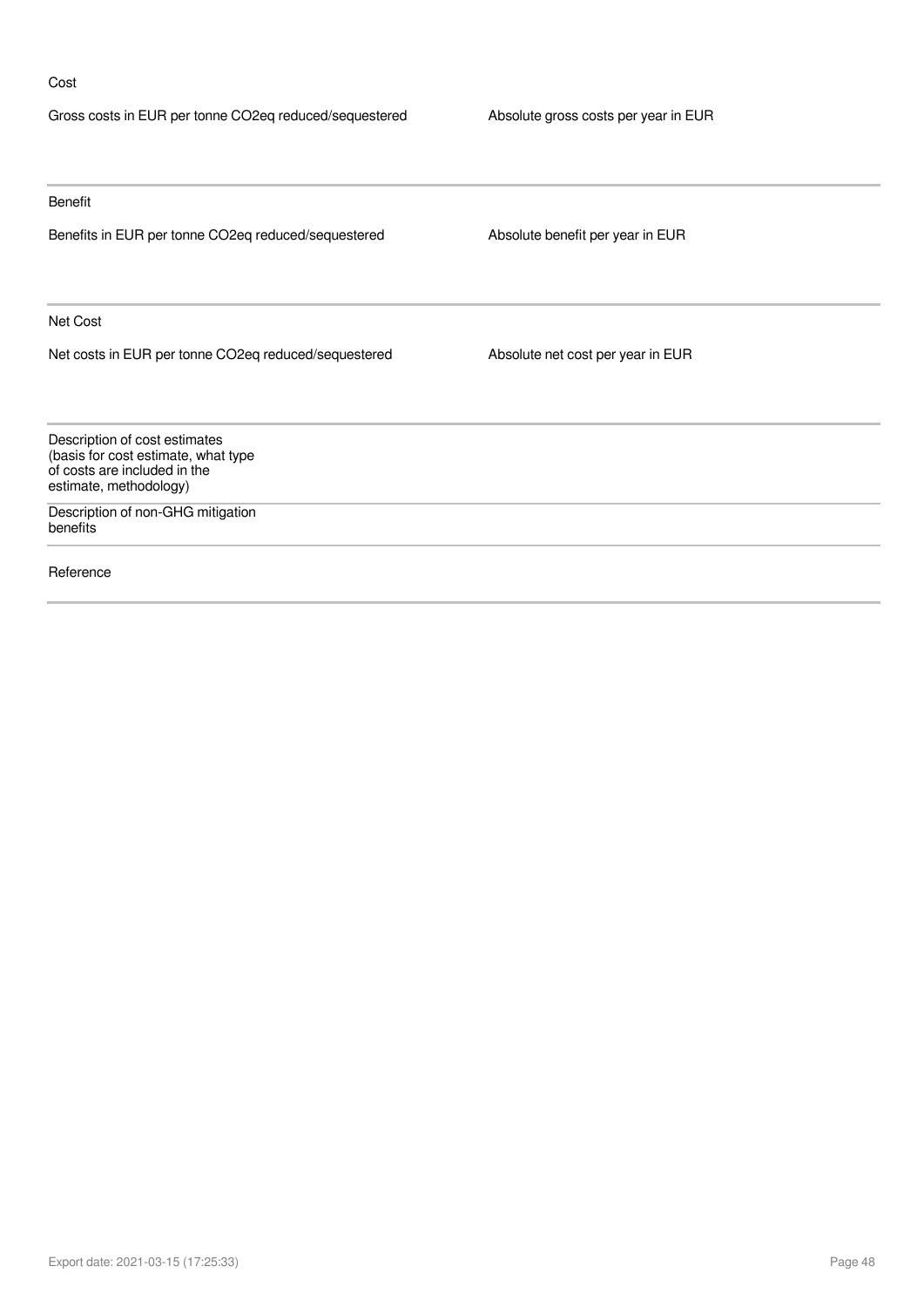## 13. Promote freight transport by rail and sea.

Table 1: Sectors and gases for reporting on policies and measures and groups of measures, and

| Is this a single PaM or a group<br>of PaMs?                                                                                                                                    |       | Single                          |                                                                                                                                                                                                                                                                                                                           |  |  |  |  |
|--------------------------------------------------------------------------------------------------------------------------------------------------------------------------------|-------|---------------------------------|---------------------------------------------------------------------------------------------------------------------------------------------------------------------------------------------------------------------------------------------------------------------------------------------------------------------------|--|--|--|--|
| Which policies or measures<br>does it cover?                                                                                                                                   |       |                                 |                                                                                                                                                                                                                                                                                                                           |  |  |  |  |
| <b>Short description</b>                                                                                                                                                       |       |                                 | Freight Transport is the main contributors to the consumption of fossil fuels and GHG<br>emissions in the transport sector, in particular by the high modal share of road transport.<br>Promoting rail and sea transport means a significant increase in the energy and<br>environmental efficiency of freight transport. |  |  |  |  |
| <b>Geographical coverage</b>                                                                                                                                                   |       | National                        |                                                                                                                                                                                                                                                                                                                           |  |  |  |  |
| Greenhouse gas(es) affected                                                                                                                                                    |       | - Carbon dioxide (CO2)          |                                                                                                                                                                                                                                                                                                                           |  |  |  |  |
| Sector(s) affected                                                                                                                                                             |       | - Transport                     |                                                                                                                                                                                                                                                                                                                           |  |  |  |  |
| Objective(s)                                                                                                                                                                   |       | - Other transport               |                                                                                                                                                                                                                                                                                                                           |  |  |  |  |
| <b>Other Objective(s)</b>                                                                                                                                                      |       |                                 | - Transport: Increase the competitiveness of rail transport, improve international<br>connections and create conditions for rail interoperability.                                                                                                                                                                        |  |  |  |  |
| <b>Quantified Objective</b>                                                                                                                                                    |       | <b>NA</b>                       |                                                                                                                                                                                                                                                                                                                           |  |  |  |  |
| <b>Assessment of the</b><br>contribution of the policy or<br>measure to the achievement of<br>the long-term strategy referred<br>to in Article 15 Regulation (EU)<br>2018/1999 |       |                                 | PAM included in the long-term strategy; contribute to the overall achievement of the GEE<br>emission reduction target with special focus on the transport sector.                                                                                                                                                         |  |  |  |  |
| <b>Type of policy Instrument</b>                                                                                                                                               |       | - Planning<br>- Regulatory      |                                                                                                                                                                                                                                                                                                                           |  |  |  |  |
| Union policy which resulted in<br>the implementation of the PaM                                                                                                                |       | Related:<br>Other Union Policy: | - Energy Efficiency Directive 2012/27/EU as amended by Directive 2018/2002                                                                                                                                                                                                                                                |  |  |  |  |
| Does the PaM relate to Air<br><b>Pollution policy?</b>                                                                                                                         |       | Yes                             |                                                                                                                                                                                                                                                                                                                           |  |  |  |  |
| <b>Status of Implementation</b>                                                                                                                                                |       |                                 |                                                                                                                                                                                                                                                                                                                           |  |  |  |  |
| Status of implementation                                                                                                                                                       | Start | Finish                          | Comment on Implementation Period                                                                                                                                                                                                                                                                                          |  |  |  |  |
| Implemented                                                                                                                                                                    | 2014  |                                 |                                                                                                                                                                                                                                                                                                                           |  |  |  |  |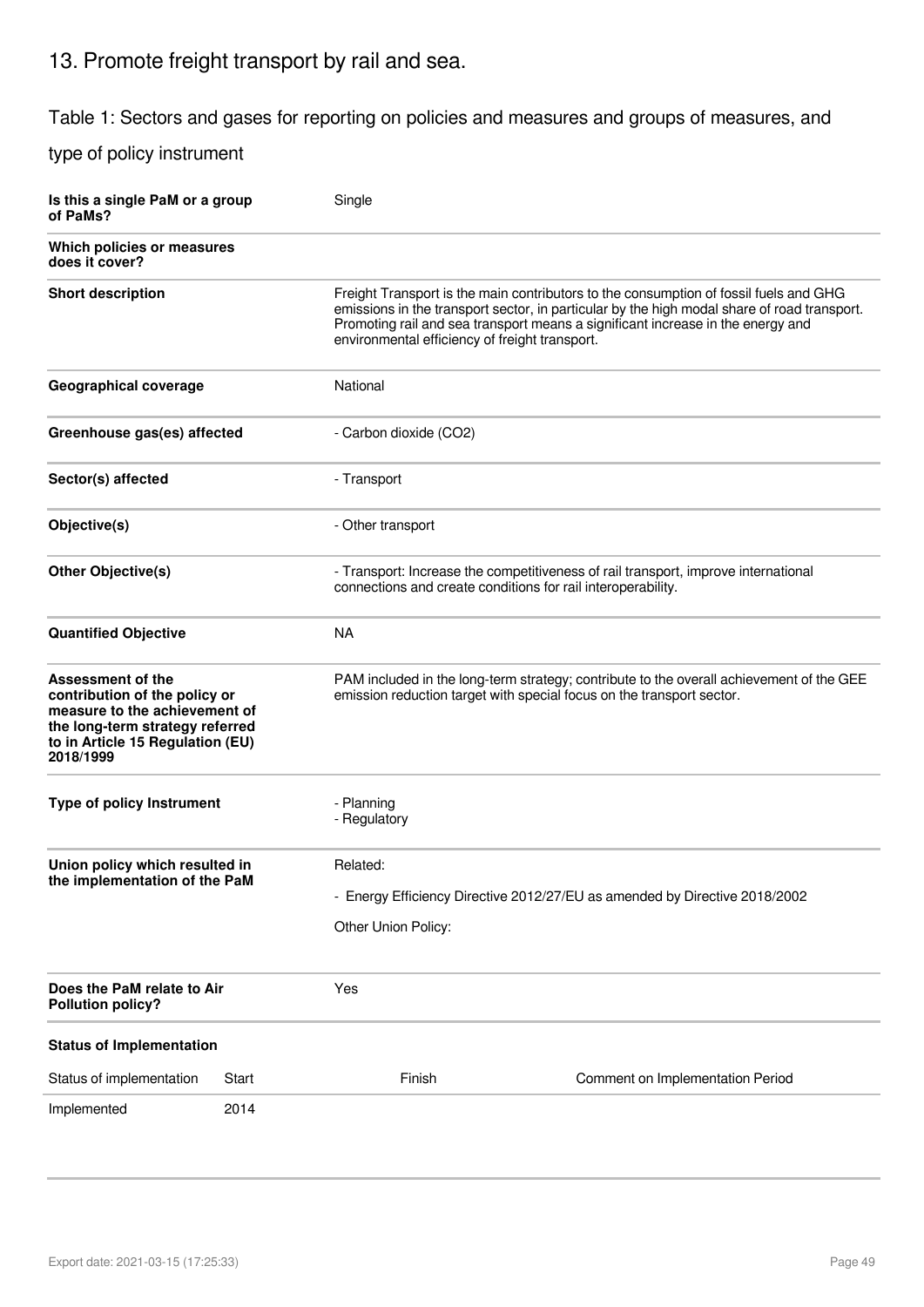| Projections scenario in which<br>the PaM is included                                                                                       | With existing measures |                                                                |            |               |       |  |
|--------------------------------------------------------------------------------------------------------------------------------------------|------------------------|----------------------------------------------------------------|------------|---------------|-------|--|
| <b>Entities responsible for</b><br>implementing the policy                                                                                 |                        | - Ministry of Infrastructure and Housing (National government) |            |               |       |  |
| Indicators used to monitor and evaluate progress over time (ex-post or ex-ante)                                                            |                        |                                                                |            |               |       |  |
| Reference to assessments and<br>underpinning technical reports                                                                             |                        |                                                                |            |               |       |  |
| <b>General Comments</b>                                                                                                                    |                        |                                                                |            |               |       |  |
| Table 2: Available results of ex-ante and ex-post assessments of the effects of individual or                                              |                        |                                                                |            |               |       |  |
| groups of policies and measures on mitigation of climate change                                                                            |                        |                                                                |            |               |       |  |
| Policy impacting EU ETS,<br><b>LULUCF and/or ESD/ESR</b><br>emissions                                                                      | - ESD/ESR              |                                                                |            |               |       |  |
| <b>Ex-ante assessment</b>                                                                                                                  |                        |                                                                |            |               |       |  |
|                                                                                                                                            |                        | EU ETS                                                         | <b>ESR</b> | <b>LULUCF</b> | Total |  |
| GHG emissions reductions for year 2025 (kt CO2-equivalent per year)<br>GHG emissions reductions for year 2030 (kt CO2-equivalent per year) |                        |                                                                |            |               |       |  |
| GHG emissions reductions for year 2035 (kt CO2-equivalent per year)                                                                        |                        |                                                                |            |               |       |  |
| GHG emissions reductions for year 2040 (kt CO2-equivalent per year)                                                                        |                        |                                                                |            |               |       |  |
| Explanation of the basis for the<br>mitigation estimates                                                                                   |                        |                                                                |            |               |       |  |
| Factors affected by the PaM                                                                                                                |                        |                                                                |            |               |       |  |
| Reference                                                                                                                                  |                        |                                                                |            |               |       |  |
| <b>Ex-post assessment</b>                                                                                                                  |                        |                                                                |            |               |       |  |
| GHG emissions reductions(kt CO2-equivalent per year)                                                                                       |                        |                                                                |            |               |       |  |
| Year for which reduction applies                                                                                                           |                        | EU ETS                                                         | ESD/ESR    | <b>LULUCF</b> | Total |  |
| Explanation of the basis for the<br>mitigation estimates                                                                                   |                        |                                                                |            |               |       |  |
| Factors affected by the PaM                                                                                                                |                        |                                                                |            |               |       |  |
|                                                                                                                                            |                        |                                                                |            |               |       |  |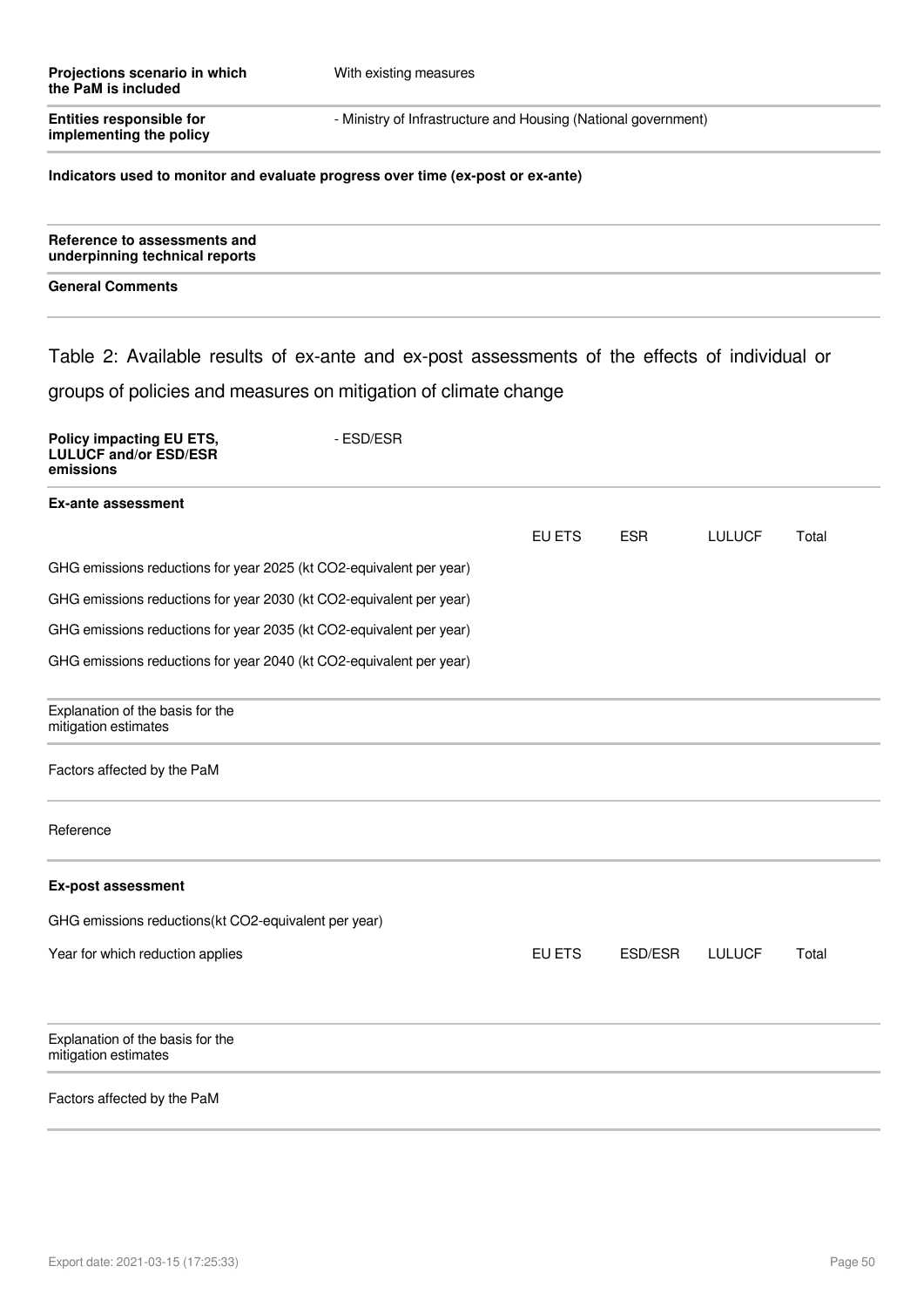### Table 3: Available projected and realised costs and benefits of individual or groups of policies

## and measures on mitigation of climate change

| Projected costs and benefits                                                                                                   |                                      |  |
|--------------------------------------------------------------------------------------------------------------------------------|--------------------------------------|--|
| Year(s) for which cost has been<br>calculated                                                                                  |                                      |  |
| Price reference year                                                                                                           |                                      |  |
| Cost                                                                                                                           |                                      |  |
| Gross costs in EUR per tonne CO2eq reduced/ sequestered                                                                        | Absolute gross costs per year in EUR |  |
| Benefit                                                                                                                        |                                      |  |
| Benefits in EUR per tonne CO2eq reduced/ sequestered                                                                           | Absolute benefit per year in EUR     |  |
| Net Cost                                                                                                                       |                                      |  |
| Net costs in EUR per tonne CO2eq reduced/ sequestered                                                                          | Absolute net cost per year in EUR    |  |
| Description of cost estimates<br>(basis for cost estimate, what type<br>of costs are included in the<br>estimate, methodology) |                                      |  |
| Description of non-GHG mitigation<br>benefits                                                                                  |                                      |  |
| Reference                                                                                                                      |                                      |  |
| <b>Realised costs and benefits</b>                                                                                             |                                      |  |
| Year(s) for which cost has been<br>calculated                                                                                  |                                      |  |
| Price reference year                                                                                                           |                                      |  |
| Cost                                                                                                                           |                                      |  |
| Gross costs in EUR per tonne CO2eq reduced/sequestered                                                                         | Absolute gross costs per year in EUR |  |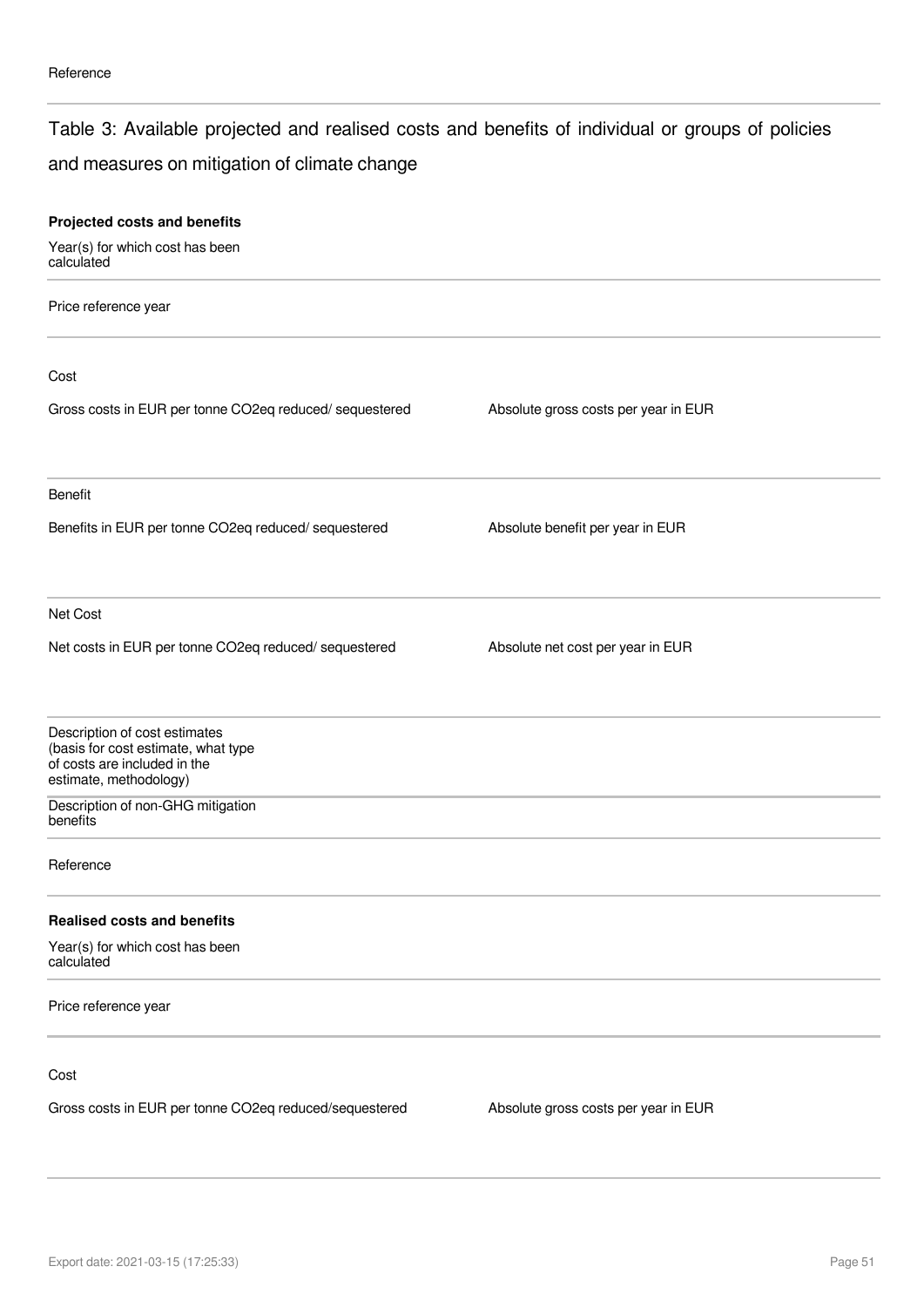#### Benefit

Benefits in EUR per tonne CO2eq reduced/sequestered Absolute benefit per year in EUR

Net Cost

Net costs in EUR per tonne CO2eq reduced/sequestered Absolute net cost per year in EUR

Description of cost estimates (basis for cost estimate, what type of costs are included in the estimate, methodology)

Description of non-GHG mitigation benefits

Reference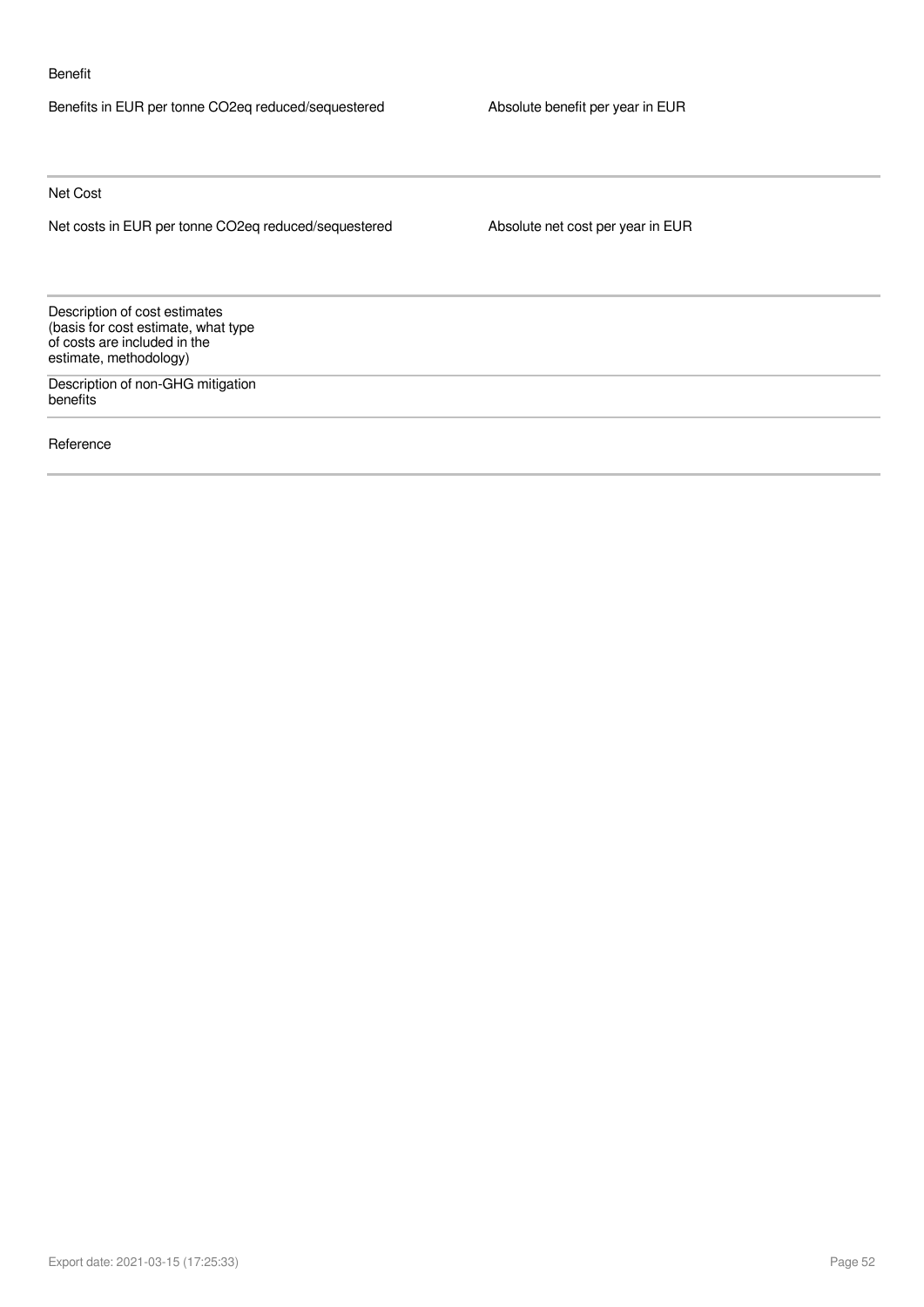## 14. Promoting active and low-impact mobility and more efficient behaviors.

Table 1: Sectors and gases for reporting on policies and measures and groups of measures, and

| Is this a single PaM or a group<br>of PaMs?                                                                                                                                    | Single                                                                                                                                                                                                                                                                                                                                                                                                                                                                                                                                                                 |
|--------------------------------------------------------------------------------------------------------------------------------------------------------------------------------|------------------------------------------------------------------------------------------------------------------------------------------------------------------------------------------------------------------------------------------------------------------------------------------------------------------------------------------------------------------------------------------------------------------------------------------------------------------------------------------------------------------------------------------------------------------------|
| Which policies or measures<br>does it cover?                                                                                                                                   |                                                                                                                                                                                                                                                                                                                                                                                                                                                                                                                                                                        |
| <b>Short description</b>                                                                                                                                                       | Promote more efficient behavior through the following actions:<br>- Promotion of the use of information technologies to induce more sustainable behavior (to<br>users of the transport, support systems to the driver and information n in travel);<br>- Support for eco-driving monitoring technologies;<br>- Reduction of the need to travel through the adoption of videoconference or other forms<br>of distance communication and telework;<br>- Dissemination of information on urban mobility options;<br>- Increase the modal share of bicycle and pedestrian. |
| <b>Geographical coverage</b>                                                                                                                                                   | National                                                                                                                                                                                                                                                                                                                                                                                                                                                                                                                                                               |
| Greenhouse gas(es) affected                                                                                                                                                    | - Carbon dioxide (CO2)<br>- Methane (CH4)<br>- Nitrous oxide (N2O)                                                                                                                                                                                                                                                                                                                                                                                                                                                                                                     |
| Sector(s) affected                                                                                                                                                             | - Transport                                                                                                                                                                                                                                                                                                                                                                                                                                                                                                                                                            |
| Objective(s)                                                                                                                                                                   | - Low carbon fuels/electric cars<br>- Demand management/reduction<br>- Improved behaviour                                                                                                                                                                                                                                                                                                                                                                                                                                                                              |
| Other Objective(s)                                                                                                                                                             |                                                                                                                                                                                                                                                                                                                                                                                                                                                                                                                                                                        |
| <b>Quantified Objective</b>                                                                                                                                                    | <b>NA</b>                                                                                                                                                                                                                                                                                                                                                                                                                                                                                                                                                              |
| <b>Assessment of the</b><br>contribution of the policy or<br>measure to the achievement of<br>the long-term strategy referred<br>to in Article 15 Regulation (EU)<br>2018/1999 | PAM included in the long-term strategy; contribute to the overall achievement of the GEE<br>emission reduction target with special focus on the transport sector.                                                                                                                                                                                                                                                                                                                                                                                                      |
| <b>Type of policy Instrument</b>                                                                                                                                               | - Economic<br>- Education<br>- Fiscal<br>- Information<br>- Regulatory<br>- Voluntary/negotiated agreements                                                                                                                                                                                                                                                                                                                                                                                                                                                            |
| Union policy which resulted in<br>the implementation of the PaM                                                                                                                | Non related                                                                                                                                                                                                                                                                                                                                                                                                                                                                                                                                                            |
| Does the PaM relate to Air<br><b>Pollution policy?</b>                                                                                                                         | Yes                                                                                                                                                                                                                                                                                                                                                                                                                                                                                                                                                                    |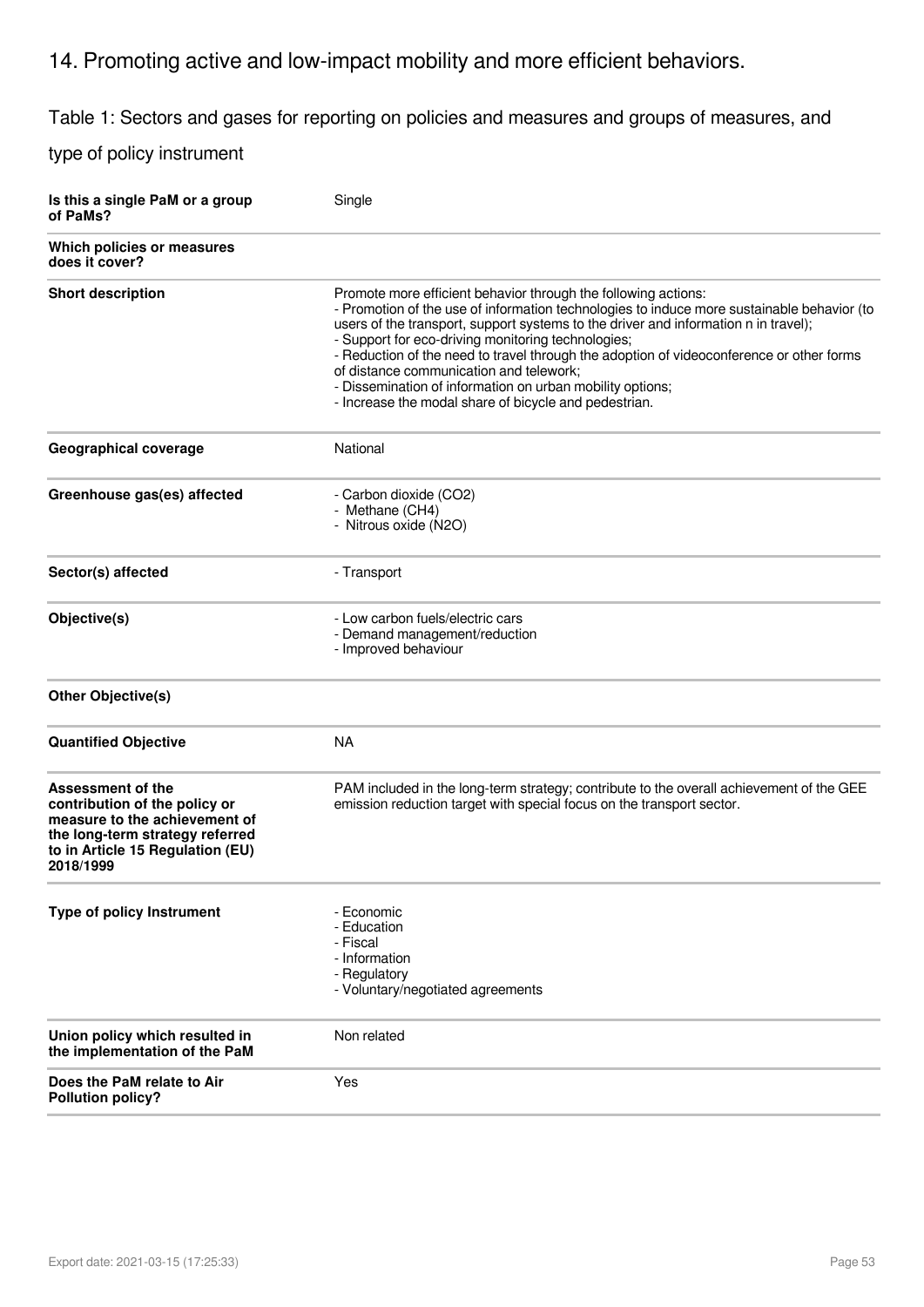| <b>Status of Implementation</b>                                                                                                  |       |                                                                                 |                                                                                          |
|----------------------------------------------------------------------------------------------------------------------------------|-------|---------------------------------------------------------------------------------|------------------------------------------------------------------------------------------|
| Status of implementation                                                                                                         | Start | Finish                                                                          | Comment on Implementation Period                                                         |
| Implemented                                                                                                                      | 2017  |                                                                                 |                                                                                          |
| Projections scenario in which<br>the PaM is included                                                                             |       | With existing measures                                                          |                                                                                          |
| - Ministry of Environment and Climate Action (National government)<br><b>Entities responsible for</b><br>implementing the policy |       |                                                                                 |                                                                                          |
|                                                                                                                                  |       | Indicators used to monitor and evaluate progress over time (ex-post or ex-ante) |                                                                                          |
| Reference to assessments and<br>underpinning technical reports                                                                   |       |                                                                                 |                                                                                          |
| <b>General Comments</b>                                                                                                          |       | Strategy for Active Cycling Mobility 2020-2030.                                 | Council of Ministers Resolution n.º 131/2019, of 2nd August, which approves the National |
| $\sim$ $\sim$ $\sim$ $\sim$ $\sim$ $\sim$ $\sim$                                                                                 |       |                                                                                 |                                                                                          |

## Table 2: Available results of ex-ante and ex-post assessments of the effects of individual or groups of policies and measures on mitigation of climate change

| Policy impacting EU ETS,<br><b>LULUCF and/or ESD/ESR</b><br>emissions | - FSD/FSR |        |            |               |       |
|-----------------------------------------------------------------------|-----------|--------|------------|---------------|-------|
| <b>Ex-ante assessment</b>                                             |           |        |            |               |       |
|                                                                       |           | EU ETS | <b>ESR</b> | <b>LULUCF</b> | Total |
| GHG emissions reductions for year 2025 (kt CO2-equivalent per year)   |           |        |            |               |       |
| GHG emissions reductions for year 2030 (kt CO2-equivalent per year)   |           |        |            |               |       |
| GHG emissions reductions for year 2035 (kt CO2-equivalent per year)   |           |        |            |               |       |
| GHG emissions reductions for year 2040 (kt CO2-equivalent per year)   |           |        |            |               |       |
| Explanation of the basis for the<br>mitigation estimates              |           |        |            |               |       |
| Factors affected by the PaM                                           |           |        |            |               |       |
| Reference                                                             |           |        |            |               |       |
| <b>Ex-post assessment</b>                                             |           |        |            |               |       |
| GHG emissions reductions(kt CO2-equivalent per year)                  |           |        |            |               |       |
| Year for which reduction applies                                      |           | EU ETS | ESD/ESR    | <b>LULUCF</b> | Total |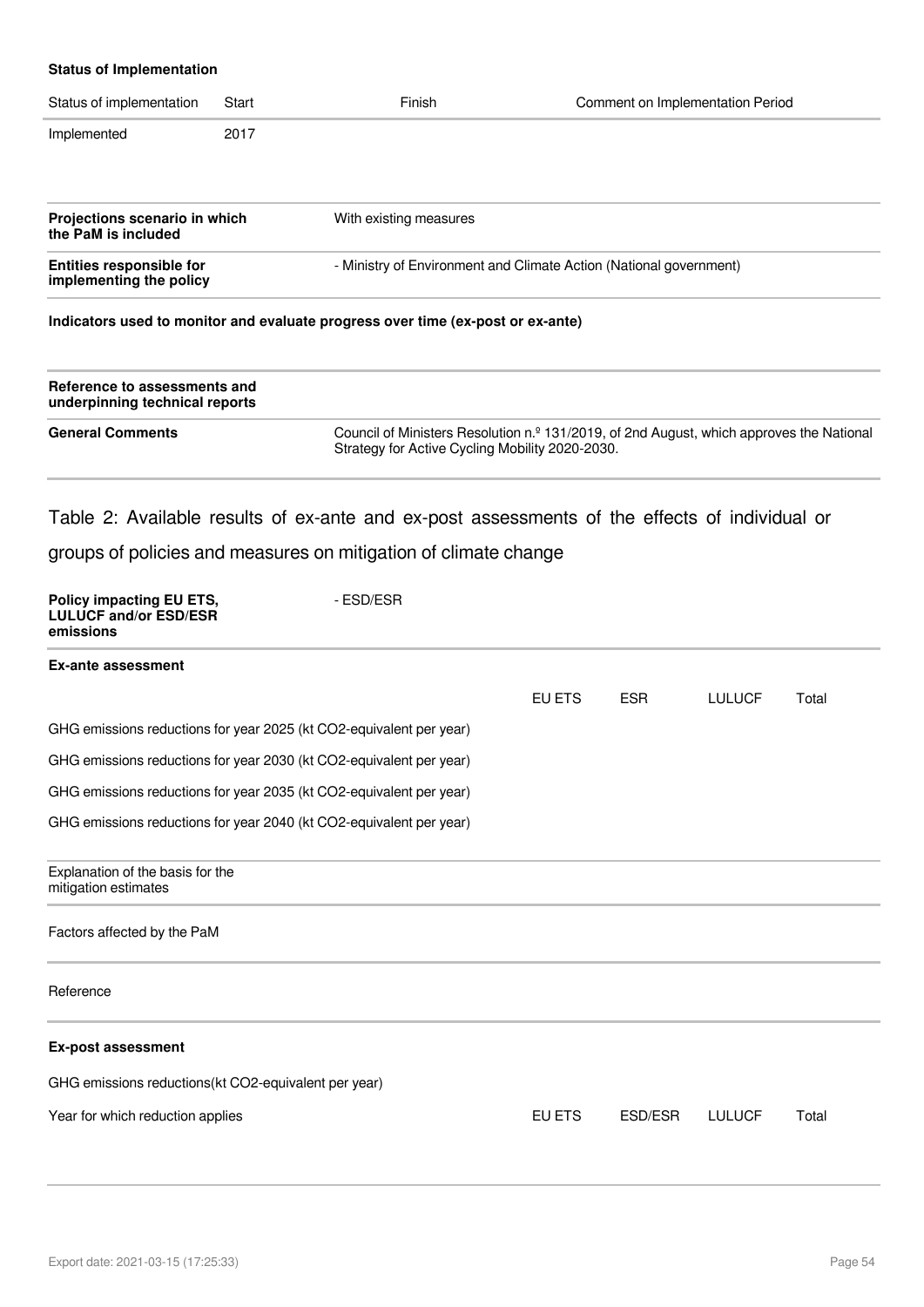#### Factors affected by the PaM

#### Reference

Table 3: Available projected and realised costs and benefits of individual or groups of policies and measures on mitigation of climate change

## **Projected costs and benefits** Year(s) for which cost has been calculated Price reference year Cost Gross costs in EUR per tonne CO2eq reduced/ sequestered Absolute gross costs per year in EUR Benefit Benefits in EUR per tonne CO2eq reduced/ sequestered Absolute benefit per year in EUR Net Cost Net costs in EUR per tonne CO2eq reduced/ sequestered Absolute net cost per year in EUR Description of cost estimates (basis for cost estimate, what type of costs are included in the estimate, methodology) Description of non-GHG mitigation benefits Reference **Realised costs and benefits** Year(s) for which cost has been calculated

#### Price reference year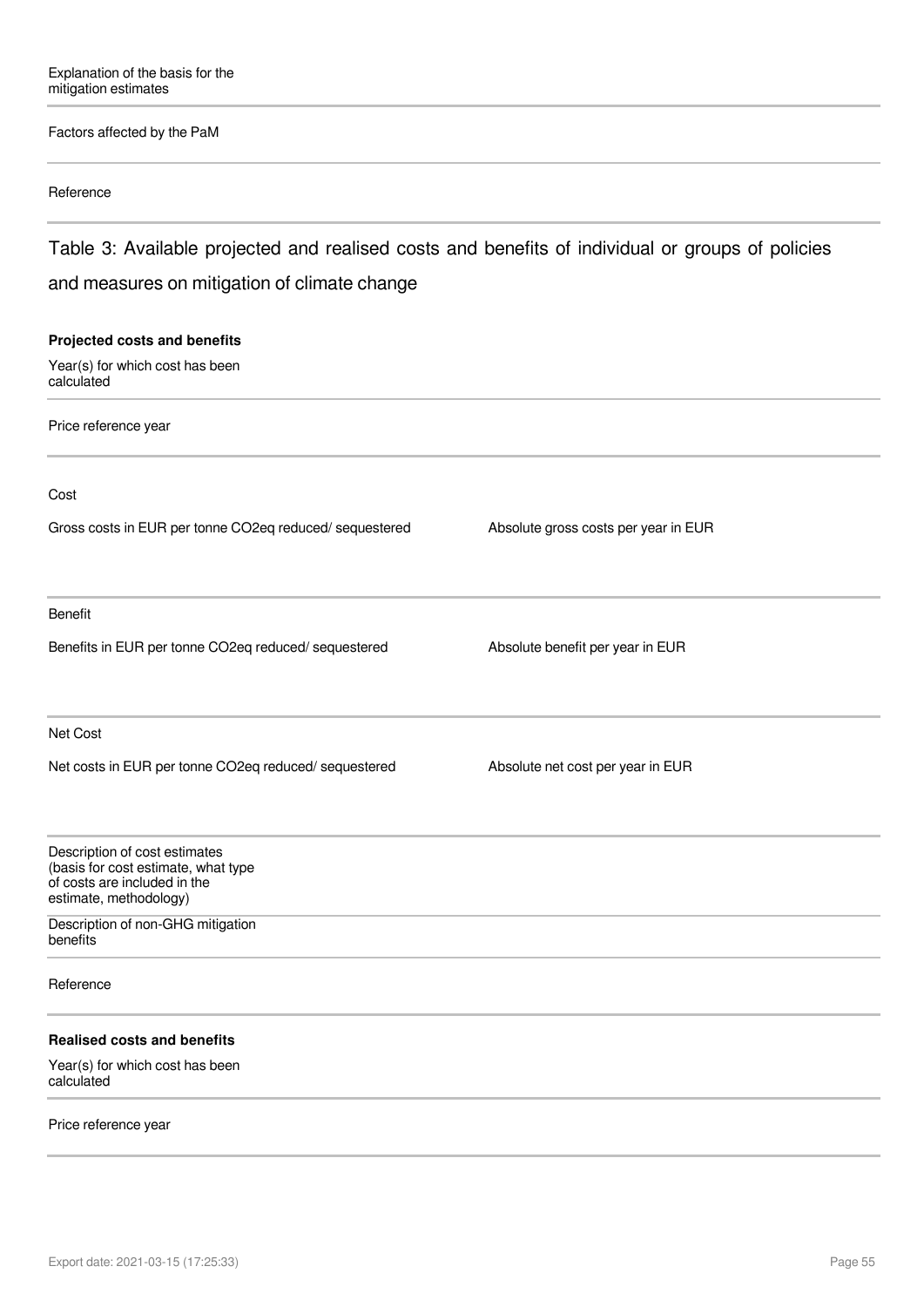#### Cost

| Gross costs in EUR per tonne CO2eq reduced/sequestered                                                                         | Absolute gross costs per year in EUR |
|--------------------------------------------------------------------------------------------------------------------------------|--------------------------------------|
|                                                                                                                                |                                      |
| Benefit                                                                                                                        |                                      |
| Benefits in EUR per tonne CO2eq reduced/sequestered                                                                            | Absolute benefit per year in EUR     |
| Net Cost                                                                                                                       |                                      |
| Net costs in EUR per tonne CO2eq reduced/sequestered                                                                           | Absolute net cost per year in EUR    |
| Description of cost estimates<br>(basis for cost estimate, what type<br>of costs are included in the<br>estimate, methodology) |                                      |
| Description of non-GHG mitigation<br>benefits                                                                                  |                                      |
| Reference                                                                                                                      |                                      |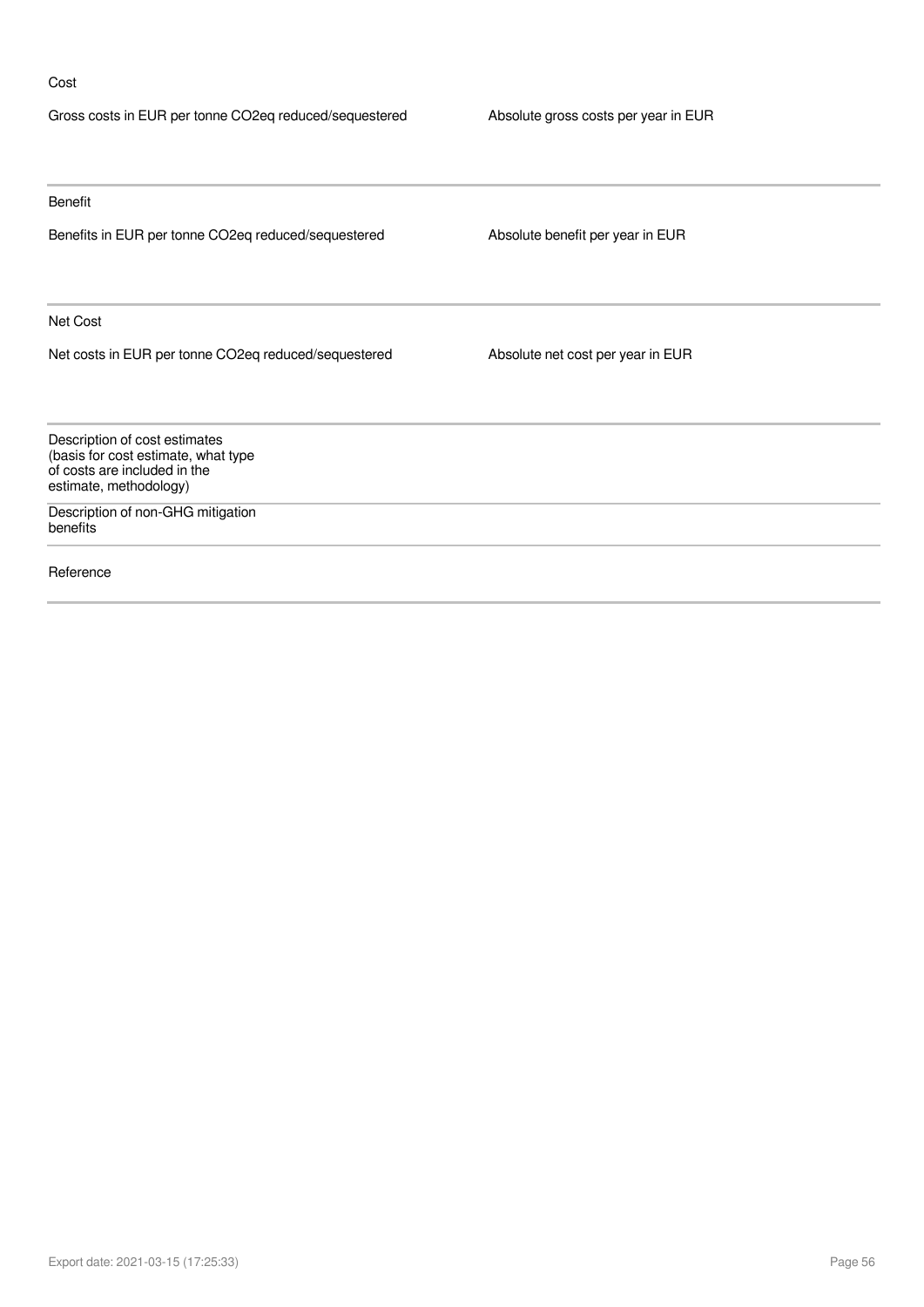## 15. To promote shared mobility and autonomous vehicles.

Table 1: Sectors and gases for reporting on policies and measures and groups of measures, and

| Is this a single PaM or a group<br>of PaMs?                                                                                                                             |       | Single                                                                                      |                                                                                                                                                                                    |  |  |
|-------------------------------------------------------------------------------------------------------------------------------------------------------------------------|-------|---------------------------------------------------------------------------------------------|------------------------------------------------------------------------------------------------------------------------------------------------------------------------------------|--|--|
| Which policies or measures<br>does it cover?                                                                                                                            |       |                                                                                             |                                                                                                                                                                                    |  |  |
| <b>Short description</b>                                                                                                                                                |       | well-being and quality of life of populations.                                              | Promotion of vehicle sharing services, focusing on electric mobility and active mobility,<br>with the aim of reducing road traffic pressure, reducing GHG emissions, promoting the |  |  |
| Geographical coverage                                                                                                                                                   |       | National                                                                                    |                                                                                                                                                                                    |  |  |
| Greenhouse gas(es) affected                                                                                                                                             |       | - Carbon dioxide (CO2)<br>- Methane (CH4)<br>- Nitrous oxide (N2O)                          |                                                                                                                                                                                    |  |  |
| Sector(s) affected                                                                                                                                                      |       | - Transport                                                                                 |                                                                                                                                                                                    |  |  |
| Objective(s)                                                                                                                                                            |       | - Demand management/reduction<br>- Improved behaviour<br>- Other transport                  |                                                                                                                                                                                    |  |  |
| <b>Other Objective(s)</b>                                                                                                                                               |       | - Transport: Shared mobility                                                                |                                                                                                                                                                                    |  |  |
| <b>Quantified Objective</b>                                                                                                                                             |       | <b>NA</b>                                                                                   |                                                                                                                                                                                    |  |  |
| Assessment of the<br>contribution of the policy or<br>measure to the achievement of<br>the long-term strategy referred<br>to in Article 15 Regulation (EU)<br>2018/1999 |       |                                                                                             | PAM included in the long-term strategy; contribute to the overall achievement of the GEE<br>emission reduction target with special focus on the transport sector.                  |  |  |
| <b>Type of policy Instrument</b>                                                                                                                                        |       | - Economic<br>- Education<br>- Fiscal<br>- Information<br>- Voluntary/negotiated agreements |                                                                                                                                                                                    |  |  |
| Union policy which resulted in<br>the implementation of the PaM                                                                                                         |       | Non related                                                                                 |                                                                                                                                                                                    |  |  |
| Does the PaM relate to Air<br><b>Pollution policy?</b>                                                                                                                  |       | Yes                                                                                         |                                                                                                                                                                                    |  |  |
| <b>Status of Implementation</b>                                                                                                                                         |       |                                                                                             |                                                                                                                                                                                    |  |  |
| Status of implementation                                                                                                                                                | Start | Finish                                                                                      | Comment on Implementation Period                                                                                                                                                   |  |  |
| Implemented                                                                                                                                                             | 2012  |                                                                                             |                                                                                                                                                                                    |  |  |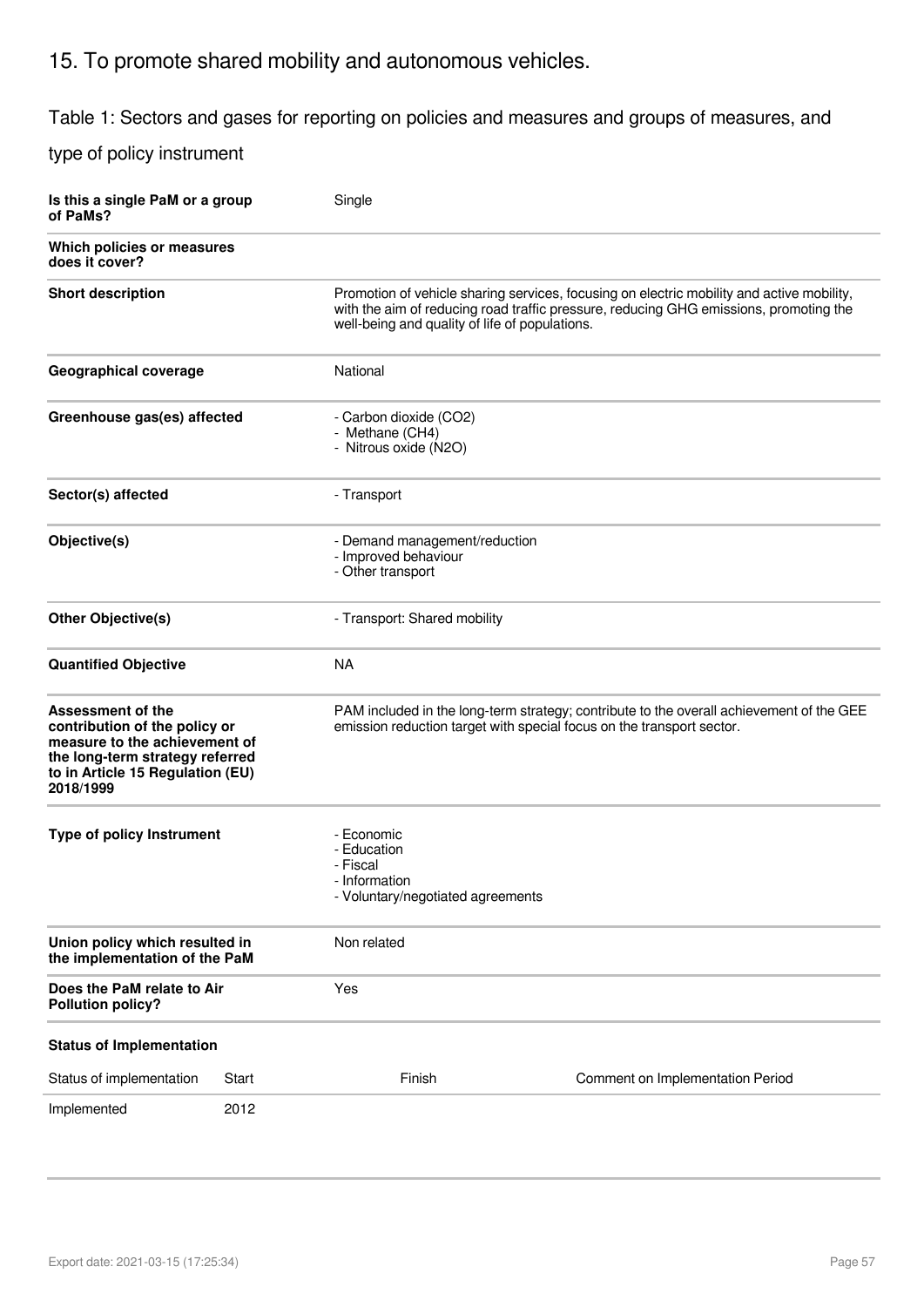| Projections scenario in which<br>the PaM is included                                          | With existing measures |                                                                    |            |               |       |  |
|-----------------------------------------------------------------------------------------------|------------------------|--------------------------------------------------------------------|------------|---------------|-------|--|
| <b>Entities responsible for</b><br>implementing the policy                                    |                        | - Ministry of Environment and Climate Action (National government) |            |               |       |  |
| Indicators used to monitor and evaluate progress over time (ex-post or ex-ante)               |                        |                                                                    |            |               |       |  |
| Reference to assessments and<br>underpinning technical reports                                |                        |                                                                    |            |               |       |  |
| <b>General Comments</b>                                                                       |                        |                                                                    |            |               |       |  |
| Table 2: Available results of ex-ante and ex-post assessments of the effects of individual or |                        |                                                                    |            |               |       |  |
| groups of policies and measures on mitigation of climate change                               |                        |                                                                    |            |               |       |  |
| Policy impacting EU ETS,<br><b>LULUCF and/or ESD/ESR</b><br>emissions                         | - ESD/ESR              |                                                                    |            |               |       |  |
| <b>Ex-ante assessment</b>                                                                     |                        |                                                                    |            |               |       |  |
|                                                                                               |                        | EU ETS                                                             | <b>ESR</b> | <b>LULUCF</b> | Total |  |
| GHG emissions reductions for year 2025 (kt CO2-equivalent per year)                           |                        |                                                                    |            |               |       |  |
| GHG emissions reductions for year 2030 (kt CO2-equivalent per year)                           |                        |                                                                    |            |               |       |  |
| GHG emissions reductions for year 2035 (kt CO2-equivalent per year)                           |                        |                                                                    |            |               |       |  |
| GHG emissions reductions for year 2040 (kt CO2-equivalent per year)                           |                        |                                                                    |            |               |       |  |
| Explanation of the basis for the<br>mitigation estimates                                      |                        |                                                                    |            |               |       |  |
| Factors affected by the PaM                                                                   |                        |                                                                    |            |               |       |  |
| Reference                                                                                     |                        |                                                                    |            |               |       |  |
| <b>Ex-post assessment</b>                                                                     |                        |                                                                    |            |               |       |  |
| GHG emissions reductions(kt CO2-equivalent per year)                                          |                        |                                                                    |            |               |       |  |
| Year for which reduction applies                                                              |                        | EU ETS                                                             | ESD/ESR    | <b>LULUCF</b> | Total |  |
| Explanation of the basis for the<br>mitigation estimates                                      |                        |                                                                    |            |               |       |  |
| Factors affected by the PaM                                                                   |                        |                                                                    |            |               |       |  |
|                                                                                               |                        |                                                                    |            |               |       |  |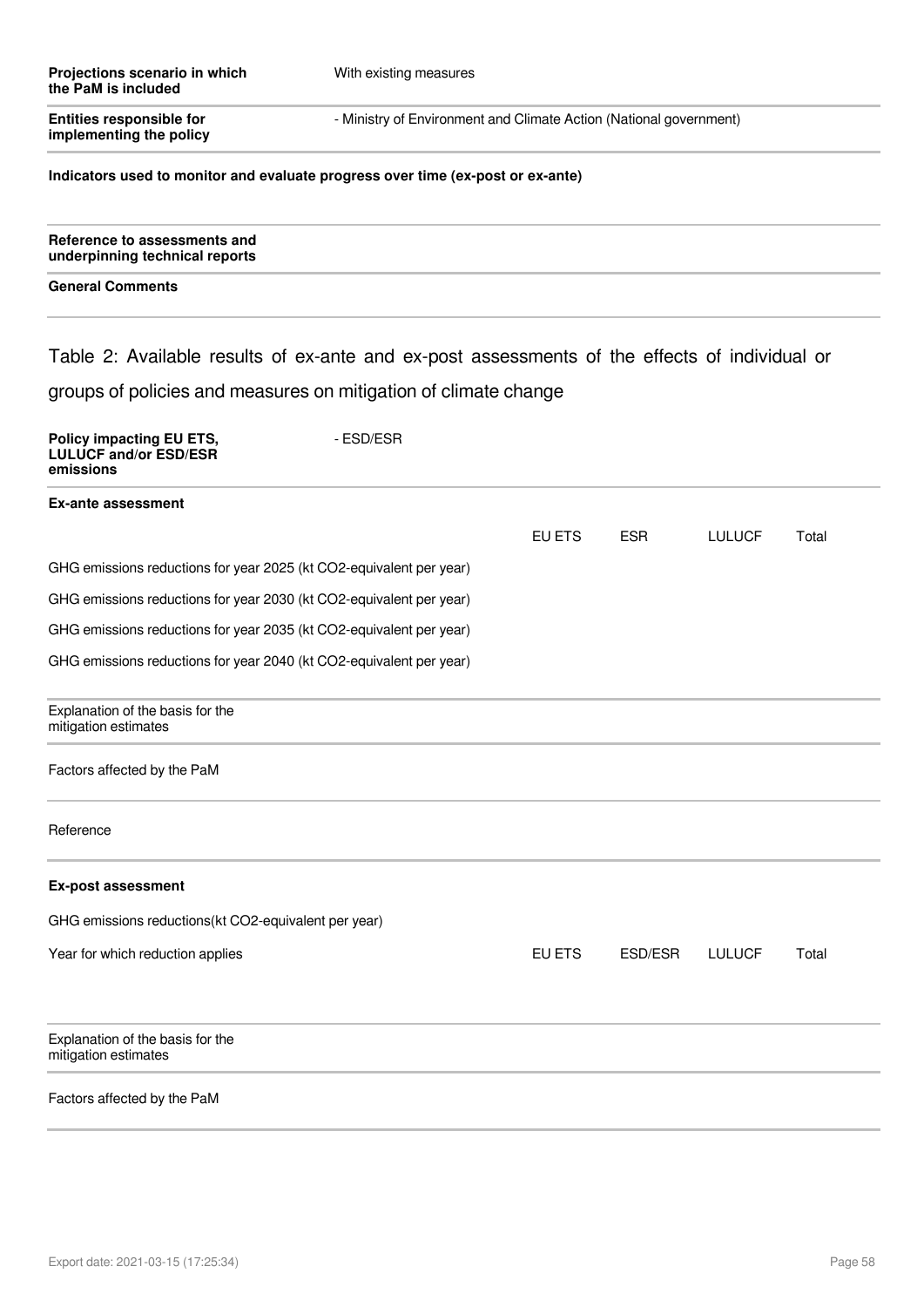### Table 3: Available projected and realised costs and benefits of individual or groups of policies

## and measures on mitigation of climate change

| Projected costs and benefits                                                                                                   |                                      |  |
|--------------------------------------------------------------------------------------------------------------------------------|--------------------------------------|--|
| Year(s) for which cost has been<br>calculated                                                                                  |                                      |  |
| Price reference year                                                                                                           |                                      |  |
| Cost                                                                                                                           |                                      |  |
| Gross costs in EUR per tonne CO2eq reduced/ sequestered                                                                        | Absolute gross costs per year in EUR |  |
| Benefit                                                                                                                        |                                      |  |
| Benefits in EUR per tonne CO2eq reduced/ sequestered                                                                           | Absolute benefit per year in EUR     |  |
| Net Cost                                                                                                                       |                                      |  |
| Net costs in EUR per tonne CO2eq reduced/ sequestered                                                                          | Absolute net cost per year in EUR    |  |
| Description of cost estimates<br>(basis for cost estimate, what type<br>of costs are included in the<br>estimate, methodology) |                                      |  |
| Description of non-GHG mitigation<br>benefits                                                                                  |                                      |  |
| Reference                                                                                                                      |                                      |  |
| <b>Realised costs and benefits</b>                                                                                             |                                      |  |
| Year(s) for which cost has been<br>calculated                                                                                  |                                      |  |
| Price reference year                                                                                                           |                                      |  |
| Cost                                                                                                                           |                                      |  |
| Gross costs in EUR per tonne CO2eq reduced/sequestered                                                                         | Absolute gross costs per year in EUR |  |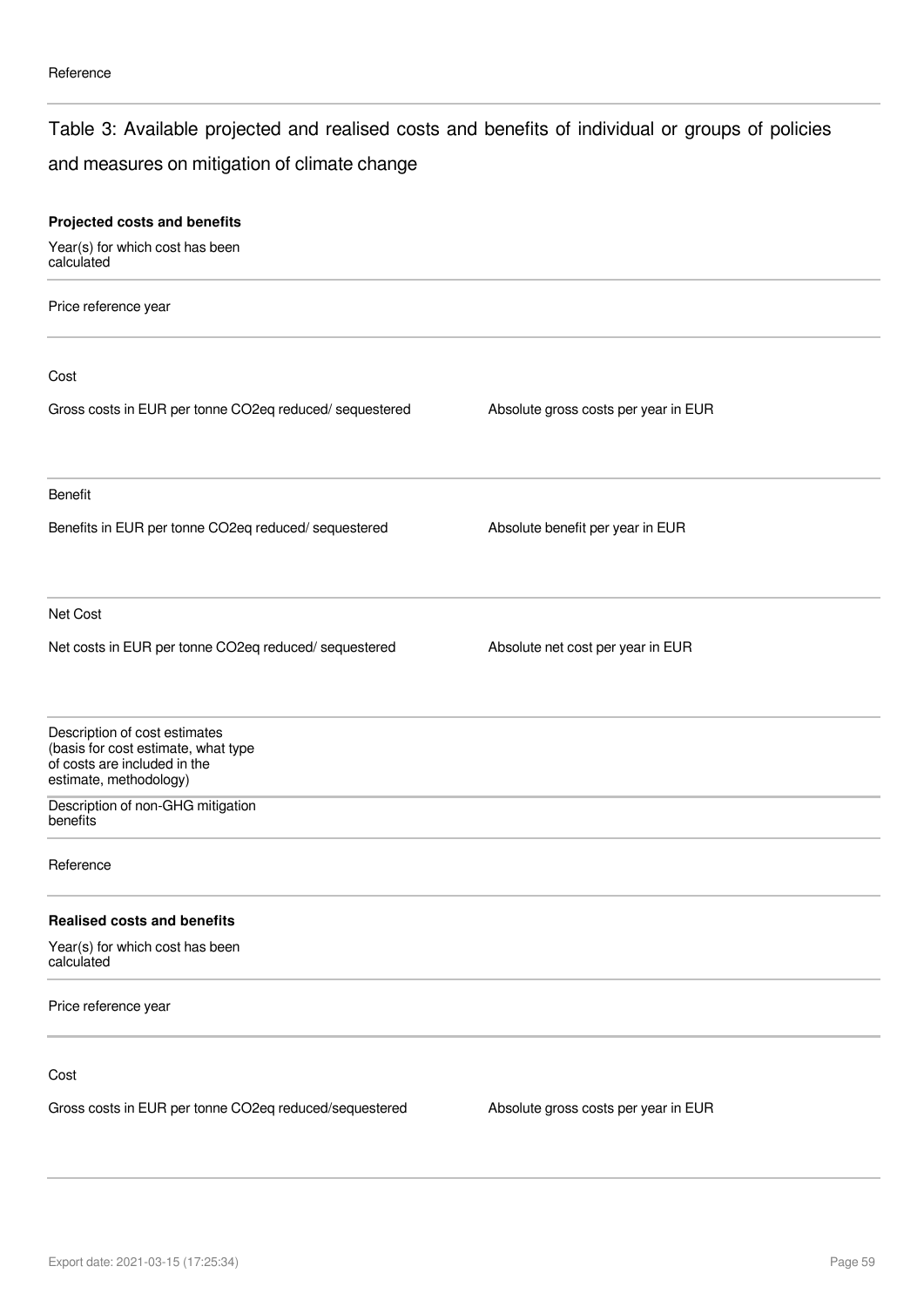#### Benefit

Benefits in EUR per tonne CO2eq reduced/sequestered Absolute benefit per year in EUR

Net Cost

Net costs in EUR per tonne CO2eq reduced/sequestered Absolute net cost per year in EUR

Description of cost estimates (basis for cost estimate, what type of costs are included in the estimate, methodology)

Description of non-GHG mitigation benefits

Reference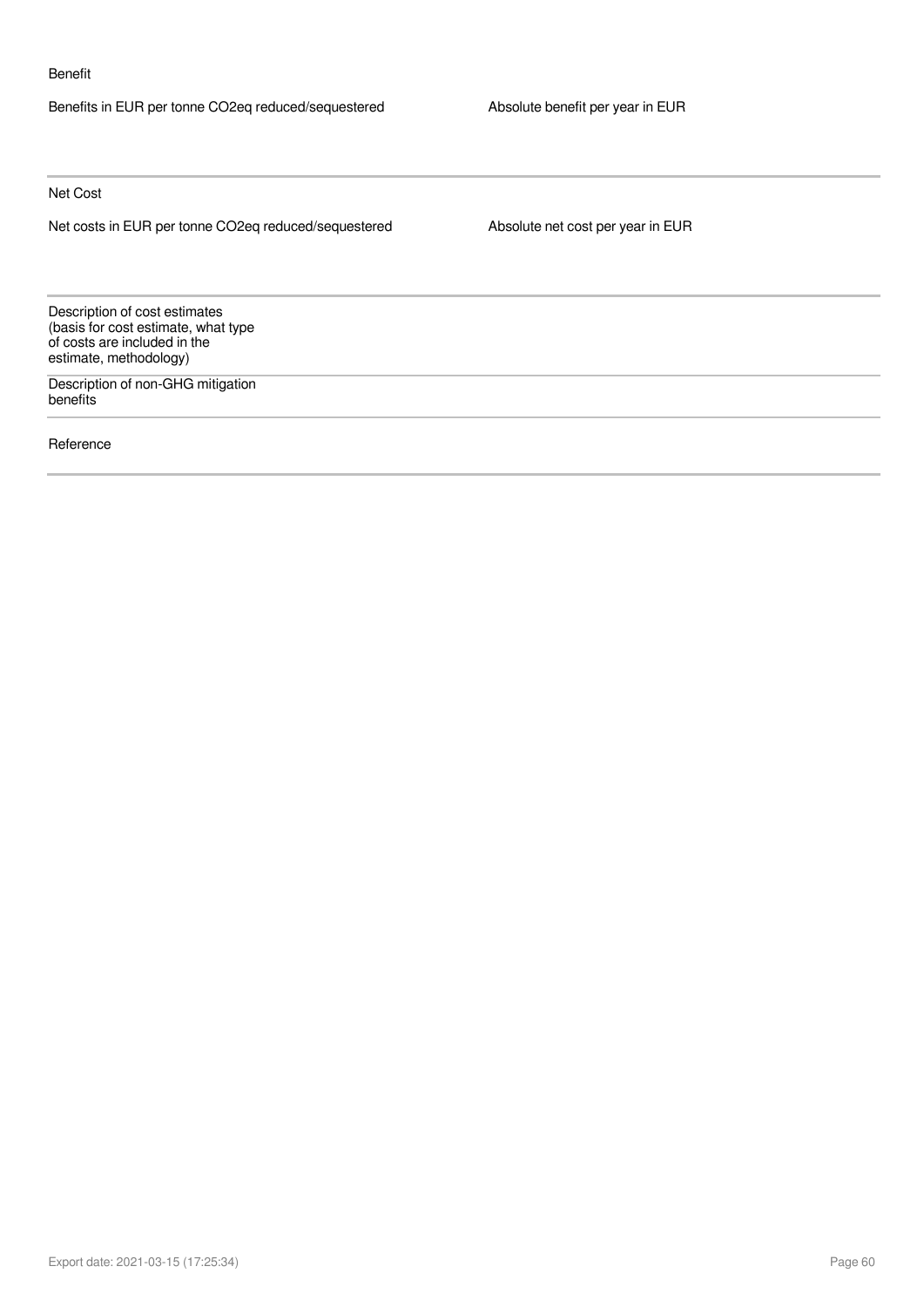## 16. To promote and support electric mobility.

Table 1: Sectors and gases for reporting on policies and measures and groups of measures, and

| Is this a single PaM or a group<br>of PaMs?                                                                                                                                                                                                      |       | Single                                                                                   |                                                                                                                                                                                                                                                                                                                                                             |  |  |
|--------------------------------------------------------------------------------------------------------------------------------------------------------------------------------------------------------------------------------------------------|-------|------------------------------------------------------------------------------------------|-------------------------------------------------------------------------------------------------------------------------------------------------------------------------------------------------------------------------------------------------------------------------------------------------------------------------------------------------------------|--|--|
| Which policies or measures<br>does it cover?                                                                                                                                                                                                     |       |                                                                                          |                                                                                                                                                                                                                                                                                                                                                             |  |  |
| <b>Short description</b>                                                                                                                                                                                                                         |       | infrastructures.                                                                         | Electric mobility is a key factor in ensuring the progressive replacement of fossil fuels in<br>road transport for renewable electricity, contributing to an effective reduction of GHG<br>emissions. It is therefore important to promote and support electric mobility by<br>encouraging the introduction of electric vehicles and strengthening charging |  |  |
| <b>Geographical coverage</b>                                                                                                                                                                                                                     |       | National                                                                                 |                                                                                                                                                                                                                                                                                                                                                             |  |  |
| Greenhouse gas(es) affected                                                                                                                                                                                                                      |       | - Carbon dioxide (CO2)                                                                   |                                                                                                                                                                                                                                                                                                                                                             |  |  |
| Sector(s) affected                                                                                                                                                                                                                               |       | - Transport                                                                              |                                                                                                                                                                                                                                                                                                                                                             |  |  |
| Objective(s)                                                                                                                                                                                                                                     |       | - Electric road transport<br>- Other transport                                           |                                                                                                                                                                                                                                                                                                                                                             |  |  |
| <b>Other Objective(s)</b>                                                                                                                                                                                                                        |       | - Transport: Improved charging infrastructures                                           |                                                                                                                                                                                                                                                                                                                                                             |  |  |
| <b>Quantified Objective</b>                                                                                                                                                                                                                      |       | <b>NA</b>                                                                                |                                                                                                                                                                                                                                                                                                                                                             |  |  |
| Assessment of the<br>emission reduction target with special focus on the transport sector.<br>contribution of the policy or<br>measure to the achievement of<br>the long-term strategy referred<br>to in Article 15 Regulation (EU)<br>2018/1999 |       | PAM included in the long-term strategy; contribute to the overall achievement of the GEE |                                                                                                                                                                                                                                                                                                                                                             |  |  |
| <b>Type of policy Instrument</b>                                                                                                                                                                                                                 |       | - Economic<br>- Fiscal<br>- Information<br>- Voluntary/negotiated agreements             |                                                                                                                                                                                                                                                                                                                                                             |  |  |
| Union policy which resulted in<br>Related:<br>the implementation of the PaM<br>- Directive on the Promotion of Clean and Energy Efficient Road Transport Vehicles<br>2009/33/EC<br>Other Union Policy:                                           |       |                                                                                          |                                                                                                                                                                                                                                                                                                                                                             |  |  |
| Does the PaM relate to Air<br><b>Pollution policy?</b>                                                                                                                                                                                           |       | Yes                                                                                      |                                                                                                                                                                                                                                                                                                                                                             |  |  |
| <b>Status of Implementation</b>                                                                                                                                                                                                                  |       |                                                                                          |                                                                                                                                                                                                                                                                                                                                                             |  |  |
| Status of implementation                                                                                                                                                                                                                         | Start | Finish                                                                                   | Comment on Implementation Period                                                                                                                                                                                                                                                                                                                            |  |  |
| Implemented                                                                                                                                                                                                                                      | 2010  |                                                                                          |                                                                                                                                                                                                                                                                                                                                                             |  |  |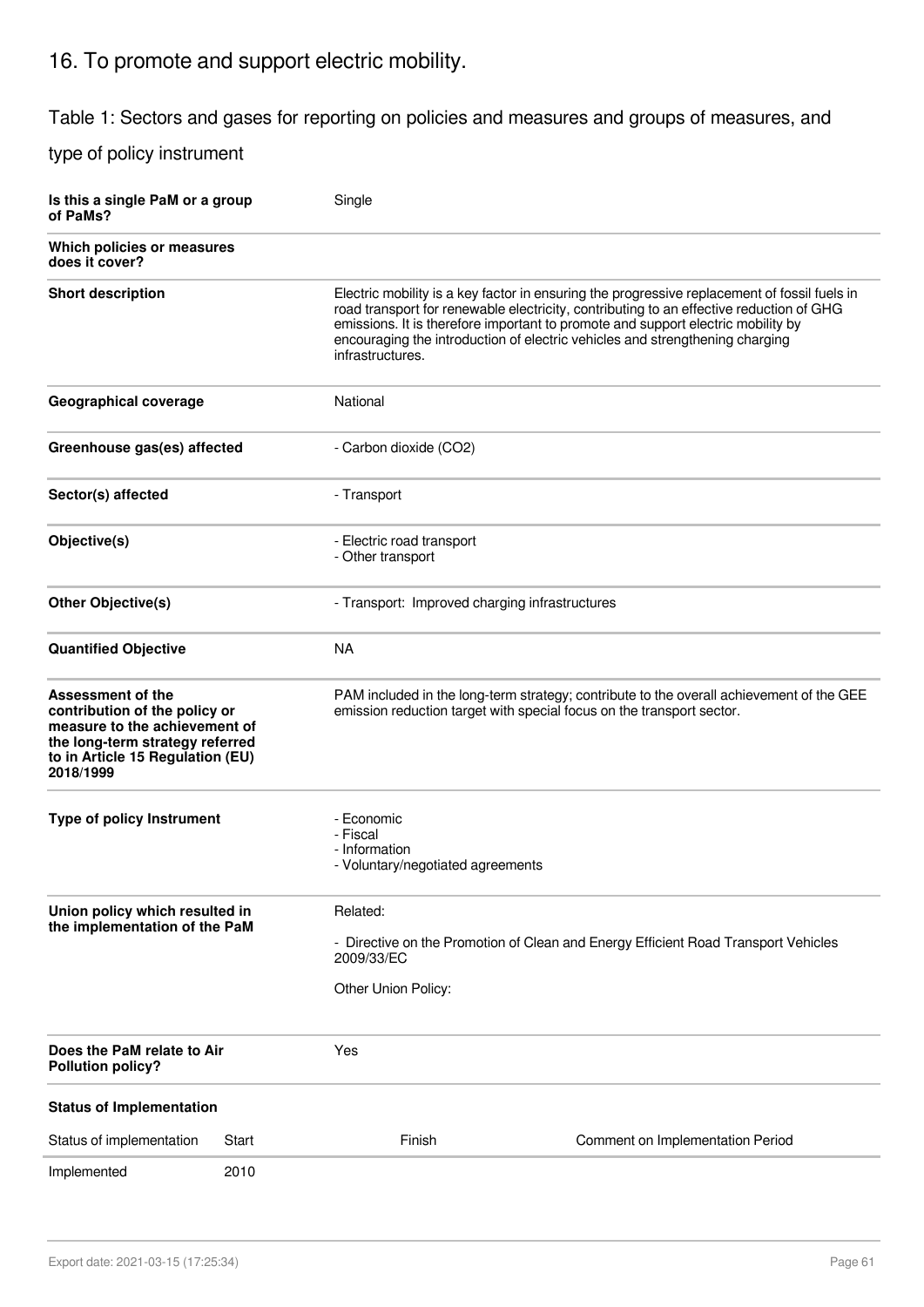| Projections scenario in which<br>the PaM is included       | With existing measures                                             |
|------------------------------------------------------------|--------------------------------------------------------------------|
| <b>Entities responsible for</b><br>implementing the policy | - Ministry of Environment and Climate Action (National government) |

#### **Indicators used to monitor and evaluate progress over time (ex-post or ex-ante)**

| Reference to assessments and<br>underpinning technical reports |                                                                                                                                                                                                                                                                                      |
|----------------------------------------------------------------|--------------------------------------------------------------------------------------------------------------------------------------------------------------------------------------------------------------------------------------------------------------------------------------|
| <b>General Comments</b>                                        | Order n.º 1612-B/2017 from Office of the Minister for the Environment in order to create<br>an incentive for the introduction of low emission vehicles for consumption (introduction for<br>consumption of a new 100% electric vehicle, without registration, as of 1 January 2017); |

## Table 2: Available results of ex-ante and ex-post assessments of the effects of individual or

groups of policies and measures on mitigation of climate change

| Policy impacting EU ETS,<br><b>LULUCF and/or ESD/ESR</b><br>emissions | - ESD/ESR |               |            |               |       |
|-----------------------------------------------------------------------|-----------|---------------|------------|---------------|-------|
| <b>Ex-ante assessment</b>                                             |           |               |            |               |       |
|                                                                       |           | <b>EU ETS</b> | <b>ESR</b> | <b>LULUCF</b> | Total |
| GHG emissions reductions for year 2025 (kt CO2-equivalent per year)   |           |               |            |               |       |
| GHG emissions reductions for year 2030 (kt CO2-equivalent per year)   |           |               |            |               |       |
| GHG emissions reductions for year 2035 (kt CO2-equivalent per year)   |           |               |            |               |       |
| GHG emissions reductions for year 2040 (kt CO2-equivalent per year)   |           |               |            |               |       |
| Explanation of the basis for the<br>mitigation estimates              |           |               |            |               |       |
| Factors affected by the PaM                                           |           |               |            |               |       |
| Reference                                                             |           |               |            |               |       |
| <b>Ex-post assessment</b>                                             |           |               |            |               |       |
| GHG emissions reductions(kt CO2-equivalent per year)                  |           |               |            |               |       |
| Year for which reduction applies                                      |           | EU ETS        | ESD/ESR    | <b>LULUCF</b> | Total |
| Explanation of the basis for the<br>mitigation estimates              |           |               |            |               |       |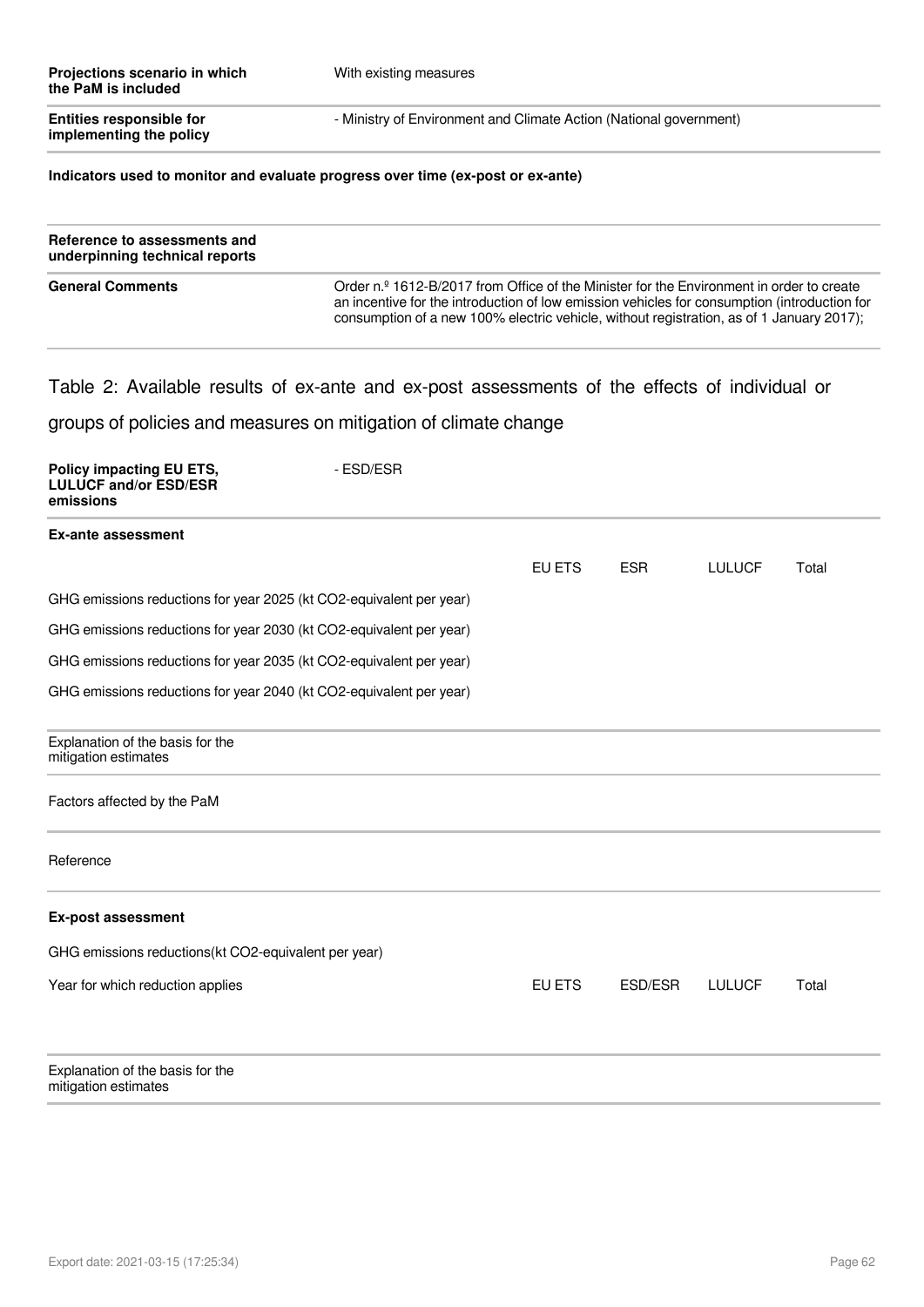### Reference

## Table 3: Available projected and realised costs and benefits of individual or groups of policies and measures on mitigation of climate change

| Projected costs and benefits                                                                                                   |                                      |
|--------------------------------------------------------------------------------------------------------------------------------|--------------------------------------|
| Year(s) for which cost has been<br>calculated                                                                                  |                                      |
| Price reference year                                                                                                           |                                      |
| Cost                                                                                                                           |                                      |
| Gross costs in EUR per tonne CO2eq reduced/ sequestered                                                                        | Absolute gross costs per year in EUR |
| Benefit                                                                                                                        |                                      |
| Benefits in EUR per tonne CO2eq reduced/ sequestered                                                                           | Absolute benefit per year in EUR     |
| Net Cost                                                                                                                       |                                      |
| Net costs in EUR per tonne CO2eq reduced/ sequestered                                                                          | Absolute net cost per year in EUR    |
| Description of cost estimates<br>(basis for cost estimate, what type<br>of costs are included in the<br>estimate, methodology) |                                      |
| Description of non-GHG mitigation<br>benefits                                                                                  |                                      |
| Reference                                                                                                                      |                                      |
| <b>Realised costs and benefits</b>                                                                                             |                                      |
| Year(s) for which cost has been<br>calculated                                                                                  |                                      |
| Price reference year                                                                                                           |                                      |
| Cost                                                                                                                           |                                      |

Gross costs in EUR per tonne CO2eq reduced/sequestered Absolute gross costs per year in EUR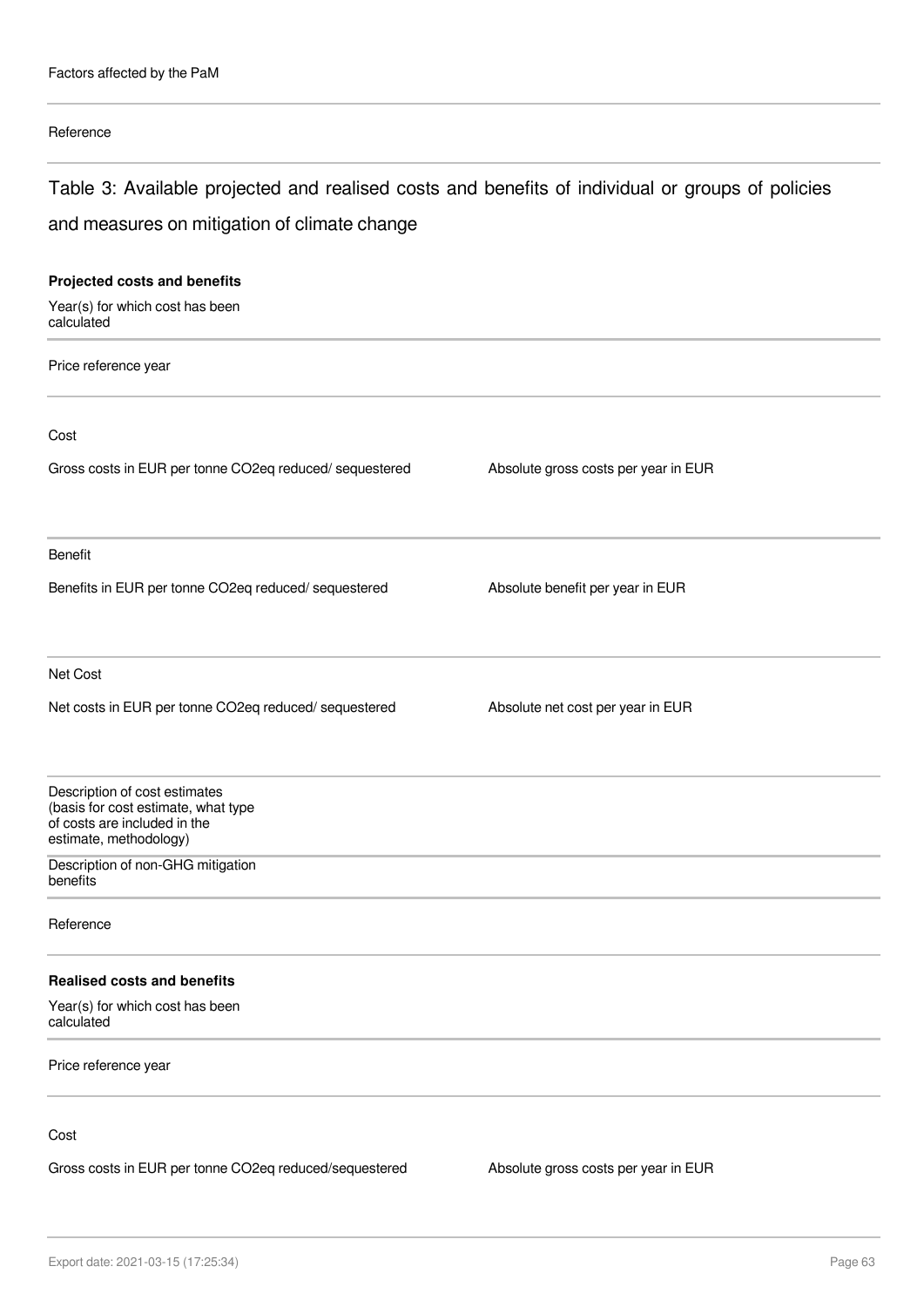#### Benefit

Benefits in EUR per tonne CO2eq reduced/sequestered Absolute benefit per year in EUR

Net Cost

Net costs in EUR per tonne CO2eq reduced/sequestered Absolute net cost per year in EUR

Description of cost estimates (basis for cost estimate, what type of costs are included in the estimate, methodology)

Description of non-GHG mitigation benefits

Reference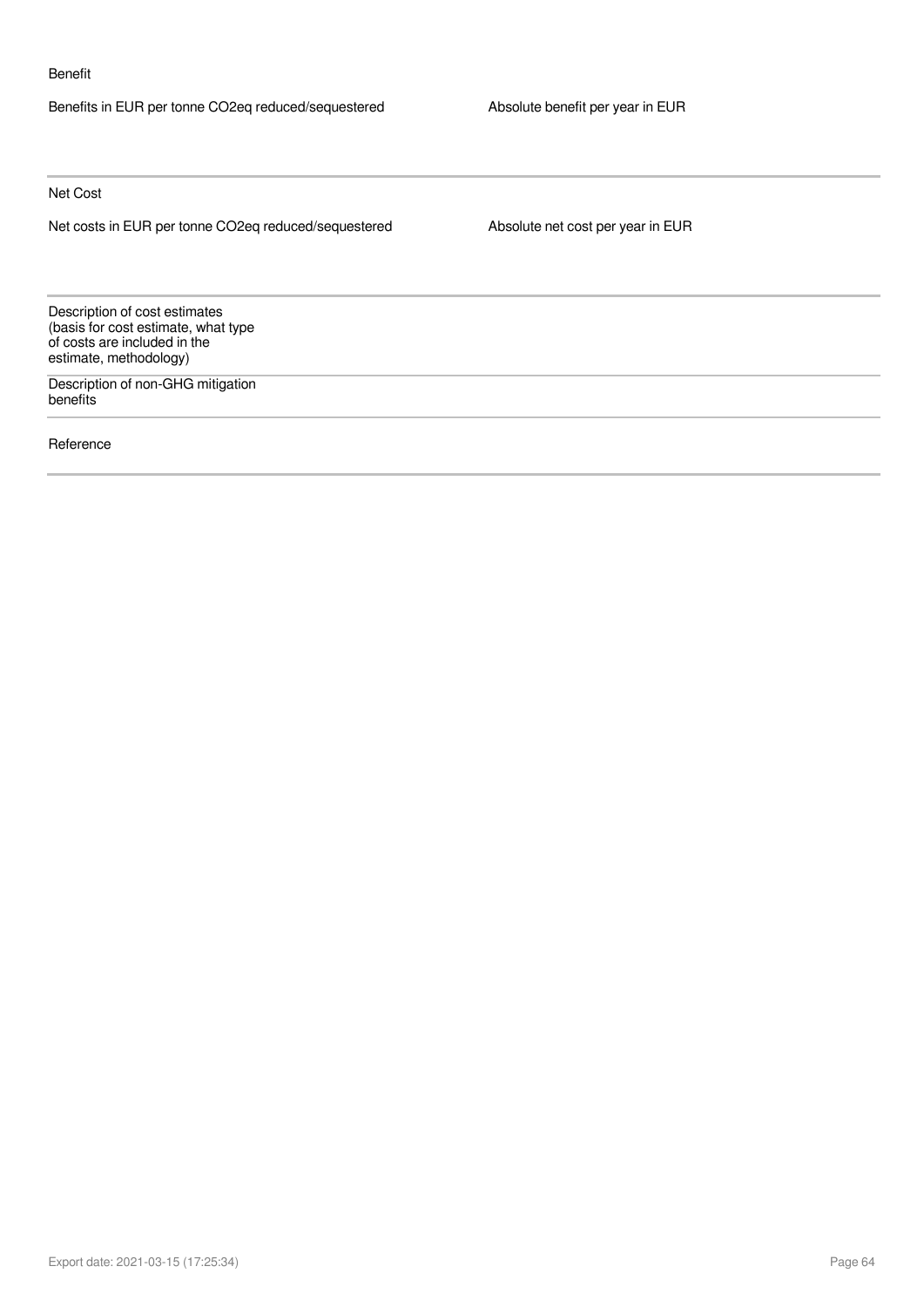17. To promote the production and consumption of alternative renewable fuels, namely Hydrogen including through development of alternative fuels infrastructure for clean fuels.

Table 1: Sectors and gases for reporting on policies and measures and groups of measures, and

| Is this a single PaM or a group<br>of PaMs?                                                                                                                             | Single                                                                                                                                                                                                                                                                                                                                                                                                                                                                                                                                                                                                                                                                                                                                              |
|-------------------------------------------------------------------------------------------------------------------------------------------------------------------------|-----------------------------------------------------------------------------------------------------------------------------------------------------------------------------------------------------------------------------------------------------------------------------------------------------------------------------------------------------------------------------------------------------------------------------------------------------------------------------------------------------------------------------------------------------------------------------------------------------------------------------------------------------------------------------------------------------------------------------------------------------|
| Which policies or measures<br>does it cover?                                                                                                                            |                                                                                                                                                                                                                                                                                                                                                                                                                                                                                                                                                                                                                                                                                                                                                     |
| <b>Short description</b>                                                                                                                                                | National Action Framework for an Infrastructure of Alternative Fuels approved by the<br>Resolution of the Council of Ministers n. º 88/2017, of 26 of June. Clean alternative fuels,<br>in particular advanced biofuels and hydrogen, are an alternative and complementary<br>solution to electric mobility on the 2030 and 2040 horizon, in particular for the long-haul,<br>heavy passenger, road haulage sector, freight and aviation, to ensure the energy<br>transition in this sector. Planning for adequate infrastructure developments is crucial in<br>order to ensure reduced costs and efficient management. Requires revising the current<br>alternative fuels infrastructure framework in light of the 2050 Carbon Neutrality Roadmap. |
| <b>Geographical coverage</b>                                                                                                                                            | National                                                                                                                                                                                                                                                                                                                                                                                                                                                                                                                                                                                                                                                                                                                                            |
| Greenhouse gas(es) affected                                                                                                                                             | - Carbon dioxide (CO2)<br>- Methane (CH4)<br>- Nitrous oxide (N2O)                                                                                                                                                                                                                                                                                                                                                                                                                                                                                                                                                                                                                                                                                  |
| Sector(s) affected                                                                                                                                                      | - Energy Supply<br>- Transport<br>- Industrial Processes<br>- Energy Consumption                                                                                                                                                                                                                                                                                                                                                                                                                                                                                                                                                                                                                                                                    |
| Objective(s)                                                                                                                                                            | - Switch to less carbon-intensive fuels<br>- Reduce emissions from international air or maritime transport<br>- Other industrial processes<br>- Efficiency improvement in industrial end-use sectors                                                                                                                                                                                                                                                                                                                                                                                                                                                                                                                                                |
| <b>Other Objective(s)</b>                                                                                                                                               | - Industrial Processes: Promotion of low-carbon fuels<br>- Industrial Processes: Replacement of fossil fuels                                                                                                                                                                                                                                                                                                                                                                                                                                                                                                                                                                                                                                        |
| <b>Quantified Objective</b>                                                                                                                                             | <b>NA</b>                                                                                                                                                                                                                                                                                                                                                                                                                                                                                                                                                                                                                                                                                                                                           |
| Assessment of the<br>contribution of the policy or<br>measure to the achievement of<br>the long-term strategy referred<br>to in Article 15 Regulation (EU)<br>2018/1999 | PAM included in the long-term strategy; contribute to the overall achievement of the GEE<br>emission reduction target with special focus on the energy, industry and transport sectors.                                                                                                                                                                                                                                                                                                                                                                                                                                                                                                                                                             |
| Type of policy Instrument                                                                                                                                               | - Economic<br>- Fiscal<br>- Information<br>- Regulatory<br>- Research                                                                                                                                                                                                                                                                                                                                                                                                                                                                                                                                                                                                                                                                               |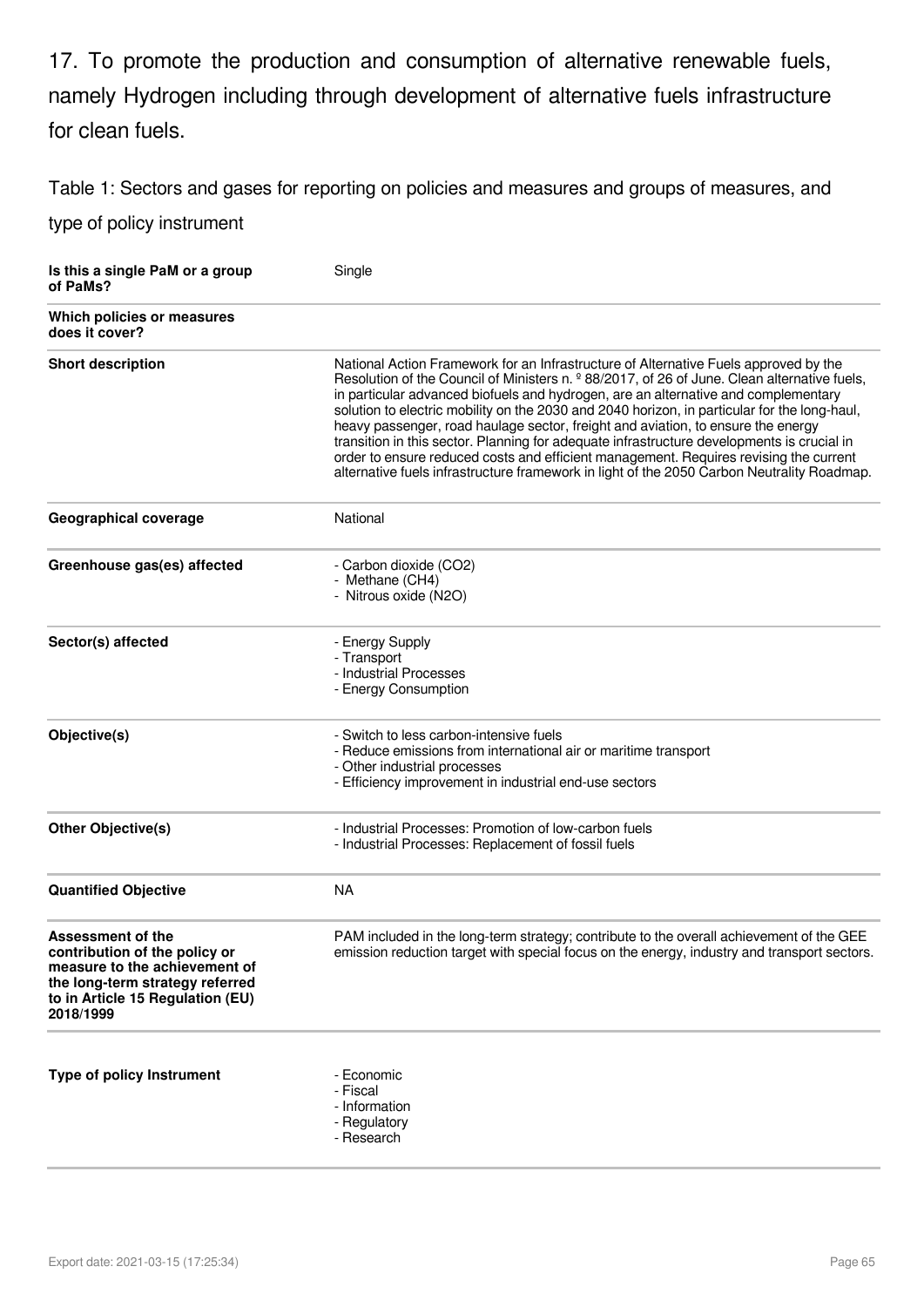#### Related:

- Directive 2018/2001 on the promotion of the use of energy from renewable sources, recast of the directive 2009/28/EC - Regulation (EU) 2019/1242 setting CO2 emission performance standards for new heavy-duty vehicles

Other Union Policy:

| Does the PaM relate to Air<br><b>Pollution policy?</b>     |       | <b>Yes</b>                                                         |                                  |  |  |  |
|------------------------------------------------------------|-------|--------------------------------------------------------------------|----------------------------------|--|--|--|
| <b>Status of Implementation</b>                            |       |                                                                    |                                  |  |  |  |
| Status of implementation                                   | Start | Finish                                                             | Comment on Implementation Period |  |  |  |
| Implemented                                                | 2017  |                                                                    |                                  |  |  |  |
| Projections scenario in which<br>the PaM is included       |       | With existing measures                                             |                                  |  |  |  |
| <b>Entities responsible for</b><br>implementing the policy |       | - Ministry of Environment and Climate Action (National government) |                                  |  |  |  |

#### **Indicators used to monitor and evaluate progress over time (ex-post or ex-ante)**

| Reference to assessments and<br>underpinning technical reports |                                                                                                                           |
|----------------------------------------------------------------|---------------------------------------------------------------------------------------------------------------------------|
| <b>General Comments</b>                                        | National Hydrogen Plan, approved by the Resolution of the Council of Ministers n. <sup>2</sup><br>63/2020 of 14th August. |

## Table 2: Available results of ex-ante and ex-post assessments of the effects of individual or

|  | groups of policies and measures on mitigation of climate change |  |
|--|-----------------------------------------------------------------|--|
|  |                                                                 |  |
|  |                                                                 |  |

| Policy impacting EU ETS,<br><b>LULUCF and/or ESD/ESR</b><br>emissions | - ESD/ESR, EU ETS |        |            |               |       |  |
|-----------------------------------------------------------------------|-------------------|--------|------------|---------------|-------|--|
| Ex-ante assessment                                                    |                   |        |            |               |       |  |
|                                                                       |                   | EU ETS | <b>ESR</b> | <b>LULUCF</b> | Total |  |
| GHG emissions reductions for year 2025 (kt CO2-equivalent per year)   |                   |        |            |               |       |  |
| GHG emissions reductions for year 2030 (kt CO2-equivalent per year)   |                   |        |            |               |       |  |
| GHG emissions reductions for year 2035 (kt CO2-equivalent per year)   |                   |        |            |               |       |  |
| GHG emissions reductions for year 2040 (kt CO2-equivalent per year)   |                   |        |            |               |       |  |
| Explanation of the basis for the<br>mitigation estimates              |                   |        |            |               |       |  |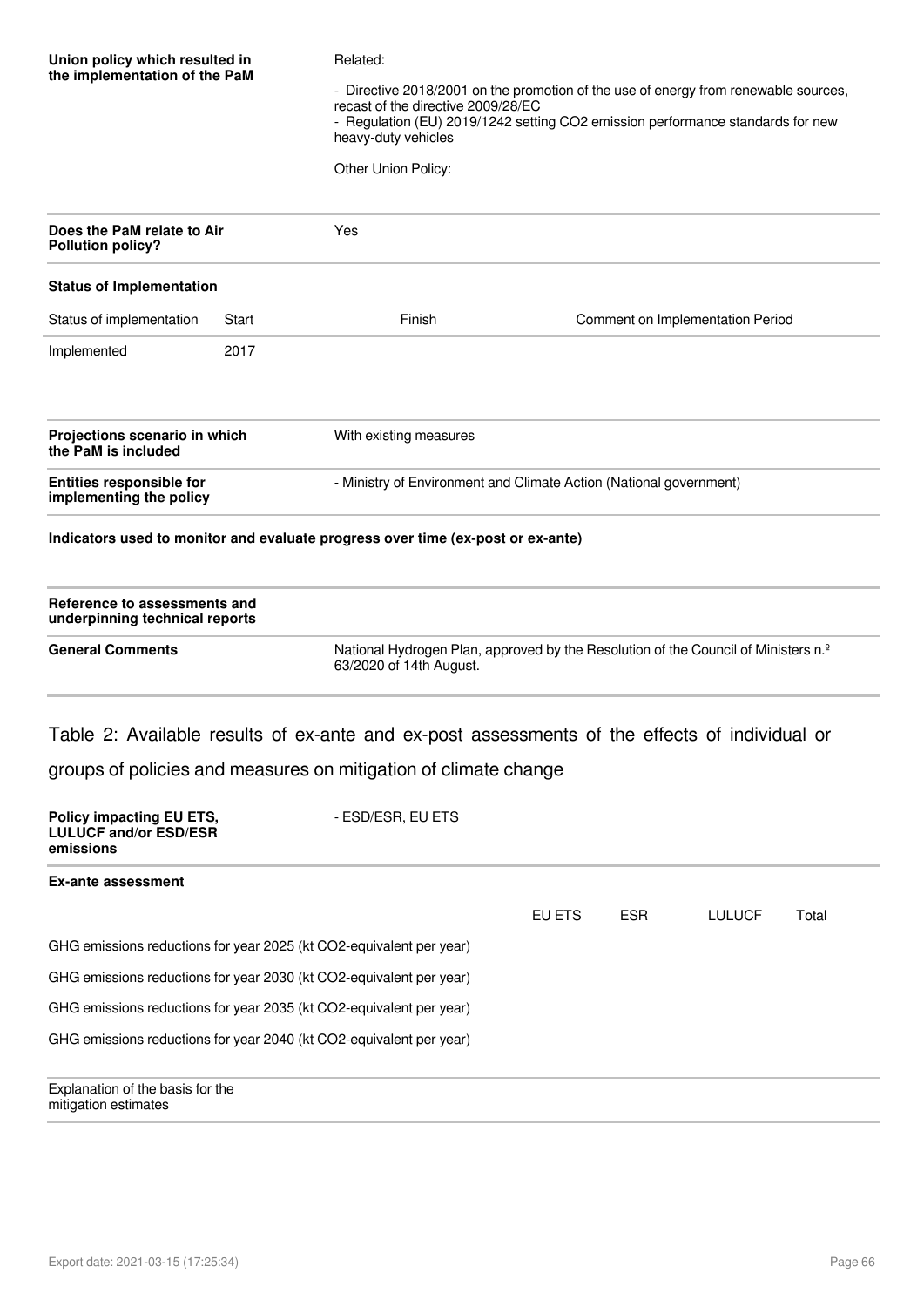Factors affected by the PaM

# Reference **Ex-post assessment** GHG emissions reductions(kt CO2-equivalent per year) Year for which reduction applies The Community Control of the EU ETS ESD/ESR LULUCF Total Explanation of the basis for the mitigation estimates Factors affected by the PaM Reference Table 3: Available projected and realised costs and benefits of individual or groups of policies and measures on mitigation of climate change **Projected costs and benefits** Year(s) for which cost has been calculated Price reference year Cost Gross costs in EUR per tonne CO2eq reduced/ sequestered Absolute gross costs per year in EUR Benefit Benefits in EUR per tonne CO2eq reduced/ sequestered Absolute benefit per year in EUR Net Cost Net costs in EUR per tonne CO2eq reduced/ sequestered Absolute net cost per year in EUR Description of cost estimates (basis for cost estimate, what type of costs are included in the

estimate, methodology)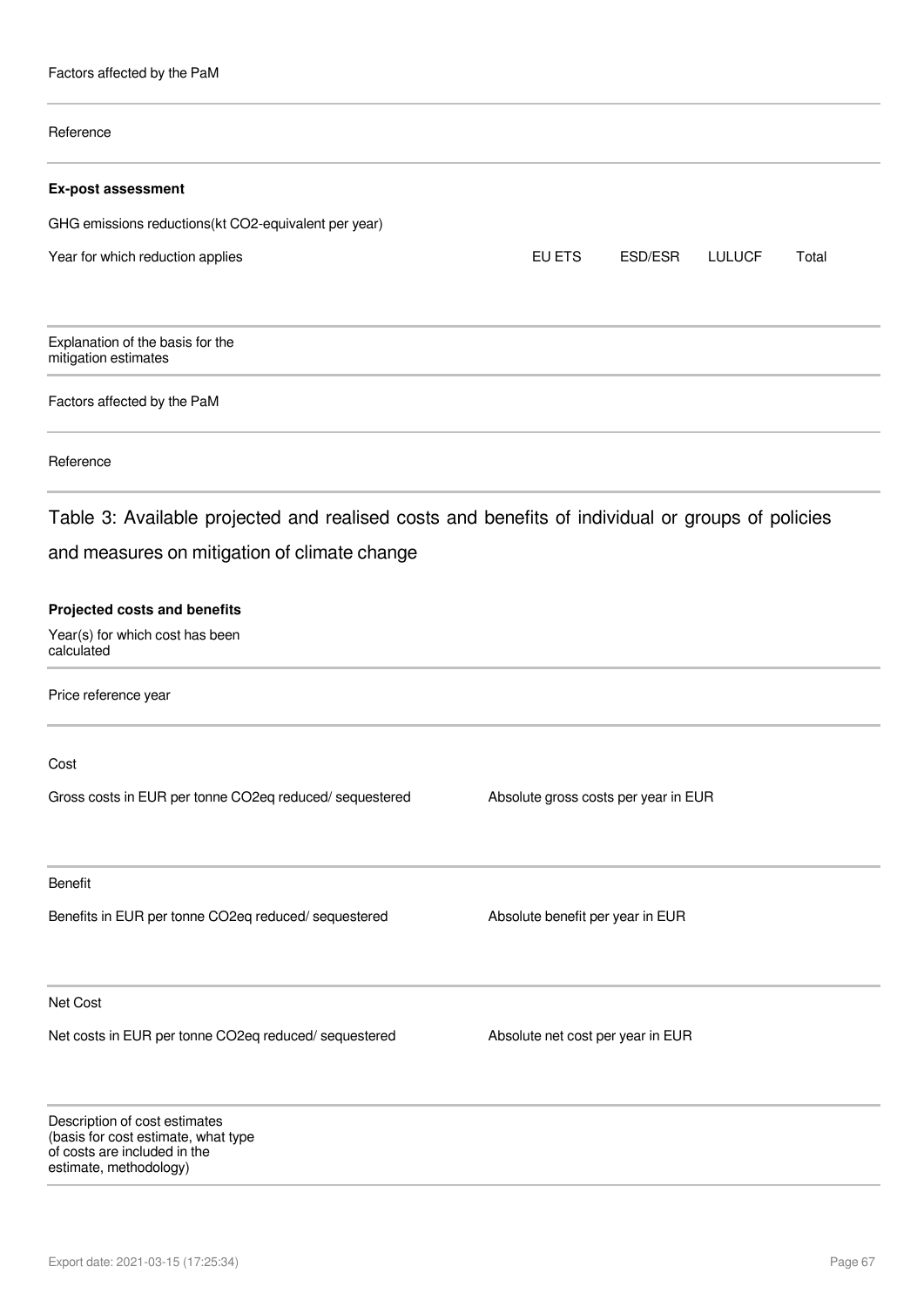#### Reference

| <b>Realised costs and benefits</b>                                                                                             |                                      |
|--------------------------------------------------------------------------------------------------------------------------------|--------------------------------------|
| Year(s) for which cost has been<br>calculated                                                                                  |                                      |
| Price reference year                                                                                                           |                                      |
| Cost                                                                                                                           |                                      |
| Gross costs in EUR per tonne CO2eq reduced/sequestered                                                                         | Absolute gross costs per year in EUR |
| Benefit                                                                                                                        |                                      |
| Benefits in EUR per tonne CO2eq reduced/sequestered                                                                            | Absolute benefit per year in EUR     |
| Net Cost                                                                                                                       |                                      |
| Net costs in EUR per tonne CO2eq reduced/sequestered                                                                           | Absolute net cost per year in EUR    |
| Description of cost estimates<br>(basis for cost estimate, what type<br>of costs are included in the<br>estimate, methodology) |                                      |
| Description of non-GHG mitigation<br>benefits                                                                                  |                                      |
| Reference                                                                                                                      |                                      |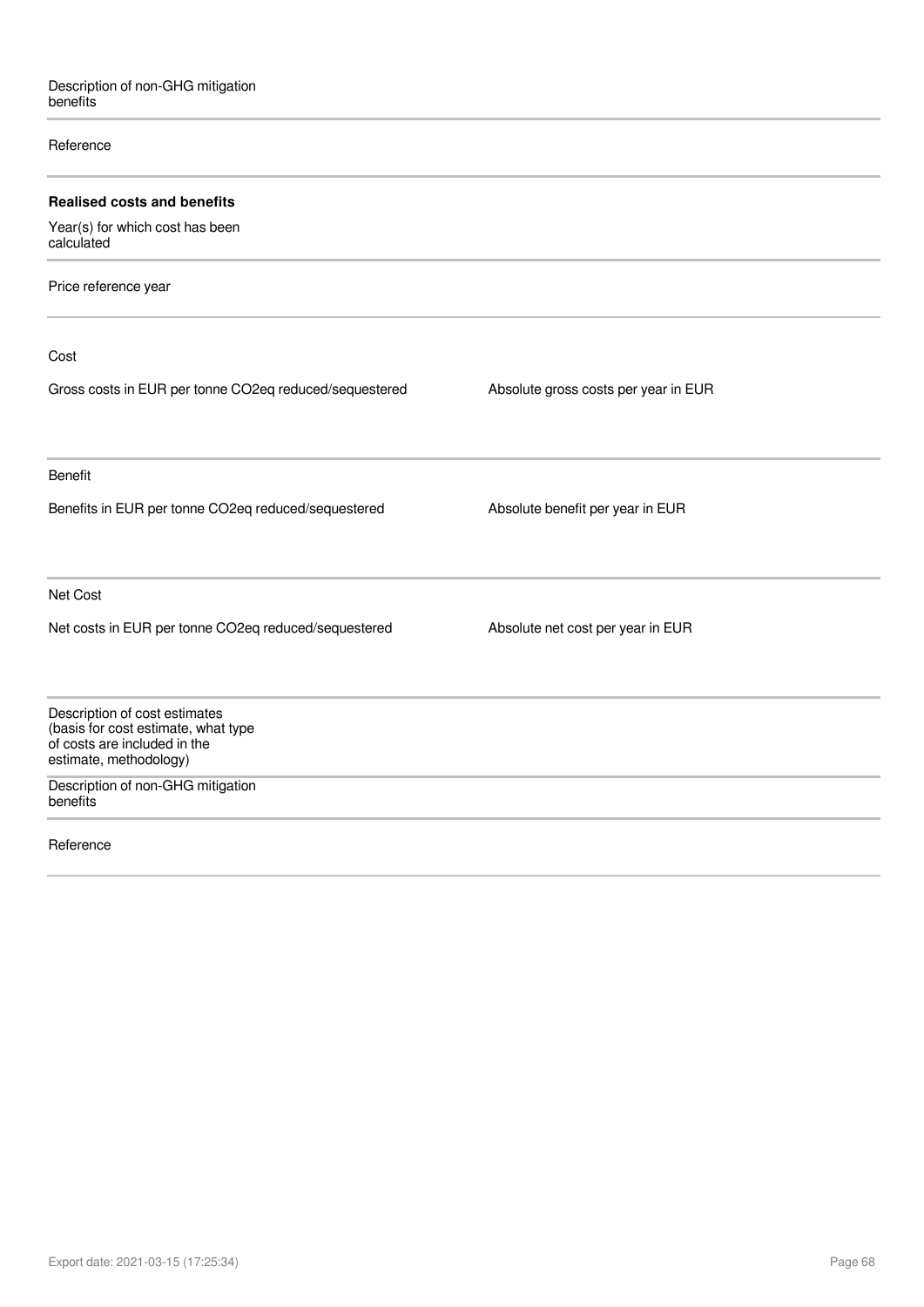## 18. To promote decarbonisation of industry through eco-innovation and cleaner production processes and to promote industry digitization.

Table 1: Sectors and gases for reporting on policies and measures and groups of measures, and

| Is this a single PaM or a group<br>of PaMs?                                                                                                                             | Single                                                                                                                                                                                                                                                                                                                                                                                                                                                                                                                                                                                                                                                                                                                                                                                                                                                                                                                                            |
|-------------------------------------------------------------------------------------------------------------------------------------------------------------------------|---------------------------------------------------------------------------------------------------------------------------------------------------------------------------------------------------------------------------------------------------------------------------------------------------------------------------------------------------------------------------------------------------------------------------------------------------------------------------------------------------------------------------------------------------------------------------------------------------------------------------------------------------------------------------------------------------------------------------------------------------------------------------------------------------------------------------------------------------------------------------------------------------------------------------------------------------|
| Which policies or measures<br>does it cover?                                                                                                                            |                                                                                                                                                                                                                                                                                                                                                                                                                                                                                                                                                                                                                                                                                                                                                                                                                                                                                                                                                   |
| <b>Short description</b>                                                                                                                                                | In order to promote an innovative and competitive industry, it is necessary to promote the<br>use of renewable resources, energy storage, electrification and the use of renewable<br>gases. With a strongly renewable base electroproducer system, the aim is to promote and<br>strengthen the use of electricity in different sectors of activity and economy, in parallel<br>with the reinforcement of the use of other renewable energy sources such as biomass,<br>biofuels and renewable gases.<br>Reinforcing the prospects of the circular economy and technology innovation are key to<br>identifying and creating innovative, efficient and zero-emission solutions over the next 30<br>years. Eco-innovation, digitalization and more sustainable business models are tools that<br>drive decarbonization, which are different in terms of competitiveness and their promotion<br>can translate into economic and environmental gains. |
| <b>Geographical coverage</b>                                                                                                                                            | National                                                                                                                                                                                                                                                                                                                                                                                                                                                                                                                                                                                                                                                                                                                                                                                                                                                                                                                                          |
| Greenhouse gas(es) affected                                                                                                                                             | - Carbon dioxide (CO2)<br>- Methane (CH4)<br>- Nitrous oxide (N2O)                                                                                                                                                                                                                                                                                                                                                                                                                                                                                                                                                                                                                                                                                                                                                                                                                                                                                |
| Sector(s) affected                                                                                                                                                      | - Energy Supply<br>- Energy Consumption<br>- Industrial Processes                                                                                                                                                                                                                                                                                                                                                                                                                                                                                                                                                                                                                                                                                                                                                                                                                                                                                 |
| Objective(s)                                                                                                                                                            | - Switch to less carbon-intensive fuels<br>- Efficiency improvement in industrial end-use sectors<br>- Other industrial processes                                                                                                                                                                                                                                                                                                                                                                                                                                                                                                                                                                                                                                                                                                                                                                                                                 |
| <b>Other Objective(s)</b>                                                                                                                                               | - Industrial Processes: Promotion of low-carbon fuels<br>- Industrial Processes: Promote the use of other renewable energy sources such as<br>waste-derived fuels.                                                                                                                                                                                                                                                                                                                                                                                                                                                                                                                                                                                                                                                                                                                                                                                |
| <b>Quantified Objective</b>                                                                                                                                             | <b>NA</b>                                                                                                                                                                                                                                                                                                                                                                                                                                                                                                                                                                                                                                                                                                                                                                                                                                                                                                                                         |
| Assessment of the<br>contribution of the policy or<br>measure to the achievement of<br>the long-term strategy referred<br>to in Article 15 Regulation (EU)<br>2018/1999 | PAM included in the long-term strategy; contribute to the overall achievement of the GEE<br>emission reduction target with special focus on industry sector. Promoting energy<br>transition in industry, the incorporation of low-carbon production processes, promoting<br>innovation and competitiveness. It contributes to the electrification of processes, to the<br>use of renewable gases and to the increase of energy and resources efficiency, resulting<br>in the reduction of GHG emissions.                                                                                                                                                                                                                                                                                                                                                                                                                                          |
| <b>Type of policy Instrument</b>                                                                                                                                        | - Economic<br>- Fiscal<br>- Information<br>- Regulatory<br>- Research                                                                                                                                                                                                                                                                                                                                                                                                                                                                                                                                                                                                                                                                                                                                                                                                                                                                             |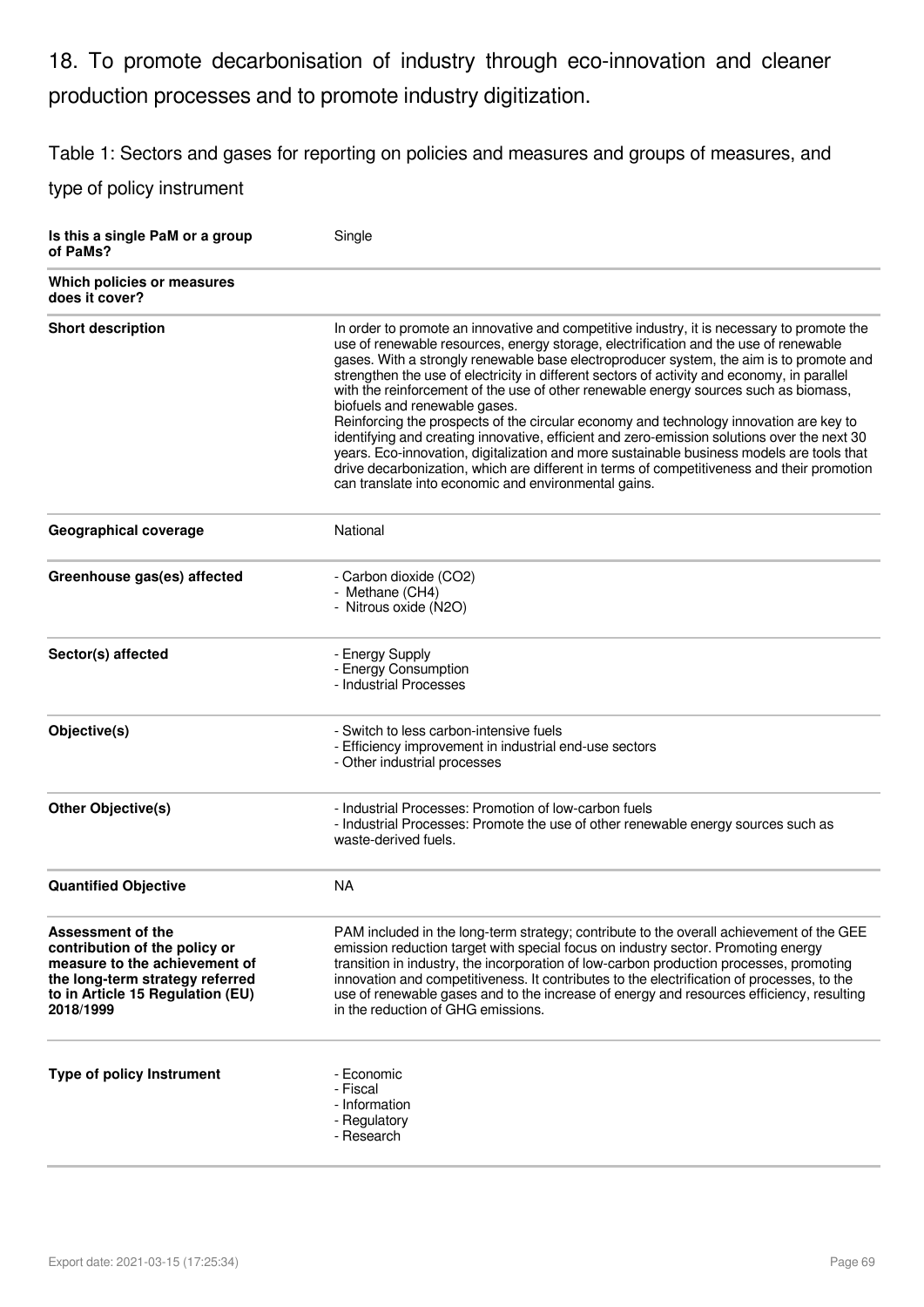| Union policy which resulted in<br>the implementation of the PaM                                                                                                                                 | Related:<br>- Industrial emissions Directive 2010/75/EU (Recast of IPPC Directive 2008/1/EC and<br>Large Combustion Plant Directive 2001/80/EC) and its associated Best Available<br><b>Technique Reference Documents</b><br>Other Union Policy: |                                                                                 |                                  |
|-------------------------------------------------------------------------------------------------------------------------------------------------------------------------------------------------|--------------------------------------------------------------------------------------------------------------------------------------------------------------------------------------------------------------------------------------------------|---------------------------------------------------------------------------------|----------------------------------|
| Does the PaM relate to Air<br><b>Pollution policy?</b>                                                                                                                                          |                                                                                                                                                                                                                                                  | Yes                                                                             |                                  |
| <b>Status of Implementation</b>                                                                                                                                                                 |                                                                                                                                                                                                                                                  |                                                                                 |                                  |
| Status of implementation                                                                                                                                                                        | Start                                                                                                                                                                                                                                            | Finish                                                                          | Comment on Implementation Period |
| Adopted                                                                                                                                                                                         | 2019                                                                                                                                                                                                                                             |                                                                                 |                                  |
| Projections scenario in which<br>the PaM is included                                                                                                                                            |                                                                                                                                                                                                                                                  | With additional measures                                                        |                                  |
| Entities responsible for<br>- Ministry of Environment and Climate Action (National government)<br>- Ministry of Economy and Digital Transition (National government)<br>implementing the policy |                                                                                                                                                                                                                                                  |                                                                                 |                                  |
|                                                                                                                                                                                                 |                                                                                                                                                                                                                                                  | Indicators used to monitor and evaluate progress over time (ex-post or ex-ante) |                                  |
| Reference to assessments and<br>underpinning technical reports                                                                                                                                  |                                                                                                                                                                                                                                                  |                                                                                 |                                  |
|                                                                                                                                                                                                 |                                                                                                                                                                                                                                                  |                                                                                 |                                  |

**General Comments** National Plan for the Promotion of Bio-refineries, approved through the Council of Ministers Resolution n. º 163/2017, of October 31th.

Table 2: Available results of ex-ante and ex-post assessments of the effects of individual or

groups of policies and measures on mitigation of climate change

| <b>Policy impacting EU ETS,</b><br><b>LULUCF and/or ESD/ESR</b><br>emissions | - ESD/ESR, EU ETS |        |            |        |       |  |
|------------------------------------------------------------------------------|-------------------|--------|------------|--------|-------|--|
| Ex-ante assessment                                                           |                   |        |            |        |       |  |
|                                                                              |                   | EU ETS | <b>ESR</b> | LULUCF | Total |  |
| GHG emissions reductions for year 2025 (kt CO2-equivalent per year)          |                   |        |            |        |       |  |
| GHG emissions reductions for year 2030 (kt CO2-equivalent per year)          |                   |        |            |        |       |  |
| GHG emissions reductions for year 2035 (kt CO2-equivalent per year)          |                   |        |            |        |       |  |
| GHG emissions reductions for year 2040 (kt CO2-equivalent per year)          |                   |        |            |        |       |  |
| Explanation of the basis for the<br>mitigation estimates                     |                   |        |            |        |       |  |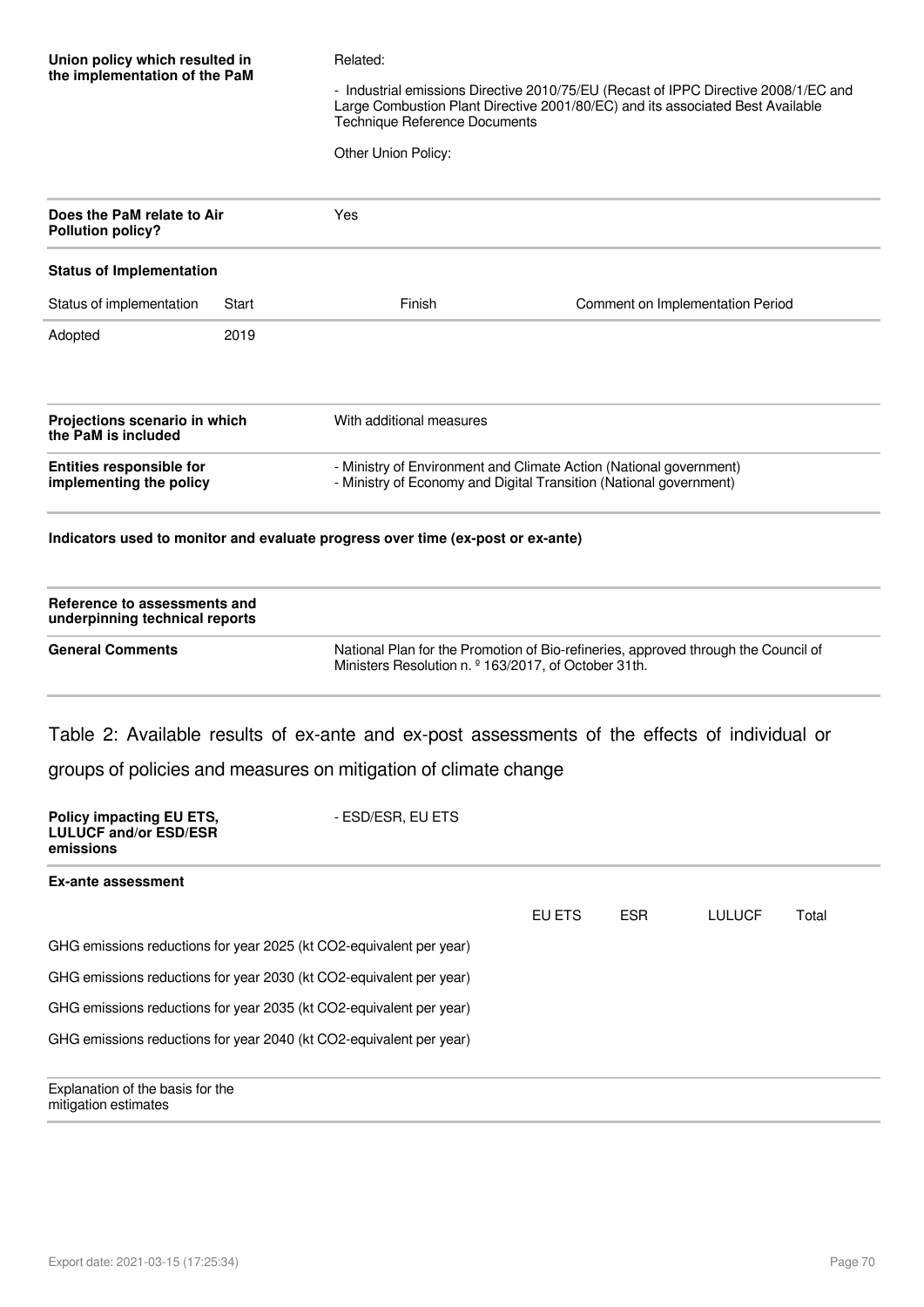Factors affected by the PaM

# Reference **Ex-post assessment** GHG emissions reductions(kt CO2-equivalent per year) Year for which reduction applies The Community Control of the EU ETS ESD/ESR LULUCF Total Explanation of the basis for the mitigation estimates Factors affected by the PaM Reference Table 3: Available projected and realised costs and benefits of individual or groups of policies and measures on mitigation of climate change **Projected costs and benefits** Year(s) for which cost has been calculated Price reference year Cost Gross costs in EUR per tonne CO2eq reduced/ sequestered Absolute gross costs per year in EUR Benefit Benefits in EUR per tonne CO2eq reduced/ sequestered Absolute benefit per year in EUR Net Cost Net costs in EUR per tonne CO2eq reduced/ sequestered Absolute net cost per year in EUR Description of cost estimates (basis for cost estimate, what type of costs are included in the

estimate, methodology)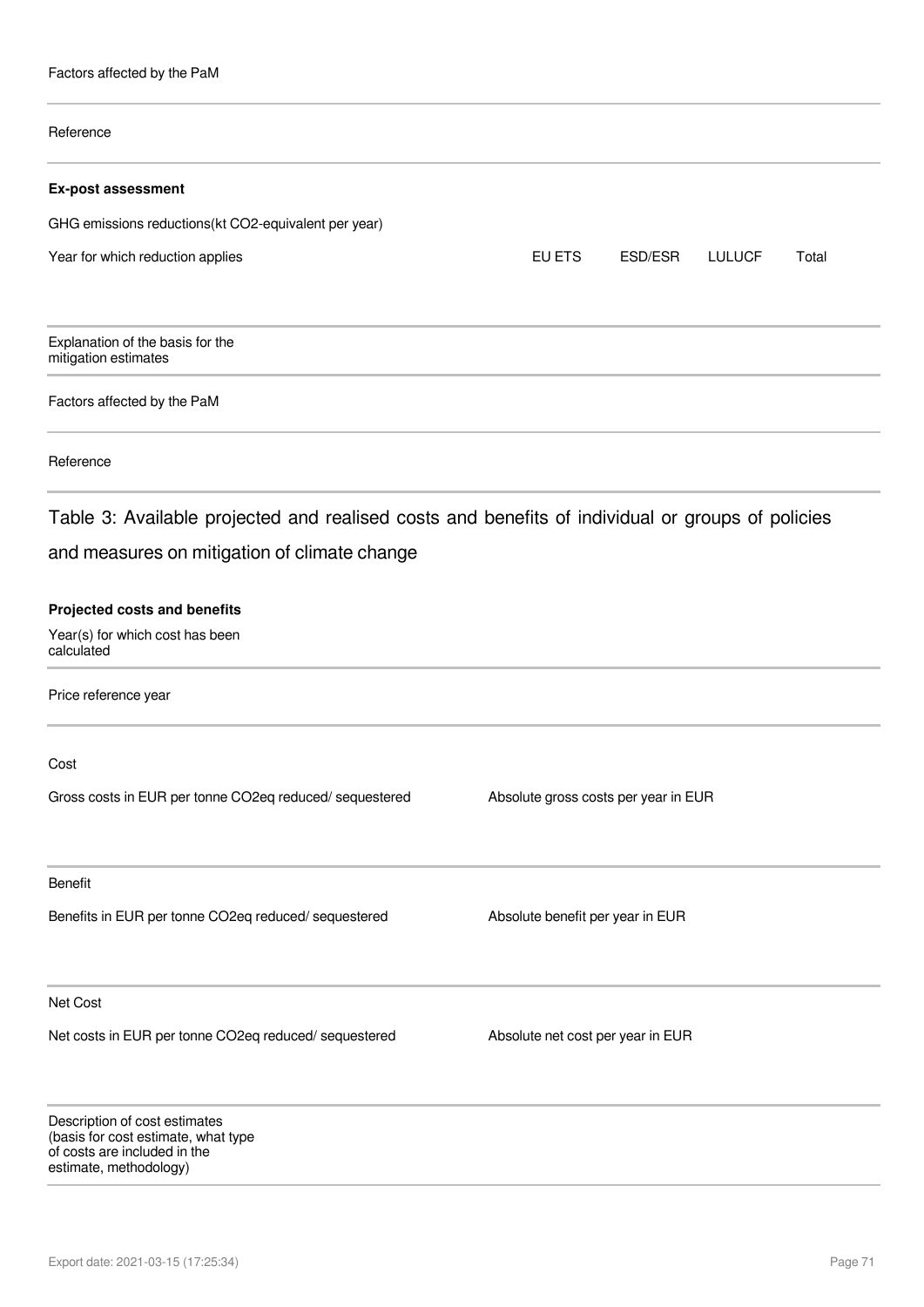#### Reference

| <b>Realised costs and benefits</b>                                                                                             |                                      |
|--------------------------------------------------------------------------------------------------------------------------------|--------------------------------------|
| Year(s) for which cost has been<br>calculated                                                                                  |                                      |
| Price reference year                                                                                                           |                                      |
| Cost                                                                                                                           |                                      |
| Gross costs in EUR per tonne CO2eq reduced/sequestered                                                                         | Absolute gross costs per year in EUR |
| <b>Benefit</b>                                                                                                                 |                                      |
| Benefits in EUR per tonne CO2eq reduced/sequestered                                                                            | Absolute benefit per year in EUR     |
| Net Cost                                                                                                                       |                                      |
| Net costs in EUR per tonne CO2eq reduced/sequestered                                                                           | Absolute net cost per year in EUR    |
| Description of cost estimates<br>(basis for cost estimate, what type<br>of costs are included in the<br>estimate, methodology) |                                      |
| Description of non-GHG mitigation<br>benefits                                                                                  |                                      |
| Reference                                                                                                                      |                                      |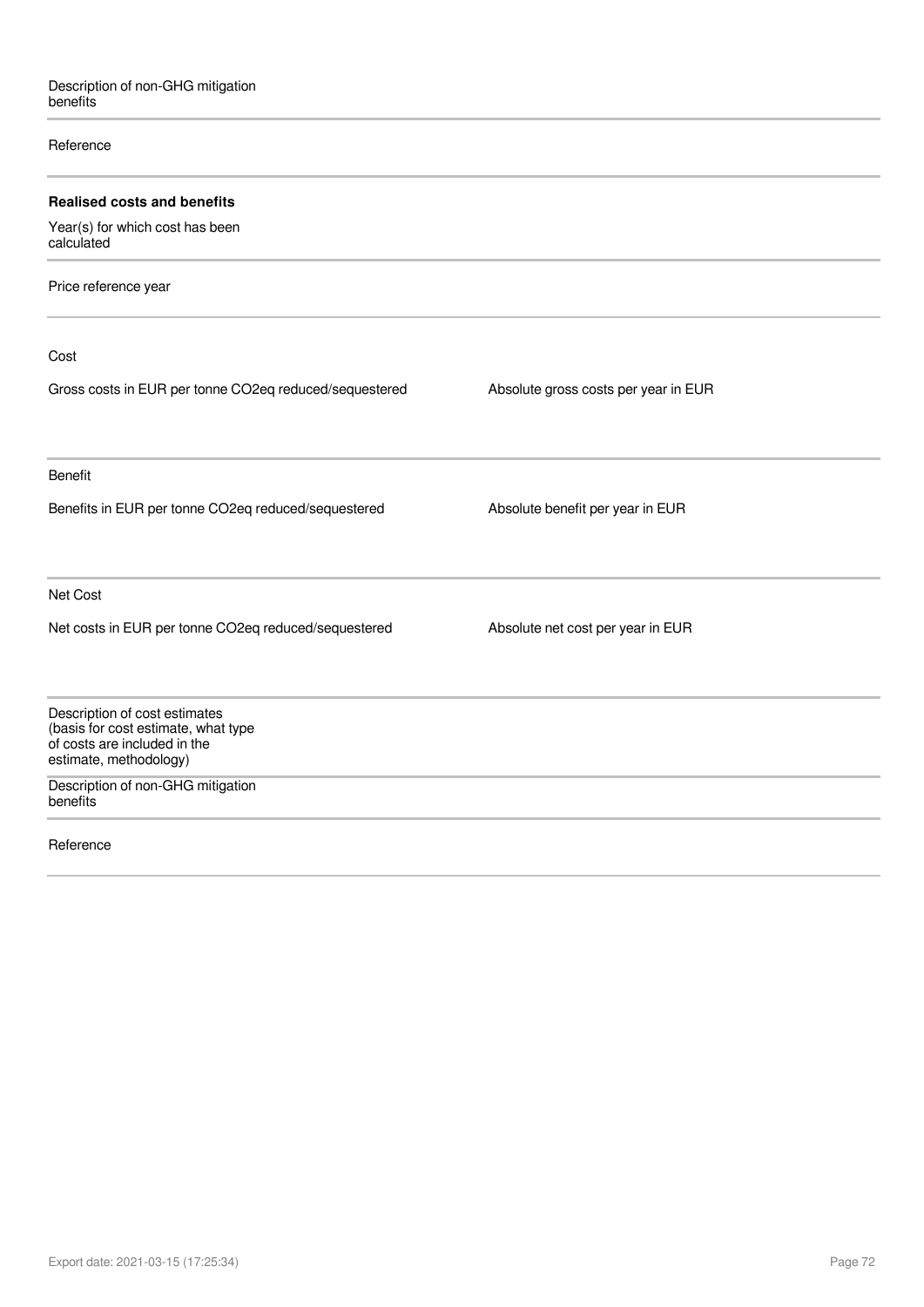19. To promote energy and resource efficiency, renewables and electrification; Industrial symbioses, resource optimization and resource reuse.

Table 1: Sectors and gases for reporting on policies and measures and groups of measures, and

| Is this a single PaM or a group<br>of PaMs?                                                                                                                             | Single                                                                                                                                                                                                                                                                                                                                                                                                                                               |
|-------------------------------------------------------------------------------------------------------------------------------------------------------------------------|------------------------------------------------------------------------------------------------------------------------------------------------------------------------------------------------------------------------------------------------------------------------------------------------------------------------------------------------------------------------------------------------------------------------------------------------------|
| Which policies or measures<br>does it cover?                                                                                                                            |                                                                                                                                                                                                                                                                                                                                                                                                                                                      |
| <b>Short description</b>                                                                                                                                                | To promote energy and resources efficiency in the industry sector, optimizing as much as<br>possible the energy, water and material efficiency angles at the production process level.<br>This is the intended to increase resource productivity, to separate economic growth from<br>resource use and to increase competitiveness.                                                                                                                  |
| Geographical coverage                                                                                                                                                   | National                                                                                                                                                                                                                                                                                                                                                                                                                                             |
| Greenhouse gas(es) affected                                                                                                                                             | - Carbon dioxide (CO2)<br>- Methane (CH4)<br>- Nitrous oxide (N2O)                                                                                                                                                                                                                                                                                                                                                                                   |
| Sector(s) affected                                                                                                                                                      | - Energy Supply<br>- Energy Consumption<br>- Industrial Processes                                                                                                                                                                                                                                                                                                                                                                                    |
| Objective(s)                                                                                                                                                            | - Efficiency improvement in the energy and transformation sector<br>- Efficiency improvement in industrial end-use sectors<br>- Other industrial processes                                                                                                                                                                                                                                                                                           |
| <b>Other Objective(s)</b>                                                                                                                                               | - Industrial Processes: Promotion of low-carbon fuels<br>- Industrial Processes: Industrial symbioses<br>- Industrial Processes: Resource optimization and resource reuse                                                                                                                                                                                                                                                                            |
| <b>Quantified Objective</b>                                                                                                                                             | <b>NA</b>                                                                                                                                                                                                                                                                                                                                                                                                                                            |
| Assessment of the<br>contribution of the policy or<br>measure to the achievement of<br>the long-term strategy referred<br>to in Article 15 Regulation (EU)<br>2018/1999 | PAM included in the long-term strategy; contribute to the overall achievement of the GEE<br>emission reduction target with special focus on the industry sector. Promoting energy<br>transition in industry, the incorporation of low-carbon production processes and industrial<br>symbioses, promoting innovation and competitiveness. Contributes to increased<br>efficiency in the use of energy and resources and the use of renewable sources. |
|                                                                                                                                                                         |                                                                                                                                                                                                                                                                                                                                                                                                                                                      |
| <b>Type of policy Instrument</b>                                                                                                                                        | - Economic<br>- Fiscal<br>- Information<br>- Regulatory                                                                                                                                                                                                                                                                                                                                                                                              |
| Union policy which resulted in<br>the implementation of the PaM                                                                                                         | Related:<br>- Directive 2018/2001 on the promotion of the use of energy from renewable sources,<br>recast of the directive 2009/28/EC<br>- Energy Efficiency Directive 2012/27/EU as amended by Directive 2018/2002<br>Other Union Policy:                                                                                                                                                                                                           |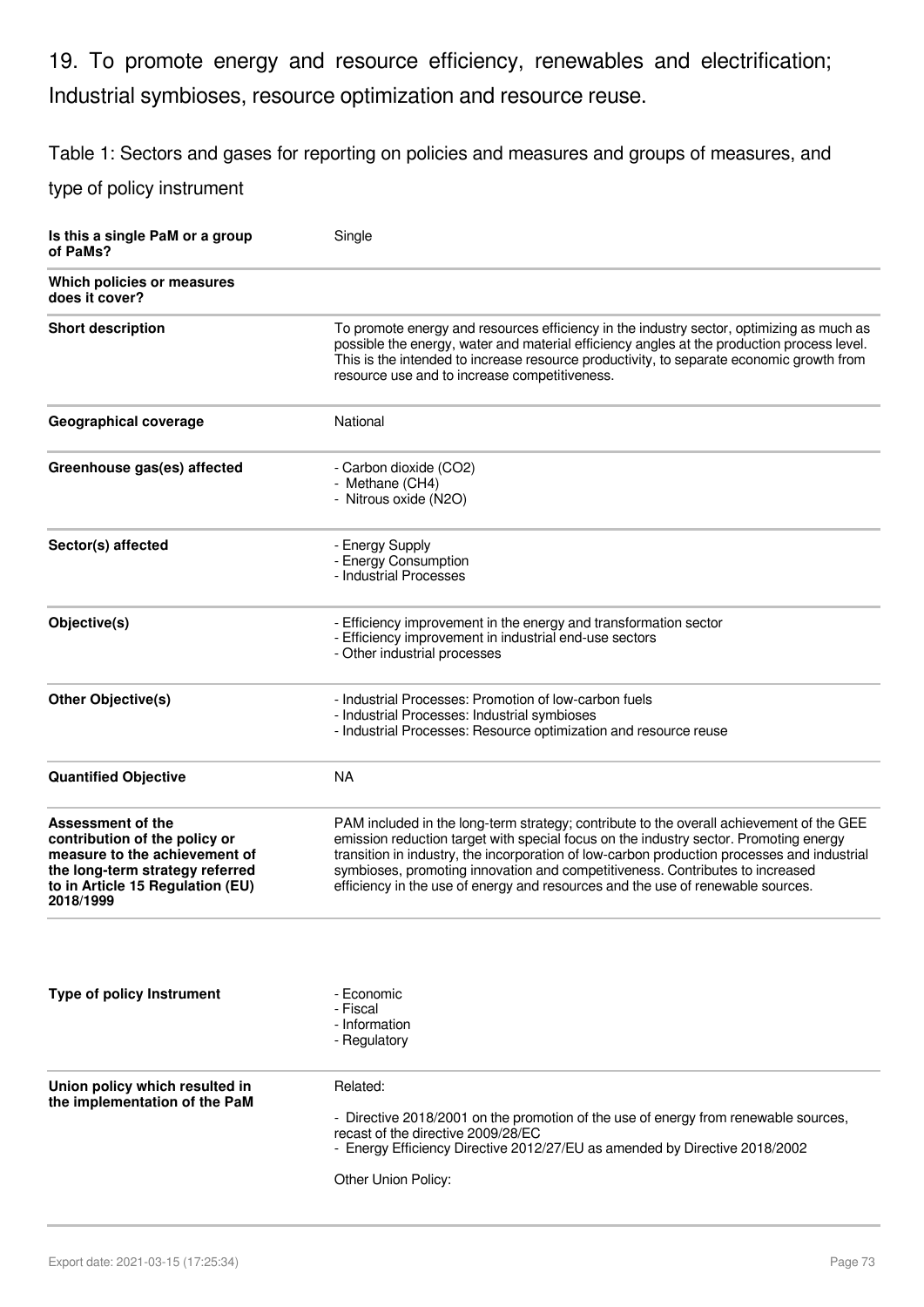| Does the PaM relate to Air<br><b>Pollution policy?</b>                |       | Yes                                                                                                                                                                                   |        |            |                                  |       |
|-----------------------------------------------------------------------|-------|---------------------------------------------------------------------------------------------------------------------------------------------------------------------------------------|--------|------------|----------------------------------|-------|
| <b>Status of Implementation</b>                                       |       |                                                                                                                                                                                       |        |            |                                  |       |
| Status of implementation                                              | Start | Finish                                                                                                                                                                                |        |            | Comment on Implementation Period |       |
| Implemented                                                           | 2013  |                                                                                                                                                                                       |        |            |                                  |       |
| Projections scenario in which<br>the PaM is included                  |       | With existing measures                                                                                                                                                                |        |            |                                  |       |
| <b>Entities responsible for</b><br>implementing the policy            |       | - Ministry of Environment and Climate Action (National government)<br>- Ministry of Economy and Digital Transition (National government)                                              |        |            |                                  |       |
|                                                                       |       | Indicators used to monitor and evaluate progress over time (ex-post or ex-ante)                                                                                                       |        |            |                                  |       |
| Reference to assessments and<br>underpinning technical reports        |       |                                                                                                                                                                                       |        |            |                                  |       |
| <b>General Comments</b>                                               |       |                                                                                                                                                                                       |        |            |                                  |       |
| Policy impacting EU ETS,<br><b>LULUCF and/or ESD/ESR</b><br>emissions |       | Table 2: Available results of ex-ante and ex-post assessments of the effects of individual or<br>groups of policies and measures on mitigation of climate change<br>- ESD/ESR, EU ETS |        |            |                                  |       |
| <b>Ex-ante assessment</b>                                             |       |                                                                                                                                                                                       |        |            |                                  |       |
|                                                                       |       |                                                                                                                                                                                       | EU ETS | <b>ESR</b> | <b>LULUCF</b>                    | Total |
|                                                                       |       | GHG emissions reductions for year 2025 (kt CO2-equivalent per year)                                                                                                                   |        |            |                                  |       |
|                                                                       |       | GHG emissions reductions for year 2030 (kt CO2-equivalent per year)                                                                                                                   |        |            |                                  |       |
|                                                                       |       | GHG emissions reductions for year 2035 (kt CO2-equivalent per year)                                                                                                                   |        |            |                                  |       |
|                                                                       |       | GHG emissions reductions for year 2040 (kt CO2-equivalent per year)                                                                                                                   |        |            |                                  |       |
| Explanation of the basis for the<br>mitigation estimates              |       |                                                                                                                                                                                       |        |            |                                  |       |
| Factors affected by the PaM                                           |       |                                                                                                                                                                                       |        |            |                                  |       |
| Reference                                                             |       |                                                                                                                                                                                       |        |            |                                  |       |
| <b>Ex-post assessment</b>                                             |       |                                                                                                                                                                                       |        |            |                                  |       |

GHG emissions reductions(kt CO2-equivalent per year)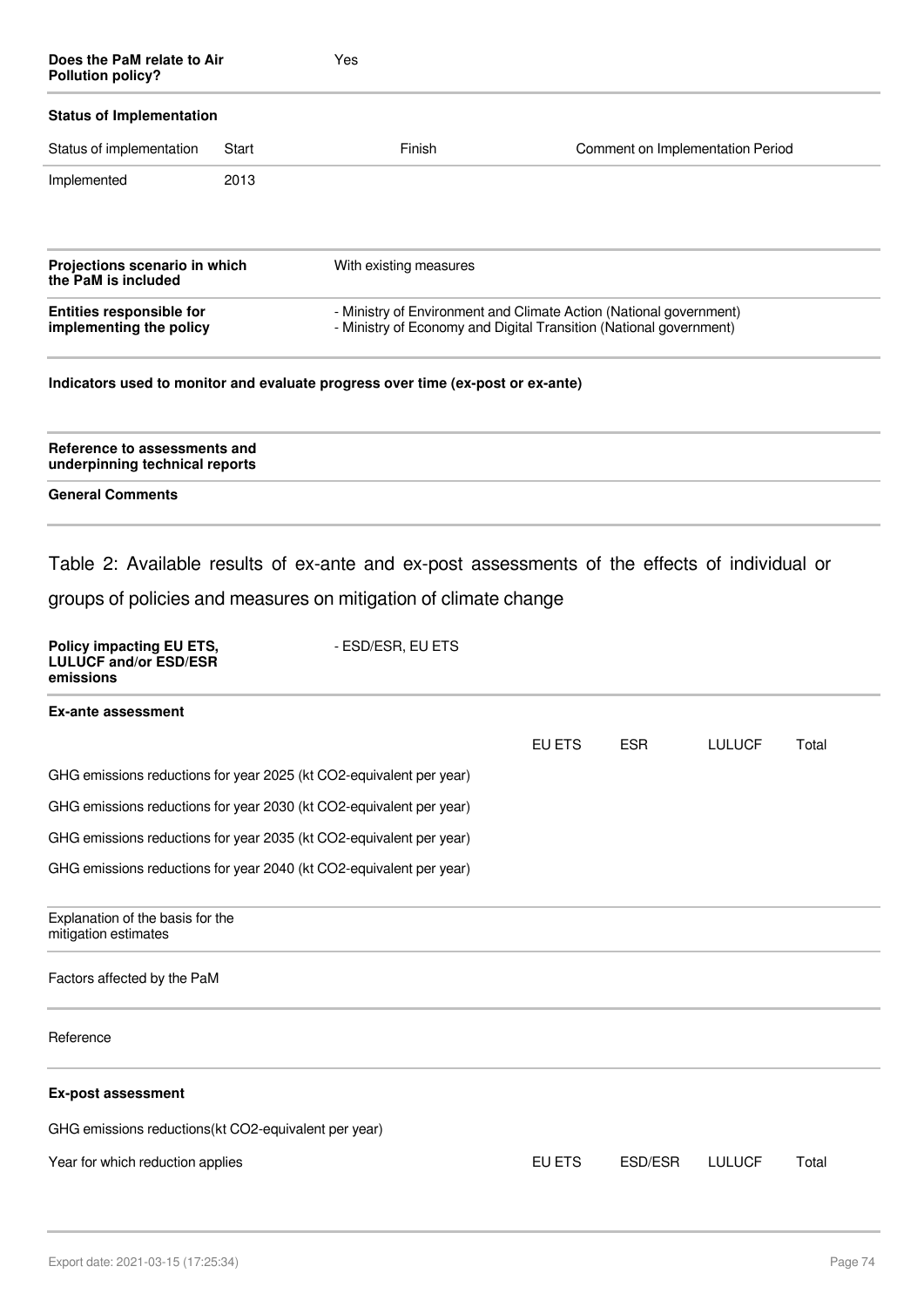### Factors affected by the PaM

#### Reference

Table 3: Available projected and realised costs and benefits of individual or groups of policies and measures on mitigation of climate change

# **Projected costs and benefits** Year(s) for which cost has been calculated Price reference year Cost Gross costs in EUR per tonne CO2eq reduced/ sequestered Absolute gross costs per year in EUR Benefit Benefits in EUR per tonne CO2eq reduced/ sequestered Absolute benefit per year in EUR Net Cost Net costs in EUR per tonne CO2eq reduced/ sequestered Absolute net cost per year in EUR Description of cost estimates (basis for cost estimate, what type of costs are included in the estimate, methodology) Description of non-GHG mitigation benefits Reference **Realised costs and benefits** Year(s) for which cost has been calculated

#### Price reference year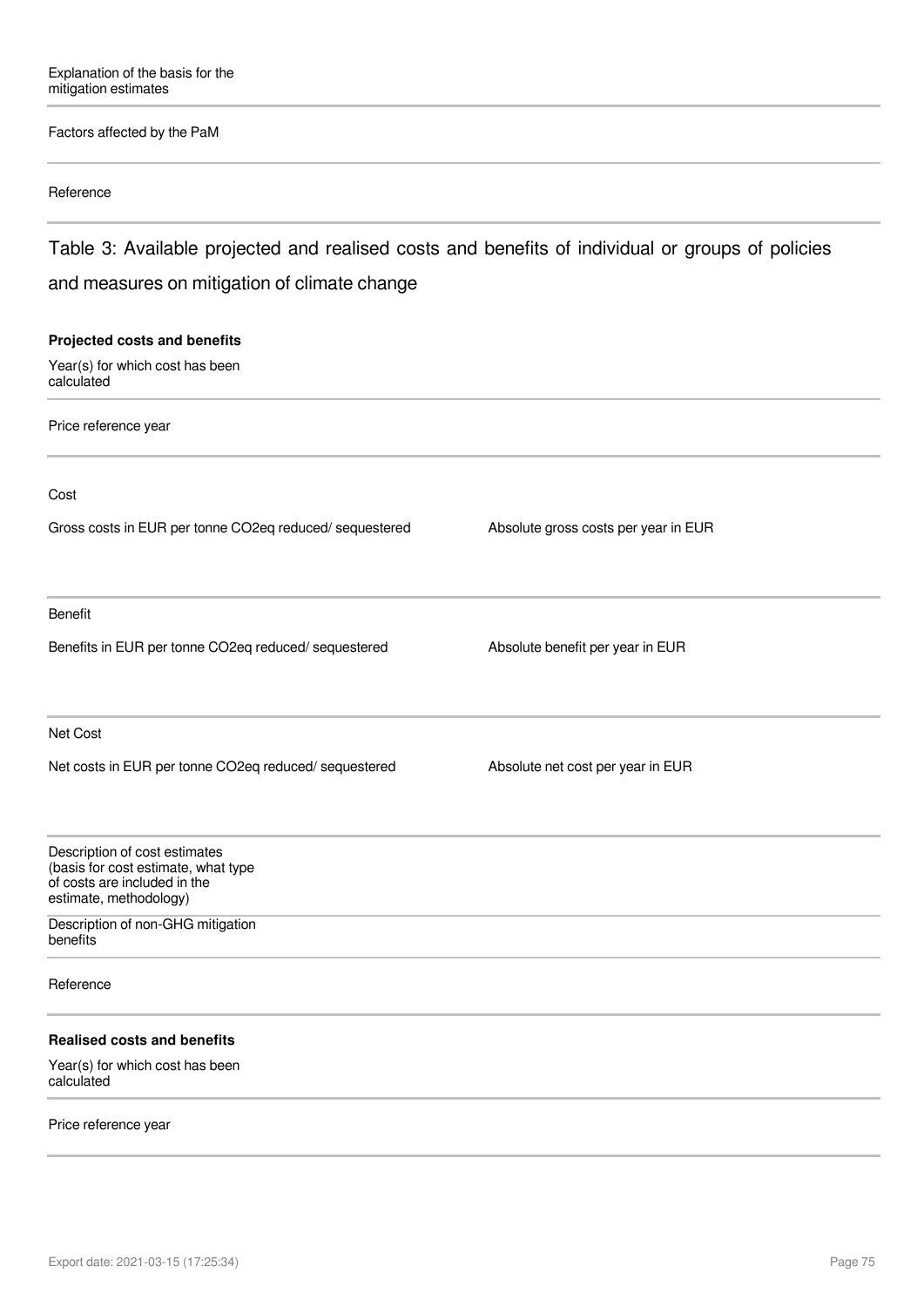### Cost

| Gross costs in EUR per tonne CO2eq reduced/sequestered                                                                         | Absolute gross costs per year in EUR |
|--------------------------------------------------------------------------------------------------------------------------------|--------------------------------------|
|                                                                                                                                |                                      |
| Benefit                                                                                                                        |                                      |
| Benefits in EUR per tonne CO2eq reduced/sequestered                                                                            | Absolute benefit per year in EUR     |
| Net Cost                                                                                                                       |                                      |
| Net costs in EUR per tonne CO2eq reduced/sequestered                                                                           | Absolute net cost per year in EUR    |
| Description of cost estimates<br>(basis for cost estimate, what type<br>of costs are included in the<br>estimate, methodology) |                                      |
| Description of non-GHG mitigation<br>benefits                                                                                  |                                      |
| Reference                                                                                                                      |                                      |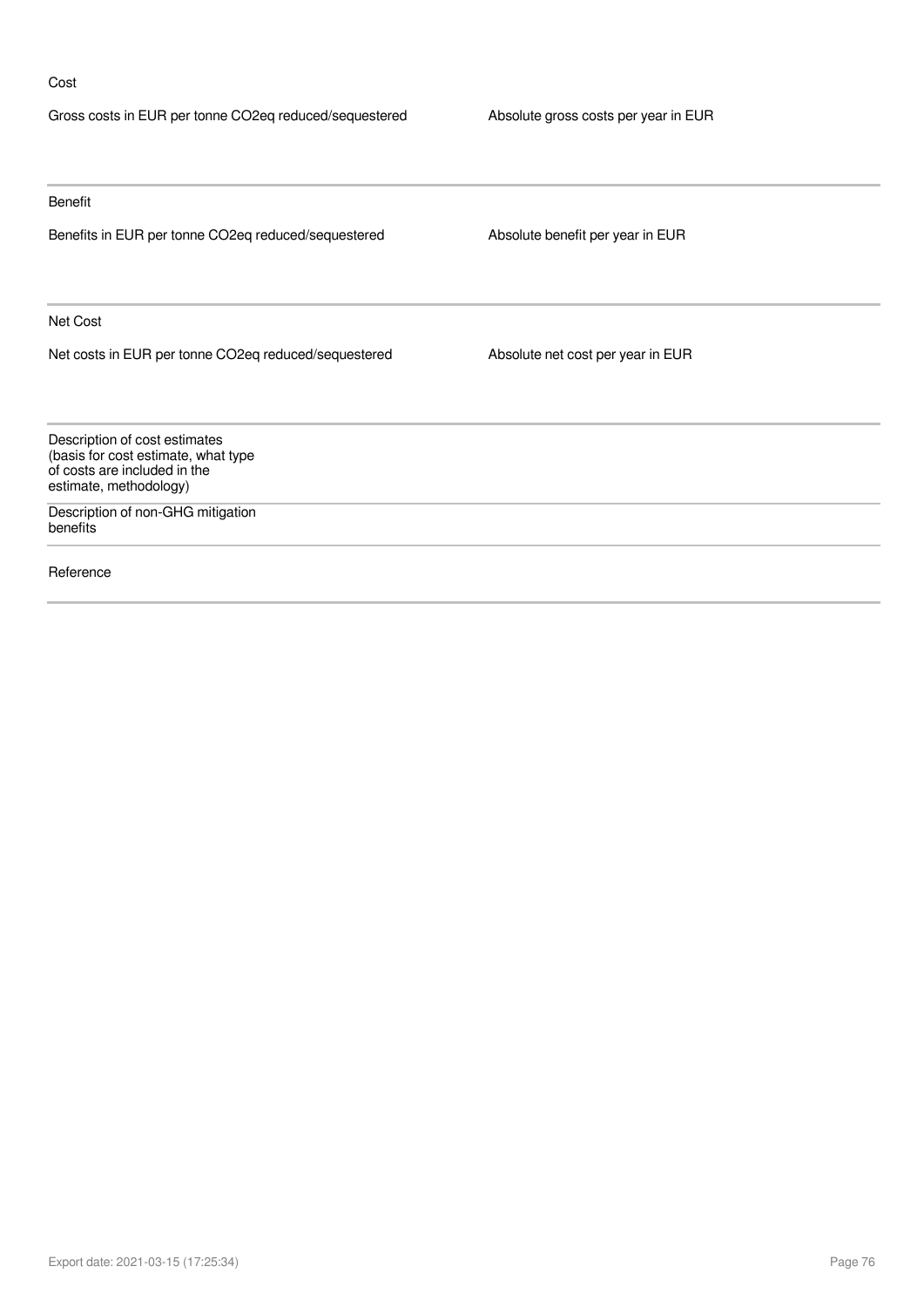# 20. Phase-out electricity production based on coal by 2021 and 2023.

Table 1: Sectors and gases for reporting on policies and measures and groups of measures, and

| Is this a single PaM or a group<br>of PaMs?                                                                                                                             | Single                                                                                                                                                                                                                                                                                                                                                                                                                                                        |
|-------------------------------------------------------------------------------------------------------------------------------------------------------------------------|---------------------------------------------------------------------------------------------------------------------------------------------------------------------------------------------------------------------------------------------------------------------------------------------------------------------------------------------------------------------------------------------------------------------------------------------------------------|
| Which policies or measures<br>does it cover?                                                                                                                            |                                                                                                                                                                                                                                                                                                                                                                                                                                                               |
| <b>Short description</b>                                                                                                                                                | Promote the energy transition of the sector, with a view to the progressive reduction of the<br>use of fossil fuels, investing heavily in endogenous renewable energy sources, reducing<br>the country's energy dependence.<br>Ensure the end of electricity production from coal of the remaining two power plants by<br>2021 (Pego and Sines) and 2023.                                                                                                     |
| Geographical coverage                                                                                                                                                   | National                                                                                                                                                                                                                                                                                                                                                                                                                                                      |
| Greenhouse gas(es) affected                                                                                                                                             | - Carbon dioxide (CO2)<br>- Methane (CH4)<br>- Nitrous oxide (N2O)                                                                                                                                                                                                                                                                                                                                                                                            |
| Sector(s) affected                                                                                                                                                      | - Energy Supply                                                                                                                                                                                                                                                                                                                                                                                                                                               |
| Objective(s)                                                                                                                                                            | - Switch to less carbon-intensive fuels                                                                                                                                                                                                                                                                                                                                                                                                                       |
| <b>Other Objective(s)</b>                                                                                                                                               |                                                                                                                                                                                                                                                                                                                                                                                                                                                               |
| <b>Quantified Objective</b>                                                                                                                                             | <b>NA</b>                                                                                                                                                                                                                                                                                                                                                                                                                                                     |
| Assessment of the<br>contribution of the policy or<br>measure to the achievement of<br>the long-term strategy referred<br>to in Article 15 Regulation (EU)<br>2018/1999 | PAM included in the long-term strategy; contribute to the overall achievement of the GEE<br>emission reduction target with special focus on the energy sector. This measure<br>contributes directly to the reduction of the power generation emissions and simultaneously<br>promotes the transition to a low GHG emission economy and the transition to a more<br>efficient energy system based on renewable energy.                                         |
|                                                                                                                                                                         |                                                                                                                                                                                                                                                                                                                                                                                                                                                               |
| Type of policy Instrument                                                                                                                                               | - Fiscal<br>- Planning                                                                                                                                                                                                                                                                                                                                                                                                                                        |
| Union policy which resulted in<br>the implementation of the PaM                                                                                                         | Related:<br>- Directive 2018/2001 on the promotion of the use of energy from renewable sources,<br>recast of the directive 2009/28/EC<br>- Effort Sharing Regulation EU 2018/842 and implementing decision on ESR Annual<br><b>Emission Allocations</b><br>- Effort Sharing Decision 406/2009/EC, ESD Annual Emission Allocation (AEA) Decision<br>2013/634/EU and Commission Decision (EU) 2017/1471 amending Decision<br>2013/162/EU<br>Other Union Policy: |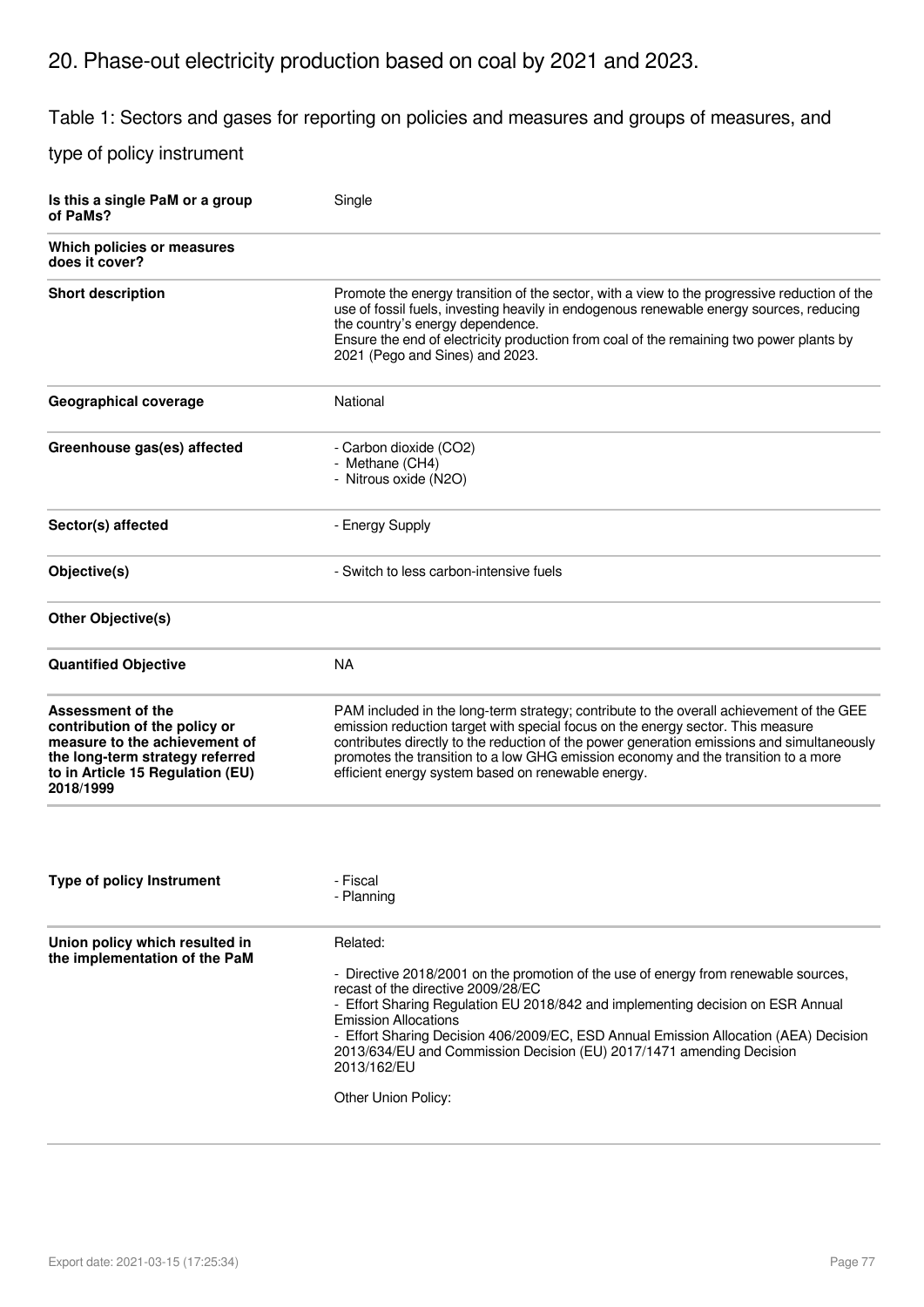| Does the PaM relate to Air<br><b>Pollution policy?</b>                |       | Yes                                                                                                                                                                          |        |                                  |               |       |
|-----------------------------------------------------------------------|-------|------------------------------------------------------------------------------------------------------------------------------------------------------------------------------|--------|----------------------------------|---------------|-------|
| <b>Status of Implementation</b>                                       |       |                                                                                                                                                                              |        |                                  |               |       |
| Status of implementation                                              | Start | Finish                                                                                                                                                                       |        | Comment on Implementation Period |               |       |
| Adopted                                                               | 2019  |                                                                                                                                                                              |        |                                  |               |       |
| Projections scenario in which<br>the PaM is included                  |       | With additional measures                                                                                                                                                     |        |                                  |               |       |
| <b>Entities responsible for</b><br>implementing the policy            |       | - Ministry of Environment and Climate Action (National government)                                                                                                           |        |                                  |               |       |
|                                                                       |       | Indicators used to monitor and evaluate progress over time (ex-post or ex-ante)                                                                                              |        |                                  |               |       |
| Reference to assessments and<br>underpinning technical reports        |       |                                                                                                                                                                              |        |                                  |               |       |
| <b>General Comments</b>                                               |       |                                                                                                                                                                              |        |                                  |               |       |
| Policy impacting EU ETS,<br><b>LULUCF and/or ESD/ESR</b><br>emissions |       | Table 2: Available results of ex-ante and ex-post assessments of the effects of individual or<br>groups of policies and measures on mitigation of climate change<br>- EU ETS |        |                                  |               |       |
| <b>Ex-ante assessment</b>                                             |       |                                                                                                                                                                              |        |                                  |               |       |
|                                                                       |       |                                                                                                                                                                              | EU ETS | <b>ESR</b>                       | <b>LULUCF</b> | Total |
| GHG emissions reductions for year 2025 (kt CO2-equivalent per year)   |       |                                                                                                                                                                              |        |                                  |               |       |
| GHG emissions reductions for year 2030 (kt CO2-equivalent per year)   |       |                                                                                                                                                                              |        |                                  |               |       |
| GHG emissions reductions for year 2035 (kt CO2-equivalent per year)   |       |                                                                                                                                                                              |        |                                  |               |       |
| GHG emissions reductions for year 2040 (kt CO2-equivalent per year)   |       |                                                                                                                                                                              |        |                                  |               |       |
| Explanation of the basis for the<br>mitigation estimates              |       |                                                                                                                                                                              |        |                                  |               |       |
| Factors affected by the PaM                                           |       |                                                                                                                                                                              |        |                                  |               |       |
| Reference                                                             |       |                                                                                                                                                                              |        |                                  |               |       |
| <b>Ex-post assessment</b>                                             |       |                                                                                                                                                                              |        |                                  |               |       |
| GHG emissions reductions(kt CO2-equivalent per year)                  |       |                                                                                                                                                                              |        |                                  |               |       |
| Year for which reduction applies                                      |       |                                                                                                                                                                              | EU ETS | ESD/ESR                          | <b>LULUCF</b> | Total |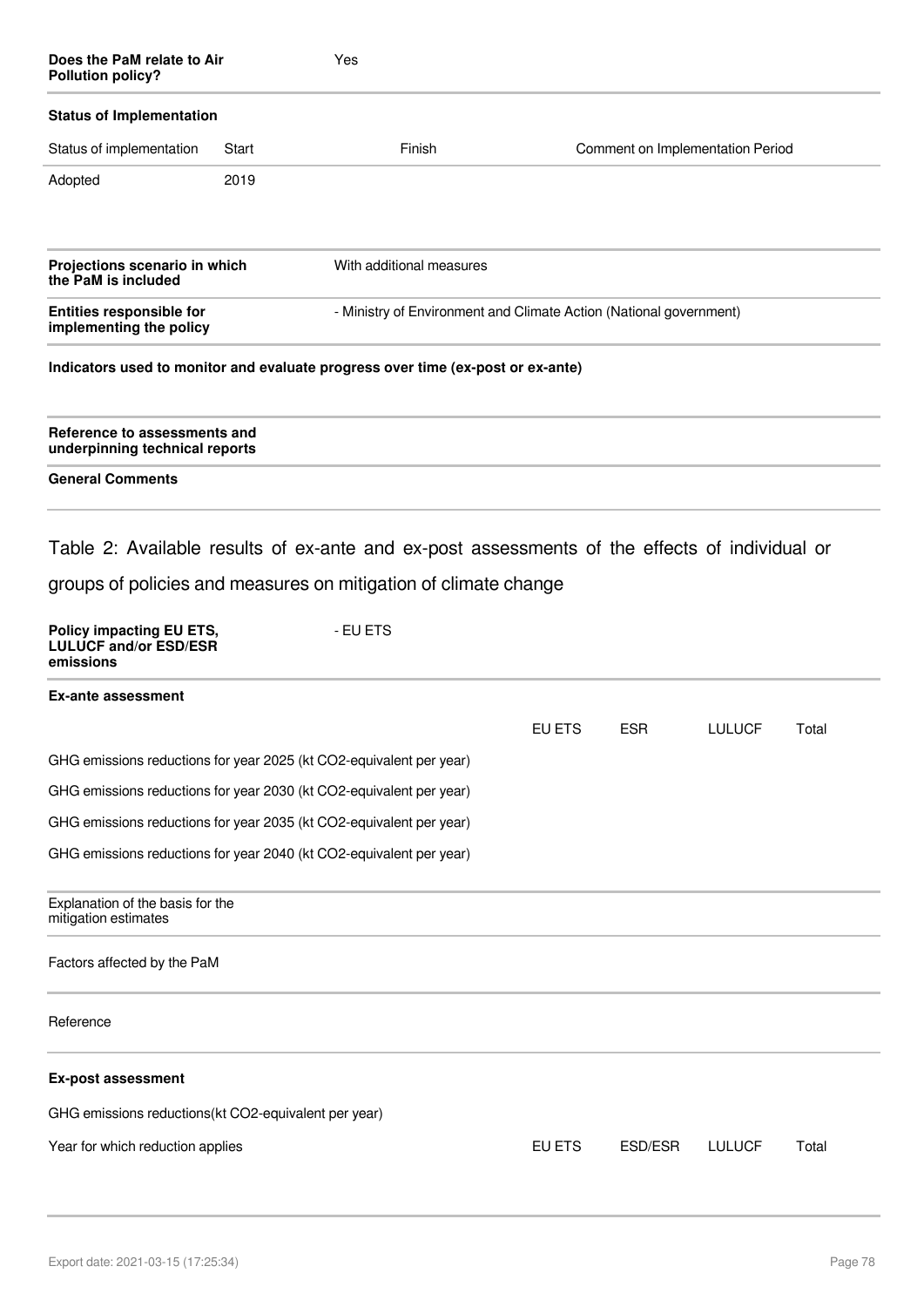### Factors affected by the PaM

#### Reference

Table 3: Available projected and realised costs and benefits of individual or groups of policies and measures on mitigation of climate change

# **Projected costs and benefits** Year(s) for which cost has been calculated Price reference year Cost Gross costs in EUR per tonne CO2eq reduced/ sequestered Absolute gross costs per year in EUR Benefit Benefits in EUR per tonne CO2eq reduced/ sequestered Absolute benefit per year in EUR Net Cost Net costs in EUR per tonne CO2eq reduced/ sequestered Absolute net cost per year in EUR Description of cost estimates (basis for cost estimate, what type of costs are included in the estimate, methodology) Description of non-GHG mitigation benefits Reference **Realised costs and benefits** Year(s) for which cost has been calculated

#### Price reference year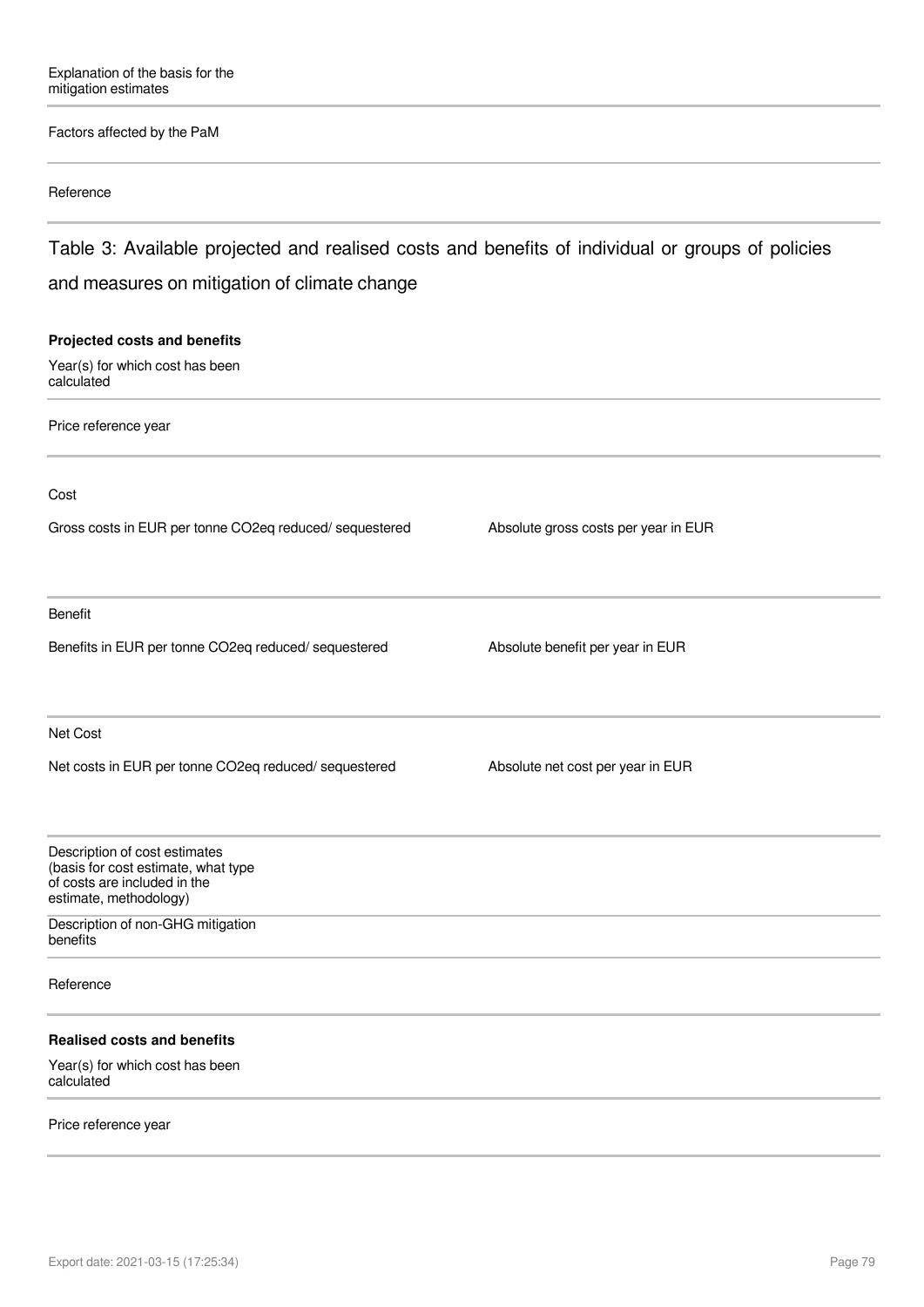### Cost

| Gross costs in EUR per tonne CO2eq reduced/sequestered                                                                         | Absolute gross costs per year in EUR |
|--------------------------------------------------------------------------------------------------------------------------------|--------------------------------------|
|                                                                                                                                |                                      |
| Benefit                                                                                                                        |                                      |
| Benefits in EUR per tonne CO2eq reduced/sequestered                                                                            | Absolute benefit per year in EUR     |
| Net Cost                                                                                                                       |                                      |
| Net costs in EUR per tonne CO2eq reduced/sequestered                                                                           | Absolute net cost per year in EUR    |
| Description of cost estimates<br>(basis for cost estimate, what type<br>of costs are included in the<br>estimate, methodology) |                                      |
| Description of non-GHG mitigation<br>benefits                                                                                  |                                      |
| Reference                                                                                                                      |                                      |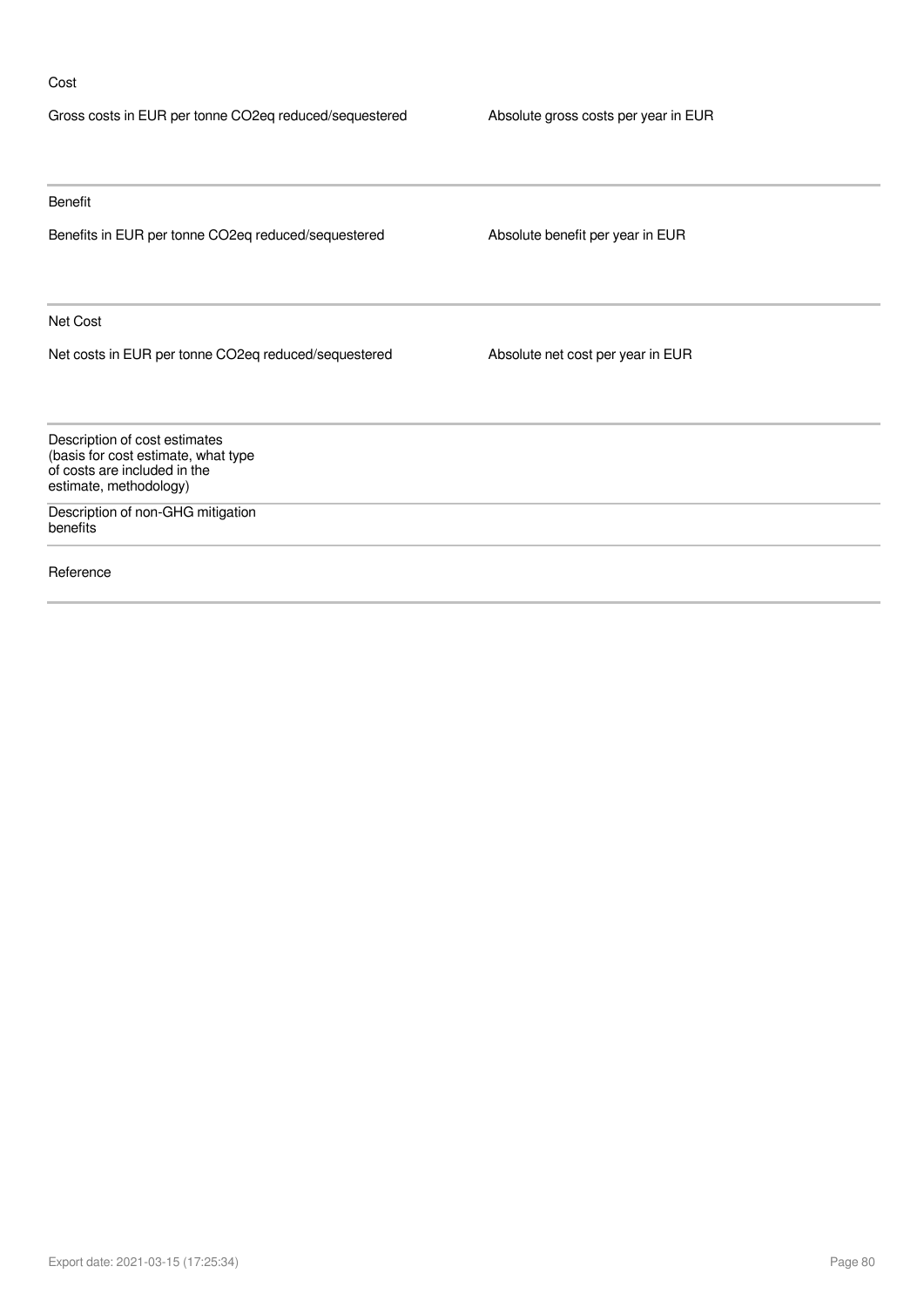## 21. Promote new energy storage solutions (batteries and hydrogen).

Table 1: Sectors and gases for reporting on policies and measures and groups of measures, and

| Is this a single PaM or a group<br>of PaMs?                                                                                                                             |       | Single                                                                                                            |                                                                                                                                                                                                                                                                                                                                                                                                                                                                    |  |
|-------------------------------------------------------------------------------------------------------------------------------------------------------------------------|-------|-------------------------------------------------------------------------------------------------------------------|--------------------------------------------------------------------------------------------------------------------------------------------------------------------------------------------------------------------------------------------------------------------------------------------------------------------------------------------------------------------------------------------------------------------------------------------------------------------|--|
| Which policies or measures<br>does it cover?                                                                                                                            |       |                                                                                                                   |                                                                                                                                                                                                                                                                                                                                                                                                                                                                    |  |
| <b>Short description</b>                                                                                                                                                |       | used as storage.                                                                                                  | To reach the total production of electricity through renewables it is essential to maximize<br>the energy storage solutions. In this context, hydrogen is essential once it allows the<br>storage of energy and the preparation of other renewable fuels. Furthermore, the<br>untapped national hydroelectric potential will be assessed by establishing rigorous site<br>selection criteria for the deployment of new major hydroelectric utilities, which can be |  |
| Geographical coverage                                                                                                                                                   |       | National                                                                                                          |                                                                                                                                                                                                                                                                                                                                                                                                                                                                    |  |
| Greenhouse gas(es) affected                                                                                                                                             |       | - Carbon dioxide (CO2)                                                                                            |                                                                                                                                                                                                                                                                                                                                                                                                                                                                    |  |
| Sector(s) affected                                                                                                                                                      |       | - Energy Supply                                                                                                   |                                                                                                                                                                                                                                                                                                                                                                                                                                                                    |  |
| Objective(s)                                                                                                                                                            |       | - Other energy supply                                                                                             |                                                                                                                                                                                                                                                                                                                                                                                                                                                                    |  |
| <b>Other Objective(s)</b>                                                                                                                                               |       | - Energy Supply: Promotion of new energy storage solutions (batteries, hydrogen and<br>pumped-storage hydropower) |                                                                                                                                                                                                                                                                                                                                                                                                                                                                    |  |
| <b>Quantified Objective</b>                                                                                                                                             |       | <b>NA</b>                                                                                                         |                                                                                                                                                                                                                                                                                                                                                                                                                                                                    |  |
| Assessment of the<br>contribution of the policy or<br>measure to the achievement of<br>the long-term strategy referred<br>to in Article 15 Regulation (EU)<br>2018/1999 |       |                                                                                                                   | PAM included in the long-term strategy; contribute to the overall achievement of the GEE<br>emission reduction target with special focus on the energy sector. An efficient storage of<br>energy is a fundamental pillar of the energy transition, as it allows flexibility in the<br>production of renewable energy and ensures its integration in the system.                                                                                                    |  |
| <b>Type of policy Instrument</b>                                                                                                                                        |       | - Planning<br>- Regulatory                                                                                        |                                                                                                                                                                                                                                                                                                                                                                                                                                                                    |  |
| Union policy which resulted in<br>the implementation of the PaM                                                                                                         |       | Non related                                                                                                       |                                                                                                                                                                                                                                                                                                                                                                                                                                                                    |  |
| Does the PaM relate to Air<br><b>Pollution policy?</b>                                                                                                                  |       | <b>No</b>                                                                                                         |                                                                                                                                                                                                                                                                                                                                                                                                                                                                    |  |
| <b>Status of Implementation</b>                                                                                                                                         |       |                                                                                                                   |                                                                                                                                                                                                                                                                                                                                                                                                                                                                    |  |
| Status of implementation                                                                                                                                                | Start | Finish                                                                                                            | Comment on Implementation Period                                                                                                                                                                                                                                                                                                                                                                                                                                   |  |
| Planned                                                                                                                                                                 | 2020  |                                                                                                                   |                                                                                                                                                                                                                                                                                                                                                                                                                                                                    |  |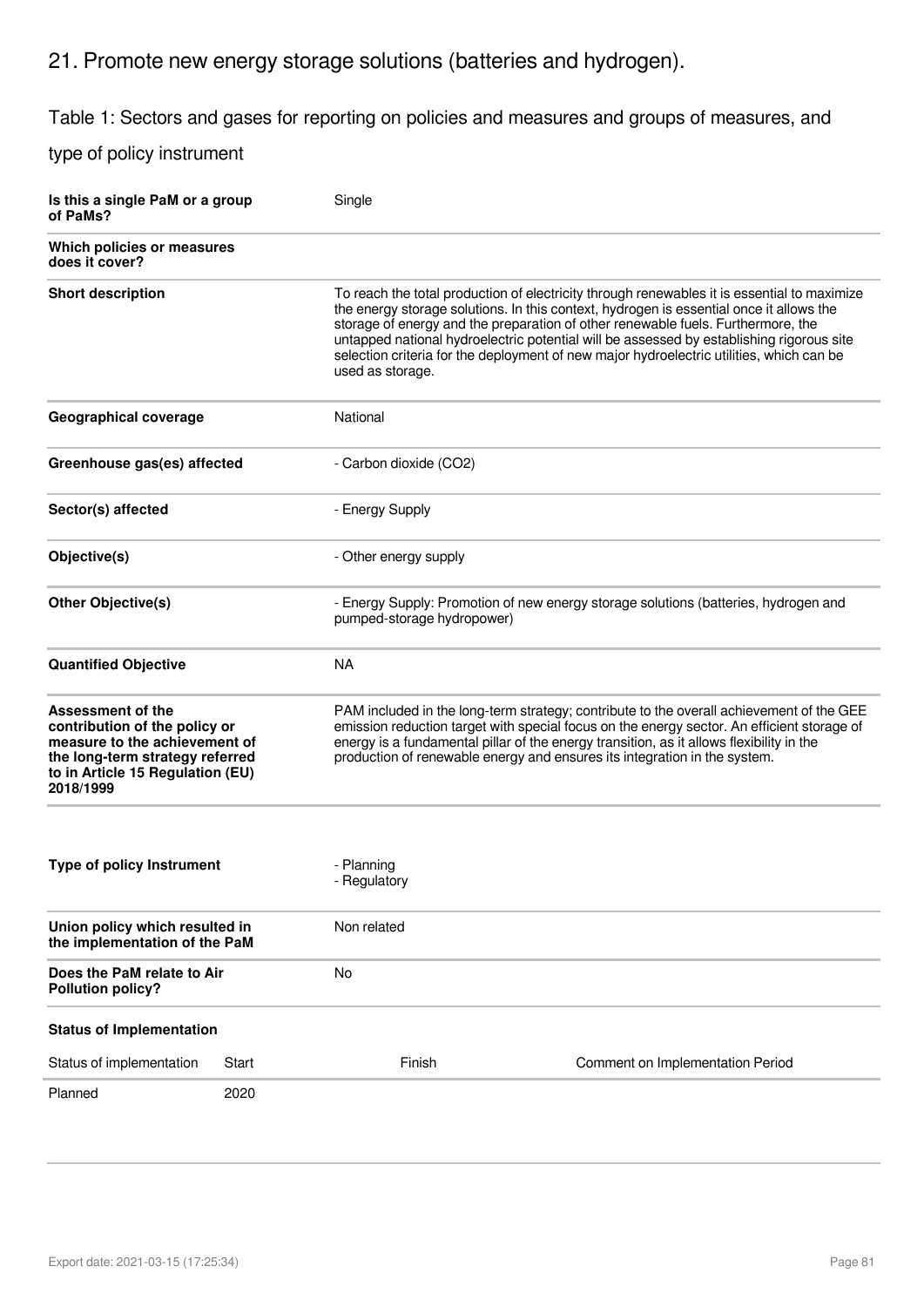| Entities responsible for<br>implementing the policy                                           | - Ministry of Environment and Climate Action (National government) |        |            |               |       |
|-----------------------------------------------------------------------------------------------|--------------------------------------------------------------------|--------|------------|---------------|-------|
| Indicators used to monitor and evaluate progress over time (ex-post or ex-ante)               |                                                                    |        |            |               |       |
| Reference to assessments and<br>underpinning technical reports                                |                                                                    |        |            |               |       |
| <b>General Comments</b>                                                                       |                                                                    |        |            |               |       |
| Table 2: Available results of ex-ante and ex-post assessments of the effects of individual or |                                                                    |        |            |               |       |
| groups of policies and measures on mitigation of climate change                               |                                                                    |        |            |               |       |
| <b>Policy impacting EU ETS,</b><br><b>LULUCF and/or ESD/ESR</b><br>emissions                  |                                                                    |        |            |               |       |
| <b>Ex-ante assessment</b>                                                                     |                                                                    |        |            |               |       |
|                                                                                               |                                                                    | EU ETS | <b>ESR</b> | <b>LULUCF</b> | Total |
| GHG emissions reductions for year 2025 (kt CO2-equivalent per year)                           |                                                                    |        |            |               |       |
| GHG emissions reductions for year 2030 (kt CO2-equivalent per year)                           |                                                                    |        |            |               |       |
| GHG emissions reductions for year 2035 (kt CO2-equivalent per year)                           |                                                                    |        |            |               |       |
| GHG emissions reductions for year 2040 (kt CO2-equivalent per year)                           |                                                                    |        |            |               |       |
| Explanation of the basis for the<br>mitigation estimates                                      |                                                                    |        |            |               |       |
| Factors affected by the PaM                                                                   |                                                                    |        |            |               |       |
| Reference                                                                                     |                                                                    |        |            |               |       |
| <b>Ex-post assessment</b>                                                                     |                                                                    |        |            |               |       |
| GHG emissions reductions(kt CO2-equivalent per year)                                          |                                                                    |        |            |               |       |
| Year for which reduction applies                                                              |                                                                    | EU ETS | ESD/ESR    | <b>LULUCF</b> | Total |
| Explanation of the basis for the<br>mitigation estimates                                      |                                                                    |        |            |               |       |
| Factors affected by the PaM                                                                   |                                                                    |        |            |               |       |
|                                                                                               |                                                                    |        |            |               |       |

With additional measures

**Projections scenario in which**

**the PaM is included**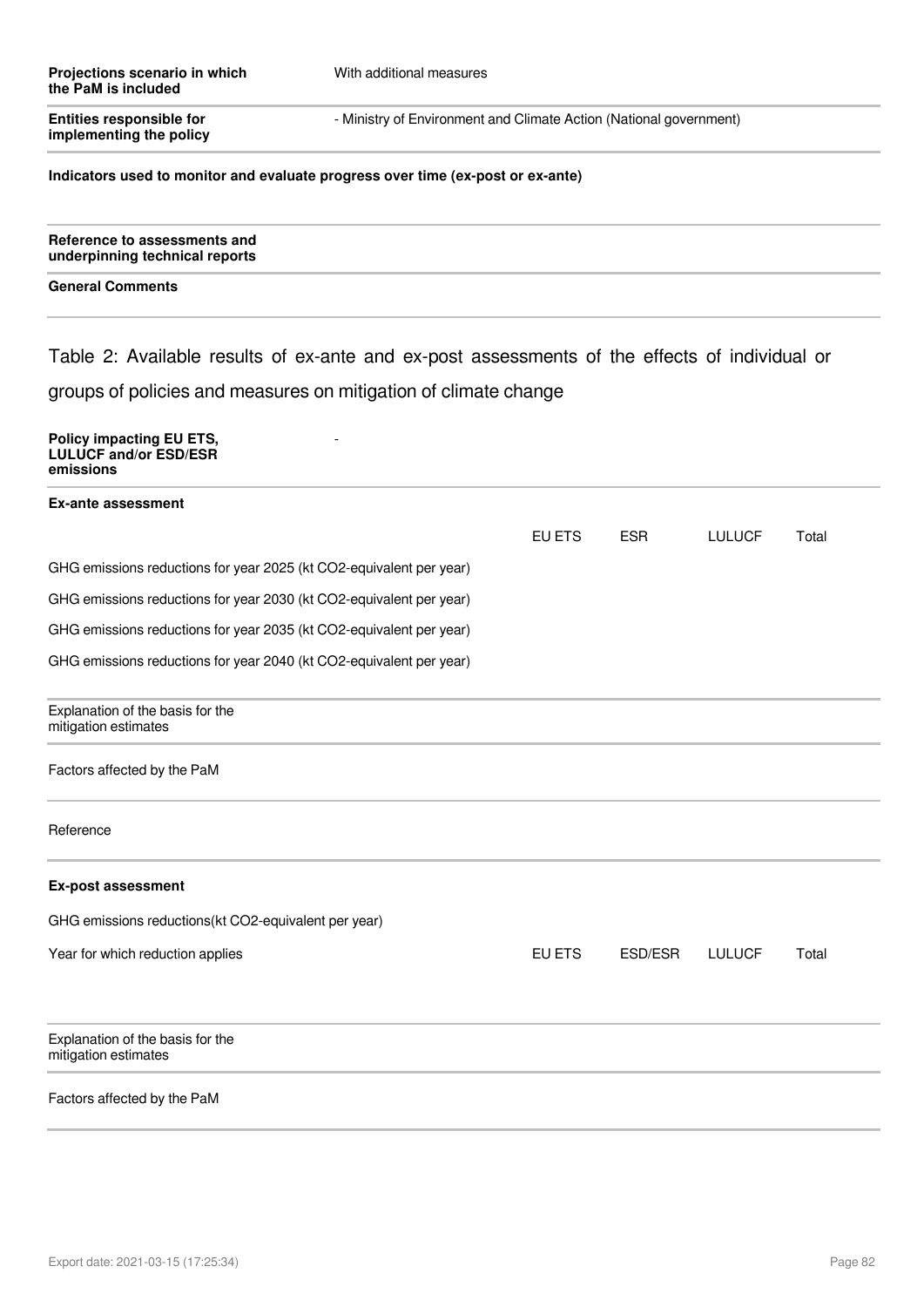### Table 3: Available projected and realised costs and benefits of individual or groups of policies

### and measures on mitigation of climate change

| Projected costs and benefits                                                                                                   |                                      |  |
|--------------------------------------------------------------------------------------------------------------------------------|--------------------------------------|--|
| Year(s) for which cost has been<br>calculated                                                                                  |                                      |  |
| Price reference year                                                                                                           |                                      |  |
| Cost                                                                                                                           |                                      |  |
| Gross costs in EUR per tonne CO2eq reduced/ sequestered                                                                        | Absolute gross costs per year in EUR |  |
| Benefit                                                                                                                        |                                      |  |
| Benefits in EUR per tonne CO2eq reduced/ sequestered                                                                           | Absolute benefit per year in EUR     |  |
| Net Cost                                                                                                                       |                                      |  |
| Net costs in EUR per tonne CO2eq reduced/ sequestered                                                                          | Absolute net cost per year in EUR    |  |
| Description of cost estimates<br>(basis for cost estimate, what type<br>of costs are included in the<br>estimate, methodology) |                                      |  |
| Description of non-GHG mitigation<br>benefits                                                                                  |                                      |  |
| Reference                                                                                                                      |                                      |  |
| <b>Realised costs and benefits</b>                                                                                             |                                      |  |
| Year(s) for which cost has been<br>calculated                                                                                  |                                      |  |
| Price reference year                                                                                                           |                                      |  |
| Cost                                                                                                                           |                                      |  |
| Gross costs in EUR per tonne CO2eq reduced/sequestered                                                                         | Absolute gross costs per year in EUR |  |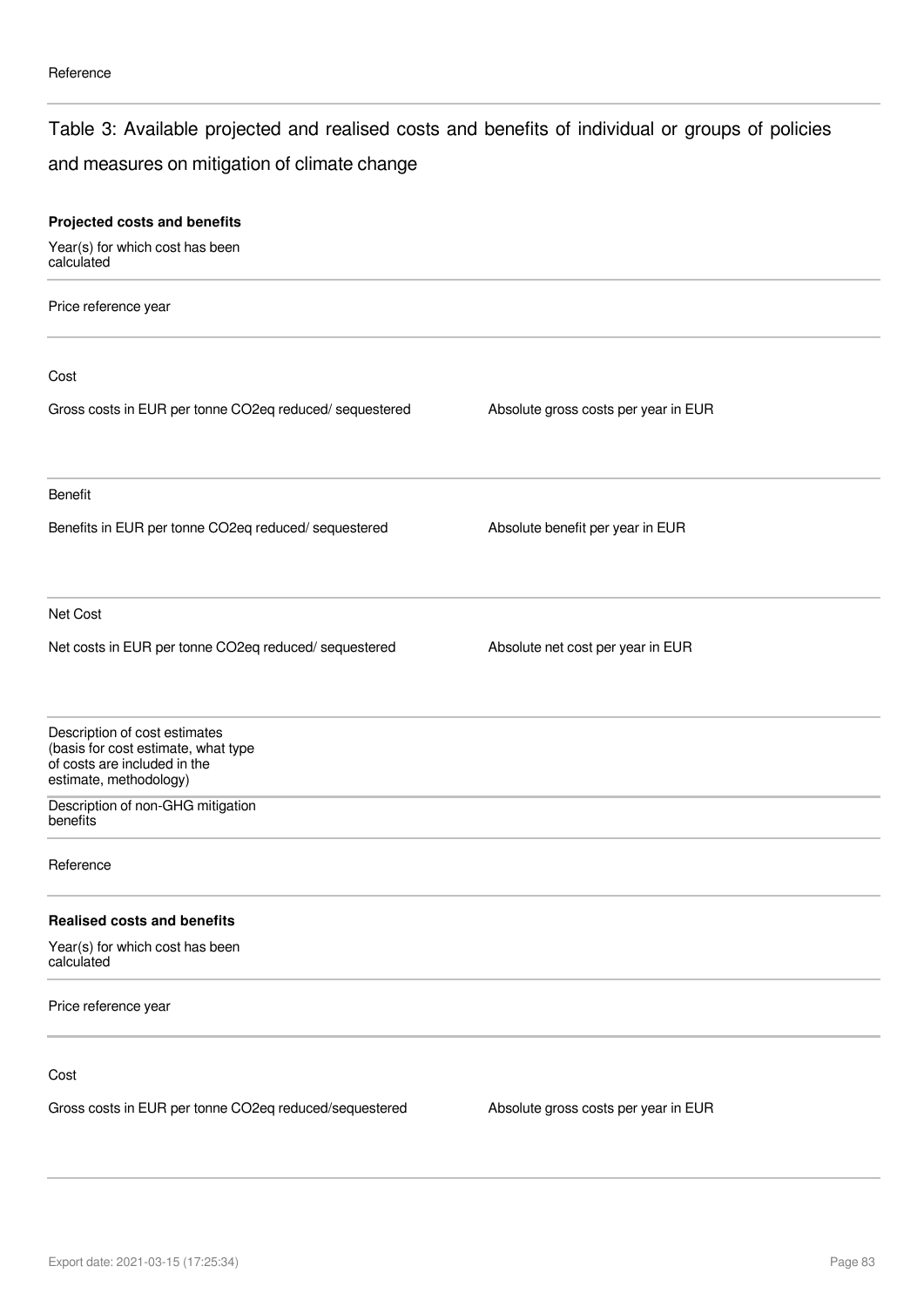#### Benefit

Benefits in EUR per tonne CO2eq reduced/sequestered Absolute benefit per year in EUR

Net Cost

Net costs in EUR per tonne CO2eq reduced/sequestered Absolute net cost per year in EUR

Description of cost estimates (basis for cost estimate, what type of costs are included in the estimate, methodology)

Description of non-GHG mitigation benefits

Reference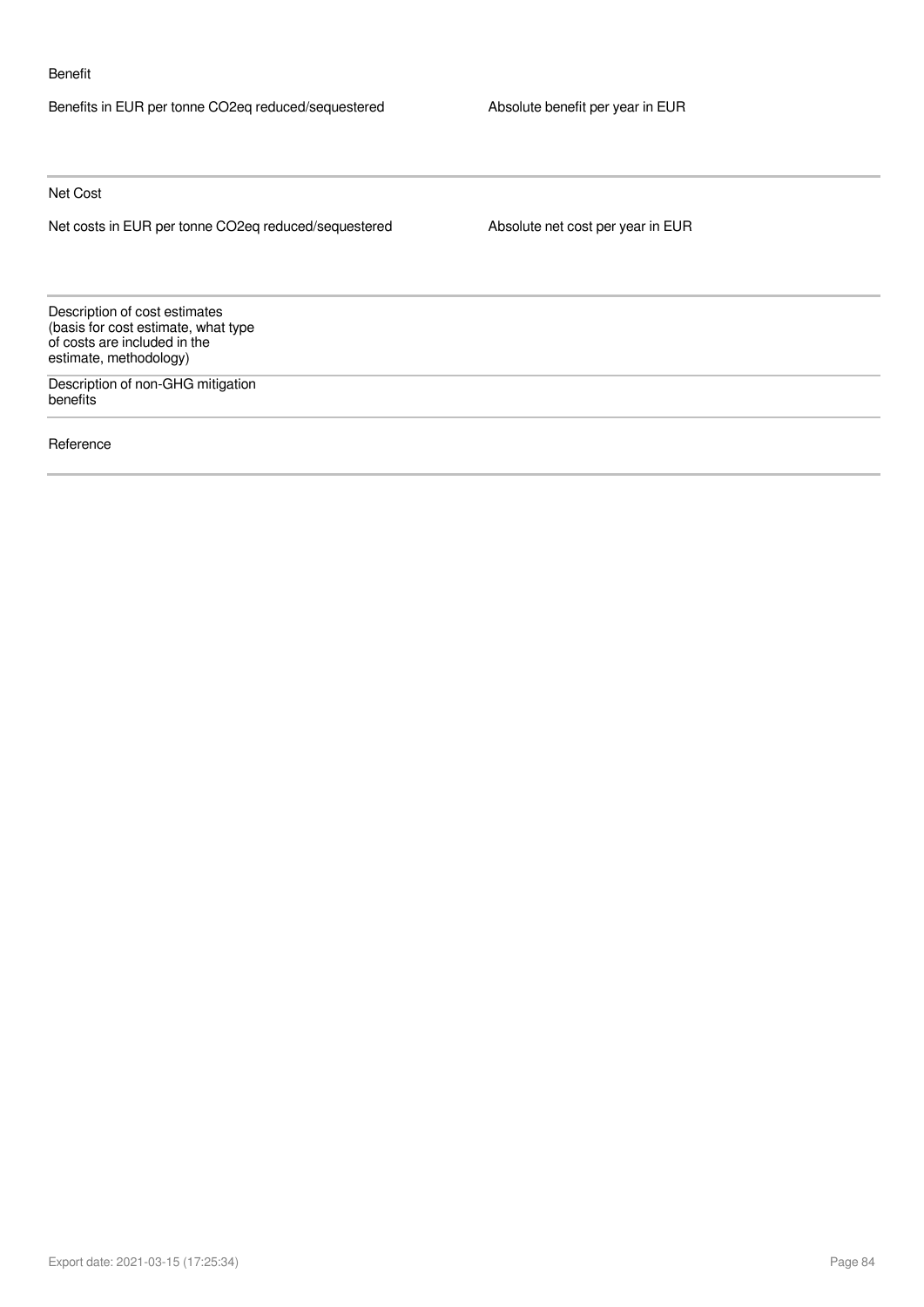# 22. Accelerate national energy transition to renewables.

Table 1: Sectors and gases for reporting on policies and measures and groups of measures, and

| Is this a single PaM or a group<br>of PaMs?                                                                                                                             | Single                                                                                                                                                                                                                                                                                                                                                                                                                                                                                                                                                                                                                                                                                                                                   |
|-------------------------------------------------------------------------------------------------------------------------------------------------------------------------|------------------------------------------------------------------------------------------------------------------------------------------------------------------------------------------------------------------------------------------------------------------------------------------------------------------------------------------------------------------------------------------------------------------------------------------------------------------------------------------------------------------------------------------------------------------------------------------------------------------------------------------------------------------------------------------------------------------------------------------|
| Which policies or measures<br>does it cover?                                                                                                                            |                                                                                                                                                                                                                                                                                                                                                                                                                                                                                                                                                                                                                                                                                                                                          |
| <b>Short description</b>                                                                                                                                                | Establishment of incentives for production by the agricultural and the industry sectors of<br>renewable energies (solar thermal, green heat, biomass, minicompanies, biomethane,<br>others).<br>Increase the introduction of renewable energies in final energy consumption, reducing the<br>carbon intensity of the buildings stock (residential and services commercial).<br>In the energy sector, evolution to a production based on solar (centralized and<br>decentralized, promoting energy communities), wind (onshore and offshore) and<br>hydroelectric (with and without pumping). Streamlining all aspects of promoting<br>deployment of renewables. Capacity auctions for solar power deployment already<br>ongoing in 2019. |
| Geographical coverage                                                                                                                                                   | National                                                                                                                                                                                                                                                                                                                                                                                                                                                                                                                                                                                                                                                                                                                                 |
| Greenhouse gas(es) affected                                                                                                                                             | - Carbon dioxide (CO2)<br>- Methane (CH4)<br>- Nitrous oxide (N2O)                                                                                                                                                                                                                                                                                                                                                                                                                                                                                                                                                                                                                                                                       |
| Sector(s) affected                                                                                                                                                      | - Energy Supply<br>- Energy Consumption<br>- Transport<br>- Industrial Processes<br>- Agriculture<br>- Other Sectors                                                                                                                                                                                                                                                                                                                                                                                                                                                                                                                                                                                                                     |
| Objective(s)                                                                                                                                                            | - Increase in renewable energy<br>- Other energy consumption<br>- Other transport<br>- Other industrial processes<br>- Other agriculture<br>- Other objective(s)                                                                                                                                                                                                                                                                                                                                                                                                                                                                                                                                                                         |
| <b>Other Objective(s)</b>                                                                                                                                               | - Energy Consumption: Increase the introduction of renewable energies in final energy<br>consumption<br>- Transport: Electrification of the sector<br>- Industrial Processes: Increase the cogeneration systems for energy generation<br>(electricity, heat and cold) based on renewable energy sources.<br>- Agriculture: Increase the production and use of renewable energy sources<br>- Other Sectors: Thermal comfort - heating and cooling                                                                                                                                                                                                                                                                                         |
| <b>Quantified Objective</b>                                                                                                                                             | NA                                                                                                                                                                                                                                                                                                                                                                                                                                                                                                                                                                                                                                                                                                                                       |
| Assessment of the<br>contribution of the policy or<br>measure to the achievement of<br>the long-term strategy referred<br>to in Article 15 Regulation (EU)<br>2018/1999 | PAM included in the long-term strategy; contribute to the overall achievement of the GEE<br>emission reduction target with special focus on the energy, transport, industry and<br>building sectors. Energy production and consumption will be based on endogenous and<br>renewable energy sources, constituting in itself the greatest transformation of the energy<br>paradigm in Portugal and one of the main PAM to reduce emissions.                                                                                                                                                                                                                                                                                                |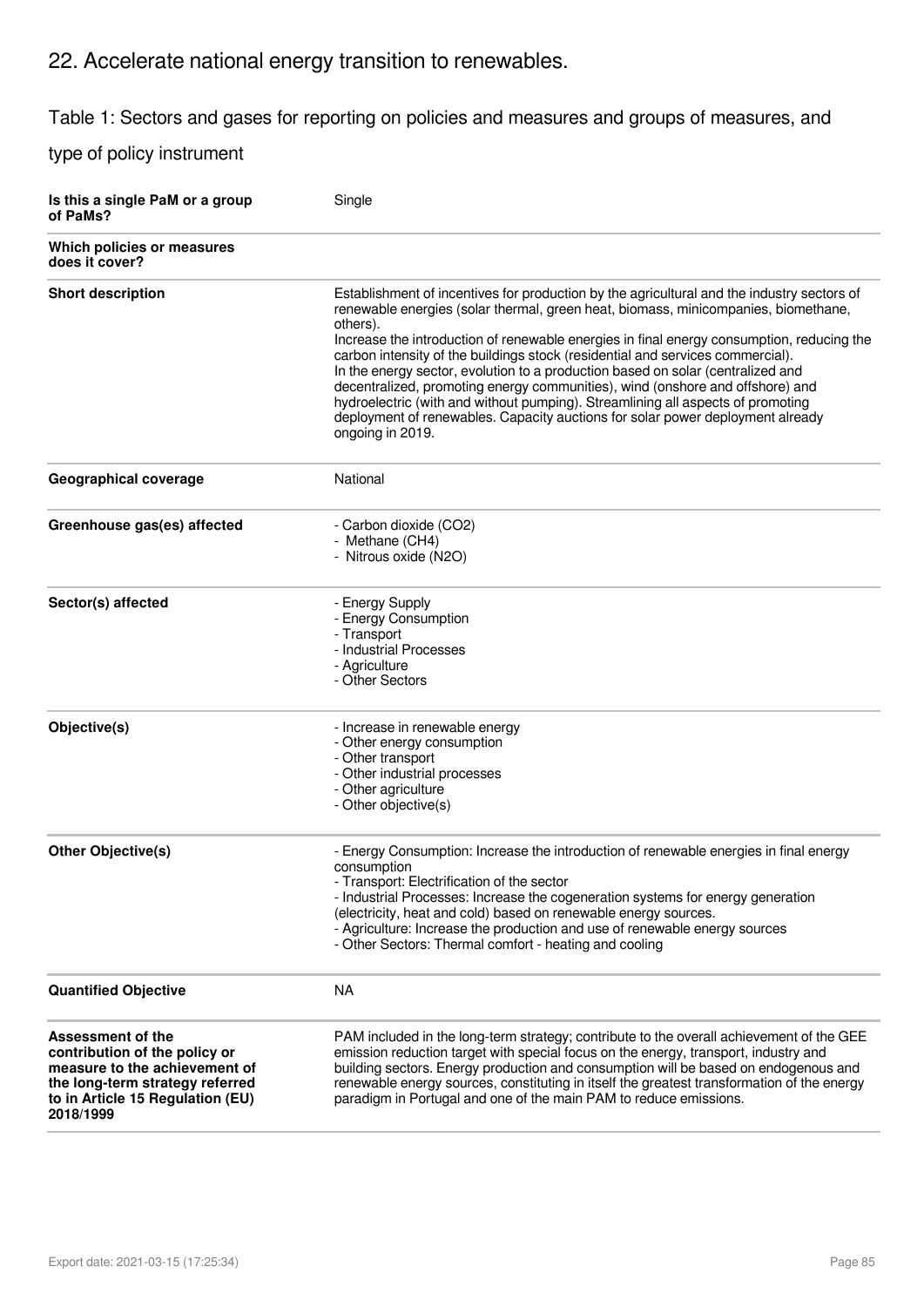| <b>Type of policy Instrument</b>                                | - Planning<br>- Regulatory                                         |                                                                                                                           |  |  |
|-----------------------------------------------------------------|--------------------------------------------------------------------|---------------------------------------------------------------------------------------------------------------------------|--|--|
| Union policy which resulted in<br>the implementation of the PaM | Related:<br>Other Union Policy:                                    | - Directive 2018/2001 on the promotion of the use of energy from renewable sources,<br>recast of the directive 2009/28/EC |  |  |
| Does the PaM relate to Air                                      | Yes                                                                |                                                                                                                           |  |  |
| <b>Status of Implementation</b>                                 |                                                                    |                                                                                                                           |  |  |
| Start                                                           | Finish                                                             | Comment on Implementation Period                                                                                          |  |  |
| 2013                                                            |                                                                    |                                                                                                                           |  |  |
| Projections scenario in which                                   | With existing measures                                             |                                                                                                                           |  |  |
| implementing the policy                                         | - Ministry of Environment and Climate Action (National government) |                                                                                                                           |  |  |
|                                                                 |                                                                    |                                                                                                                           |  |  |

| Reference to assessments and<br>underpinning technical reports |                                                                                                                                                                 |
|----------------------------------------------------------------|-----------------------------------------------------------------------------------------------------------------------------------------------------------------|
| <b>General Comments</b>                                        | National Action Plan for Energy Efficiency 2013 - 2016 (PNAEE), approved through the<br>Council of Ministers Resolution n. <sup>2</sup> 20/2013, of April 10th; |

Table 2: Available results of ex-ante and ex-post assessments of the effects of individual or

groups of policies and measures on mitigation of climate change

| <b>Policy impacting EU ETS,</b><br><b>LULUCF and/or ESD/ESR</b><br>emissions | - ESD/ESR, EU ETS |        |            |               |       |  |
|------------------------------------------------------------------------------|-------------------|--------|------------|---------------|-------|--|
| Ex-ante assessment                                                           |                   |        |            |               |       |  |
|                                                                              |                   | EU ETS | <b>ESR</b> | <b>LULUCF</b> | Total |  |
| GHG emissions reductions for year 2025 (kt CO2-equivalent per year)          |                   |        |            |               |       |  |
| GHG emissions reductions for year 2030 (kt CO2-equivalent per year)          |                   |        |            |               |       |  |
| GHG emissions reductions for year 2035 (kt CO2-equivalent per year)          |                   |        |            |               |       |  |
| GHG emissions reductions for year 2040 (kt CO2-equivalent per year)          |                   |        |            |               |       |  |
|                                                                              |                   |        |            |               |       |  |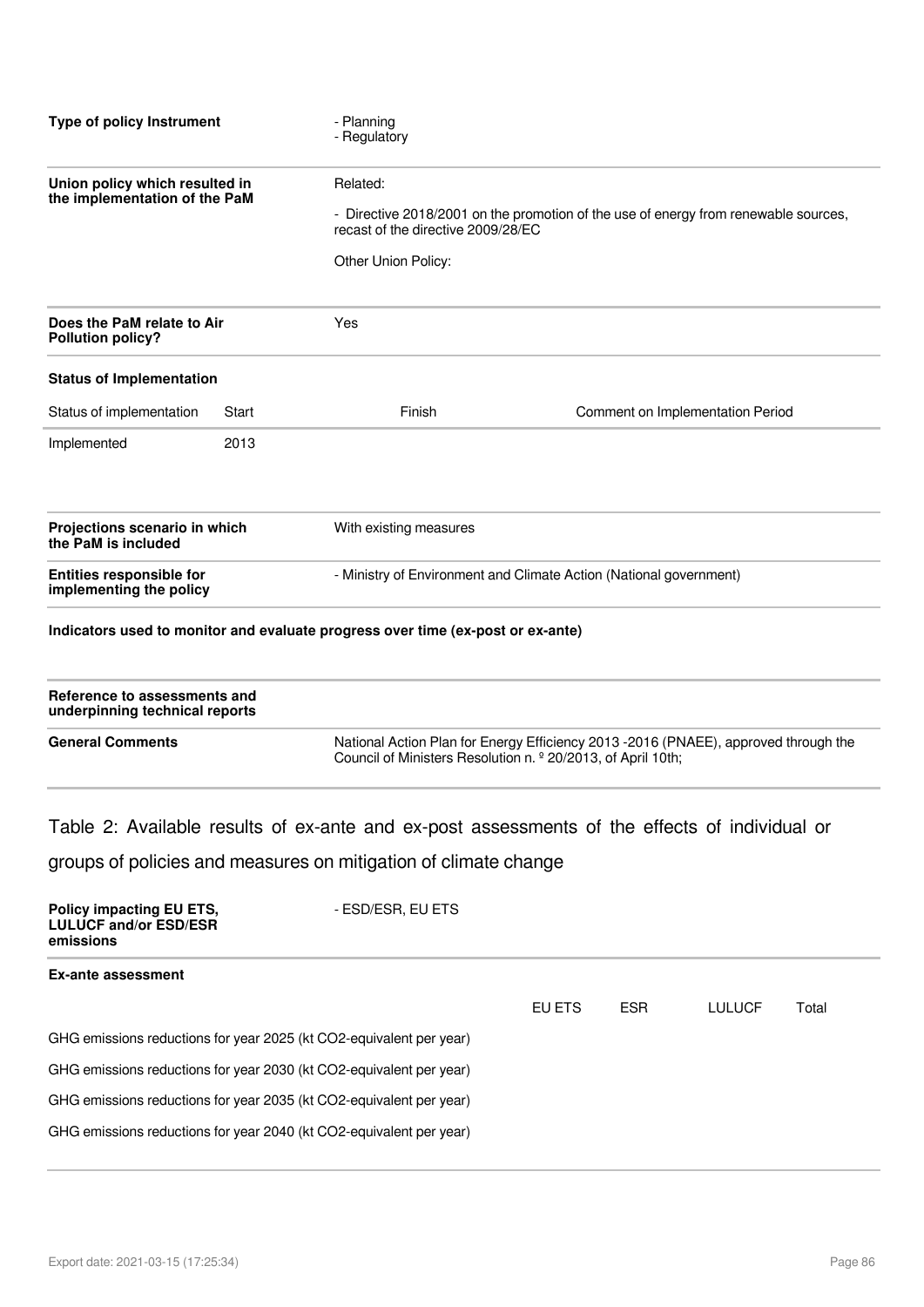### Factors affected by the PaM

| Factors affected by the PaM                                                                                                          |                                             |  |
|--------------------------------------------------------------------------------------------------------------------------------------|---------------------------------------------|--|
| Reference                                                                                                                            |                                             |  |
| <b>Ex-post assessment</b>                                                                                                            |                                             |  |
| GHG emissions reductions(kt CO2-equivalent per year)                                                                                 |                                             |  |
| Year for which reduction applies                                                                                                     | EU ETS<br>ESD/ESR<br><b>LULUCF</b><br>Total |  |
| Explanation of the basis for the<br>mitigation estimates                                                                             |                                             |  |
| Factors affected by the PaM                                                                                                          |                                             |  |
| Reference                                                                                                                            |                                             |  |
| and measures on mitigation of climate change<br><b>Projected costs and benefits</b><br>Year(s) for which cost has been<br>calculated |                                             |  |
| Price reference year                                                                                                                 |                                             |  |
| Cost                                                                                                                                 |                                             |  |
| Gross costs in EUR per tonne CO2eq reduced/sequestered                                                                               | Absolute gross costs per year in EUR        |  |
| <b>Benefit</b>                                                                                                                       |                                             |  |
| Benefits in EUR per tonne CO2eq reduced/ sequestered                                                                                 | Absolute benefit per year in EUR            |  |
| Net Cost                                                                                                                             |                                             |  |
| Net costs in EUR per tonne CO2eq reduced/ sequestered                                                                                | Absolute net cost per year in EUR           |  |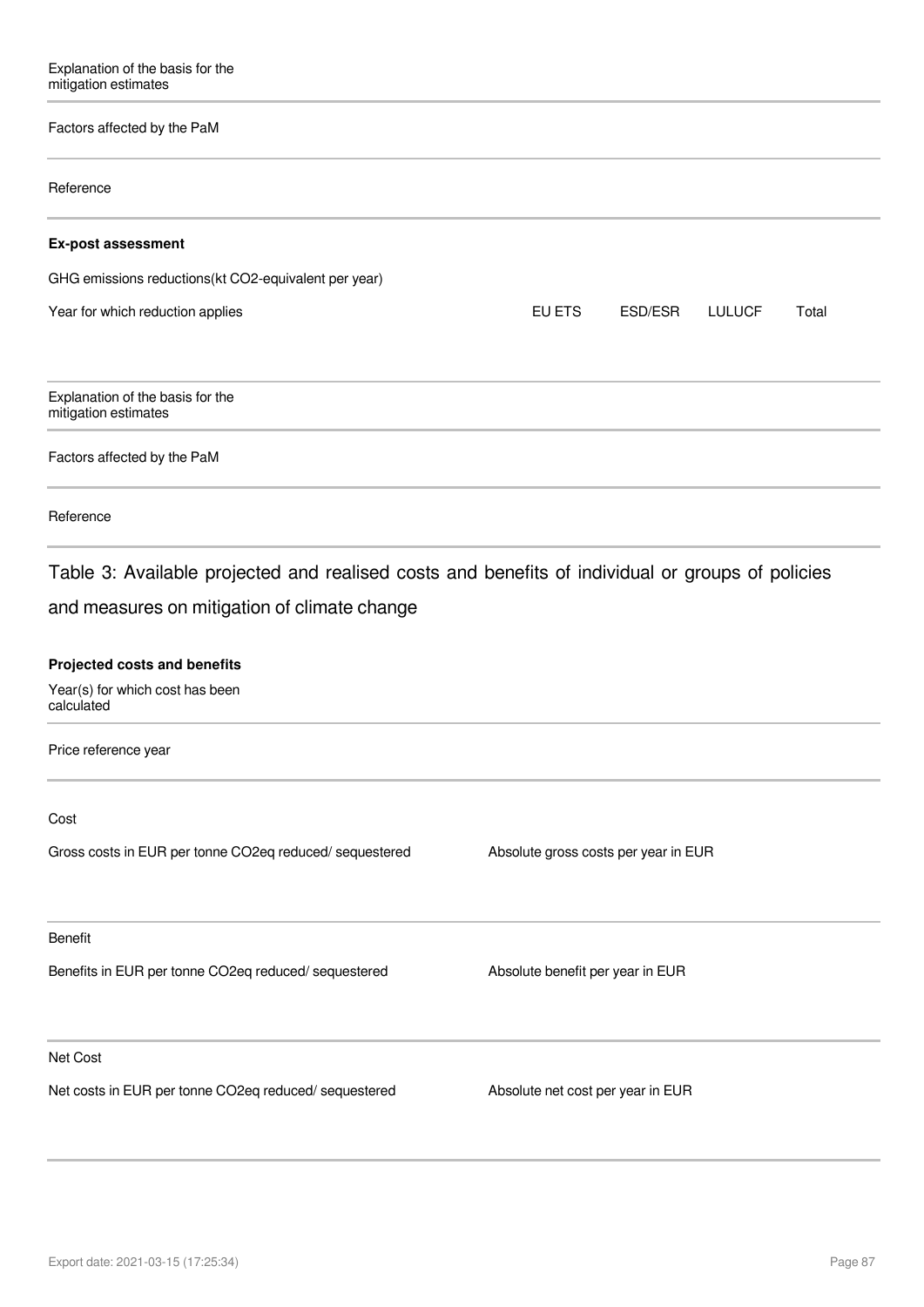Description of non-GHG mitigation benefits

Reference

#### **Realised costs and benefits**

Year(s) for which cost has been calculated

Price reference year

Cost

Gross costs in EUR per tonne CO2eq reduced/sequestered Absolute gross costs per year in EUR Benefit Benefits in EUR per tonne CO2eq reduced/sequestered Absolute benefit per year in EUR Net Cost Net costs in EUR per tonne CO2eq reduced/sequestered Absolute net cost per year in EUR Description of cost estimates (basis for cost estimate, what type of costs are included in the estimate, methodology)

Description of non-GHG mitigation benefits

Reference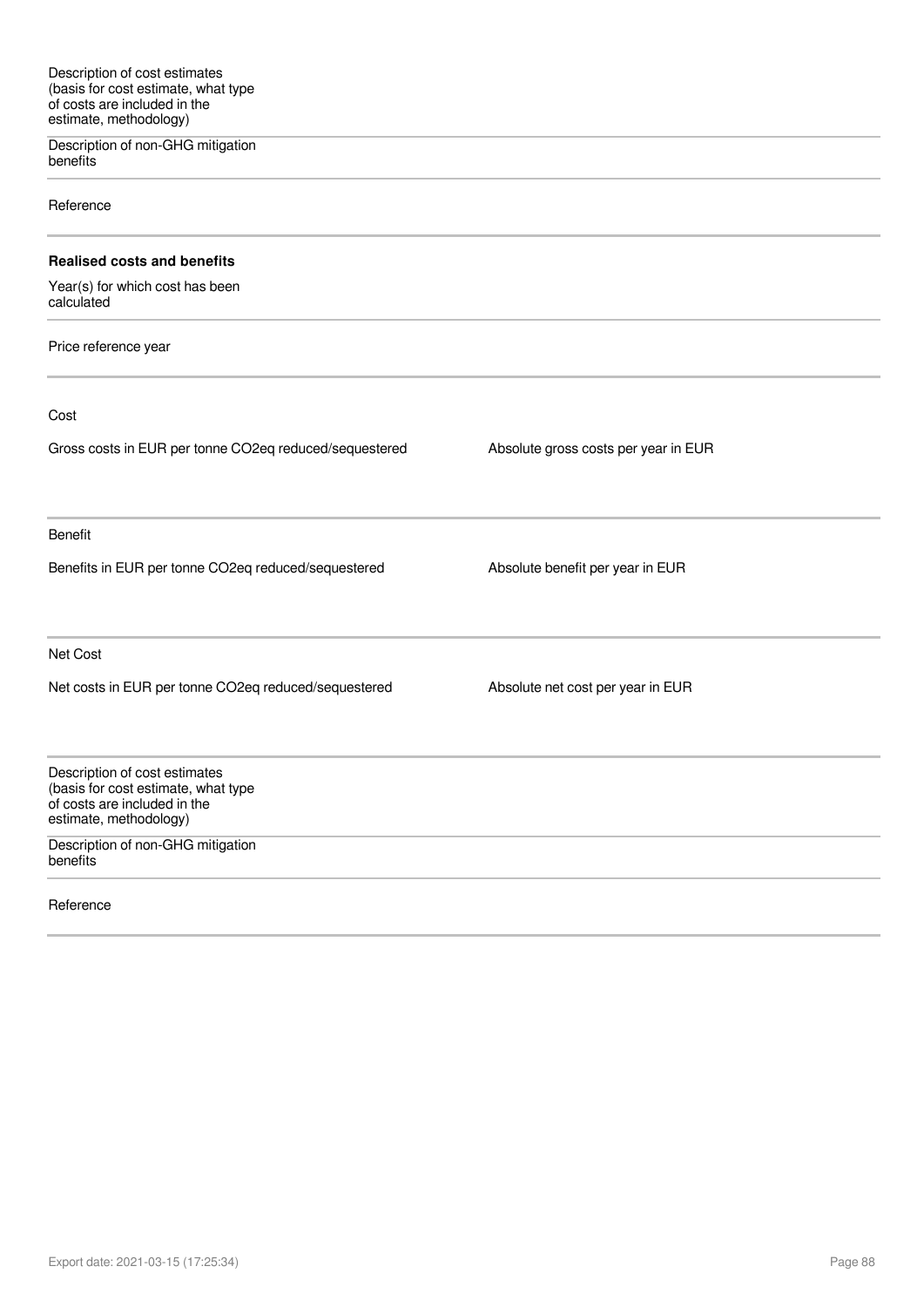# 23. To promote greater electricity network intelligence and flexibility.

Table 1: Sectors and gases for reporting on policies and measures and groups of measures, and

| Is this a single PaM or a group<br>of PaMs?                                                                                                                             |       | Single                                                                                                                                                                                     |                                                                                                                                                                                                                                                          |
|-------------------------------------------------------------------------------------------------------------------------------------------------------------------------|-------|--------------------------------------------------------------------------------------------------------------------------------------------------------------------------------------------|----------------------------------------------------------------------------------------------------------------------------------------------------------------------------------------------------------------------------------------------------------|
| Which policies or measures<br>does it cover?                                                                                                                            |       |                                                                                                                                                                                            |                                                                                                                                                                                                                                                          |
| <b>Short description</b>                                                                                                                                                |       | bidirectional smart meters play a crucial role.                                                                                                                                            | To reduce electricity consumption and to maximize electricity from renewable sources the<br>smart grids, management support systems, producer and/or consumer aggregators and                                                                            |
| Geographical coverage                                                                                                                                                   |       | National                                                                                                                                                                                   |                                                                                                                                                                                                                                                          |
| Greenhouse gas(es) affected                                                                                                                                             |       | - Carbon dioxide (CO2)<br>- Methane (CH4)<br>- Nitrous oxide (N2O)                                                                                                                         |                                                                                                                                                                                                                                                          |
| Sector(s) affected                                                                                                                                                      |       | - Energy Consumption                                                                                                                                                                       |                                                                                                                                                                                                                                                          |
| Objective(s)                                                                                                                                                            |       | - Efficiency improvements of buildings<br>- Efficiency improvement in services/ tertiary sector<br>- Efficiency improvement in industrial end-use sectors<br>- Demand management/reduction |                                                                                                                                                                                                                                                          |
| <b>Other Objective(s)</b>                                                                                                                                               |       |                                                                                                                                                                                            |                                                                                                                                                                                                                                                          |
| <b>Quantified Objective</b>                                                                                                                                             |       | <b>NA</b>                                                                                                                                                                                  |                                                                                                                                                                                                                                                          |
| Assessment of the<br>contribution of the policy or<br>measure to the achievement of<br>the long-term strategy referred<br>to in Article 15 Regulation (EU)<br>2018/1999 |       |                                                                                                                                                                                            | PAM included in the long-term strategy; contribute to the overall achievement of the GEE<br>emission reduction target with special focus on the energy and buildings sectors. It<br>contributes for the reduction of emissions and to energy efficiency. |
| <b>Type of policy Instrument</b>                                                                                                                                        |       | - Regulatory                                                                                                                                                                               |                                                                                                                                                                                                                                                          |
| Union policy which resulted in                                                                                                                                          |       | Related:                                                                                                                                                                                   |                                                                                                                                                                                                                                                          |
| the implementation of the PaM                                                                                                                                           |       |                                                                                                                                                                                            | - Other (Union policy not listed above or additional Union policy)                                                                                                                                                                                       |
|                                                                                                                                                                         |       | Other Union Policy:                                                                                                                                                                        |                                                                                                                                                                                                                                                          |
|                                                                                                                                                                         |       | roll-out of smart metering systems                                                                                                                                                         | - 2012/148/EU: Commission Recommendation of 9 March 2012 on preparations for the                                                                                                                                                                         |
| Does the PaM relate to Air<br><b>Pollution policy?</b>                                                                                                                  |       | No                                                                                                                                                                                         |                                                                                                                                                                                                                                                          |
| <b>Status of Implementation</b>                                                                                                                                         |       |                                                                                                                                                                                            |                                                                                                                                                                                                                                                          |
| Status of implementation                                                                                                                                                | Start | Finish                                                                                                                                                                                     | Comment on Implementation Period                                                                                                                                                                                                                         |
| Implemented                                                                                                                                                             | 2015  |                                                                                                                                                                                            |                                                                                                                                                                                                                                                          |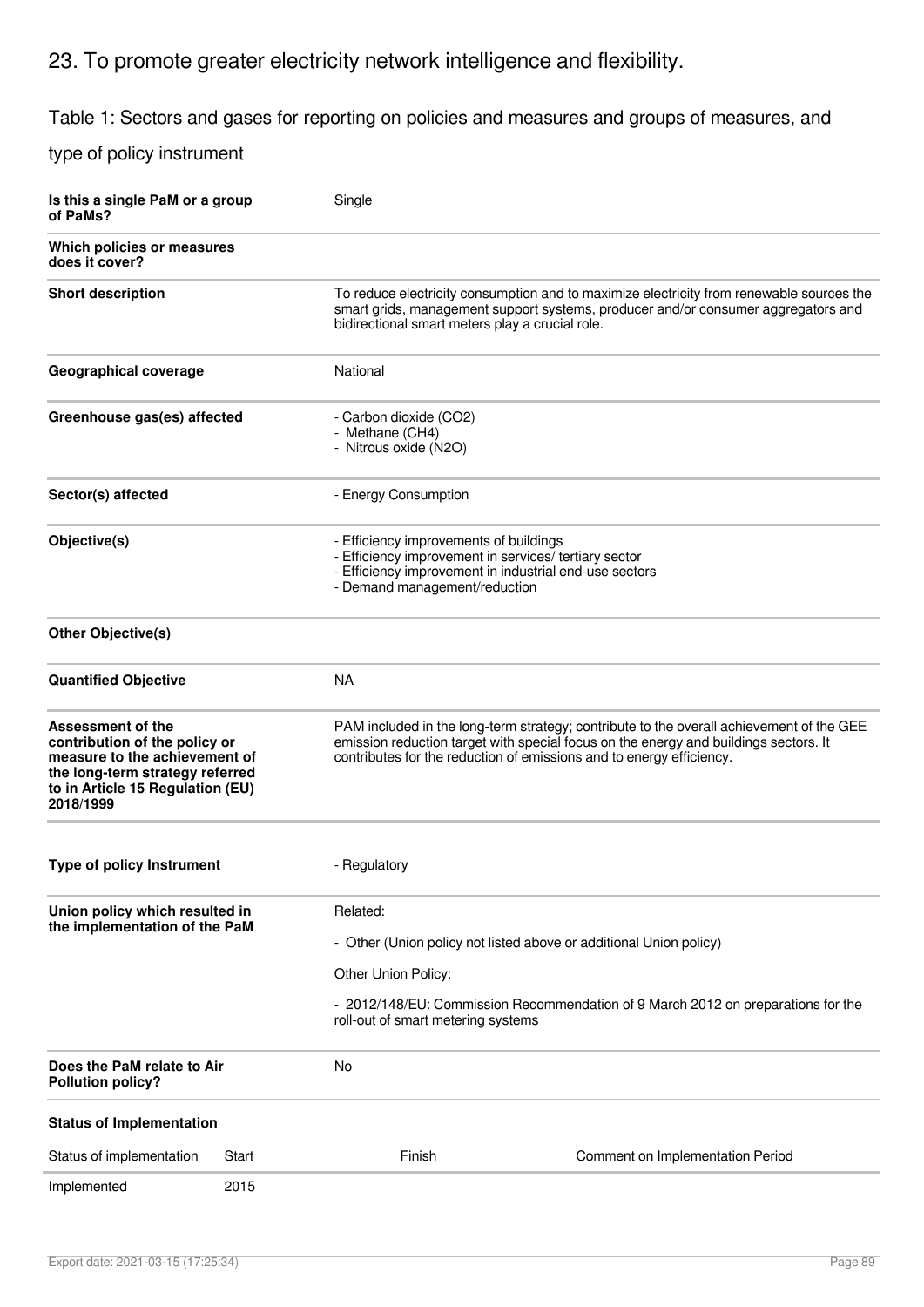| Projections scenario in which<br>the PaM is included                                          | With existing measures |                                                                    |            |               |       |
|-----------------------------------------------------------------------------------------------|------------------------|--------------------------------------------------------------------|------------|---------------|-------|
| <b>Entities responsible for</b><br>implementing the policy                                    |                        | - Ministry of Environment and Climate Action (National government) |            |               |       |
| Indicators used to monitor and evaluate progress over time (ex-post or ex-ante)               |                        |                                                                    |            |               |       |
| Reference to assessments and<br>underpinning technical reports                                |                        |                                                                    |            |               |       |
| <b>General Comments</b>                                                                       |                        |                                                                    |            |               |       |
| Table 2: Available results of ex-ante and ex-post assessments of the effects of individual or |                        |                                                                    |            |               |       |
| groups of policies and measures on mitigation of climate change                               |                        |                                                                    |            |               |       |
| Policy impacting EU ETS,<br><b>LULUCF and/or ESD/ESR</b><br>emissions                         | - ESD/ESR              |                                                                    |            |               |       |
| <b>Ex-ante assessment</b>                                                                     |                        |                                                                    |            |               |       |
|                                                                                               |                        | EU ETS                                                             | <b>ESR</b> | <b>LULUCF</b> | Total |
| GHG emissions reductions for year 2025 (kt CO2-equivalent per year)                           |                        |                                                                    |            |               |       |
| GHG emissions reductions for year 2030 (kt CO2-equivalent per year)                           |                        |                                                                    |            |               |       |
| GHG emissions reductions for year 2035 (kt CO2-equivalent per year)                           |                        |                                                                    |            |               |       |
| GHG emissions reductions for year 2040 (kt CO2-equivalent per year)                           |                        |                                                                    |            |               |       |
| Explanation of the basis for the<br>mitigation estimates                                      |                        |                                                                    |            |               |       |
| Factors affected by the PaM                                                                   |                        |                                                                    |            |               |       |
| Reference                                                                                     |                        |                                                                    |            |               |       |
| <b>Ex-post assessment</b>                                                                     |                        |                                                                    |            |               |       |
| GHG emissions reductions(kt CO2-equivalent per year)                                          |                        |                                                                    |            |               |       |
| Year for which reduction applies                                                              |                        | EU ETS                                                             | ESD/ESR    | <b>LULUCF</b> | Total |
| Explanation of the basis for the<br>mitigation estimates                                      |                        |                                                                    |            |               |       |
| Factors affected by the PaM                                                                   |                        |                                                                    |            |               |       |
|                                                                                               |                        |                                                                    |            |               |       |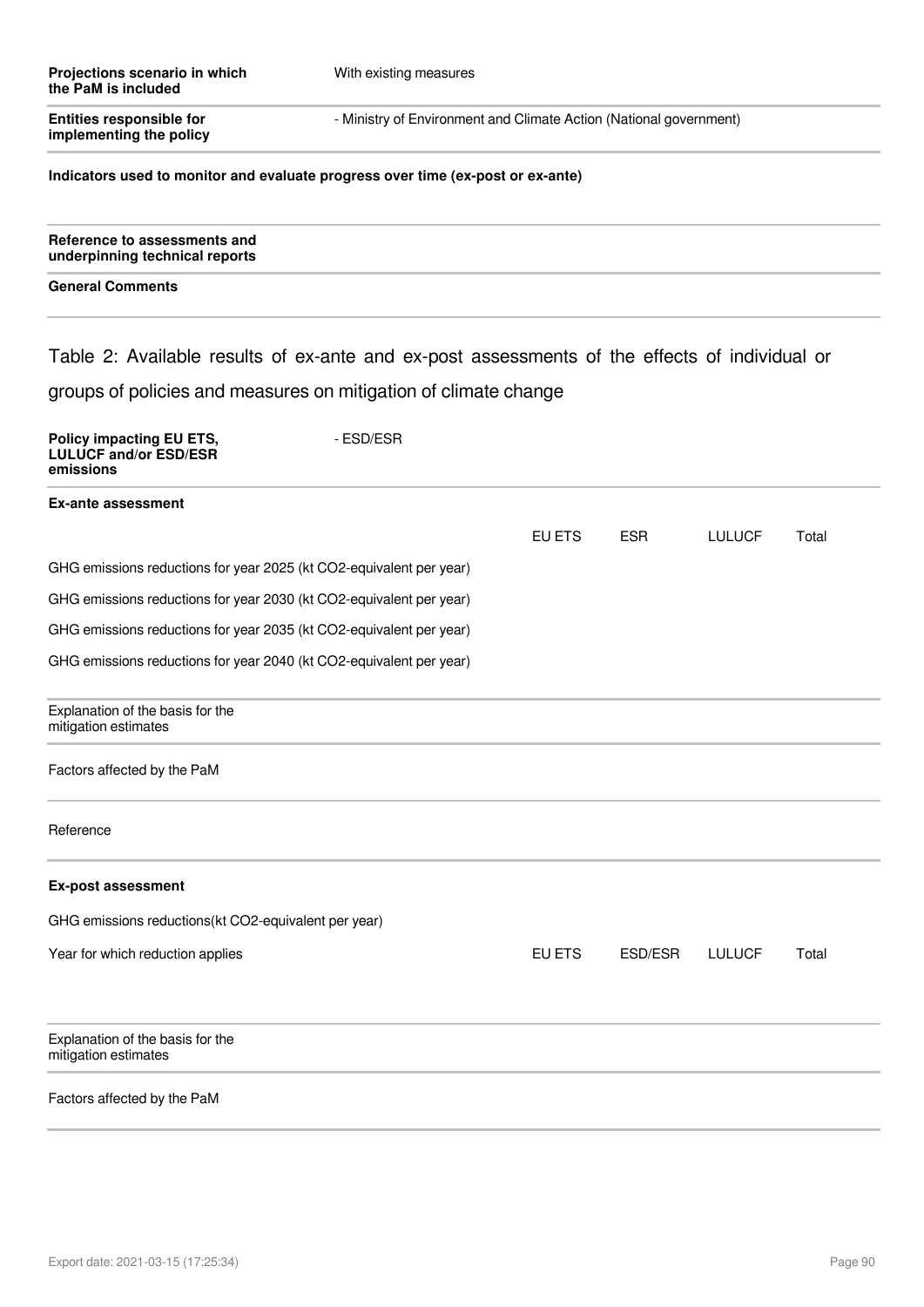### Table 3: Available projected and realised costs and benefits of individual or groups of policies

### and measures on mitigation of climate change

| Projected costs and benefits                                                                                                   |                                      |  |
|--------------------------------------------------------------------------------------------------------------------------------|--------------------------------------|--|
| Year(s) for which cost has been<br>calculated                                                                                  |                                      |  |
| Price reference year                                                                                                           |                                      |  |
| Cost                                                                                                                           |                                      |  |
| Gross costs in EUR per tonne CO2eq reduced/ sequestered                                                                        | Absolute gross costs per year in EUR |  |
| Benefit                                                                                                                        |                                      |  |
| Benefits in EUR per tonne CO2eq reduced/ sequestered                                                                           | Absolute benefit per year in EUR     |  |
| Net Cost                                                                                                                       |                                      |  |
| Net costs in EUR per tonne CO2eq reduced/ sequestered                                                                          | Absolute net cost per year in EUR    |  |
| Description of cost estimates<br>(basis for cost estimate, what type<br>of costs are included in the<br>estimate, methodology) |                                      |  |
| Description of non-GHG mitigation<br>benefits                                                                                  |                                      |  |
| Reference                                                                                                                      |                                      |  |
| <b>Realised costs and benefits</b>                                                                                             |                                      |  |
| Year(s) for which cost has been<br>calculated                                                                                  |                                      |  |
| Price reference year                                                                                                           |                                      |  |
| Cost                                                                                                                           |                                      |  |
| Gross costs in EUR per tonne CO2eq reduced/sequestered                                                                         | Absolute gross costs per year in EUR |  |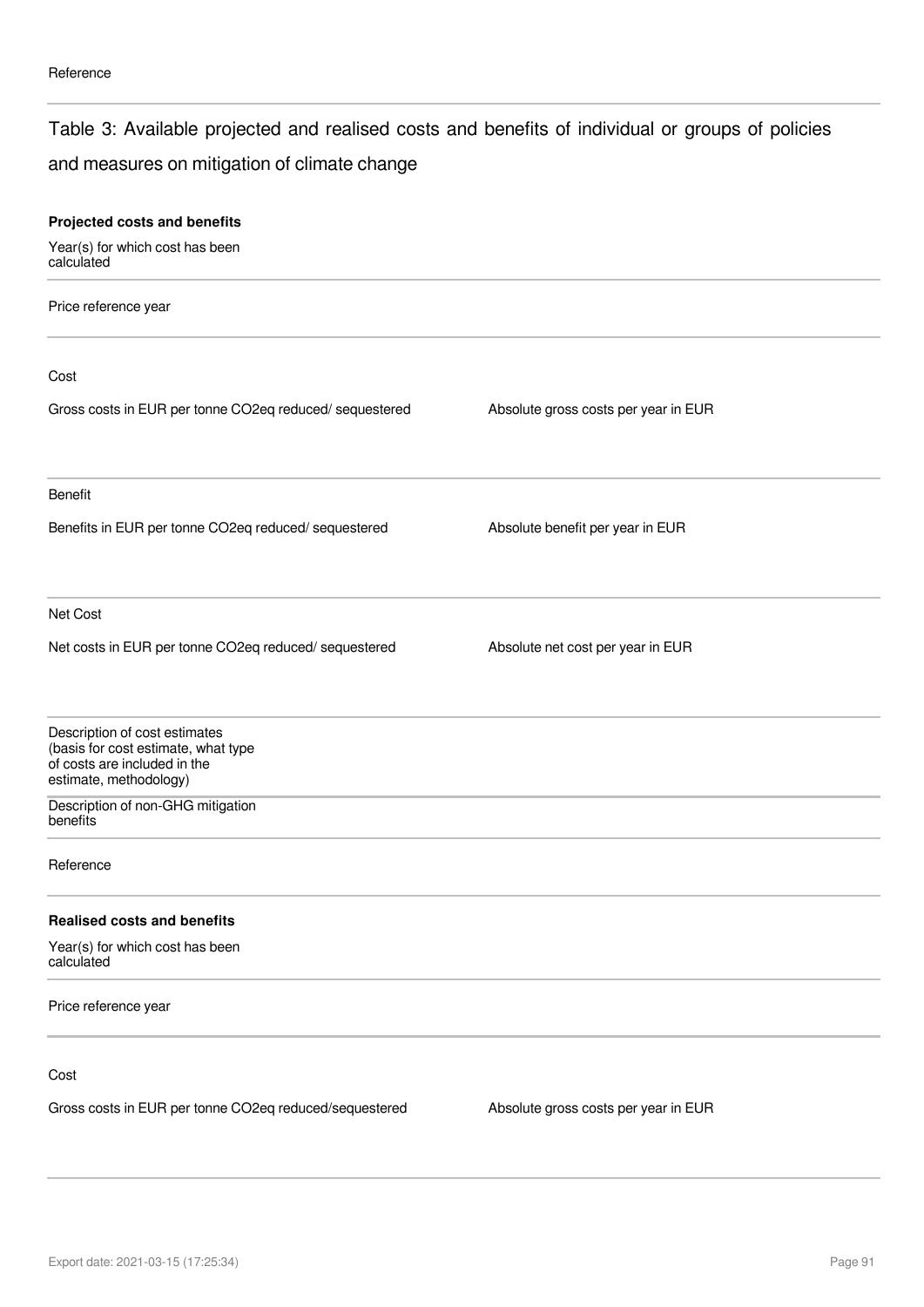#### Benefit

Benefits in EUR per tonne CO2eq reduced/sequestered Absolute benefit per year in EUR

Net Cost

Net costs in EUR per tonne CO2eq reduced/sequestered Absolute net cost per year in EUR

Description of cost estimates (basis for cost estimate, what type of costs are included in the estimate, methodology)

Description of non-GHG mitigation benefits

Reference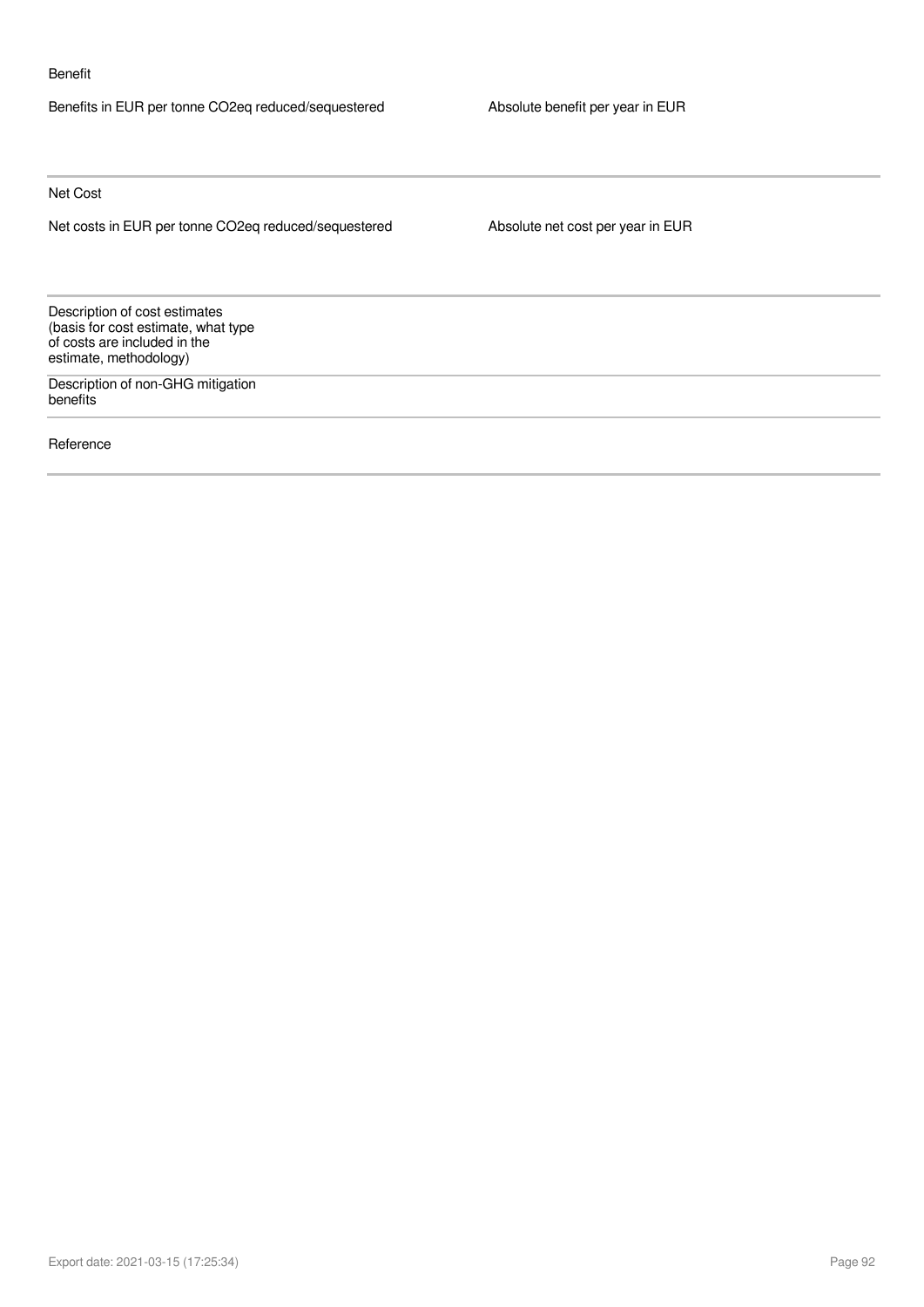# 24. Promoting energy rehabilitation of buildings, NZEB buildings, the use of more energy efficient equipment and renewables.

Table 1: Sectors and gases for reporting on policies and measures and groups of measures, and

| Is this a single PaM or a group<br>of PaMs?                                                                                                                             | Single                                                                                                                                                                                                                                                                                                                                                                                                                                                                                                                                                                                                                                                                                                                                                                                                                                                                                                                                                                                                                                                                                                             |
|-------------------------------------------------------------------------------------------------------------------------------------------------------------------------|--------------------------------------------------------------------------------------------------------------------------------------------------------------------------------------------------------------------------------------------------------------------------------------------------------------------------------------------------------------------------------------------------------------------------------------------------------------------------------------------------------------------------------------------------------------------------------------------------------------------------------------------------------------------------------------------------------------------------------------------------------------------------------------------------------------------------------------------------------------------------------------------------------------------------------------------------------------------------------------------------------------------------------------------------------------------------------------------------------------------|
| Which policies or measures<br>does it cover?                                                                                                                            |                                                                                                                                                                                                                                                                                                                                                                                                                                                                                                                                                                                                                                                                                                                                                                                                                                                                                                                                                                                                                                                                                                                    |
| <b>Short description</b>                                                                                                                                                | The rehabilitation of buildings and making them more efficient, allows to achieve several<br>objectives simultaneously, either by reducing the energy bill, reducing emissions or<br>improving health and comfort, which is why the energy renovation of buildings must be a<br>priority. To this end, the following measures will be adopted:<br>- Promotion of a long-term strategy for the renovation of buildings;<br>- Update of the Energy Certification System for Buildings;<br>- Availability of a new version of the Energy Certificate;<br>- Review of the Energy Efficiency Regulations in Housing and Service Buildings (public<br>and private);<br>- Promotion on NZEN buildings.<br>It is also essential to update the equipment feet (appliances and electronic equipment)<br>making it more efficient, either through direct replacement or by discouraging the<br>purchase of new equipment with significantly lower energy and environmental<br>performance than the best practices already on the market, or by encouraging a behavior<br>change in the acquisition and consumption of energy. |
| <b>Geographical coverage</b>                                                                                                                                            | National                                                                                                                                                                                                                                                                                                                                                                                                                                                                                                                                                                                                                                                                                                                                                                                                                                                                                                                                                                                                                                                                                                           |
| Greenhouse gas(es) affected                                                                                                                                             | - Carbon dioxide (CO2)<br>- Methane (CH4)<br>- Nitrous oxide (N2O)                                                                                                                                                                                                                                                                                                                                                                                                                                                                                                                                                                                                                                                                                                                                                                                                                                                                                                                                                                                                                                                 |
| Sector(s) affected                                                                                                                                                      | - Energy Consumption                                                                                                                                                                                                                                                                                                                                                                                                                                                                                                                                                                                                                                                                                                                                                                                                                                                                                                                                                                                                                                                                                               |
| Objective(s)                                                                                                                                                            | - Efficiency improvements of buildings<br>- Efficiency improvement of appliances<br>- Efficiency improvement in services/ tertiary sector<br>- Demand management/reduction<br>- Other energy consumption                                                                                                                                                                                                                                                                                                                                                                                                                                                                                                                                                                                                                                                                                                                                                                                                                                                                                                           |
| <b>Other Objective(s)</b>                                                                                                                                               | - Energy Consumption: Increase the introduction of renewable energies                                                                                                                                                                                                                                                                                                                                                                                                                                                                                                                                                                                                                                                                                                                                                                                                                                                                                                                                                                                                                                              |
| <b>Quantified Objective</b>                                                                                                                                             | <b>NA</b>                                                                                                                                                                                                                                                                                                                                                                                                                                                                                                                                                                                                                                                                                                                                                                                                                                                                                                                                                                                                                                                                                                          |
| Assessment of the<br>contribution of the policy or<br>measure to the achievement of<br>the long-term strategy referred<br>to in Article 15 Regulation (EU)<br>2018/1999 | PAM included in the long-term strategy; contribute to the overall achievement of the GEE<br>emission reduction target with special focus on the buildings sector. Focusing on urban<br>regeneration and increasing energy efficiency in buildings, encouraging the progressive<br>electrification of the sector and the use of more efficient equipment, and combating<br>energy poverty. Its main objective is to increase the energy efficiency of the sector, thus<br>contributing to the reduction of emissions from the buildings sector.                                                                                                                                                                                                                                                                                                                                                                                                                                                                                                                                                                     |
| Type of policy Instrument                                                                                                                                               | - Economic<br>- Fiscal<br>- Regulatory<br>- Voluntary/negotiated agreements                                                                                                                                                                                                                                                                                                                                                                                                                                                                                                                                                                                                                                                                                                                                                                                                                                                                                                                                                                                                                                        |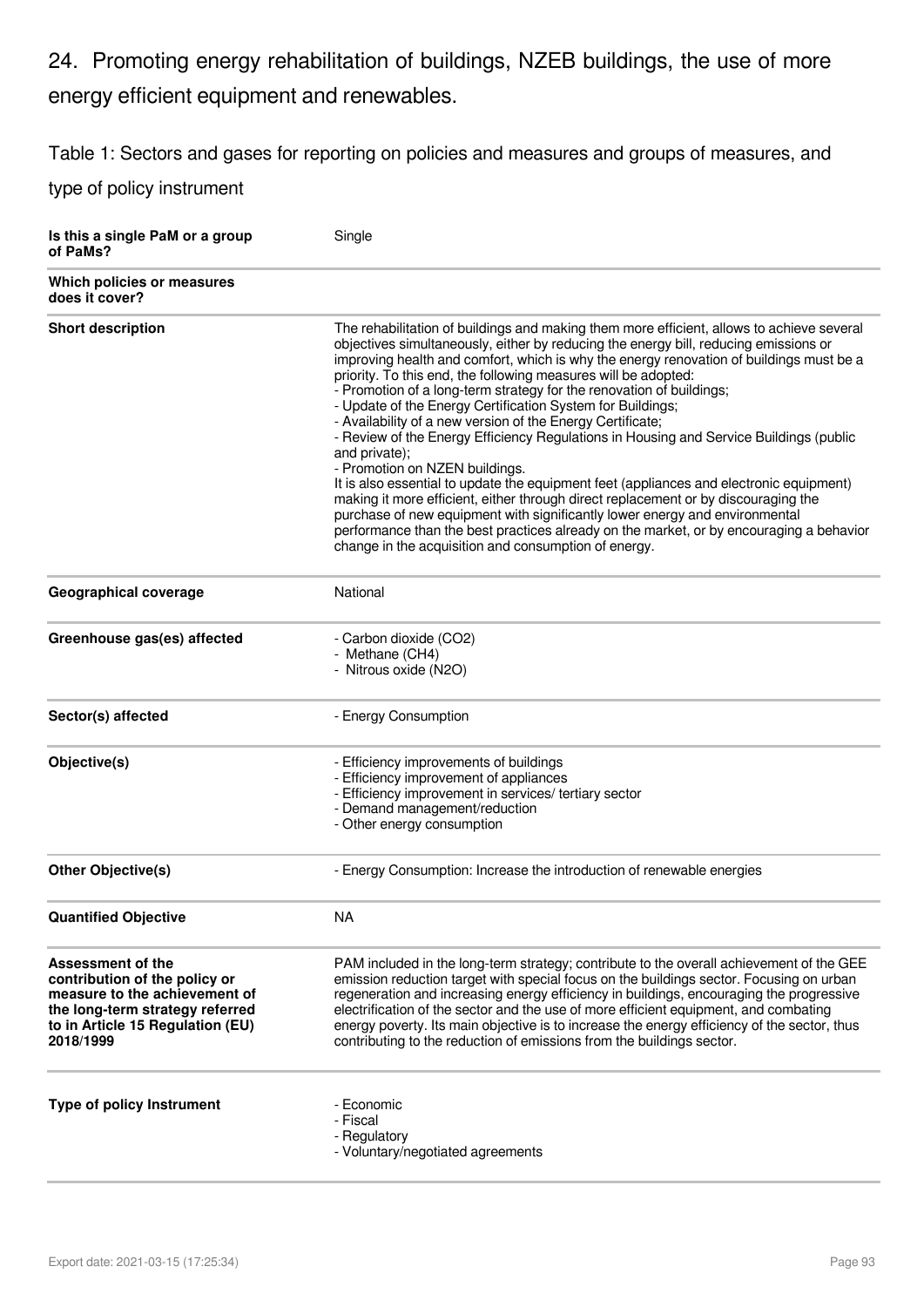| Union policy which resulted in<br>the implementation of the PaM              |       | Related:<br>- Energy Efficiency Directive 2012/27/EU as amended by Directive 2018/2002<br>- Recast of the Energy Performance of Buildings Directive (Directive 2010/31/EU) and<br>amended by the Directive 2018/844<br>Other Union Policy: |        |            |                                  |       |
|------------------------------------------------------------------------------|-------|--------------------------------------------------------------------------------------------------------------------------------------------------------------------------------------------------------------------------------------------|--------|------------|----------------------------------|-------|
| Does the PaM relate to Air<br><b>Pollution policy?</b>                       |       | <b>No</b>                                                                                                                                                                                                                                  |        |            |                                  |       |
| <b>Status of Implementation</b>                                              |       |                                                                                                                                                                                                                                            |        |            |                                  |       |
| Status of implementation                                                     | Start | Finish                                                                                                                                                                                                                                     |        |            | Comment on Implementation Period |       |
| Implemented                                                                  | 2013  |                                                                                                                                                                                                                                            |        |            |                                  |       |
| Projections scenario in which<br>the PaM is included                         |       | With existing measures                                                                                                                                                                                                                     |        |            |                                  |       |
| <b>Entities responsible for</b><br>implementing the policy                   |       | - Ministry of Environment and Climate Action (National government)                                                                                                                                                                         |        |            |                                  |       |
|                                                                              |       | Indicators used to monitor and evaluate progress over time (ex-post or ex-ante)                                                                                                                                                            |        |            |                                  |       |
| Reference to assessments and<br>underpinning technical reports               |       |                                                                                                                                                                                                                                            |        |            |                                  |       |
| <b>General Comments</b>                                                      |       |                                                                                                                                                                                                                                            |        |            |                                  |       |
|                                                                              |       | Table 2: Available results of ex-ante and ex-post assessments of the effects of individual or<br>groups of policies and measures on mitigation of climate change                                                                           |        |            |                                  |       |
|                                                                              |       |                                                                                                                                                                                                                                            |        |            |                                  |       |
| <b>Policy impacting EU ETS,</b><br><b>LULUCF and/or ESD/ESR</b><br>emissions |       | - ESD/ESR                                                                                                                                                                                                                                  |        |            |                                  |       |
| <b>Ex-ante assessment</b>                                                    |       |                                                                                                                                                                                                                                            |        |            |                                  |       |
|                                                                              |       |                                                                                                                                                                                                                                            | EU ETS | <b>ESR</b> | <b>LULUCF</b>                    | Total |
| GHG emissions reductions for year 2025 (kt CO2-equivalent per year)          |       |                                                                                                                                                                                                                                            |        |            |                                  |       |
| GHG emissions reductions for year 2030 (kt CO2-equivalent per year)          |       |                                                                                                                                                                                                                                            |        |            |                                  |       |
| GHG emissions reductions for year 2035 (kt CO2-equivalent per year)          |       |                                                                                                                                                                                                                                            |        |            |                                  |       |
| GHG emissions reductions for year 2040 (kt CO2-equivalent per year)          |       |                                                                                                                                                                                                                                            |        |            |                                  |       |
| Explanation of the basis for the<br>mitigation estimates                     |       |                                                                                                                                                                                                                                            |        |            |                                  |       |
| Factors affected by the PaM                                                  |       |                                                                                                                                                                                                                                            |        |            |                                  |       |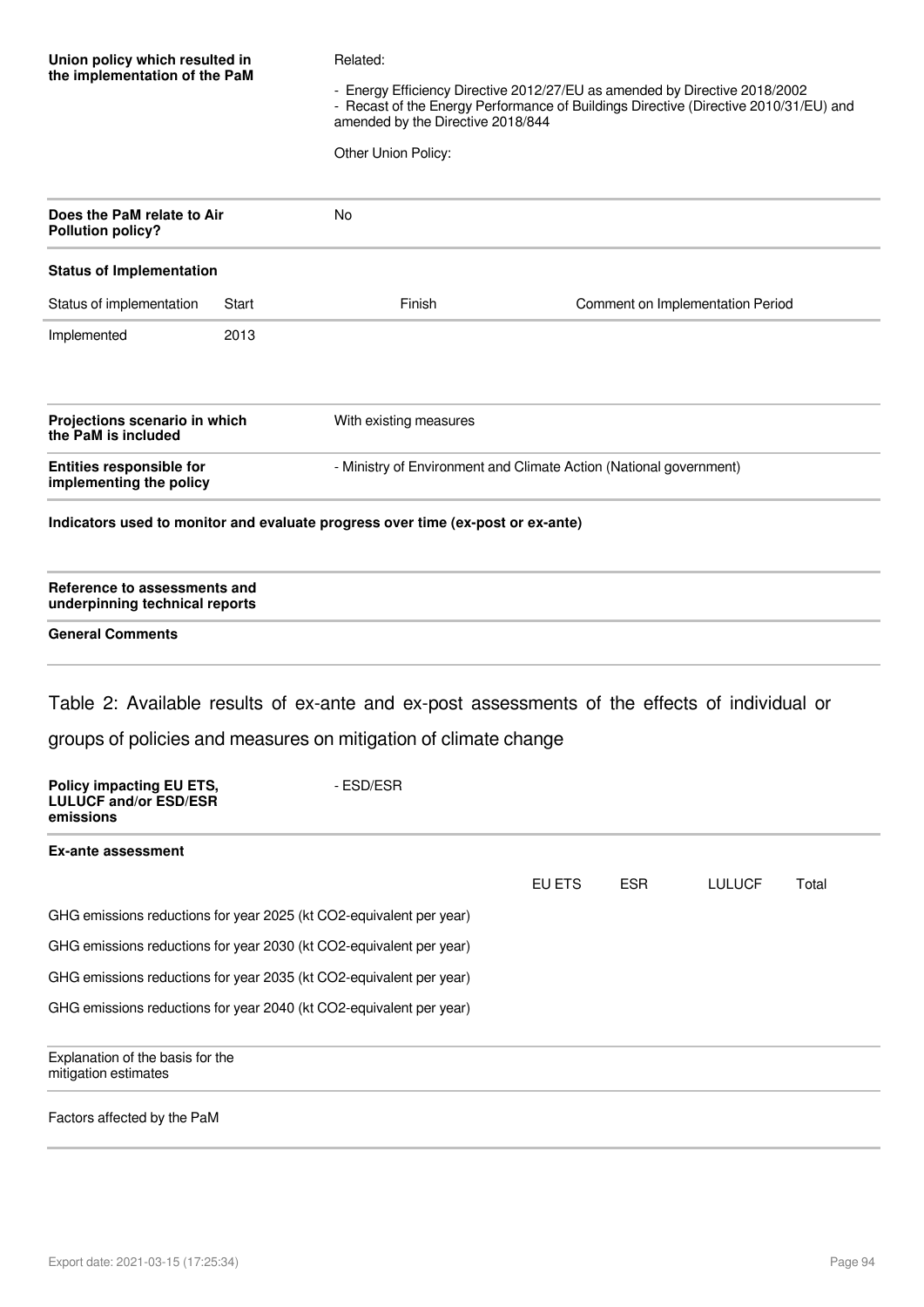| <b>Ex-post assessment</b>                                                                                                      |                                      |         |               |       |
|--------------------------------------------------------------------------------------------------------------------------------|--------------------------------------|---------|---------------|-------|
| GHG emissions reductions(kt CO2-equivalent per year)                                                                           |                                      |         |               |       |
| Year for which reduction applies                                                                                               | EU ETS                               | ESD/ESR | <b>LULUCF</b> | Total |
| Explanation of the basis for the<br>mitigation estimates                                                                       |                                      |         |               |       |
| Factors affected by the PaM                                                                                                    |                                      |         |               |       |
| Reference                                                                                                                      |                                      |         |               |       |
| Table 3: Available projected and realised costs and benefits of individual or groups of policies                               |                                      |         |               |       |
| and measures on mitigation of climate change                                                                                   |                                      |         |               |       |
| <b>Projected costs and benefits</b><br>Year(s) for which cost has been<br>calculated                                           |                                      |         |               |       |
| Price reference year                                                                                                           |                                      |         |               |       |
| Cost                                                                                                                           |                                      |         |               |       |
| Gross costs in EUR per tonne CO2eq reduced/ sequestered                                                                        | Absolute gross costs per year in EUR |         |               |       |
| Benefit                                                                                                                        |                                      |         |               |       |
| Benefits in EUR per tonne CO2eq reduced/ sequestered                                                                           | Absolute benefit per year in EUR     |         |               |       |
| Net Cost                                                                                                                       |                                      |         |               |       |
| Net costs in EUR per tonne CO2eq reduced/ sequestered                                                                          | Absolute net cost per year in EUR    |         |               |       |
| Description of cost estimates<br>(basis for cost estimate, what type<br>of costs are included in the<br>estimate, methodology) |                                      |         |               |       |
| Description of non-GHG mitigation<br>benefits                                                                                  |                                      |         |               |       |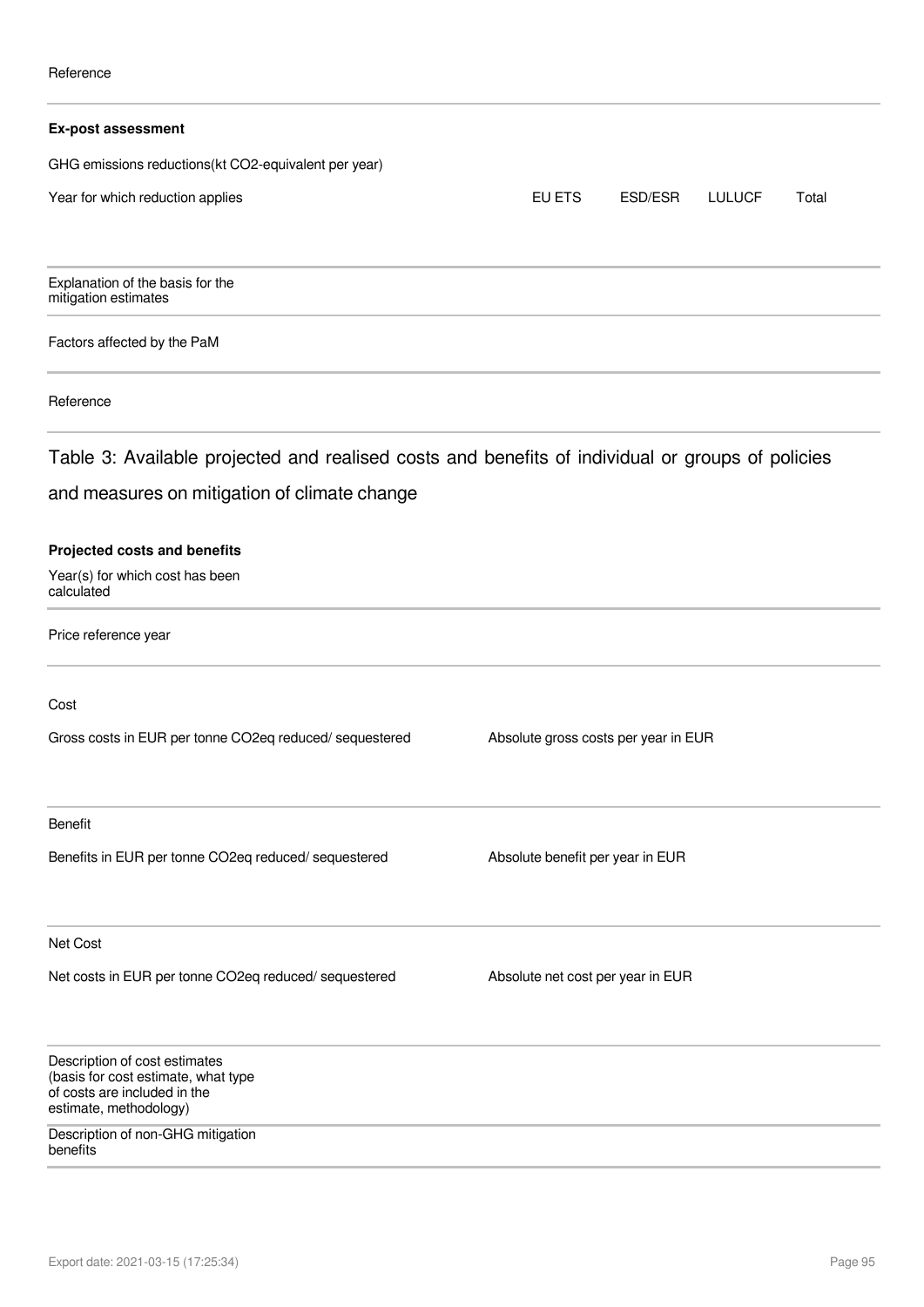| <b>Realised costs and benefits</b>                                   |                                      |  |
|----------------------------------------------------------------------|--------------------------------------|--|
| Year(s) for which cost has been<br>calculated                        |                                      |  |
| Price reference year                                                 |                                      |  |
| Cost                                                                 |                                      |  |
| Gross costs in EUR per tonne CO2eq reduced/sequestered               | Absolute gross costs per year in EUR |  |
| <b>Benefit</b>                                                       |                                      |  |
| Benefits in EUR per tonne CO2eq reduced/sequestered                  | Absolute benefit per year in EUR     |  |
| Net Cost                                                             |                                      |  |
| Net costs in EUR per tonne CO2eq reduced/sequestered                 | Absolute net cost per year in EUR    |  |
| Description of cost estimates<br>(basis for cost estimate, what type |                                      |  |
| of costs are included in the<br>estimate, methodology)               |                                      |  |
| Description of non-GHG mitigation<br>benefits                        |                                      |  |
| Reference                                                            |                                      |  |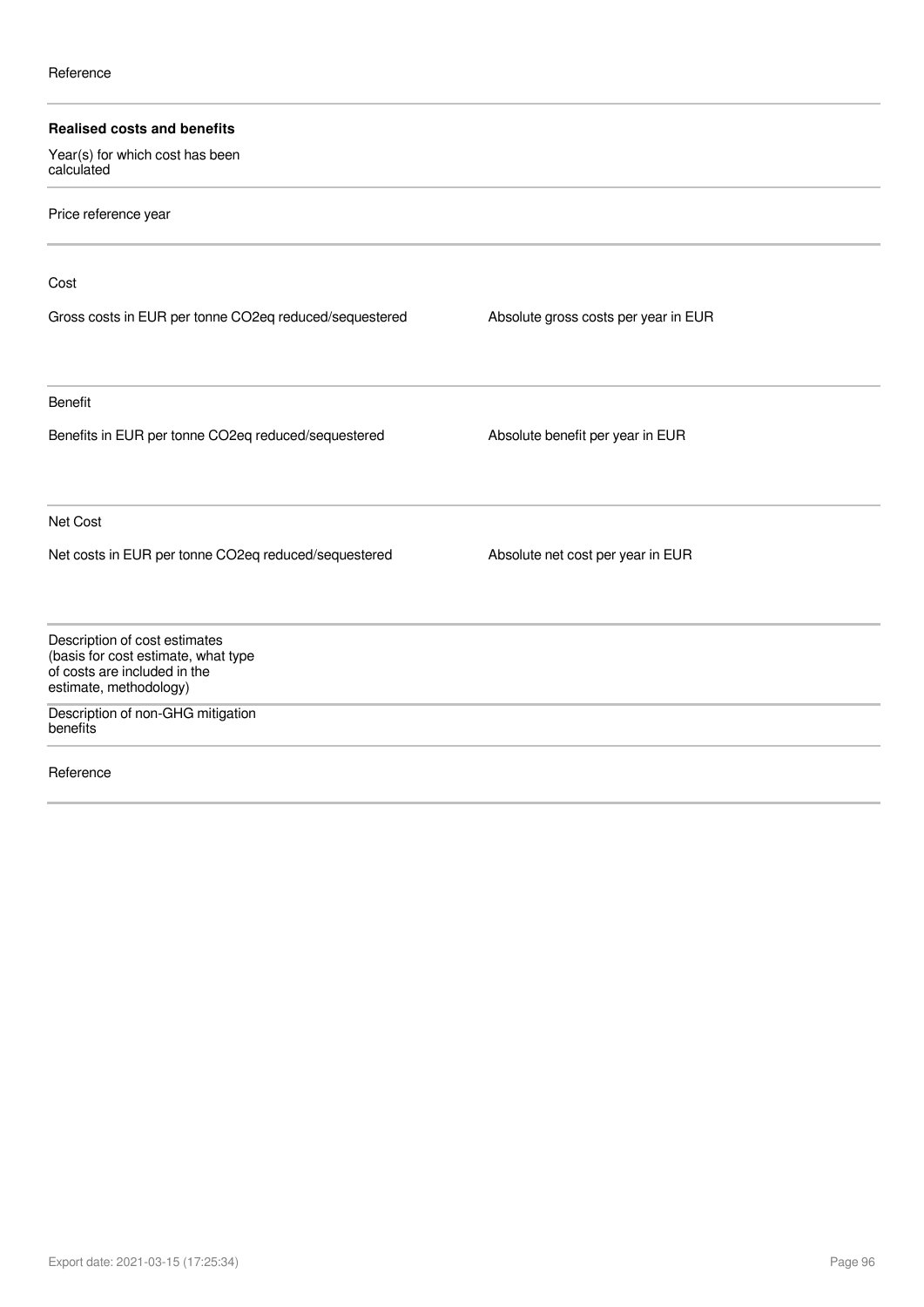# 25. Promoting decarbonisation options in the public administration.

Table 1: Sectors and gases for reporting on policies and measures and groups of measures, and

| Is this a single PaM or a group<br>of PaMs?                                                                                                                             | Single                                                                                                                                                                                                                                                                                                                                                                         |
|-------------------------------------------------------------------------------------------------------------------------------------------------------------------------|--------------------------------------------------------------------------------------------------------------------------------------------------------------------------------------------------------------------------------------------------------------------------------------------------------------------------------------------------------------------------------|
| Which policies or measures<br>does it cover?                                                                                                                            |                                                                                                                                                                                                                                                                                                                                                                                |
| <b>Short description</b>                                                                                                                                                | Decarbonising public administration, in the transport and mobility, buildings and public<br>purchases vectors, providing public administration with low carbon mobility options,<br>reducing energy intensity and increasing the efficiency of its transport fleet, promoting a<br>low carbon building stock and adopting low-carbon requirements in public purchases<br>made. |
| Geographical coverage                                                                                                                                                   | National                                                                                                                                                                                                                                                                                                                                                                       |
| Greenhouse gas(es) affected                                                                                                                                             | - Carbon dioxide (CO2)<br>- Methane (CH4)<br>- Nitrous oxide (N2O)                                                                                                                                                                                                                                                                                                             |
| Sector(s) affected                                                                                                                                                      | - Energy Consumption<br>- Transport                                                                                                                                                                                                                                                                                                                                            |
| Objective(s)                                                                                                                                                            | - Efficiency improvement of appliances<br>- Efficiency improvement in services/ tertiary sector<br>- Demand management/reduction<br>- Other energy consumption<br>- Efficiency improvements of vehicles<br>- Electric road transport                                                                                                                                           |
| <b>Other Objective(s)</b>                                                                                                                                               | - Energy Consumption: Increase the introduction of renewable energies.                                                                                                                                                                                                                                                                                                         |
| <b>Quantified Objective</b>                                                                                                                                             | <b>NA</b>                                                                                                                                                                                                                                                                                                                                                                      |
| Assessment of the<br>contribution of the policy or<br>measure to the achievement of<br>the long-term strategy referred<br>to in Article 15 Regulation (EU)<br>2018/1999 | PAM included in the long-term strategy; contribute to the overall achievement of the GEE<br>emission reduction target with special focus on the building and transport sector. It<br>contributes also to increasing energy and resource efficiency in public administration.                                                                                                   |
| <b>Type of policy Instrument</b>                                                                                                                                        | - Planning<br>- Regulatory                                                                                                                                                                                                                                                                                                                                                     |
| Union policy which resulted in<br>the implementation of the PaM                                                                                                         | Related:<br>- Directive 2018/2001 on the promotion of the use of energy from renewable sources,<br>recast of the directive 2009/28/EC<br>- Energy Efficiency Directive 2012/27/EU as amended by Directive 2018/2002<br>Other Union Policy:                                                                                                                                     |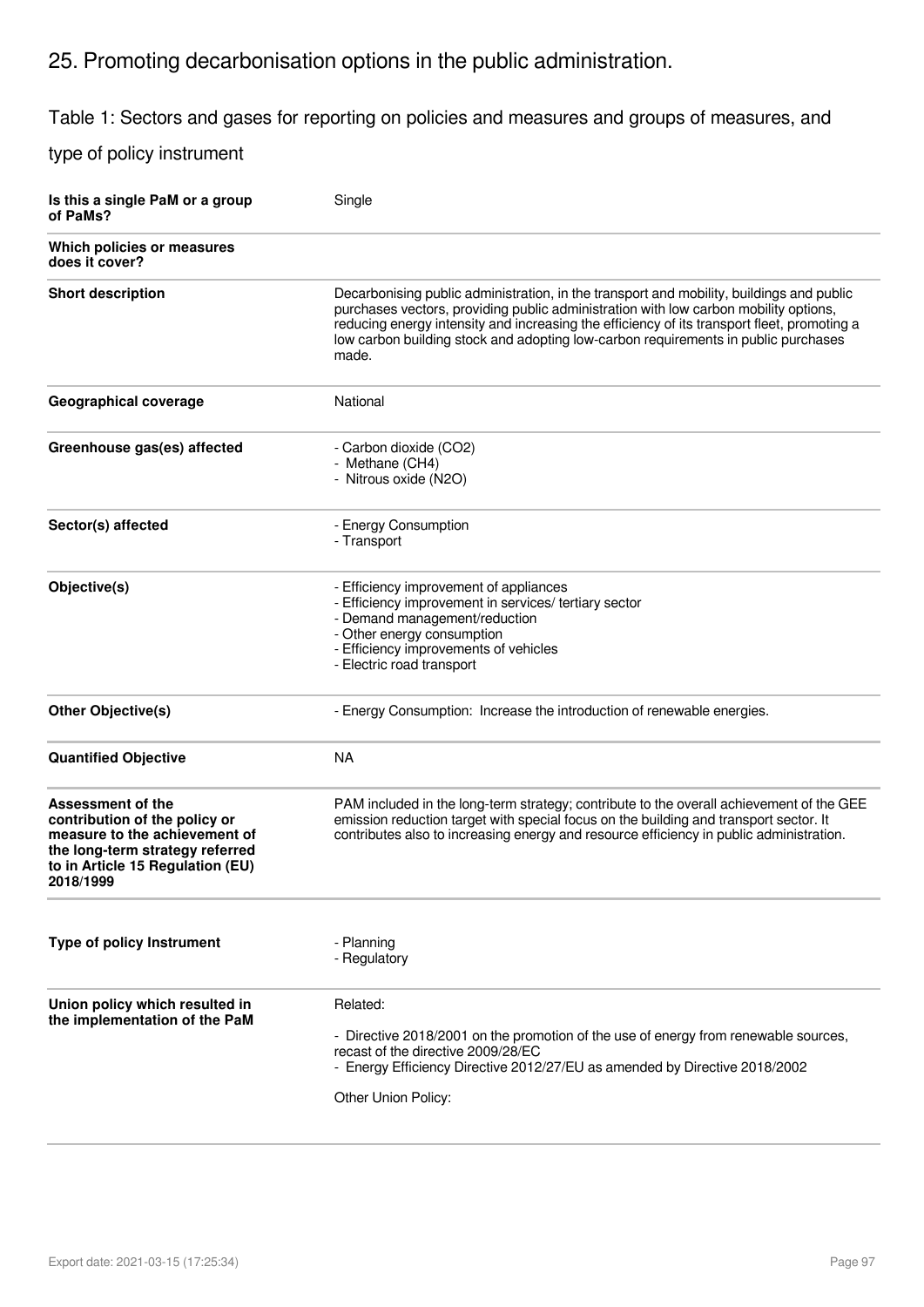| Does the PaM relate to Air<br><b>Pollution policy?</b>     |       | <b>No</b>                                                                       |                                                                                                                                      |
|------------------------------------------------------------|-------|---------------------------------------------------------------------------------|--------------------------------------------------------------------------------------------------------------------------------------|
| <b>Status of Implementation</b>                            |       |                                                                                 |                                                                                                                                      |
| Status of implementation                                   | Start | Finish                                                                          | Comment on Implementation Period                                                                                                     |
| Implemented                                                | 2014  |                                                                                 |                                                                                                                                      |
| Projections scenario in which<br>the PaM is included       |       | With existing measures                                                          |                                                                                                                                      |
| <b>Entities responsible for</b><br>implementing the policy |       | - Ministry of Finance (National government)                                     | - Ministry of Environment and Climate Action (National government)<br>- Ministry of Infrastructure and Housing (National government) |
|                                                            |       | Indicators used to monitor and evaluate progress over time (ex-post or ex-ante) |                                                                                                                                      |

| Reference to assessments and<br>underpinning technical reports |                                                                                                                                                                                                                                                                                                                                                                                                                                                                                           |
|----------------------------------------------------------------|-------------------------------------------------------------------------------------------------------------------------------------------------------------------------------------------------------------------------------------------------------------------------------------------------------------------------------------------------------------------------------------------------------------------------------------------------------------------------------------------|
| <b>General Comments</b>                                        | Energy Efficiency Program in Public Administration - ECO.AP, created through the<br>Council of Ministers Resolution n. º 2/2011, of January 12th; Sustainable Mobility<br>Program for Public Administration - ECO.mob 2015-2020, approved through the Council<br>of Ministers Resolution n.º 54/2015, of 28th July; National Strategy for Green Public<br>Procurement (ENCPE 2020), approved through the Resolution of the Council of Ministers<br>n. <sup>2</sup> 38/2016, of July 29th. |

Table 2: Available results of ex-ante and ex-post assessments of the effects of individual or groups of policies and measures on mitigation of climate change

| <b>Policy impacting EU ETS,</b><br><b>LULUCF and/or ESD/ESR</b><br>emissions | - ESD/ESR |        |            |               |       |
|------------------------------------------------------------------------------|-----------|--------|------------|---------------|-------|
| Ex-ante assessment                                                           |           |        |            |               |       |
|                                                                              |           | EU ETS | <b>ESR</b> | <b>LULUCF</b> | Total |
| GHG emissions reductions for year 2025 (kt CO2-equivalent per year)          |           |        |            |               |       |
| GHG emissions reductions for year 2030 (kt CO2-equivalent per year)          |           |        |            |               |       |
| GHG emissions reductions for year 2035 (kt CO2-equivalent per year)          |           |        |            |               |       |
| GHG emissions reductions for year 2040 (kt CO2-equivalent per year)          |           |        |            |               |       |
| Explanation of the basis for the<br>mitigation estimates                     |           |        |            |               |       |
| Factors affected by the PaM                                                  |           |        |            |               |       |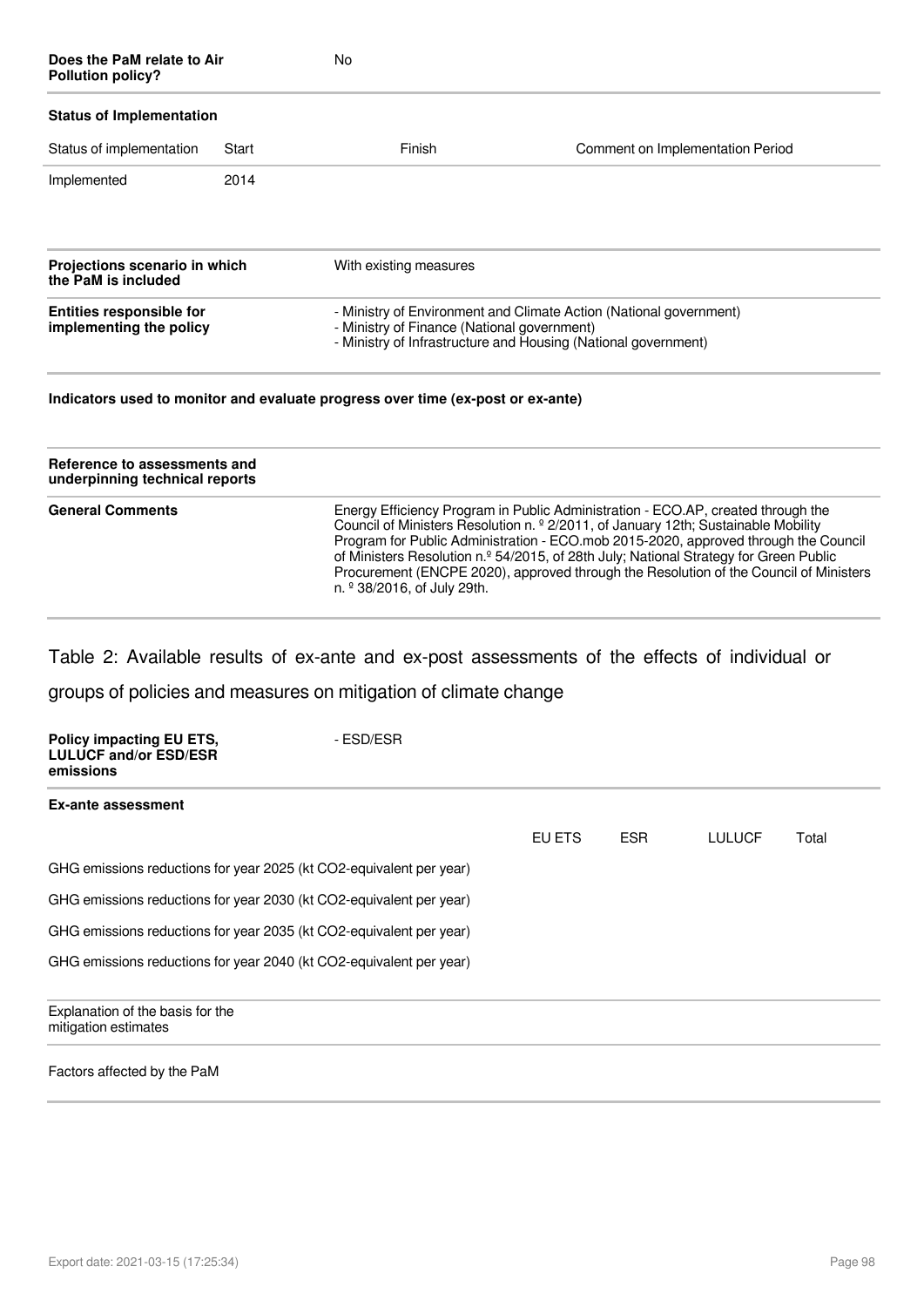| <b>Ex-post assessment</b>                                                                                                      |                                      |         |               |       |
|--------------------------------------------------------------------------------------------------------------------------------|--------------------------------------|---------|---------------|-------|
| GHG emissions reductions(kt CO2-equivalent per year)                                                                           |                                      |         |               |       |
| Year for which reduction applies                                                                                               | EU ETS                               | ESD/ESR | <b>LULUCF</b> | Total |
| Explanation of the basis for the<br>mitigation estimates                                                                       |                                      |         |               |       |
| Factors affected by the PaM                                                                                                    |                                      |         |               |       |
| Reference                                                                                                                      |                                      |         |               |       |
| Table 3: Available projected and realised costs and benefits of individual or groups of policies                               |                                      |         |               |       |
| and measures on mitigation of climate change                                                                                   |                                      |         |               |       |
| <b>Projected costs and benefits</b><br>Year(s) for which cost has been<br>calculated                                           |                                      |         |               |       |
| Price reference year                                                                                                           |                                      |         |               |       |
| Cost                                                                                                                           |                                      |         |               |       |
| Gross costs in EUR per tonne CO2eq reduced/ sequestered                                                                        | Absolute gross costs per year in EUR |         |               |       |
| Benefit                                                                                                                        |                                      |         |               |       |
| Benefits in EUR per tonne CO2eq reduced/ sequestered                                                                           | Absolute benefit per year in EUR     |         |               |       |
| Net Cost                                                                                                                       |                                      |         |               |       |
| Net costs in EUR per tonne CO2eq reduced/sequestered                                                                           | Absolute net cost per year in EUR    |         |               |       |
| Description of cost estimates<br>(basis for cost estimate, what type<br>of costs are included in the<br>estimate, methodology) |                                      |         |               |       |
| Description of non-GHG mitigation<br>benefits                                                                                  |                                      |         |               |       |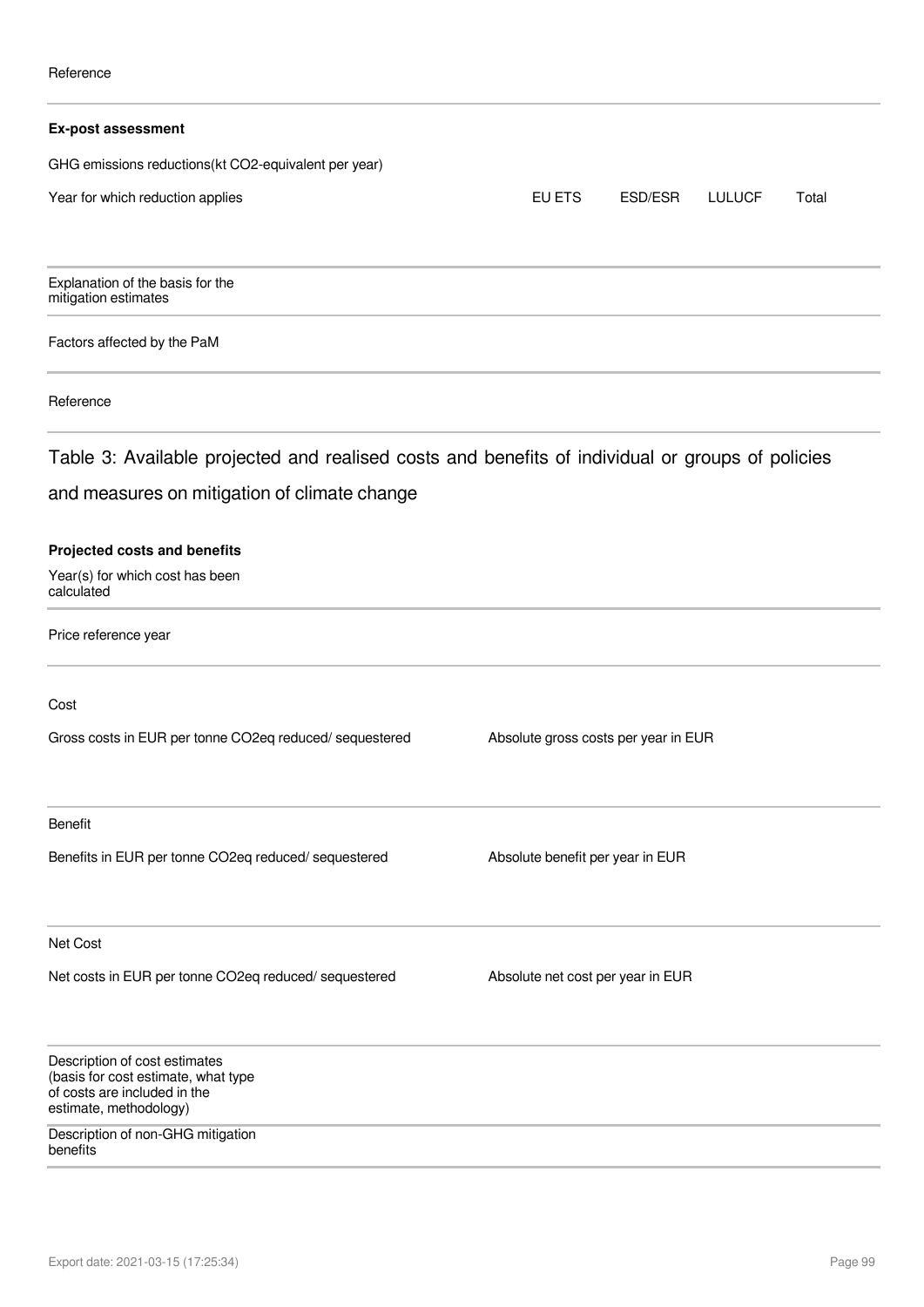| <b>Realised costs and benefits</b>                                                                                             |                                      |  |
|--------------------------------------------------------------------------------------------------------------------------------|--------------------------------------|--|
| Year(s) for which cost has been<br>calculated                                                                                  |                                      |  |
| Price reference year                                                                                                           |                                      |  |
| Cost                                                                                                                           |                                      |  |
| Gross costs in EUR per tonne CO2eq reduced/sequestered                                                                         | Absolute gross costs per year in EUR |  |
| <b>Benefit</b>                                                                                                                 |                                      |  |
| Benefits in EUR per tonne CO2eq reduced/sequestered                                                                            | Absolute benefit per year in EUR     |  |
| Net Cost                                                                                                                       |                                      |  |
| Net costs in EUR per tonne CO2eq reduced/sequestered                                                                           | Absolute net cost per year in EUR    |  |
| Description of cost estimates<br>(basis for cost estimate, what type<br>of costs are included in the<br>estimate, methodology) |                                      |  |
| Description of non-GHG mitigation<br>benefits                                                                                  |                                      |  |
| Reference                                                                                                                      |                                      |  |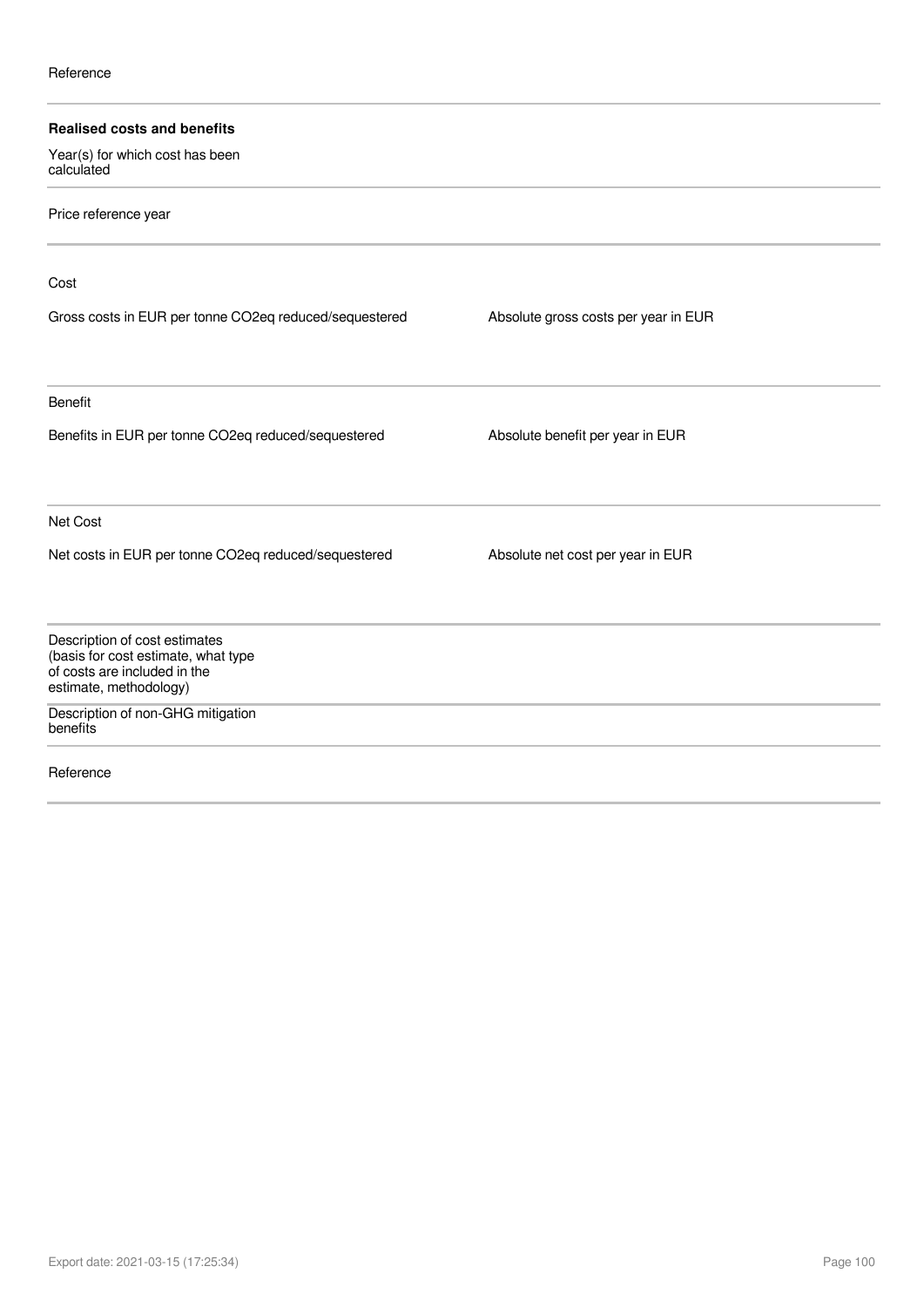# 26. To improve the management of energy consumption in the various sectors of the national economy.

Table 1: Sectors and gases for reporting on policies and measures and groups of measures, and

| Is this a single PaM or a group<br>of PaMs?                                                                                                                             | Single                                                                                                                                                                                                                                                                                                                                                                                                                                                                                                                                                                                                                                                                     |
|-------------------------------------------------------------------------------------------------------------------------------------------------------------------------|----------------------------------------------------------------------------------------------------------------------------------------------------------------------------------------------------------------------------------------------------------------------------------------------------------------------------------------------------------------------------------------------------------------------------------------------------------------------------------------------------------------------------------------------------------------------------------------------------------------------------------------------------------------------------|
| Which policies or measures<br>does it cover?                                                                                                                            |                                                                                                                                                                                                                                                                                                                                                                                                                                                                                                                                                                                                                                                                            |
| <b>Short description</b>                                                                                                                                                | Significantly improving energy consumption management by reducing consumption and<br>costs associated with running businesses and managing the domestic economy<br>significantly contributes to increasing the competitiveness of the economy and sectors by<br>freeing up resources to boost domestic demand and new markets investments.<br>In this context, it is essential to promote investment in an efficient, next-generation Public<br>Lighting that allows the lighting levels needed for pedestrian and vehicle safety to be<br>adjusted, increasing energy savings, enabling the penetration of new features and<br>applications, and empowering Smart Cities. |
| <b>Geographical coverage</b>                                                                                                                                            | National                                                                                                                                                                                                                                                                                                                                                                                                                                                                                                                                                                                                                                                                   |
| Greenhouse gas(es) affected                                                                                                                                             | - Carbon dioxide (CO2)<br>- Methane (CH4)<br>- Nitrous oxide (N2O)                                                                                                                                                                                                                                                                                                                                                                                                                                                                                                                                                                                                         |
| Sector(s) affected                                                                                                                                                      | - Energy Consumption<br>- Transport<br>- Industrial Processes<br>- Agriculture                                                                                                                                                                                                                                                                                                                                                                                                                                                                                                                                                                                             |
| Objective(s)                                                                                                                                                            | - Efficiency improvements of buildings<br>- Efficiency improvement in services/ tertiary sector<br>- Efficiency improvement in industrial end-use sectors<br>- Demand management/reduction<br>- Efficiency improvements of vehicles<br>- Other industrial processes<br>- Other agriculture                                                                                                                                                                                                                                                                                                                                                                                 |
| <b>Other Objective(s)</b>                                                                                                                                               | - Industrial Processes: Improve the management of energy consumption<br>- Industrial Processes: Promotion of low-carbon fuels<br>- Agriculture: Sustainable agriculture through increased energy and water efficiency.<br>- Agriculture: Enhancing carbon sequestration                                                                                                                                                                                                                                                                                                                                                                                                    |
| <b>Quantified Objective</b>                                                                                                                                             | <b>NA</b>                                                                                                                                                                                                                                                                                                                                                                                                                                                                                                                                                                                                                                                                  |
| Assessment of the<br>contribution of the policy or<br>measure to the achievement of<br>the long-term strategy referred<br>to in Article 15 Regulation (EU)<br>2018/1999 | PAM included in the long-term strategy; contribute to the overall achievement of the GEE<br>emission reduction target of all sectors. It contributes to the reduction of emissions by<br>promoting the reduction of energy consumption in the various sector of the economy.                                                                                                                                                                                                                                                                                                                                                                                               |
| <b>Type of policy Instrument</b>                                                                                                                                        | - Economic<br>- Regulatory<br>- Voluntary/negotiated agreements                                                                                                                                                                                                                                                                                                                                                                                                                                                                                                                                                                                                            |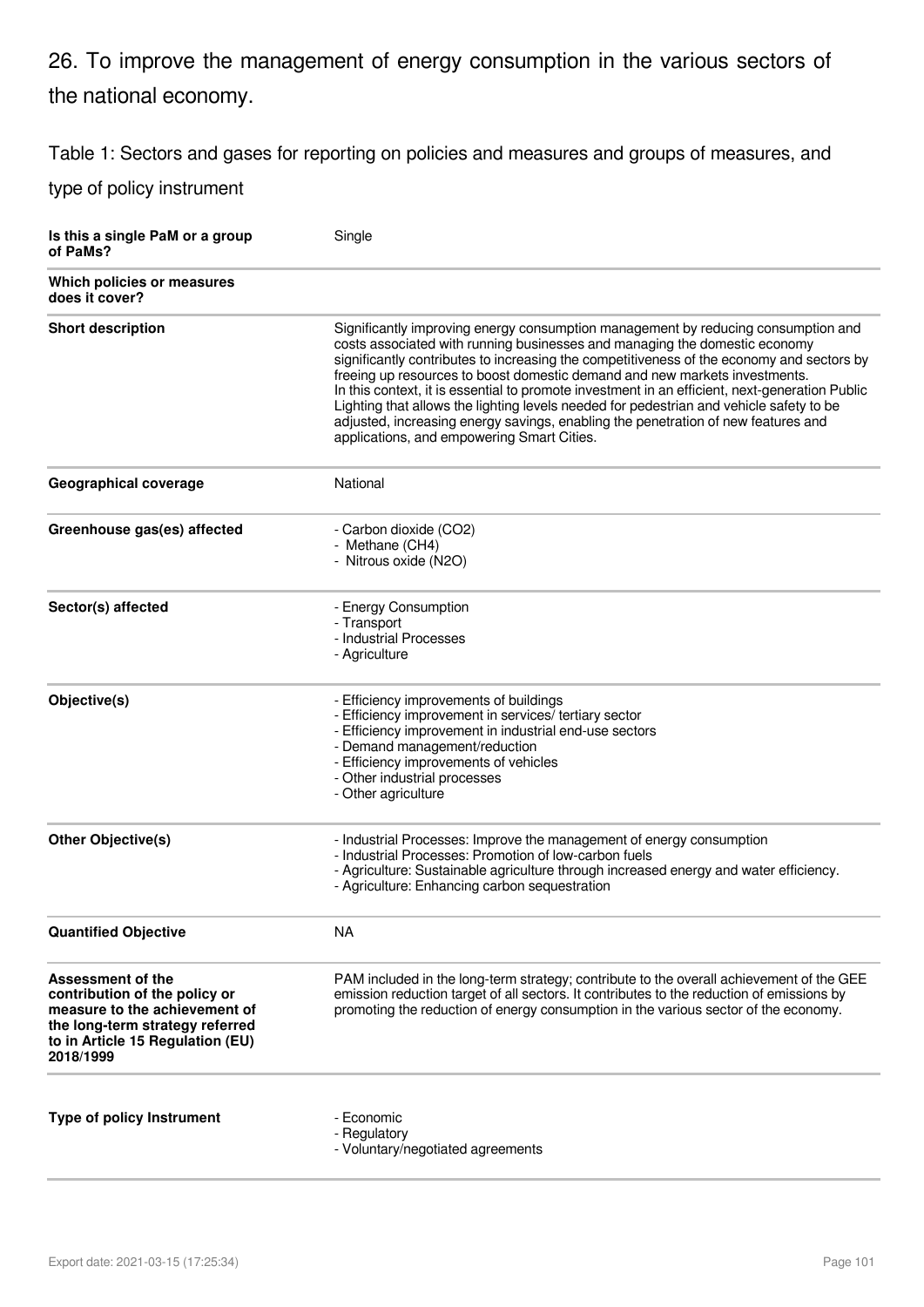| Union policy which resulted in<br>the implementation of the PaM<br>Does the PaM relate to Air<br><b>Pollution policy?</b> |       | Non related<br>Yes                                                 |                                  |  |  |
|---------------------------------------------------------------------------------------------------------------------------|-------|--------------------------------------------------------------------|----------------------------------|--|--|
|                                                                                                                           |       |                                                                    |                                  |  |  |
| Status of implementation                                                                                                  | Start | Finish                                                             | Comment on Implementation Period |  |  |
| Implemented                                                                                                               | 2014  |                                                                    |                                  |  |  |
| Projections scenario in which<br>the PaM is included                                                                      |       | With existing measures                                             |                                  |  |  |
| <b>Entities responsible for</b><br>implementing the policy                                                                |       | - Ministry of Environment and Climate Action (National government) |                                  |  |  |

### **Indicators used to monitor and evaluate progress over time (ex-post or ex-ante)**

| Reference to assessments and<br>underpinning technical reports |                                                                                                                                                                                                                                                                                                                           |
|----------------------------------------------------------------|---------------------------------------------------------------------------------------------------------------------------------------------------------------------------------------------------------------------------------------------------------------------------------------------------------------------------|
| <b>General Comments</b>                                        | Decree-Law n.º 71/2008 of 15th of April, amended by Decree-Law n.º 7/2013 of 22nd<br>January. Regulates the System of Management of Intensive Energy Consumption<br>(SGCIE), established with the aim of promoting energy efficiency and monitoring the<br>energy consumption of energy-intensive consumer installations. |

Table 2: Available results of ex-ante and ex-post assessments of the effects of individual or

groups of policies and measures on mitigation of climate change

| Policy impacting EU ETS,<br><b>LULUCF and/or ESD/ESR</b><br>emissions | - ESD/ESR, EU ETS |        |      |               |       |
|-----------------------------------------------------------------------|-------------------|--------|------|---------------|-------|
| Ex-ante assessment                                                    |                   |        |      |               |       |
|                                                                       |                   | EU ETS | ESR. | <b>LULUCF</b> | Total |
| GHG emissions reductions for year 2025 (kt CO2-equivalent per year)   |                   |        |      |               |       |
| GHG emissions reductions for year 2030 (kt CO2-equivalent per year)   |                   |        |      |               |       |
| GHG emissions reductions for year 2035 (kt CO2-equivalent per year)   |                   |        |      |               |       |
| GHG emissions reductions for year 2040 (kt CO2-equivalent per year)   |                   |        |      |               |       |
| Explanation of the basis for the<br>mitigation estimates              |                   |        |      |               |       |
| Factors affected by the PaM                                           |                   |        |      |               |       |
| Reference                                                             |                   |        |      |               |       |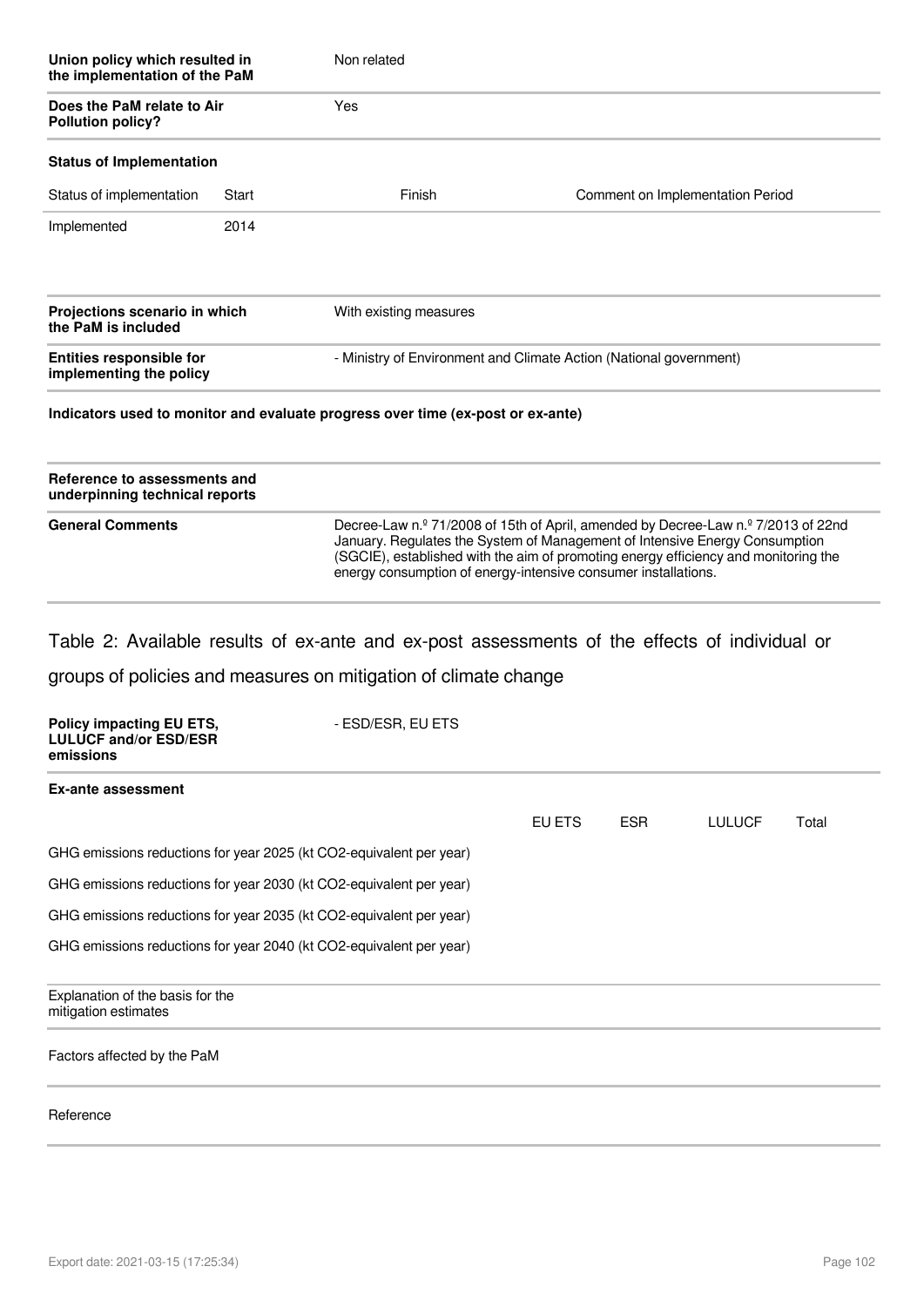### **Ex-post assessment**

GHG emissions reductions(kt CO2-equivalent per year)

| Year for which reduction applies                                                                                               | EU ETS                               | ESD/ESR | <b>LULUCF</b> | Total |
|--------------------------------------------------------------------------------------------------------------------------------|--------------------------------------|---------|---------------|-------|
| Explanation of the basis for the<br>mitigation estimates                                                                       |                                      |         |               |       |
| Factors affected by the PaM                                                                                                    |                                      |         |               |       |
| Reference                                                                                                                      |                                      |         |               |       |
| Table 3: Available projected and realised costs and benefits of individual or groups of policies                               |                                      |         |               |       |
| and measures on mitigation of climate change                                                                                   |                                      |         |               |       |
| <b>Projected costs and benefits</b><br>Year(s) for which cost has been<br>calculated                                           |                                      |         |               |       |
| Price reference year                                                                                                           |                                      |         |               |       |
| Cost                                                                                                                           |                                      |         |               |       |
| Gross costs in EUR per tonne CO2eq reduced/ sequestered                                                                        | Absolute gross costs per year in EUR |         |               |       |
| <b>Benefit</b>                                                                                                                 |                                      |         |               |       |
| Benefits in EUR per tonne CO2eq reduced/ sequestered                                                                           | Absolute benefit per year in EUR     |         |               |       |
| Net Cost                                                                                                                       |                                      |         |               |       |
| Net costs in EUR per tonne CO2eq reduced/ sequestered                                                                          | Absolute net cost per year in EUR    |         |               |       |
| Description of cost estimates<br>(basis for cost estimate, what type<br>of costs are included in the<br>estimate, methodology) |                                      |         |               |       |
| Description of non-GHG mitigation<br>benefits                                                                                  |                                      |         |               |       |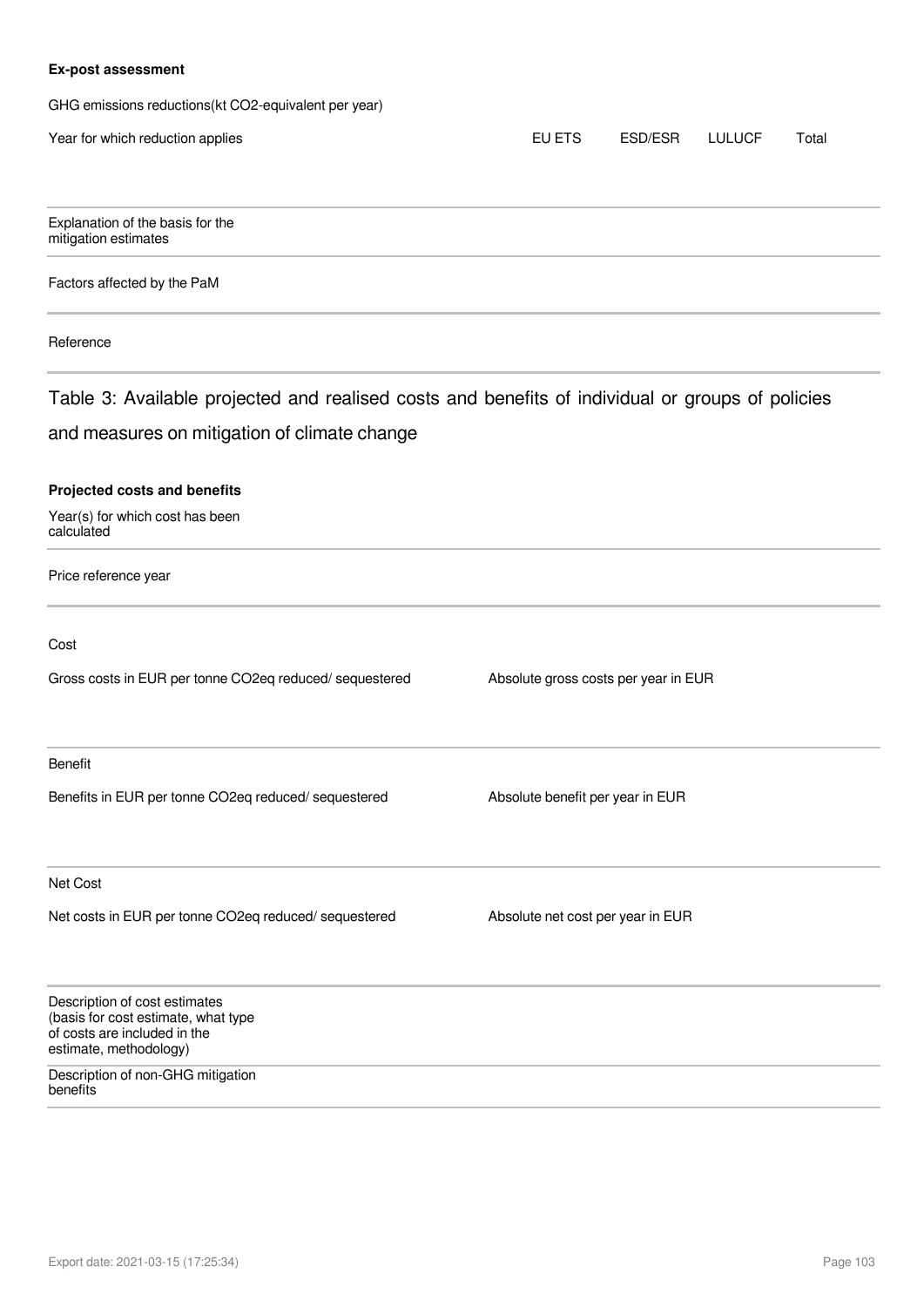| <b>Realised costs and benefits</b>                                                                                             |                                      |  |
|--------------------------------------------------------------------------------------------------------------------------------|--------------------------------------|--|
| Year(s) for which cost has been<br>calculated                                                                                  |                                      |  |
| Price reference year                                                                                                           |                                      |  |
| Cost                                                                                                                           |                                      |  |
| Gross costs in EUR per tonne CO2eq reduced/sequestered                                                                         | Absolute gross costs per year in EUR |  |
| Benefit                                                                                                                        |                                      |  |
| Benefits in EUR per tonne CO2eq reduced/sequestered                                                                            | Absolute benefit per year in EUR     |  |
| Net Cost                                                                                                                       |                                      |  |
| Net costs in EUR per tonne CO2eq reduced/sequestered                                                                           | Absolute net cost per year in EUR    |  |
| Description of cost estimates<br>(basis for cost estimate, what type<br>of costs are included in the<br>estimate, methodology) |                                      |  |
| Description of non-GHG mitigation<br>benefits                                                                                  |                                      |  |
| Reference                                                                                                                      |                                      |  |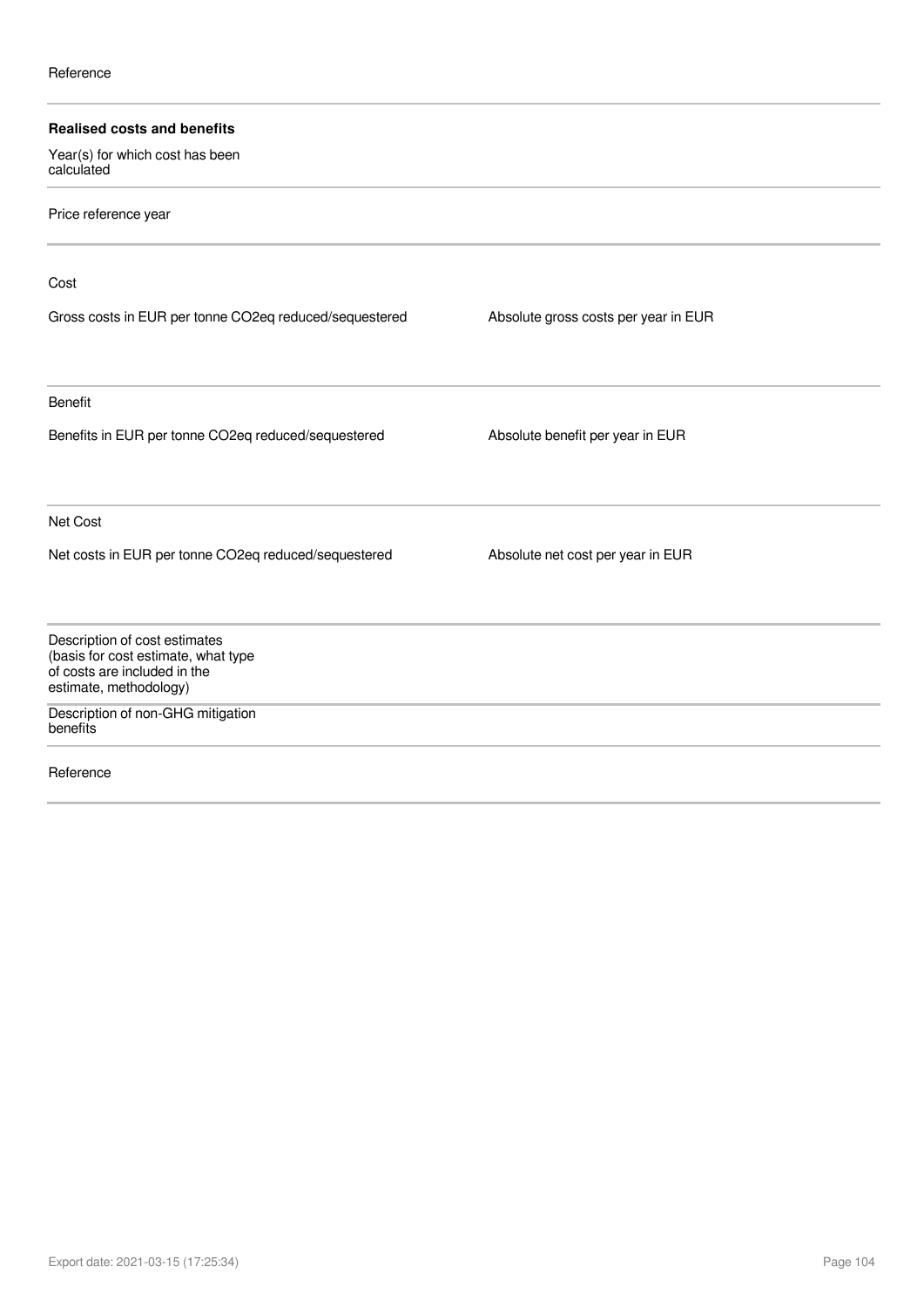# 27. To promote the production and consumption of renewable gases.

## Table 1: Sectors and gases for reporting on policies and measures and groups of measures, and

| Is this a single PaM or a group<br>of PaMs?                                                                                                                             |       | Single                                                                                                                                                                                                                                                        |                                                                                                                                           |  |
|-------------------------------------------------------------------------------------------------------------------------------------------------------------------------|-------|---------------------------------------------------------------------------------------------------------------------------------------------------------------------------------------------------------------------------------------------------------------|-------------------------------------------------------------------------------------------------------------------------------------------|--|
| Which policies or measures<br>does it cover?                                                                                                                            |       |                                                                                                                                                                                                                                                               |                                                                                                                                           |  |
| <b>Short description</b>                                                                                                                                                |       | The potential of renewable gases as an efficient fuel for heat/cold, electricity or transport<br>is recognized as one of the viable alternatives to a low carbon economy, promoting fossil<br>fuel substitution and reducing the country's energy dependence. |                                                                                                                                           |  |
| Geographical coverage                                                                                                                                                   |       | National                                                                                                                                                                                                                                                      |                                                                                                                                           |  |
| Greenhouse gas(es) affected                                                                                                                                             |       | - Carbon dioxide (CO2)                                                                                                                                                                                                                                        |                                                                                                                                           |  |
| Sector(s) affected                                                                                                                                                      |       | - Energy Supply<br>- Energy Consumption<br>- Waste management/waste<br>- Transport<br>- Industrial Processes                                                                                                                                                  |                                                                                                                                           |  |
| Objective(s)                                                                                                                                                            |       | - Increase in renewable energy<br>- Increase in renewable energy in the heating and cooling sector<br>- Other energy consumption<br>- Enhanced CH4 collection and use<br>- Low carbon fuels/electric cars<br>- Other industrial processes                     |                                                                                                                                           |  |
| <b>Other Objective(s)</b>                                                                                                                                               |       | - Industrial Processes: Promotion of low-carbon fuels                                                                                                                                                                                                         | - Energy Consumption: Increase the introduction of renewable energies.<br>- Industrial Processes: Promotion of the use of renewable gases |  |
| <b>Quantified Objective</b>                                                                                                                                             |       | <b>NA</b>                                                                                                                                                                                                                                                     |                                                                                                                                           |  |
| Assessment of the<br>contribution of the policy or<br>measure to the achievement of<br>the long-term strategy referred<br>to in Article 15 Regulation (EU)<br>2018/1999 |       | emission reduction target in almost all sectors.                                                                                                                                                                                                              | PAM included in the long-term strategy; contribute to the overall achievement of the GEE                                                  |  |
| Type of policy Instrument                                                                                                                                               |       | - Planning<br>- Regulatory                                                                                                                                                                                                                                    |                                                                                                                                           |  |
| Union policy which resulted in<br>the implementation of the PaM                                                                                                         |       | Non related                                                                                                                                                                                                                                                   |                                                                                                                                           |  |
| Does the PaM relate to Air<br><b>Pollution policy?</b>                                                                                                                  |       | Yes                                                                                                                                                                                                                                                           |                                                                                                                                           |  |
| <b>Status of Implementation</b>                                                                                                                                         |       |                                                                                                                                                                                                                                                               |                                                                                                                                           |  |
| Status of implementation                                                                                                                                                | Start | Finish                                                                                                                                                                                                                                                        | Comment on Implementation Period                                                                                                          |  |
| Planned                                                                                                                                                                 | 2020  |                                                                                                                                                                                                                                                               |                                                                                                                                           |  |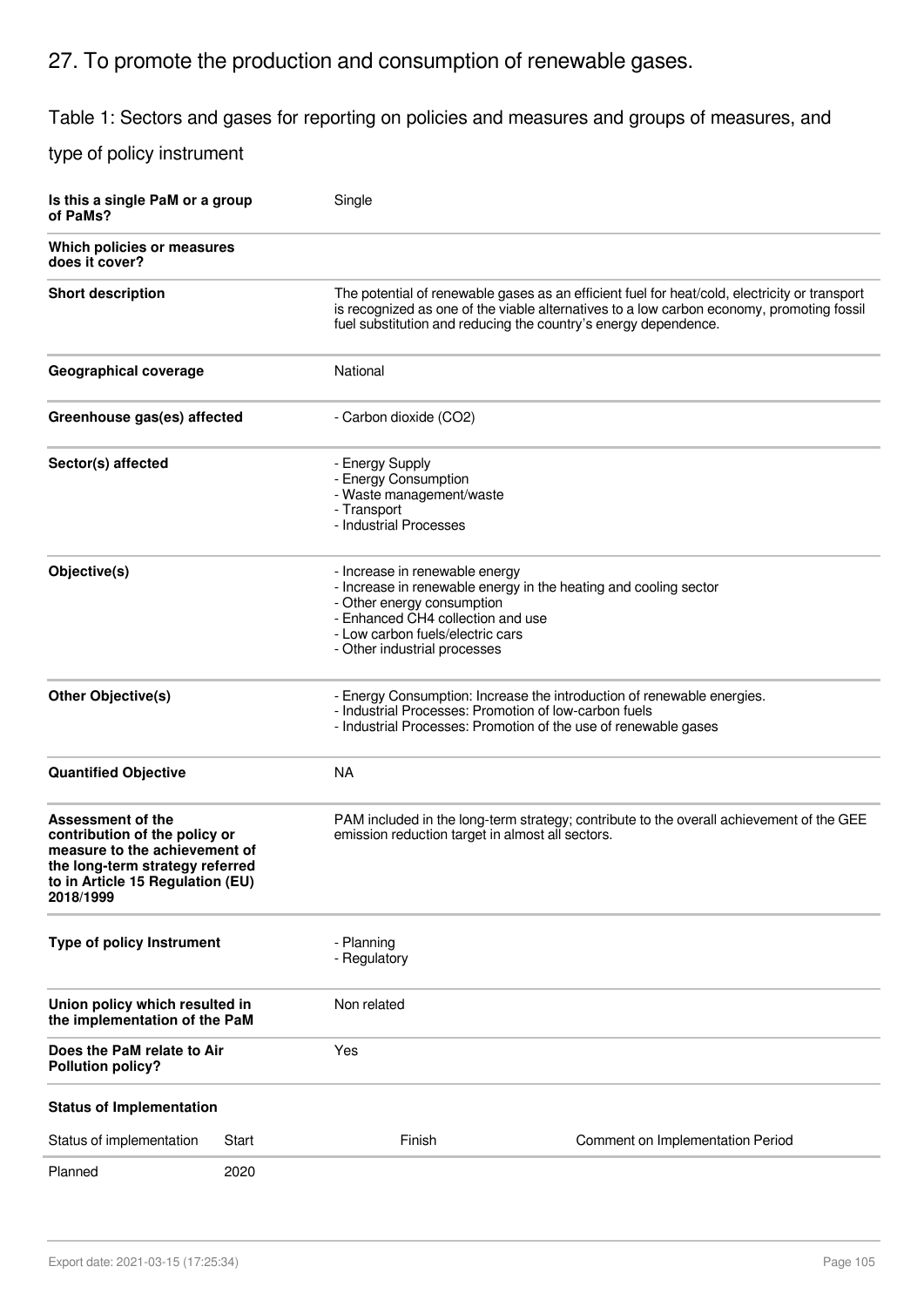|                         | Projections scenario in which<br>the PaM is included | With additional measures                                           |
|-------------------------|------------------------------------------------------|--------------------------------------------------------------------|
| implementing the policy | <b>Entities responsible for</b>                      | - Ministry of Environment and Climate Action (National government) |

### **Indicators used to monitor and evaluate progress over time (ex-post or ex-ante)**

| Reference to assessments and<br>underpinning technical reports |                                                                                                                          |
|----------------------------------------------------------------|--------------------------------------------------------------------------------------------------------------------------|
| <b>General Comments</b>                                        | National Hydrogen Plan, approved by the Resolution of the Council of Ministers n. <sup>2</sup><br>63/2020 of 14th August |

### Table 2: Available results of ex-ante and ex-post assessments of the effects of individual or

### groups of policies and measures on mitigation of climate change

| Policy impacting EU ETS,<br><b>LULUCF and/or ESD/ESR</b><br>emissions | - ESD/ESR, EU ETS |        |            |               |       |
|-----------------------------------------------------------------------|-------------------|--------|------------|---------------|-------|
| <b>Ex-ante assessment</b>                                             |                   |        |            |               |       |
|                                                                       |                   | EU ETS | <b>ESR</b> | <b>LULUCF</b> | Total |
| GHG emissions reductions for year 2025 (kt CO2-equivalent per year)   |                   |        |            |               |       |
| GHG emissions reductions for year 2030 (kt CO2-equivalent per year)   |                   |        |            |               |       |
| GHG emissions reductions for year 2035 (kt CO2-equivalent per year)   |                   |        |            |               |       |
| GHG emissions reductions for year 2040 (kt CO2-equivalent per year)   |                   |        |            |               |       |
| Explanation of the basis for the<br>mitigation estimates              |                   |        |            |               |       |
| Factors affected by the PaM                                           |                   |        |            |               |       |
| Reference                                                             |                   |        |            |               |       |
| <b>Ex-post assessment</b>                                             |                   |        |            |               |       |
| GHG emissions reductions(kt CO2-equivalent per year)                  |                   |        |            |               |       |
| Year for which reduction applies                                      |                   | EU ETS | ESD/ESR    | <b>LULUCF</b> | Total |
| Explanation of the basis for the<br>mitigation estimates              |                   |        |            |               |       |
| Factors affected by the PaM                                           |                   |        |            |               |       |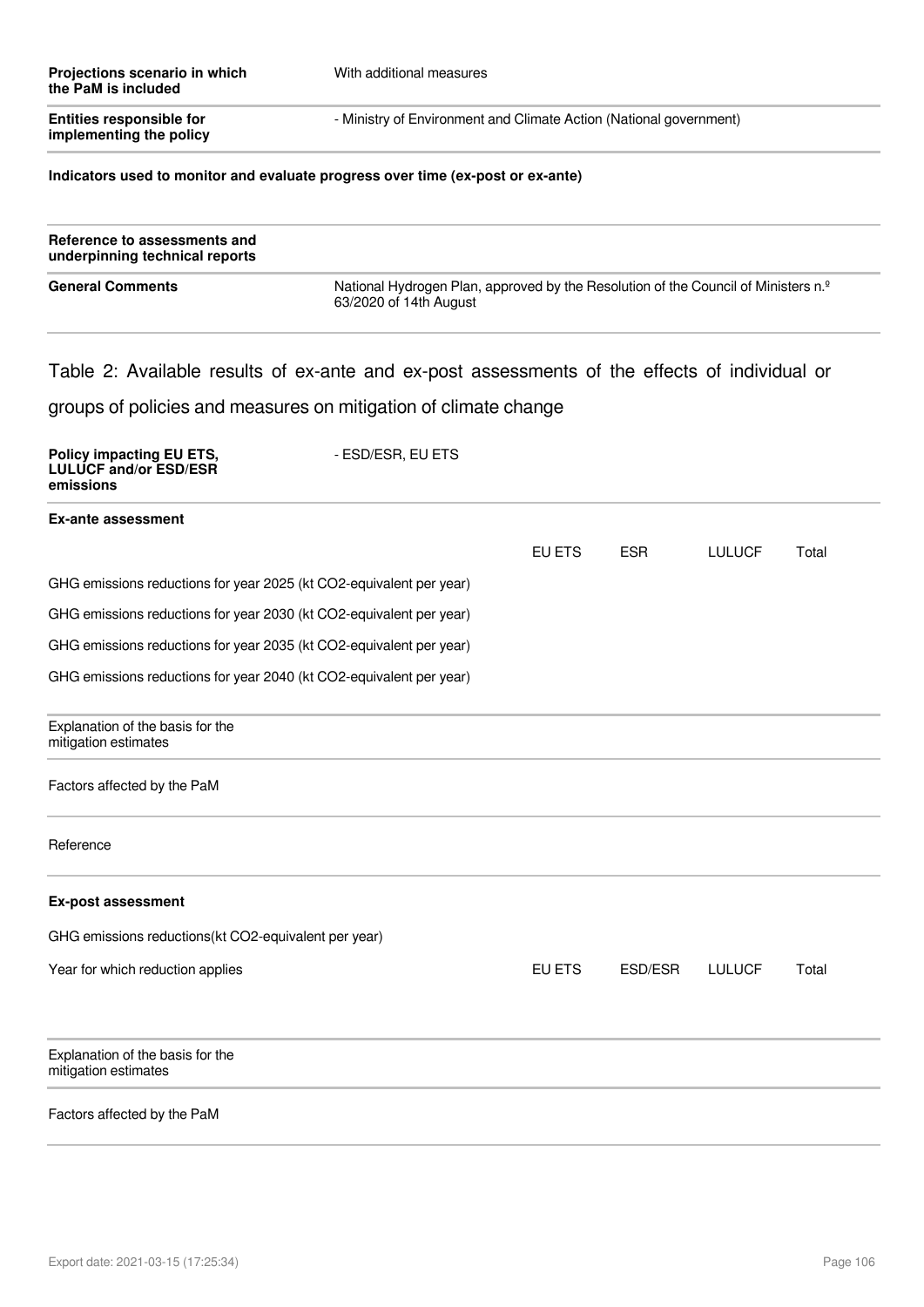### Table 3: Available projected and realised costs and benefits of individual or groups of policies

### and measures on mitigation of climate change

| Projected costs and benefits                                                                                                   |                                      |  |
|--------------------------------------------------------------------------------------------------------------------------------|--------------------------------------|--|
| Year(s) for which cost has been<br>calculated                                                                                  |                                      |  |
| Price reference year                                                                                                           |                                      |  |
| Cost                                                                                                                           |                                      |  |
| Gross costs in EUR per tonne CO2eq reduced/ sequestered                                                                        | Absolute gross costs per year in EUR |  |
| Benefit                                                                                                                        |                                      |  |
| Benefits in EUR per tonne CO2eq reduced/ sequestered                                                                           | Absolute benefit per year in EUR     |  |
| Net Cost                                                                                                                       |                                      |  |
| Net costs in EUR per tonne CO2eq reduced/ sequestered                                                                          | Absolute net cost per year in EUR    |  |
| Description of cost estimates<br>(basis for cost estimate, what type<br>of costs are included in the<br>estimate, methodology) |                                      |  |
| Description of non-GHG mitigation<br>benefits                                                                                  |                                      |  |
| Reference                                                                                                                      |                                      |  |
| <b>Realised costs and benefits</b>                                                                                             |                                      |  |
| Year(s) for which cost has been<br>calculated                                                                                  |                                      |  |
| Price reference year                                                                                                           |                                      |  |
| Cost                                                                                                                           |                                      |  |
| Gross costs in EUR per tonne CO2eq reduced/sequestered                                                                         | Absolute gross costs per year in EUR |  |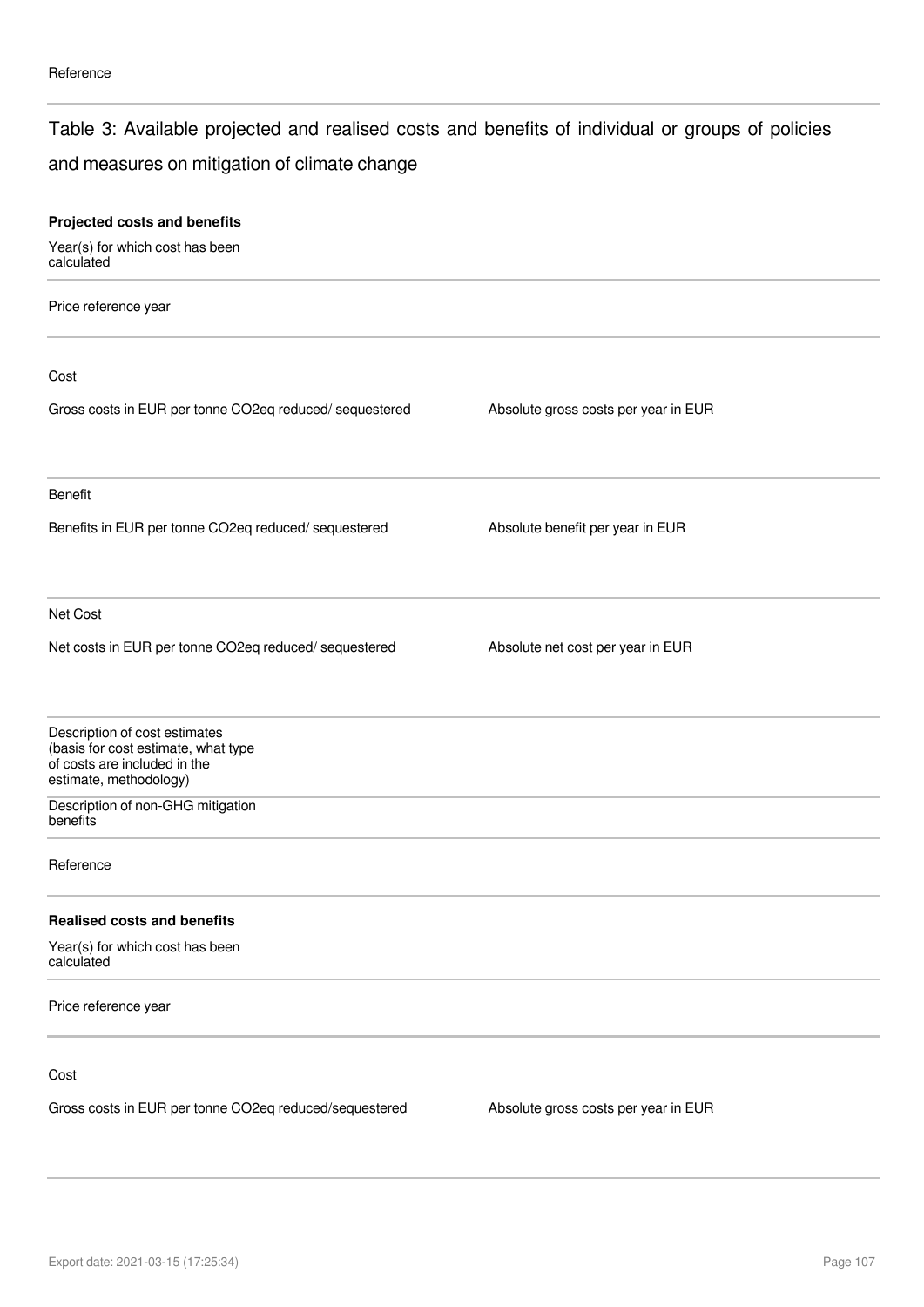#### Benefit

Benefits in EUR per tonne CO2eq reduced/sequestered Absolute benefit per year in EUR

Net Cost

Net costs in EUR per tonne CO2eq reduced/sequestered Absolute net cost per year in EUR

Description of cost estimates (basis for cost estimate, what type of costs are included in the estimate, methodology)

Description of non-GHG mitigation benefits

Reference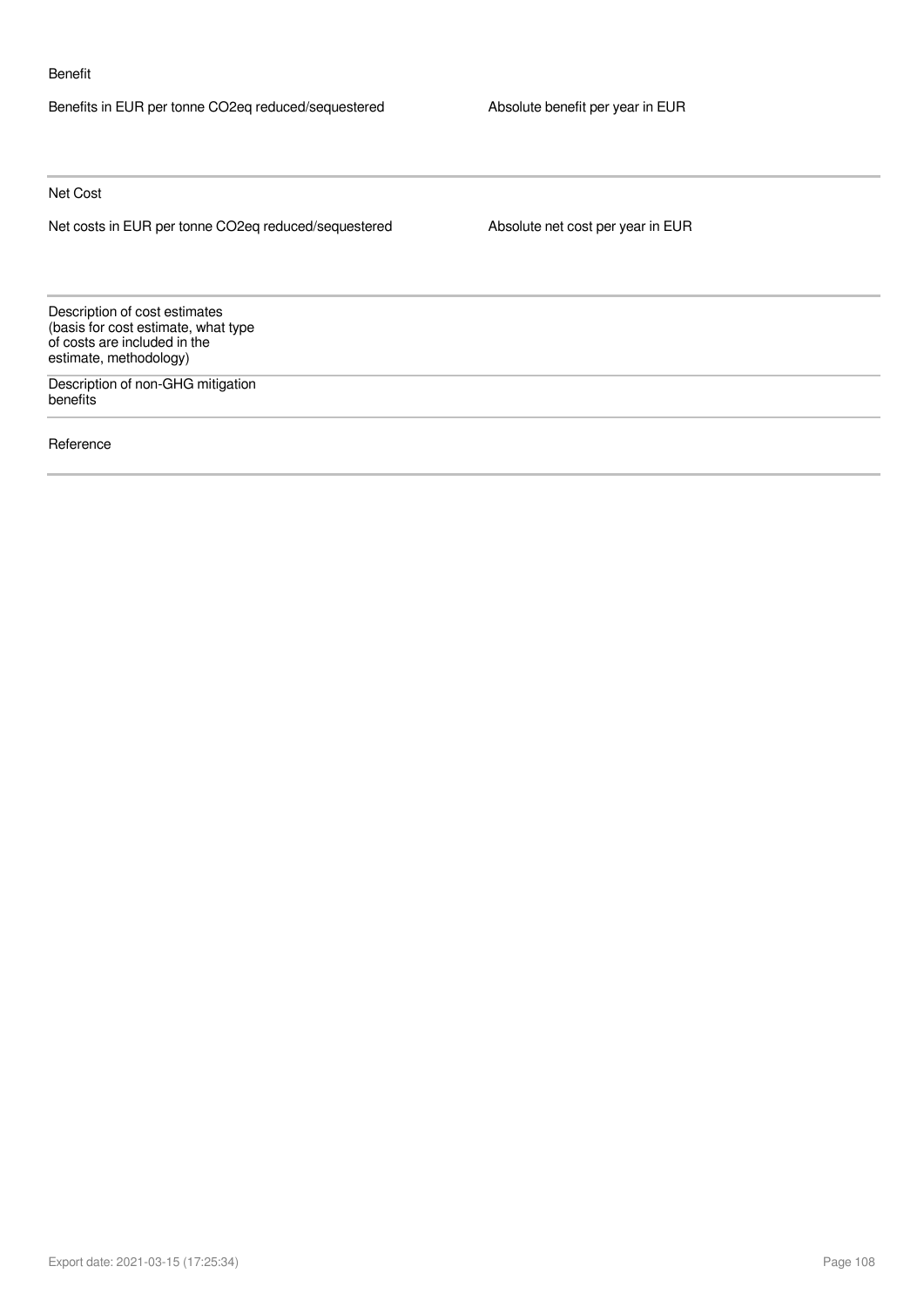### 28. Carbon tax for non EU ETS sectors.

Table 1: Sectors and gases for reporting on policies and measures and groups of measures, and

type of policy instrument

| Is this a single PaM or a group<br>of PaMs?                                                                                                                             |       | Single                                                                                                                                                                                                                                |                                                                                                                                                                                                                                                                            |  |  |
|-------------------------------------------------------------------------------------------------------------------------------------------------------------------------|-------|---------------------------------------------------------------------------------------------------------------------------------------------------------------------------------------------------------------------------------------|----------------------------------------------------------------------------------------------------------------------------------------------------------------------------------------------------------------------------------------------------------------------------|--|--|
| Which policies or measures<br>does it cover?                                                                                                                            |       |                                                                                                                                                                                                                                       |                                                                                                                                                                                                                                                                            |  |  |
| <b>Short description</b>                                                                                                                                                |       | price in the previous year.                                                                                                                                                                                                           | Portugal has been participating in EU ETS since 2005 and adopted a carbon tax for non<br>EU ETS sectors in 2015, in the form of an addition to the Petroleum and Energy Products<br>Tax, subsequent to the "Green Tax Law". Its amount is linked to ETS allowances average |  |  |
| <b>Geographical coverage</b>                                                                                                                                            |       | National                                                                                                                                                                                                                              |                                                                                                                                                                                                                                                                            |  |  |
| Greenhouse gas(es) affected                                                                                                                                             |       | - Carbon dioxide (CO2)<br>- Methane (CH4)<br>- Nitrous oxide (N2O)                                                                                                                                                                    |                                                                                                                                                                                                                                                                            |  |  |
| Sector(s) affected                                                                                                                                                      |       | - Energy Consumption                                                                                                                                                                                                                  |                                                                                                                                                                                                                                                                            |  |  |
| Objective(s)                                                                                                                                                            |       | - Demand management/reduction                                                                                                                                                                                                         |                                                                                                                                                                                                                                                                            |  |  |
| <b>Other Objective(s)</b>                                                                                                                                               |       |                                                                                                                                                                                                                                       |                                                                                                                                                                                                                                                                            |  |  |
| <b>Quantified Objective</b>                                                                                                                                             |       | <b>NA</b>                                                                                                                                                                                                                             |                                                                                                                                                                                                                                                                            |  |  |
| Assessment of the<br>contribution of the policy or<br>measure to the achievement of<br>the long-term strategy referred<br>to in Article 15 Regulation (EU)<br>2018/1999 |       | PAM included in the long-term strategy; contribute to the overall achievement of the GEE<br>emission reduction target in several sectors. Its premise is to promote changes in<br>behaviour that will enable further decarbonisation. |                                                                                                                                                                                                                                                                            |  |  |
| <b>Type of policy Instrument</b>                                                                                                                                        |       | - Fiscal                                                                                                                                                                                                                              |                                                                                                                                                                                                                                                                            |  |  |
| Union policy which resulted in<br>the implementation of the PaM                                                                                                         |       | Non related                                                                                                                                                                                                                           |                                                                                                                                                                                                                                                                            |  |  |
| Does the PaM relate to Air<br><b>Pollution policy?</b>                                                                                                                  |       | No                                                                                                                                                                                                                                    |                                                                                                                                                                                                                                                                            |  |  |
| <b>Status of Implementation</b>                                                                                                                                         |       |                                                                                                                                                                                                                                       |                                                                                                                                                                                                                                                                            |  |  |
| Status of implementation                                                                                                                                                | Start | Finish                                                                                                                                                                                                                                | Comment on Implementation Period                                                                                                                                                                                                                                           |  |  |
| Implemented                                                                                                                                                             | 2015  |                                                                                                                                                                                                                                       |                                                                                                                                                                                                                                                                            |  |  |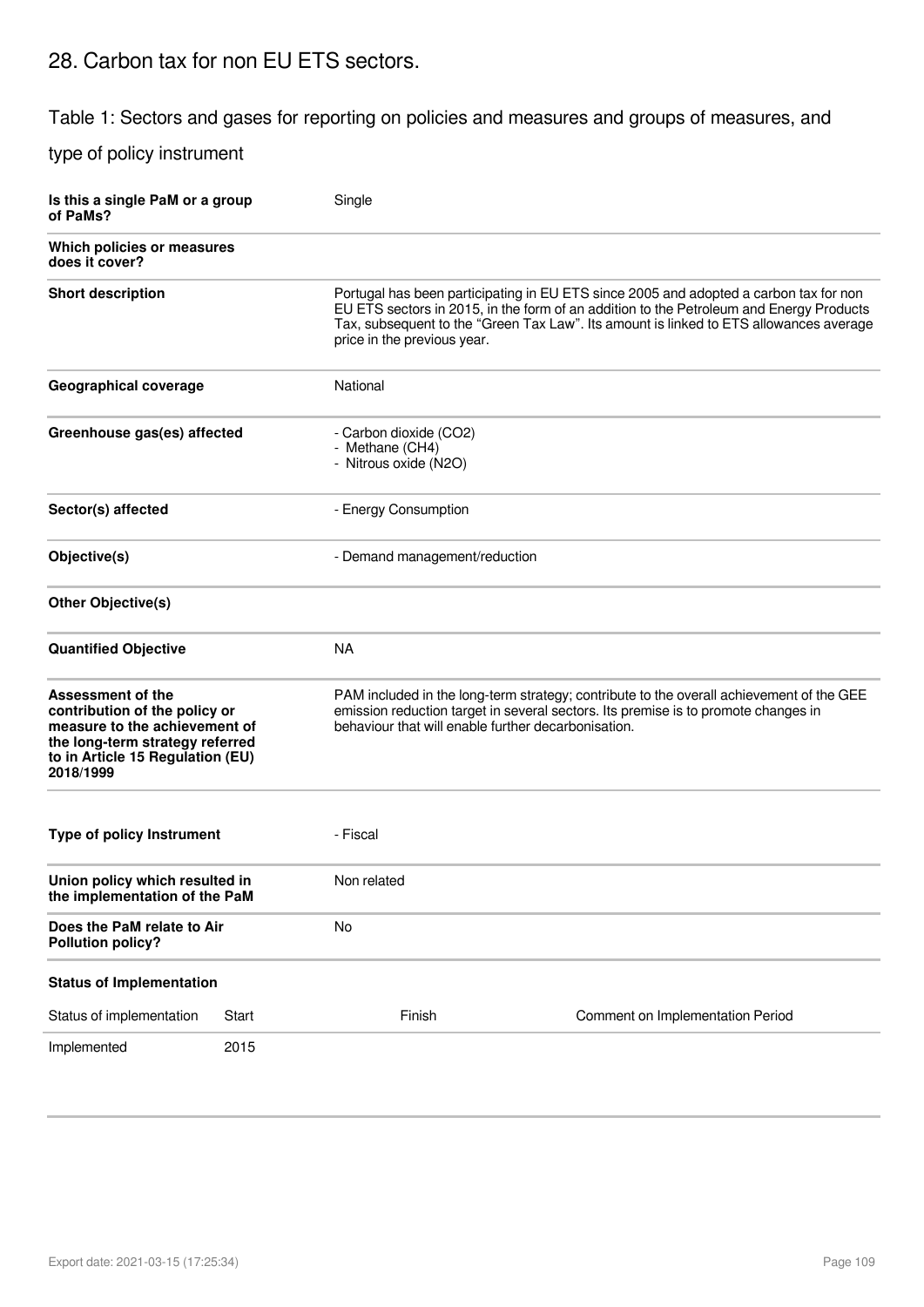| Projections scenario in which<br>the PaM is included | With existing measures                                             |
|------------------------------------------------------|--------------------------------------------------------------------|
| <b>Entities responsible for</b>                      | - Ministry of Finance (National government)                        |
| implementing the policy                              | - Ministry of Environment and Climate Action (National government) |

### **Indicators used to monitor and evaluate progress over time (ex-post or ex-ante)**

| Reference to assessments and<br>underpinning technical reports |                                                                                                                                                              |
|----------------------------------------------------------------|--------------------------------------------------------------------------------------------------------------------------------------------------------------|
| <b>General Comments</b>                                        | Law n. $\degree$ 82-D/2014 of 31st of December, amended by Law n. $\degree$ 114/2017 of 29th<br>December and Law n. <sup>o</sup> 119/2019 of 18th september. |

### Table 2: Available results of ex-ante and ex-post assessments of the effects of individual or

groups of policies and measures on mitigation of climate change

| Policy impacting EU ETS,<br><b>LULUCF and/or ESD/ESR</b><br>emissions | - ESD/ESR |        |            |               |       |
|-----------------------------------------------------------------------|-----------|--------|------------|---------------|-------|
| <b>Ex-ante assessment</b>                                             |           |        |            |               |       |
|                                                                       |           | EU ETS | <b>ESR</b> | <b>LULUCF</b> | Total |
| GHG emissions reductions for year 2025 (kt CO2-equivalent per year)   |           |        |            |               |       |
| GHG emissions reductions for year 2030 (kt CO2-equivalent per year)   |           |        |            |               |       |
| GHG emissions reductions for year 2035 (kt CO2-equivalent per year)   |           |        |            |               |       |
| GHG emissions reductions for year 2040 (kt CO2-equivalent per year)   |           |        |            |               |       |
| Explanation of the basis for the<br>mitigation estimates              |           |        |            |               |       |
| Factors affected by the PaM                                           |           |        |            |               |       |
| Reference                                                             |           |        |            |               |       |
| <b>Ex-post assessment</b>                                             |           |        |            |               |       |
| GHG emissions reductions(kt CO2-equivalent per year)                  |           |        |            |               |       |
| Year for which reduction applies                                      |           | EU ETS | ESD/ESR    | <b>LULUCF</b> | Total |
| Explanation of the basis for the<br>mitigation estimates              |           |        |            |               |       |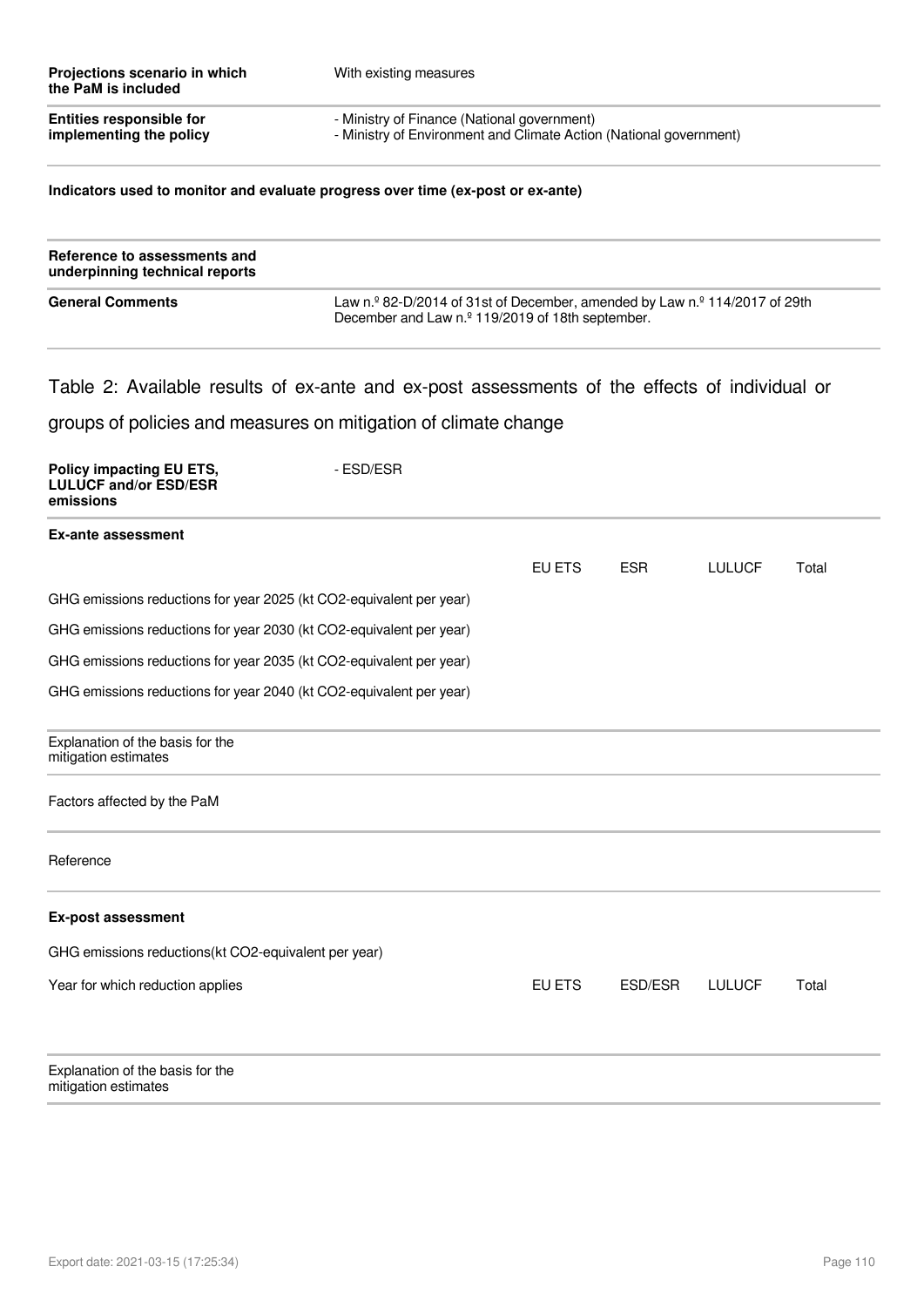### Reference

# Table 3: Available projected and realised costs and benefits of individual or groups of policies and measures on mitigation of climate change

| Projected costs and benefits                                                                                                   |                                      |
|--------------------------------------------------------------------------------------------------------------------------------|--------------------------------------|
| Year(s) for which cost has been<br>calculated                                                                                  |                                      |
| Price reference year                                                                                                           |                                      |
| Cost                                                                                                                           |                                      |
| Gross costs in EUR per tonne CO2eq reduced/sequestered                                                                         | Absolute gross costs per year in EUR |
| Benefit                                                                                                                        |                                      |
| Benefits in EUR per tonne CO2eq reduced/ sequestered                                                                           | Absolute benefit per year in EUR     |
| Net Cost                                                                                                                       |                                      |
| Net costs in EUR per tonne CO2eq reduced/ sequestered                                                                          | Absolute net cost per year in EUR    |
| Description of cost estimates<br>(basis for cost estimate, what type<br>of costs are included in the<br>estimate, methodology) |                                      |
| Description of non-GHG mitigation<br>benefits                                                                                  |                                      |
| Reference                                                                                                                      |                                      |
| <b>Realised costs and benefits</b>                                                                                             |                                      |
| Year(s) for which cost has been<br>calculated                                                                                  |                                      |
| Price reference year                                                                                                           |                                      |
| Cost                                                                                                                           |                                      |

Gross costs in EUR per tonne CO2eq reduced/sequestered Absolute gross costs per year in EUR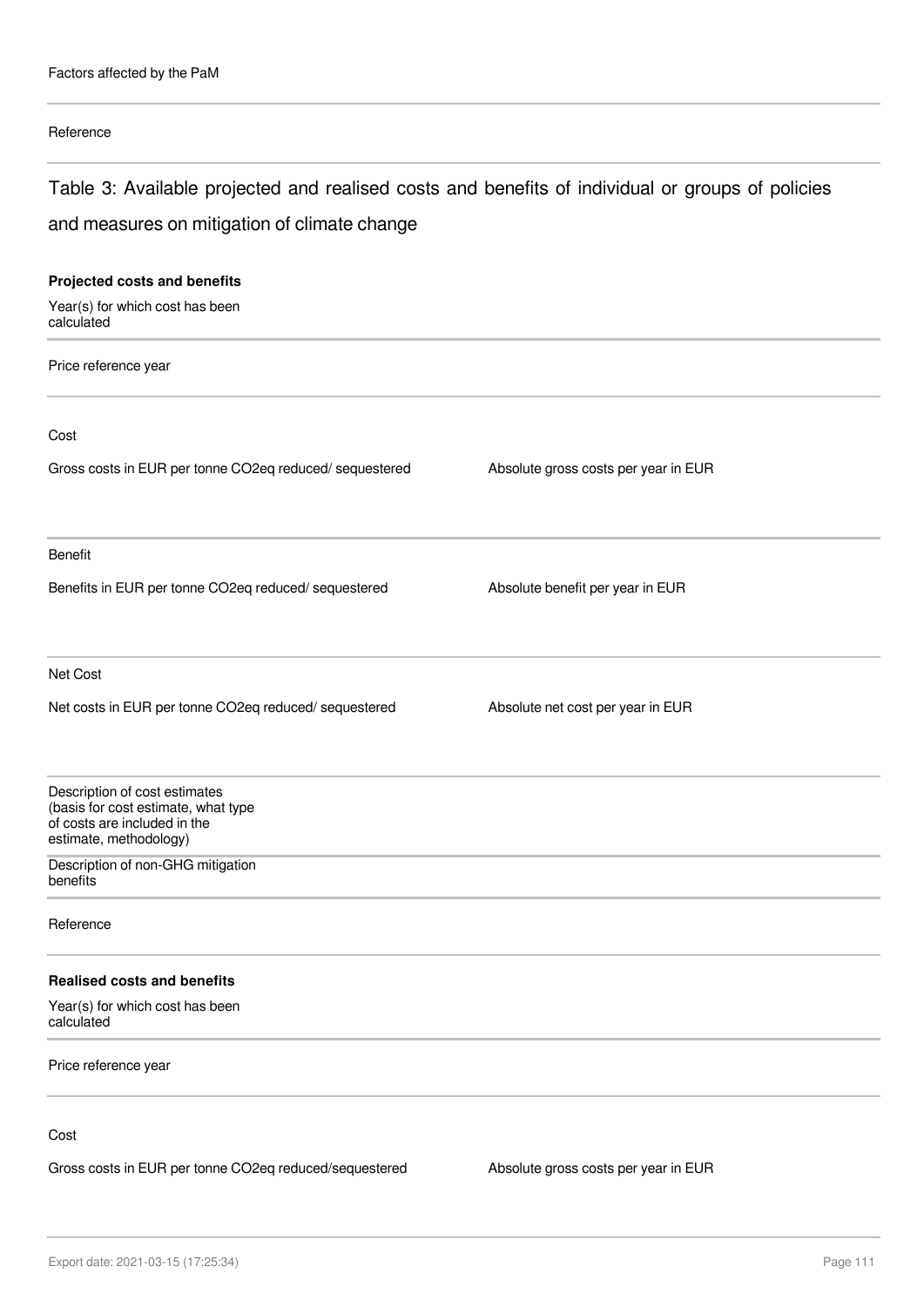#### Benefit

Benefits in EUR per tonne CO2eq reduced/sequestered Absolute benefit per year in EUR

Net Cost

Net costs in EUR per tonne CO2eq reduced/sequestered Absolute net cost per year in EUR

Description of cost estimates (basis for cost estimate, what type of costs are included in the estimate, methodology)

Description of non-GHG mitigation benefits

Reference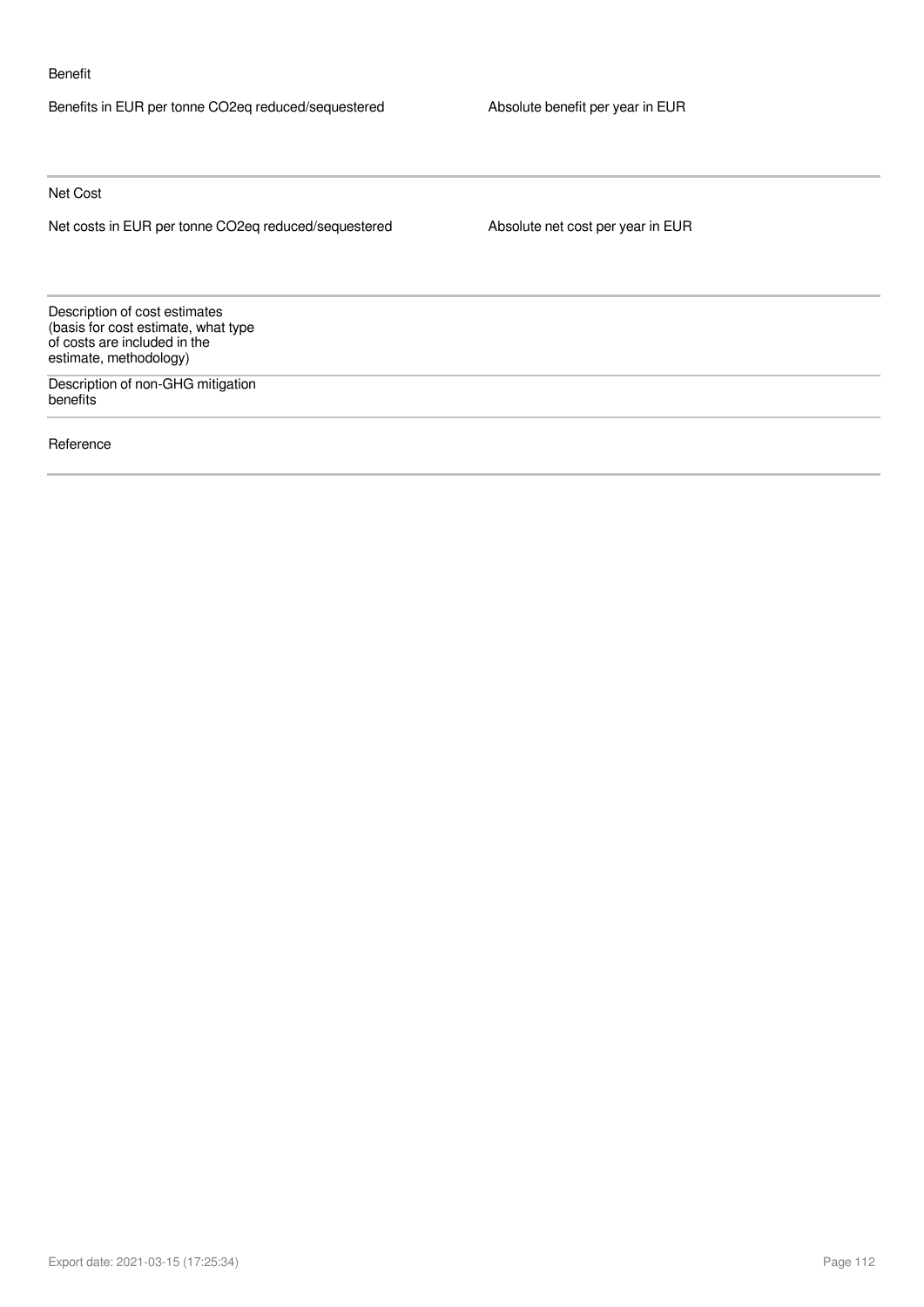# 29. Regulation on CO2 for Cars and Vans.

Table 1: Sectors and gases for reporting on policies and measures and groups of measures, and

type of policy instrument

| Is this a single PaM or a group<br>of PaMs?                                                                                                                                    | Single                                                                                                                                                                                                                                                                                                                                           |
|--------------------------------------------------------------------------------------------------------------------------------------------------------------------------------|--------------------------------------------------------------------------------------------------------------------------------------------------------------------------------------------------------------------------------------------------------------------------------------------------------------------------------------------------|
| Which policies or measures<br>does it cover?                                                                                                                                   |                                                                                                                                                                                                                                                                                                                                                  |
| <b>Short description</b>                                                                                                                                                       | Implementation of the Regulation on CO2 from cars and vans:<br>- 2009/443/EC;<br>$-$ (EU) n. $9$ 510/2011;<br>- (EU) n.º 397/2013;<br>$-$ (EU) n. $9$ 333/2014;<br>- (EU) n.º 253/2014;<br>- 2013/128/EU;<br>- (EU) n.º 396/2013;<br>$-$ (EU) n. $9$ 114/2013.                                                                                   |
| <b>Geographical coverage</b>                                                                                                                                                   | National                                                                                                                                                                                                                                                                                                                                         |
| Greenhouse gas(es) affected                                                                                                                                                    | - Carbon dioxide (CO2)<br>- Methane (CH4)<br>- Nitrous oxide (N2O)                                                                                                                                                                                                                                                                               |
| Sector(s) affected                                                                                                                                                             | - Transport                                                                                                                                                                                                                                                                                                                                      |
| Objective(s)                                                                                                                                                                   | - Low carbon fuels/electric cars<br>- Electric road transport<br>- Other transport                                                                                                                                                                                                                                                               |
| Other Objective(s)                                                                                                                                                             | - Transport: CO2 emission performance standards                                                                                                                                                                                                                                                                                                  |
| <b>Quantified Objective</b>                                                                                                                                                    | <b>NA</b>                                                                                                                                                                                                                                                                                                                                        |
| <b>Assessment of the</b><br>contribution of the policy or<br>measure to the achievement of<br>the long-term strategy referred<br>to in Article 15 Regulation (EU)<br>2018/1999 | PAM included in the long-term strategy; contribute to the overall achievement of the GEE<br>emission reduction target with special focus on transport sector.                                                                                                                                                                                    |
| <b>Type of policy Instrument</b>                                                                                                                                               | - Regulatory                                                                                                                                                                                                                                                                                                                                     |
| Union policy which resulted in<br>the implementation of the PaM                                                                                                                | Related:<br>- Regulation 2019/631 setting CO2 emission performance standards for new passenger<br>cars and for new light commercial vehicles, and repealing Regulations (EC) No 443/2009<br>and (EU) No 510/2011<br>- Regulation (EU) 2019/1242 setting CO2 emission performance standards for new<br>heavy-duty vehicles<br>Other Union Policy: |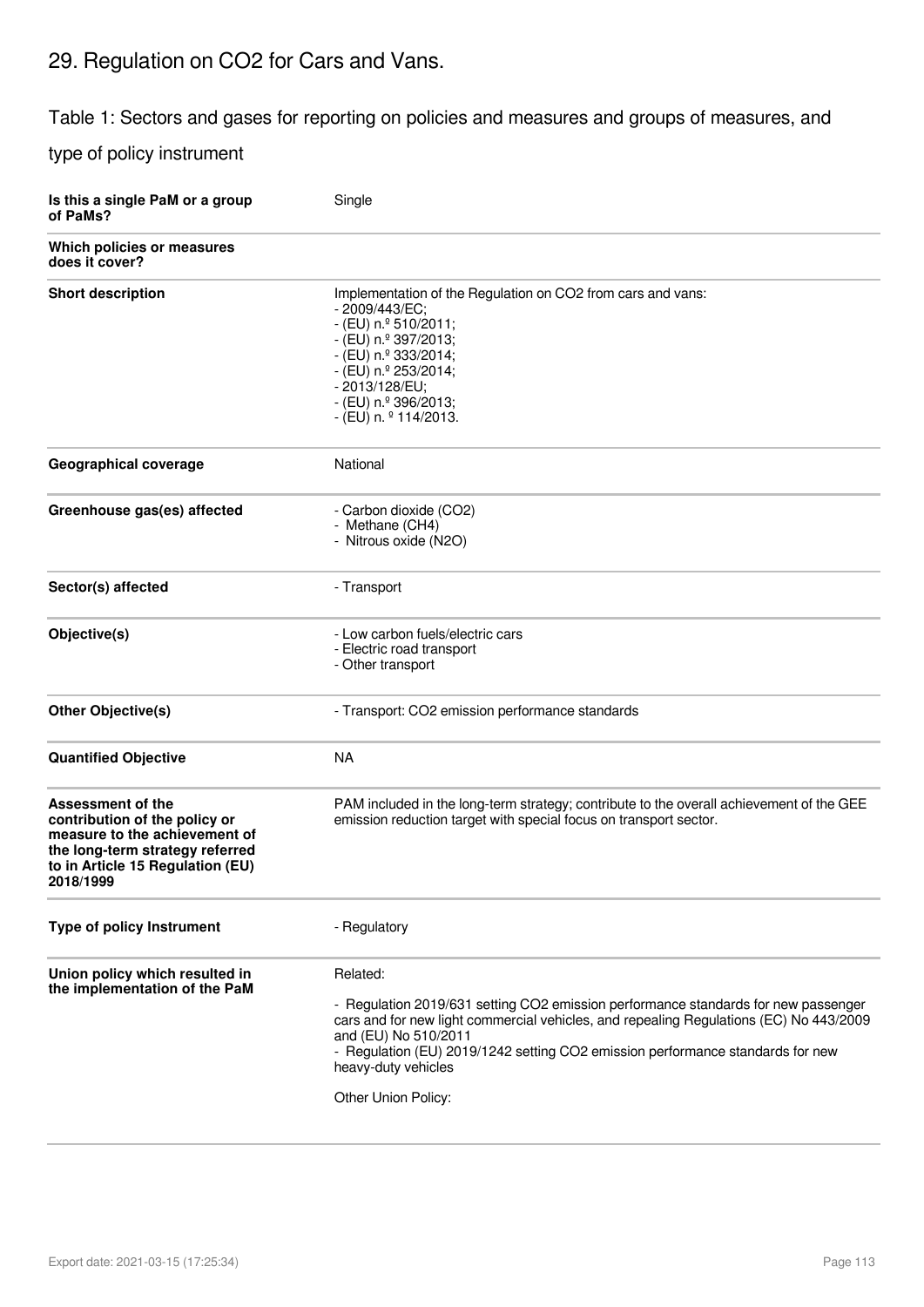| Does the PaM relate to Air<br><b>Pollution policy?</b>                |       | Yes                                                                                                                                                                                 |        |                                  |               |       |
|-----------------------------------------------------------------------|-------|-------------------------------------------------------------------------------------------------------------------------------------------------------------------------------------|--------|----------------------------------|---------------|-------|
| <b>Status of Implementation</b>                                       |       |                                                                                                                                                                                     |        |                                  |               |       |
| Status of implementation                                              | Start | Finish                                                                                                                                                                              |        | Comment on Implementation Period |               |       |
| Implemented                                                           | 2009  |                                                                                                                                                                                     |        |                                  |               |       |
| Projections scenario in which<br>the PaM is included                  |       | With existing measures                                                                                                                                                              |        |                                  |               |       |
| <b>Entities responsible for</b><br>implementing the policy            |       | - Ministry of Finance (National government)<br>- Ministry of Environment and Climate Action (National government)<br>- Ministry of Infrastructure and Housing (National government) |        |                                  |               |       |
|                                                                       |       | Indicators used to monitor and evaluate progress over time (ex-post or ex-ante)                                                                                                     |        |                                  |               |       |
| Reference to assessments and<br>underpinning technical reports        |       |                                                                                                                                                                                     |        |                                  |               |       |
| <b>General Comments</b>                                               |       |                                                                                                                                                                                     |        |                                  |               |       |
| Policy impacting EU ETS,<br><b>LULUCF and/or ESD/ESR</b><br>emissions |       | groups of policies and measures on mitigation of climate change<br>- ESD/ESR                                                                                                        |        |                                  |               |       |
| <b>Ex-ante assessment</b>                                             |       |                                                                                                                                                                                     | EU ETS | <b>ESR</b>                       | <b>LULUCF</b> | Total |
| GHG emissions reductions for year 2025 (kt CO2-equivalent per year)   |       |                                                                                                                                                                                     |        |                                  |               |       |
| GHG emissions reductions for year 2030 (kt CO2-equivalent per year)   |       |                                                                                                                                                                                     |        |                                  |               |       |
| GHG emissions reductions for year 2035 (kt CO2-equivalent per year)   |       |                                                                                                                                                                                     |        |                                  |               |       |
| GHG emissions reductions for year 2040 (kt CO2-equivalent per year)   |       |                                                                                                                                                                                     |        |                                  |               |       |
| Explanation of the basis for the<br>mitigation estimates              |       |                                                                                                                                                                                     |        |                                  |               |       |
| Factors affected by the PaM                                           |       |                                                                                                                                                                                     |        |                                  |               |       |
| Reference                                                             |       |                                                                                                                                                                                     |        |                                  |               |       |
| <b>Ex-post assessment</b>                                             |       |                                                                                                                                                                                     |        |                                  |               |       |
| GHG emissions reductions(kt CO2-equivalent per year)                  |       |                                                                                                                                                                                     |        |                                  |               |       |
| Year for which reduction applies                                      |       |                                                                                                                                                                                     | EU ETS | ESD/ESR                          | <b>LULUCF</b> | Total |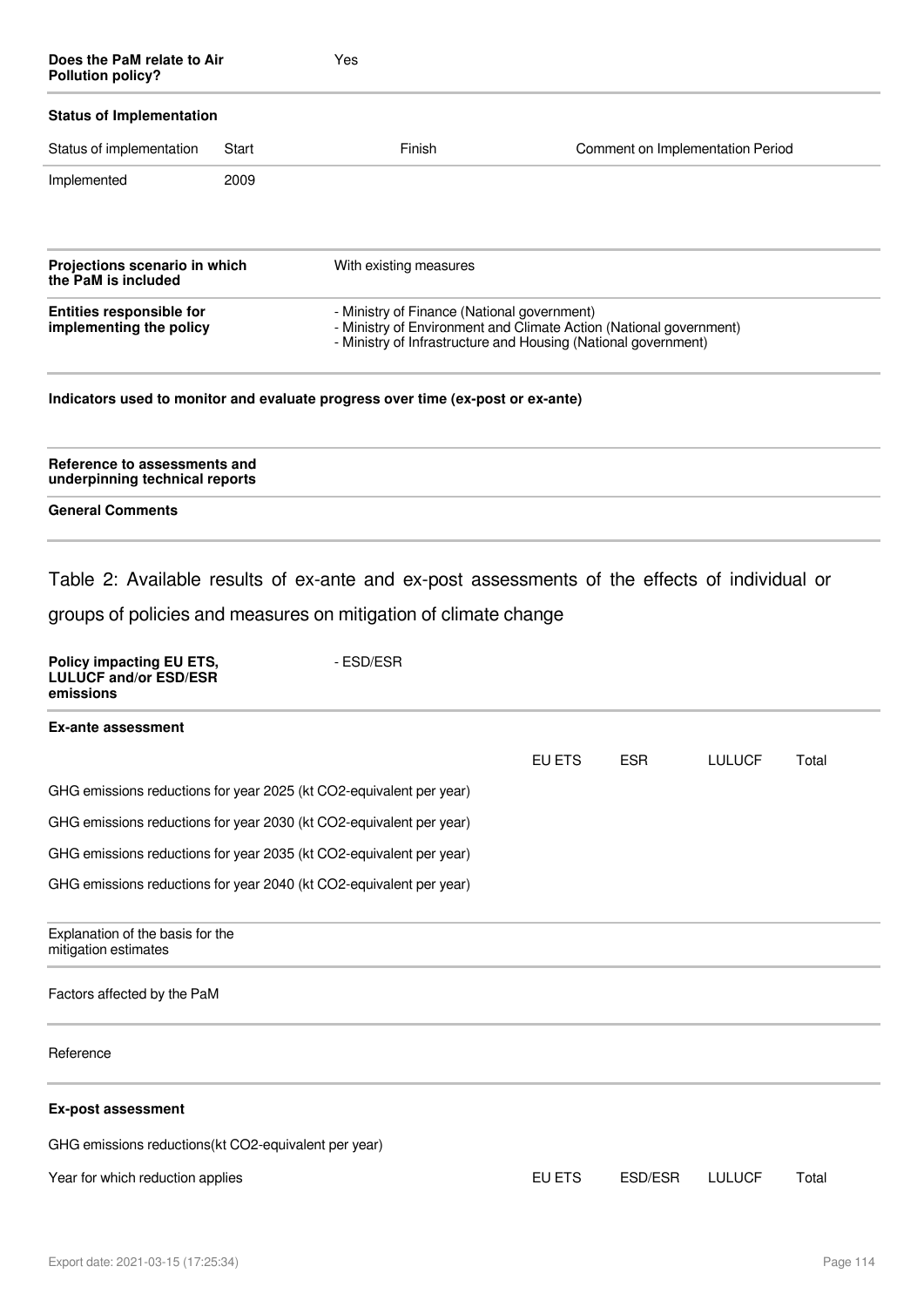Explanation of the basis for the mitigation estimates

### Factors affected by the PaM

### Reference

### Table 3: Available projected and realised costs and benefits of individual or groups of policies and measures on mitigation of climate change

### **Projected costs and benefits**

Year(s) for which cost has been calculated

Price reference year

Cost

Gross costs in EUR per tonne CO2eq reduced/ sequestered Absolute gross costs per year in EUR

Benefit

Benefits in EUR per tonne CO2eq reduced/ sequestered Absolute benefit per year in EUR

Net Cost

Net costs in EUR per tonne CO2eq reduced/ sequestered Absolute net cost per year in EUR

| Description of cost estimates<br>(basis for cost estimate, what type<br>of costs are included in the<br>estimate, methodology) |  |  |
|--------------------------------------------------------------------------------------------------------------------------------|--|--|
| Description of non-GHG mitigation<br>benefits                                                                                  |  |  |
| Reference                                                                                                                      |  |  |
| <b>Realised costs and benefits</b>                                                                                             |  |  |
| $\mathbf{M}$ . The state of $\mathbf{L}$ is the state of $\mathbf{L}$ is the state of $\mathbf{L}$                             |  |  |

Year(s) for which cost has been calculated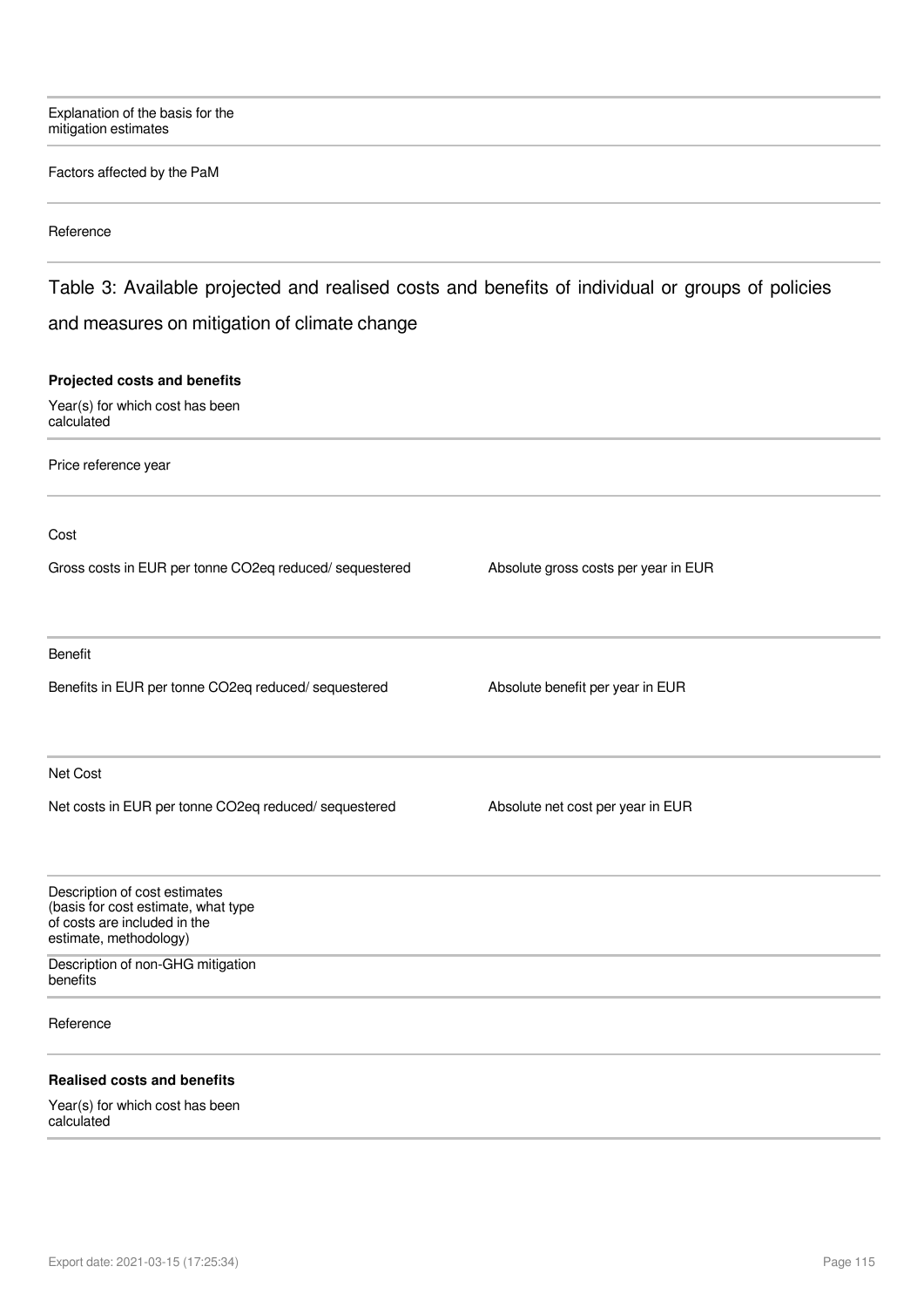| Cost                                                                                                                           |                                      |
|--------------------------------------------------------------------------------------------------------------------------------|--------------------------------------|
| Gross costs in EUR per tonne CO2eq reduced/sequestered                                                                         | Absolute gross costs per year in EUR |
| <b>Benefit</b>                                                                                                                 |                                      |
| Benefits in EUR per tonne CO2eq reduced/sequestered                                                                            | Absolute benefit per year in EUR     |
| Net Cost                                                                                                                       |                                      |
| Net costs in EUR per tonne CO2eq reduced/sequestered                                                                           | Absolute net cost per year in EUR    |
| Description of cost estimates<br>(basis for cost estimate, what type<br>of costs are included in the<br>estimate, methodology) |                                      |
| Description of non-GHG mitigation<br>benefits                                                                                  |                                      |
| Reference                                                                                                                      |                                      |
|                                                                                                                                |                                      |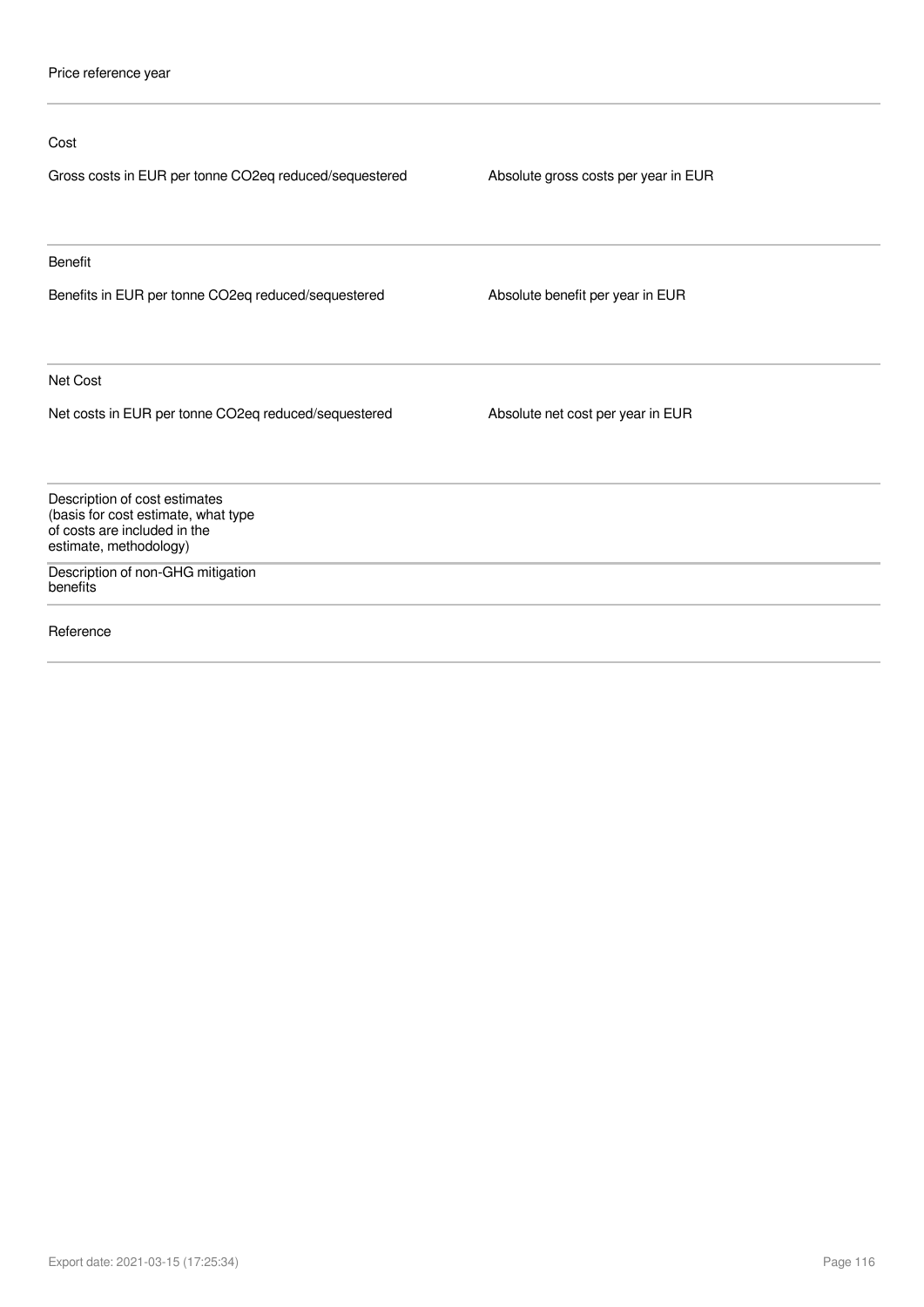# 30. Implementation of the fluorinated gas regime.

Table 1: Sectors and gases for reporting on policies and measures and groups of measures, and

type of policy instrument

| Is this a single PaM or a group<br>of PaMs?                                                                                                                             | Single                                                                                                                                                                                                                                                                                                                                                                                                                                                                                                                                                                                                                                                                                                     |
|-------------------------------------------------------------------------------------------------------------------------------------------------------------------------|------------------------------------------------------------------------------------------------------------------------------------------------------------------------------------------------------------------------------------------------------------------------------------------------------------------------------------------------------------------------------------------------------------------------------------------------------------------------------------------------------------------------------------------------------------------------------------------------------------------------------------------------------------------------------------------------------------|
| Which policies or measures<br>does it cover?                                                                                                                            |                                                                                                                                                                                                                                                                                                                                                                                                                                                                                                                                                                                                                                                                                                            |
| <b>Short description</b>                                                                                                                                                | Implementation of the provisions laid down in Regulation (EU) n. <sup>o</sup> 517/2014 of the<br>European Parliament and the Council, of 16th April 2014, in order to promote their<br>substitution by other substances with lower or no GWP. This regulation took into<br>consideration the Kigali Agreement percentage targets for average HFC emissions for the<br>period 2011-2013. Additionally, Portugal also has to implement the 2006 Directive on<br>Mobile Air Conditioning restrictions (Directive 2006/40/EC), which prohibits the use of<br>fluorinated gases with a GWP value greater than 150 in new types of cars and vans<br>introduced from 2011 and on all new cars and vans from 2017. |
| Geographical coverage                                                                                                                                                   | National                                                                                                                                                                                                                                                                                                                                                                                                                                                                                                                                                                                                                                                                                                   |
| Greenhouse gas(es) affected                                                                                                                                             | - Hydrofluorocarbons (HFC)<br>- Perfluorocarbons (PFC)<br>- Sulphur hexafluoride (SF6)                                                                                                                                                                                                                                                                                                                                                                                                                                                                                                                                                                                                                     |
| Sector(s) affected                                                                                                                                                      | - Industrial Processes                                                                                                                                                                                                                                                                                                                                                                                                                                                                                                                                                                                                                                                                                     |
| Objective(s)                                                                                                                                                            | - Improved control of manufacturing<br>- fugitive and disposal emissions of fluorinated gases<br>- Replacement of fluorinated gases by other substances                                                                                                                                                                                                                                                                                                                                                                                                                                                                                                                                                    |
| Other Objective(s)                                                                                                                                                      |                                                                                                                                                                                                                                                                                                                                                                                                                                                                                                                                                                                                                                                                                                            |
| <b>Quantified Objective</b>                                                                                                                                             | <b>NA</b>                                                                                                                                                                                                                                                                                                                                                                                                                                                                                                                                                                                                                                                                                                  |
| Assessment of the<br>contribution of the policy or<br>measure to the achievement of<br>the long-term strategy referred<br>to in Article 15 Regulation (EU)<br>2018/1999 | PAM included in the long-term strategy; contribute to the overall achievement of the GEE<br>emission reduction target with special focus on the industry sector.                                                                                                                                                                                                                                                                                                                                                                                                                                                                                                                                           |
| Type of policy Instrument                                                                                                                                               | - Regulatory                                                                                                                                                                                                                                                                                                                                                                                                                                                                                                                                                                                                                                                                                               |
| Union policy which resulted in<br>the implementation of the PaM                                                                                                         | Related:<br>- F-gas Regulation 517/2014<br>- Mobile Air-conditioning system (MACs) Directive 2006/40/EC<br>- F-gas Regulation 2006/842/EC<br>Other Union Policy:                                                                                                                                                                                                                                                                                                                                                                                                                                                                                                                                           |
| Does the PaM relate to Air<br><b>Pollution policy?</b>                                                                                                                  | No                                                                                                                                                                                                                                                                                                                                                                                                                                                                                                                                                                                                                                                                                                         |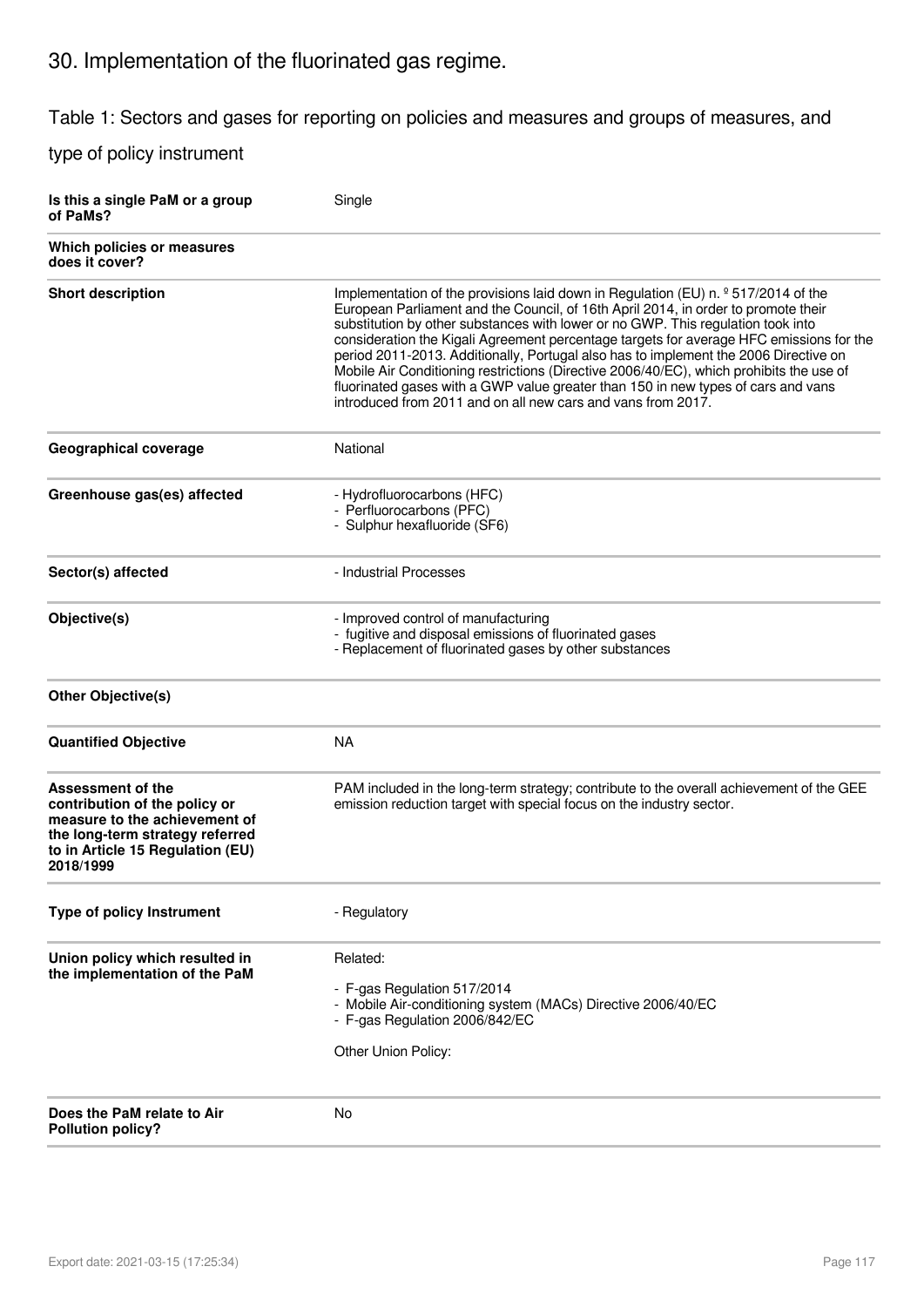### **Status of Implementation**

| Status of implementation                                                                                                                                                                           | Start | Finish                                                                          | Comment on Implementation Period |
|----------------------------------------------------------------------------------------------------------------------------------------------------------------------------------------------------|-------|---------------------------------------------------------------------------------|----------------------------------|
| Implemented                                                                                                                                                                                        | 2015  |                                                                                 |                                  |
|                                                                                                                                                                                                    |       |                                                                                 |                                  |
| Projections scenario in which<br>the PaM is included                                                                                                                                               |       | With existing measures                                                          |                                  |
| - Ministry of Environment and Climate Action (National government)<br><b>Entities responsible for</b><br>- Ministry of Infrastructure and Housing (National government)<br>implementing the policy |       |                                                                                 |                                  |
|                                                                                                                                                                                                    |       | Indicators used to monitor and evaluate progress over time (ex-post or ex-ante) |                                  |
| Reference to assessments and<br>underpinning technical reports                                                                                                                                     |       |                                                                                 |                                  |

**General Comments** 

Table 2: Available results of ex-ante and ex-post assessments of the effects of individual or groups of policies and measures on mitigation of climate change

| EU ETS                                                                                                                                                                                                                                                                                                                                                        | <b>ESR</b> | <b>LULUCF</b> | Total |
|---------------------------------------------------------------------------------------------------------------------------------------------------------------------------------------------------------------------------------------------------------------------------------------------------------------------------------------------------------------|------------|---------------|-------|
|                                                                                                                                                                                                                                                                                                                                                               |            |               |       |
|                                                                                                                                                                                                                                                                                                                                                               |            |               |       |
|                                                                                                                                                                                                                                                                                                                                                               |            |               |       |
|                                                                                                                                                                                                                                                                                                                                                               |            |               |       |
|                                                                                                                                                                                                                                                                                                                                                               |            |               |       |
|                                                                                                                                                                                                                                                                                                                                                               |            |               |       |
|                                                                                                                                                                                                                                                                                                                                                               |            |               |       |
|                                                                                                                                                                                                                                                                                                                                                               |            |               |       |
|                                                                                                                                                                                                                                                                                                                                                               |            |               |       |
| EU ETS                                                                                                                                                                                                                                                                                                                                                        | ESD/ESR    | <b>LULUCF</b> | Total |
| - ESD/ESR<br>GHG emissions reductions for year 2025 (kt CO2-equivalent per year)<br>GHG emissions reductions for year 2030 (kt CO2-equivalent per year)<br>GHG emissions reductions for year 2035 (kt CO2-equivalent per year)<br>GHG emissions reductions for year 2040 (kt CO2-equivalent per year)<br>GHG emissions reductions(kt CO2-equivalent per year) |            |               |       |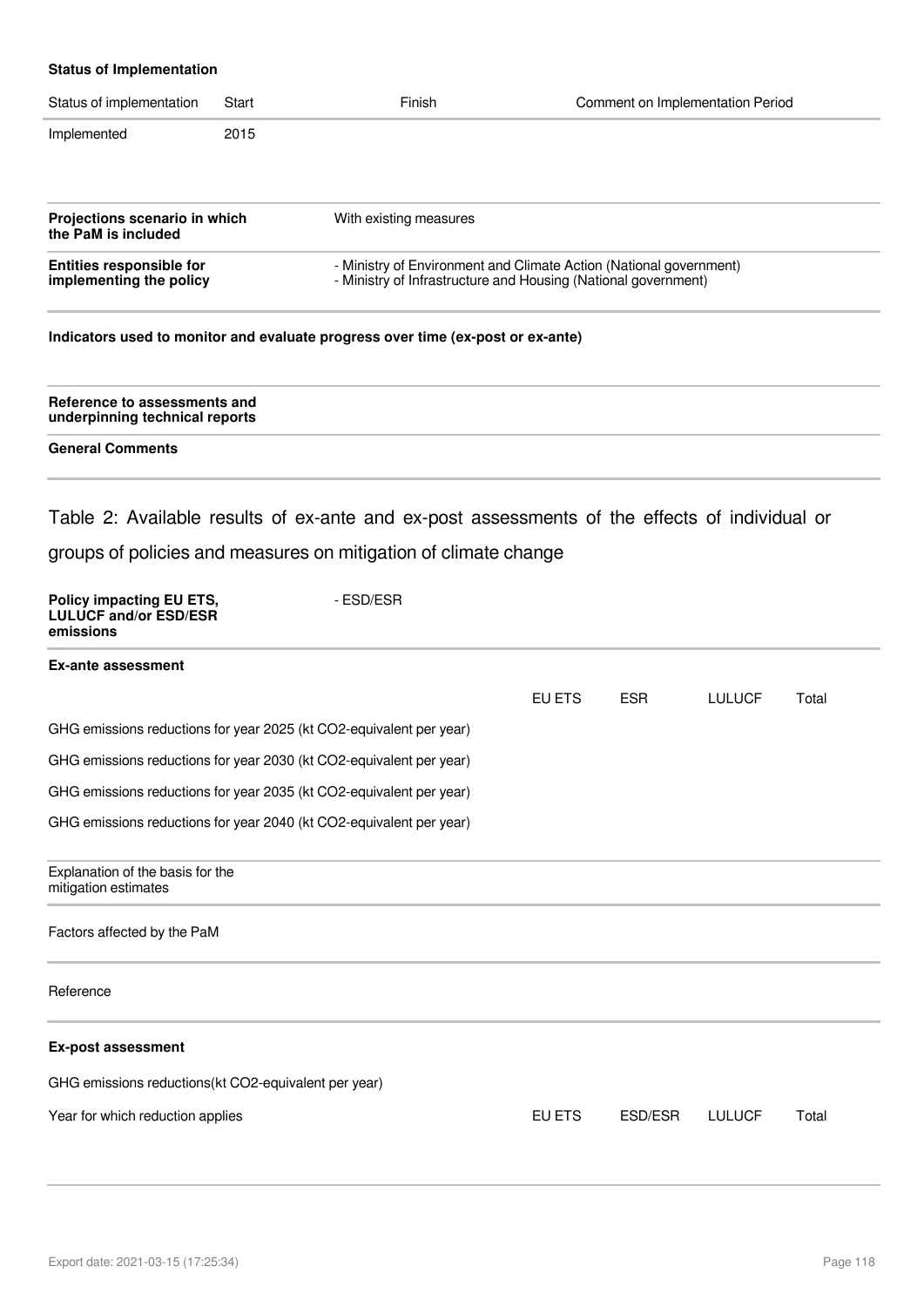### Factors affected by the PaM

#### Reference

Table 3: Available projected and realised costs and benefits of individual or groups of policies and measures on mitigation of climate change

# **Projected costs and benefits** Year(s) for which cost has been calculated Price reference year Cost Gross costs in EUR per tonne CO2eq reduced/ sequestered Absolute gross costs per year in EUR Benefit Benefits in EUR per tonne CO2eq reduced/ sequestered Absolute benefit per year in EUR Net Cost Net costs in EUR per tonne CO2eq reduced/ sequestered Absolute net cost per year in EUR Description of cost estimates (basis for cost estimate, what type of costs are included in the estimate, methodology) Description of non-GHG mitigation benefits Reference **Realised costs and benefits** Year(s) for which cost has been calculated

#### Price reference year